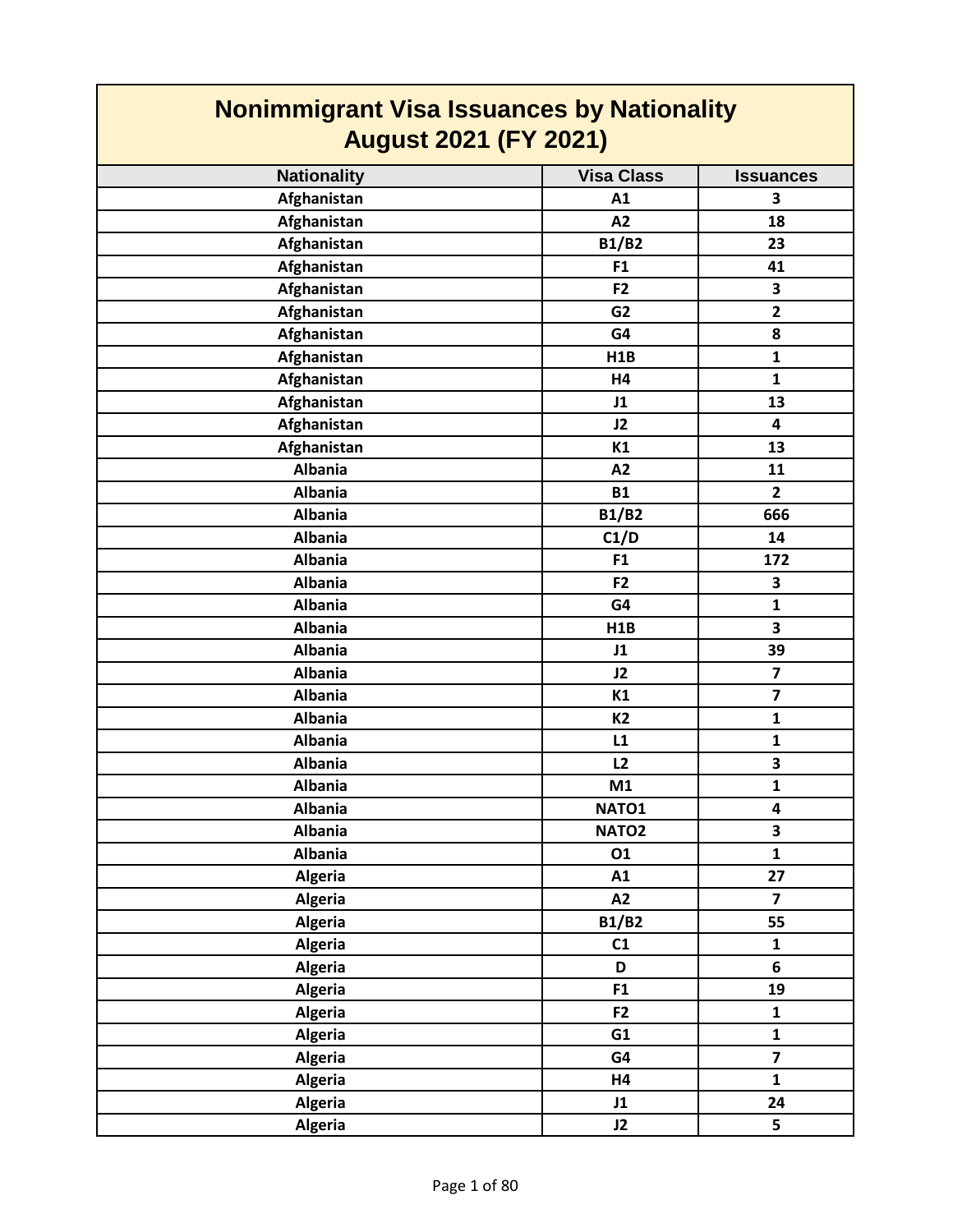| <b>Nonimmigrant Visa Issuances by Nationality</b> |                   |                         |
|---------------------------------------------------|-------------------|-------------------------|
| <b>August 2021 (FY 2021)</b>                      |                   |                         |
| <b>Nationality</b>                                | <b>Visa Class</b> | <b>Issuances</b>        |
| Algeria                                           | K1                | 3                       |
| Andorra                                           | F <sub>1</sub>    | 5                       |
| Andorra                                           | G1                | $\mathbf{1}$            |
| Andorra                                           | G <sub>2</sub>    | $\mathbf{1}$            |
| Angola                                            | A1                | $\overline{2}$          |
| Angola                                            | A2                | 21                      |
| Angola                                            | <b>B1/B2</b>      | 103                     |
| Angola                                            | <b>B2</b>         | $\mathbf{2}$            |
| Angola                                            | C1/D              | 16                      |
| Angola                                            | F <sub>1</sub>    | 52                      |
| Angola                                            | F <sub>2</sub>    | 10                      |
| Angola                                            | G1                | $\overline{\mathbf{z}}$ |
| Angola                                            | G <sub>2</sub>    | 19                      |
| Angola                                            | G4                | $\overline{2}$          |
| Angola                                            | J1                | $\overline{2}$          |
| Angola                                            | J2                | 1                       |
| Angola                                            | L1                | 3                       |
| Angola                                            | L2                | 6                       |
| Angola                                            | 01                | $\mathbf{1}$            |
| Anguilla                                          | <b>B1/B2</b>      | $\mathbf{1}$            |
| <b>Anguilla</b>                                   | F1                | $\mathbf{1}$            |
| <b>Antigua and Barbuda</b>                        | <b>B1/B2</b>      | 168                     |
| <b>Antigua and Barbuda</b>                        | F <sub>1</sub>    | 9                       |
| <b>Antigua and Barbuda</b>                        | G4                | $\mathbf{1}$            |
| <b>Antigua and Barbuda</b>                        | H2B               | $\mathbf 1$             |
| <b>Antigua and Barbuda</b>                        | J1                | $\mathbf{1}$            |
| <b>Antigua and Barbuda</b>                        | K1                | $\mathbf{1}$            |
| Argentina                                         | A1                | $\mathbf{1}$            |
| Argentina                                         | A2                | 38                      |
| Argentina                                         | <b>B1</b>         | $\overline{2}$          |
| Argentina                                         | <b>B1/B2</b>      | 5,465                   |
| Argentina                                         | <b>B2</b>         | 9                       |
| Argentina                                         | C1/D              | 77                      |
| Argentina                                         | C <sub>3</sub>    | 5                       |
| Argentina                                         | E1                | $\mathbf{1}$            |
| Argentina                                         | E2                | 12                      |
| Argentina                                         | F <sub>1</sub>    | 259                     |
| Argentina                                         | F2                | 47                      |
| Argentina                                         | G4                | 35                      |
| Argentina                                         | H1B               | 15                      |
| Argentina                                         | H <sub>2</sub> A  | 92                      |
| Argentina                                         | H2B               | $\mathbf{1}$            |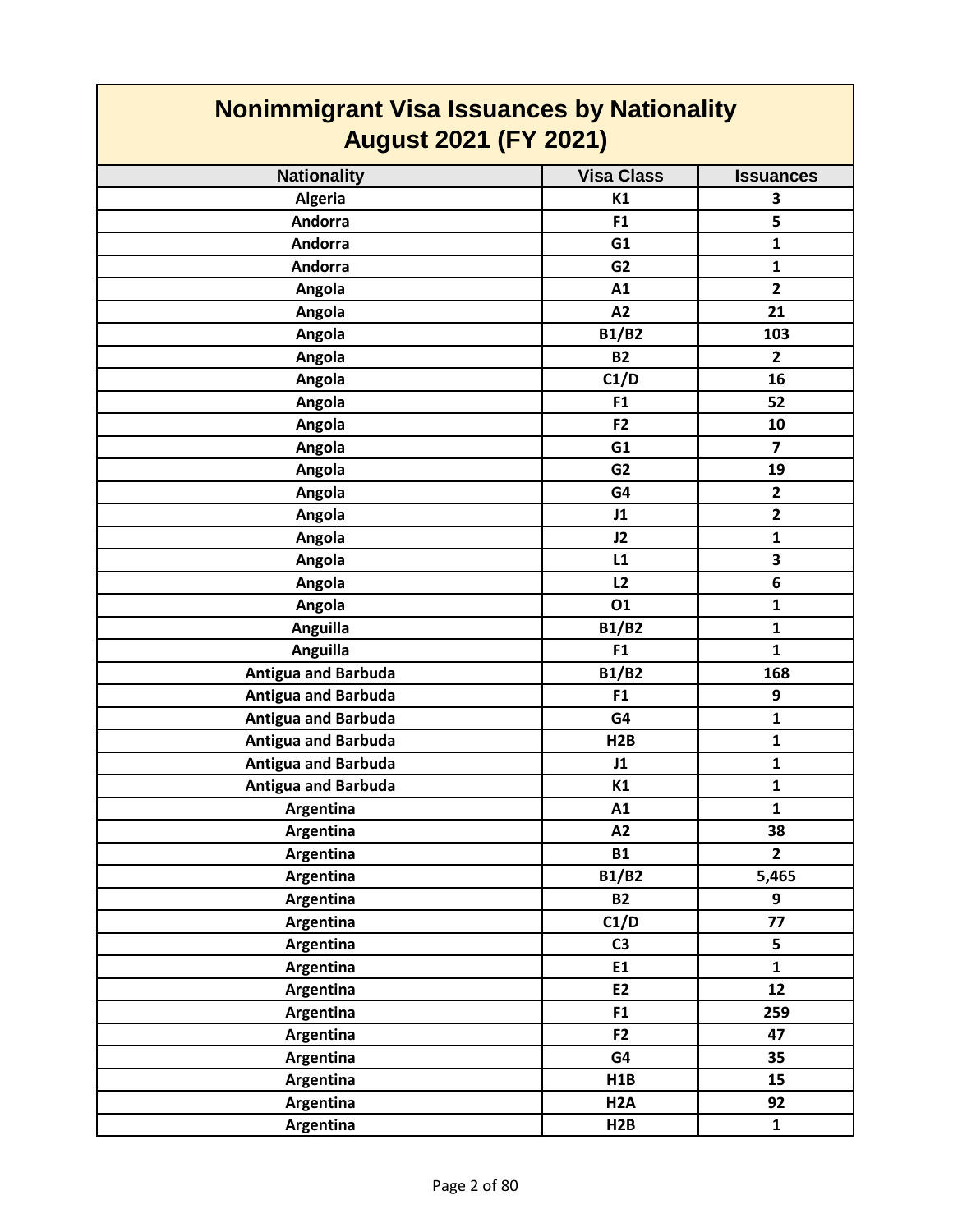| <b>Nonimmigrant Visa Issuances by Nationality</b><br><b>August 2021 (FY 2021)</b> |                   |                         |
|-----------------------------------------------------------------------------------|-------------------|-------------------------|
| <b>Nationality</b>                                                                | <b>Visa Class</b> | <b>Issuances</b>        |
| Argentina                                                                         | H3                | $\overline{2}$          |
| Argentina                                                                         | H4                | 13                      |
| Argentina                                                                         | L                 | 6                       |
| Argentina                                                                         | J1                | 311                     |
| Argentina                                                                         | J2                | 45                      |
| Argentina                                                                         | K1                | 8                       |
| Argentina                                                                         | L1                | 75                      |
| Argentina                                                                         | L2                | 109                     |
| Argentina                                                                         | M1                | 17                      |
| Argentina                                                                         | 01                | 38                      |
| Argentina                                                                         | 02                | 14                      |
| Argentina                                                                         | <b>O3</b>         | 35                      |
| Argentina                                                                         | <b>P1</b>         | 49                      |
| Argentina                                                                         | <b>P4</b>         | 11                      |
| Argentina                                                                         | R1                | 3                       |
| Argentina                                                                         | R <sub>2</sub>    | 5                       |
| Argentina                                                                         | <b>TD</b>         | $\mathbf{1}$            |
| Armenia                                                                           | A2                | $\mathbf{1}$            |
| Armenia                                                                           | <b>B1/B2</b>      | 71                      |
| Armenia                                                                           | <b>E2</b>         | $\overline{2}$          |
| Armenia                                                                           | F1                | 56                      |
| Armenia                                                                           | F <sub>2</sub>    | 13                      |
| Armenia                                                                           | G4                | 6                       |
| Armenia                                                                           | G5                | $\mathbf{1}$            |
| Armenia                                                                           | H1B               | $\mathbf{2}$            |
| Armenia                                                                           | H4                | $\overline{2}$          |
| Armenia                                                                           | J1                | 15                      |
| Armenia                                                                           | J2                | $\overline{2}$          |
| Armenia                                                                           | K1                | 12                      |
| Armenia                                                                           | <b>K2</b>         | $\mathbf{1}$            |
| Armenia                                                                           | L1                | $\overline{\mathbf{3}}$ |
| Armenia                                                                           | L2                | 5                       |
| Armenia                                                                           | 01                | $\overline{\mathbf{3}}$ |
| Armenia                                                                           | <b>O3</b>         | $\mathbf{1}$            |
| Armenia                                                                           | <b>P1</b>         | $\mathbf{1}$            |
| <b>Australia</b>                                                                  | A1                | 8                       |
| <b>Australia</b>                                                                  | A2                | 218                     |
| <b>Australia</b>                                                                  | <b>B1</b>         | $\overline{\mathbf{4}}$ |
| <b>Australia</b>                                                                  | <b>B1/B2</b>      | 127                     |
| <b>Australia</b>                                                                  | <b>B2</b>         | $\overline{\mathbf{4}}$ |
| <b>Australia</b>                                                                  | C1                | $\mathbf{1}$            |
| <b>Australia</b>                                                                  | C1/D              | 55                      |

┑

Г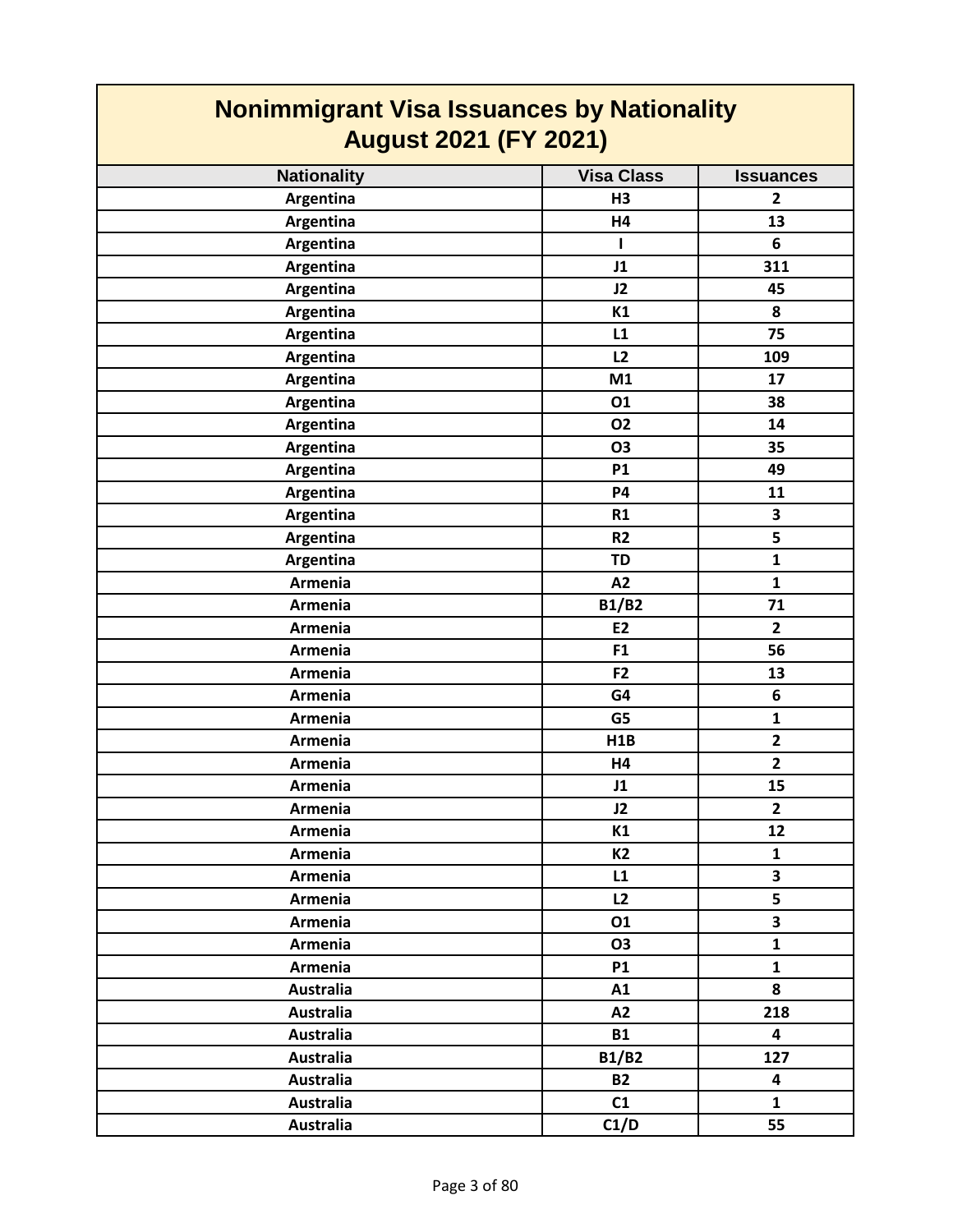| <b>Nonimmigrant Visa Issuances by Nationality</b><br><b>August 2021 (FY 2021)</b> |                   |                         |
|-----------------------------------------------------------------------------------|-------------------|-------------------------|
| <b>Nationality</b>                                                                | <b>Visa Class</b> | <b>Issuances</b>        |
| <b>Australia</b>                                                                  | C <sub>3</sub>    | 9                       |
| <b>Australia</b>                                                                  | E1                | $\mathbf{1}$            |
| <b>Australia</b>                                                                  | <b>E2</b>         | 19                      |
| <b>Australia</b>                                                                  | E <sub>3</sub>    | 201                     |
| <b>Australia</b>                                                                  | E3D               | 136                     |
| <b>Australia</b>                                                                  | E3R               | 105                     |
| <b>Australia</b>                                                                  | F <sub>1</sub>    | 209                     |
| <b>Australia</b>                                                                  | F2                | 3                       |
| <b>Australia</b>                                                                  | G1                | 3                       |
| <b>Australia</b>                                                                  | G <sub>2</sub>    | $\mathbf{1}$            |
| <b>Australia</b>                                                                  | G4                | 22                      |
| <b>Australia</b>                                                                  | H1B               | 9                       |
| <b>Australia</b>                                                                  | H <sub>2</sub> A  | $\overline{2}$          |
| <b>Australia</b>                                                                  | H4                | 5                       |
| <b>Australia</b>                                                                  | $\mathbf{I}$      | 10                      |
| <b>Australia</b>                                                                  | J1                | 65                      |
| <b>Australia</b>                                                                  | J2                | 16                      |
| <b>Australia</b>                                                                  | K1                | $\overline{\mathbf{4}}$ |
| <b>Australia</b>                                                                  | L1                | 35                      |
| <b>Australia</b>                                                                  | L2                | 32                      |
| <b>Australia</b>                                                                  | M1                | 8                       |
| <b>Australia</b>                                                                  | 01                | 36                      |
| <b>Australia</b>                                                                  | <b>O2</b>         | 16                      |
| <b>Australia</b>                                                                  | <b>O3</b>         | 11                      |
| <b>Australia</b>                                                                  | <b>P1</b>         | 20                      |
| <b>Australia</b>                                                                  | P <sub>2</sub>    | 1                       |
| <b>Australia</b>                                                                  | <b>P4</b>         | $\overline{2}$          |
| <b>Australia</b>                                                                  | R1                | $\mathbf{1}$            |
| <b>Australia</b>                                                                  | <b>TD</b>         | 5                       |
| Austria                                                                           | A1                | 5                       |
| Austria                                                                           | A2                | 33                      |
| Austria                                                                           | <b>B1</b>         | 5                       |
| Austria                                                                           | <b>B1/B2</b>      | 99                      |
| Austria                                                                           | C1/D              | 32                      |
| Austria                                                                           | E1                | $\mathbf{1}$            |
| Austria                                                                           | E2                | 24                      |
| <b>Austria</b>                                                                    | F <sub>1</sub>    | 111                     |
| Austria                                                                           | F <sub>2</sub>    | $\mathbf{2}$            |
| Austria                                                                           | G1                | $\mathbf{1}$            |
| Austria                                                                           | G4                | 5                       |
| Austria                                                                           | H1B               | 15                      |
| <b>Austria</b>                                                                    | H4                | 6                       |

┑

 $\Gamma$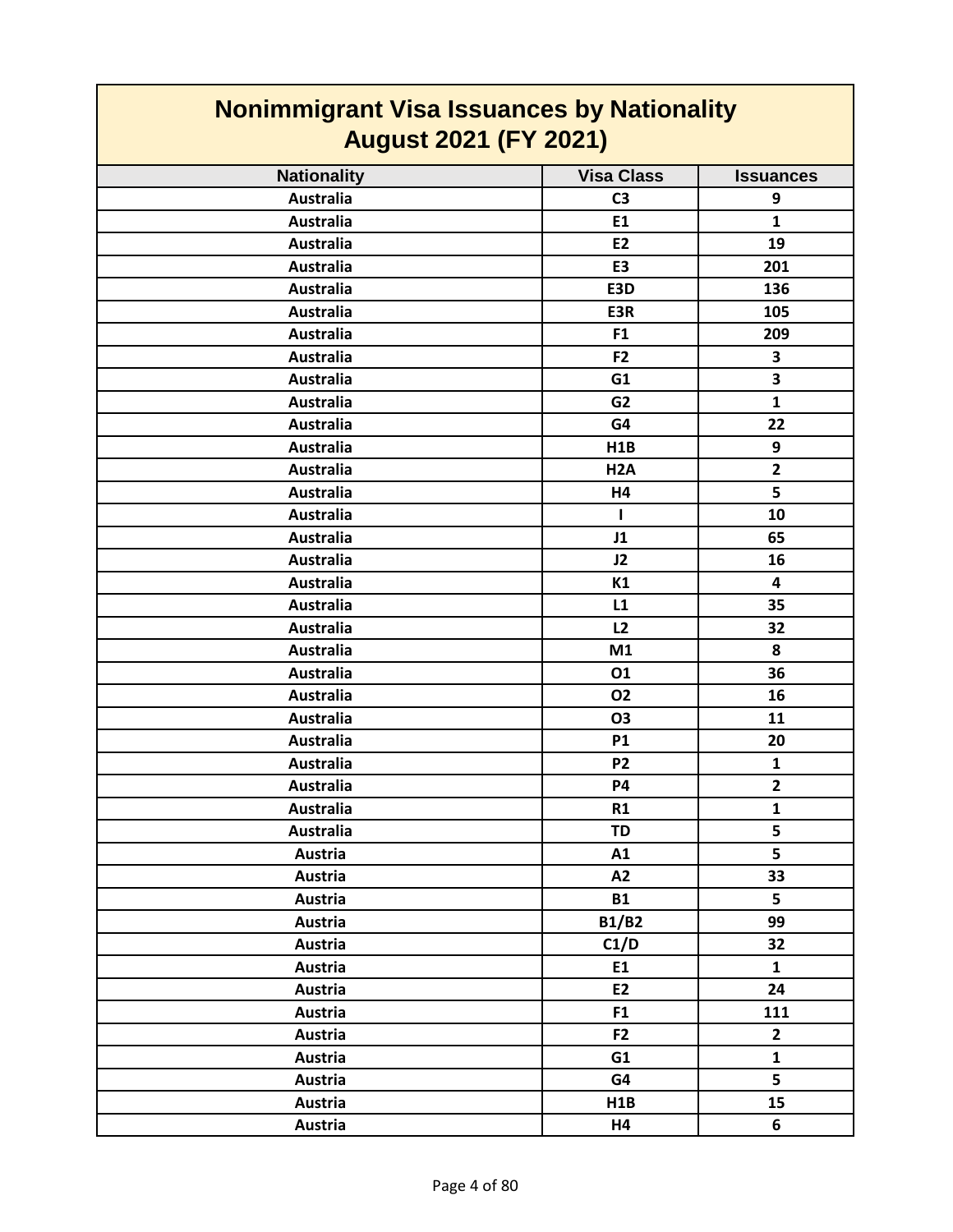| Nonimmigrant Visa Issuances by Nationality |                   |                         |
|--------------------------------------------|-------------------|-------------------------|
| <b>August 2021 (FY 2021)</b>               |                   |                         |
| <b>Nationality</b>                         | <b>Visa Class</b> | <b>Issuances</b>        |
| <b>Austria</b>                             |                   | 8                       |
| <b>Austria</b>                             | J1                | 158                     |
| Austria                                    | J2                | $\overline{\mathbf{4}}$ |
| Austria                                    | L1                | 19                      |
| Austria                                    | L2                | 17                      |
| Austria                                    | M1                | 12                      |
| Austria                                    | M <sub>2</sub>    | $\mathbf{1}$            |
| <b>Austria</b>                             | 01                | $\overline{\mathbf{z}}$ |
| Austria                                    | <b>O2</b>         | $\mathbf{1}$            |
| Austria                                    | R1                | $\mathbf{1}$            |
| Azerbaijan                                 | A1                | 11                      |
| Azerbaijan                                 | A2                | 6                       |
| Azerbaijan                                 | <b>B1</b>         | $\overline{\mathbf{2}}$ |
| Azerbaijan                                 | <b>B1/B2</b>      | 212                     |
| Azerbaijan                                 | <b>B2</b>         | $\overline{2}$          |
| Azerbaijan                                 | C1/D              | 18                      |
| Azerbaijan                                 | E2                | 4                       |
| Azerbaijan                                 | F <sub>1</sub>    | 137                     |
| Azerbaijan                                 | F <sub>2</sub>    | 9                       |
| Azerbaijan                                 | G1                | $\overline{2}$          |
| Azerbaijan                                 | G4                | 5                       |
| Azerbaijan                                 | G5                | $\mathbf{1}$            |
| Azerbaijan                                 | H1B               | 6                       |
| Azerbaijan                                 | H4                | $\mathbf{1}$            |
| Azerbaijan                                 | L                 | $\mathbf 1$             |
| Azerbaijan                                 | J1                | 8                       |
| Azerbaijan                                 | J2                | 13                      |
| Azerbaijan                                 | K1                | $\overline{\mathbf{c}}$ |
| Azerbaijan                                 | 01                | 3                       |
| Azerbaijan                                 | <b>P4</b>         | $\mathbf 1$             |
| <b>Bahamas, The</b>                        | A1                | $\mathbf{1}$            |
| <b>Bahamas, The</b>                        | A2                | 5                       |
| <b>Bahamas, The</b>                        | <b>B1/B2</b>      | 505                     |
| <b>Bahamas, The</b>                        | C1/D              | 15                      |
| <b>Bahamas, The</b>                        | C <sub>3</sub>    | $\mathbf{1}$            |
| <b>Bahamas, The</b>                        | F <sub>1</sub>    | 412                     |
| <b>Bahamas, The</b>                        | F <sub>2</sub>    | 19                      |
| <b>Bahamas, The</b>                        | G1                | $\overline{2}$          |
| <b>Bahamas, The</b>                        | H1B               | $\mathbf{2}$            |
| <b>Bahamas, The</b>                        | J1                | $\overline{\mathbf{4}}$ |
| <b>Bahamas, The</b>                        | J2                | $\overline{2}$          |
| <b>Bahamas, The</b>                        | L1                | $\overline{\mathbf{4}}$ |

 $\overline{\phantom{0}}$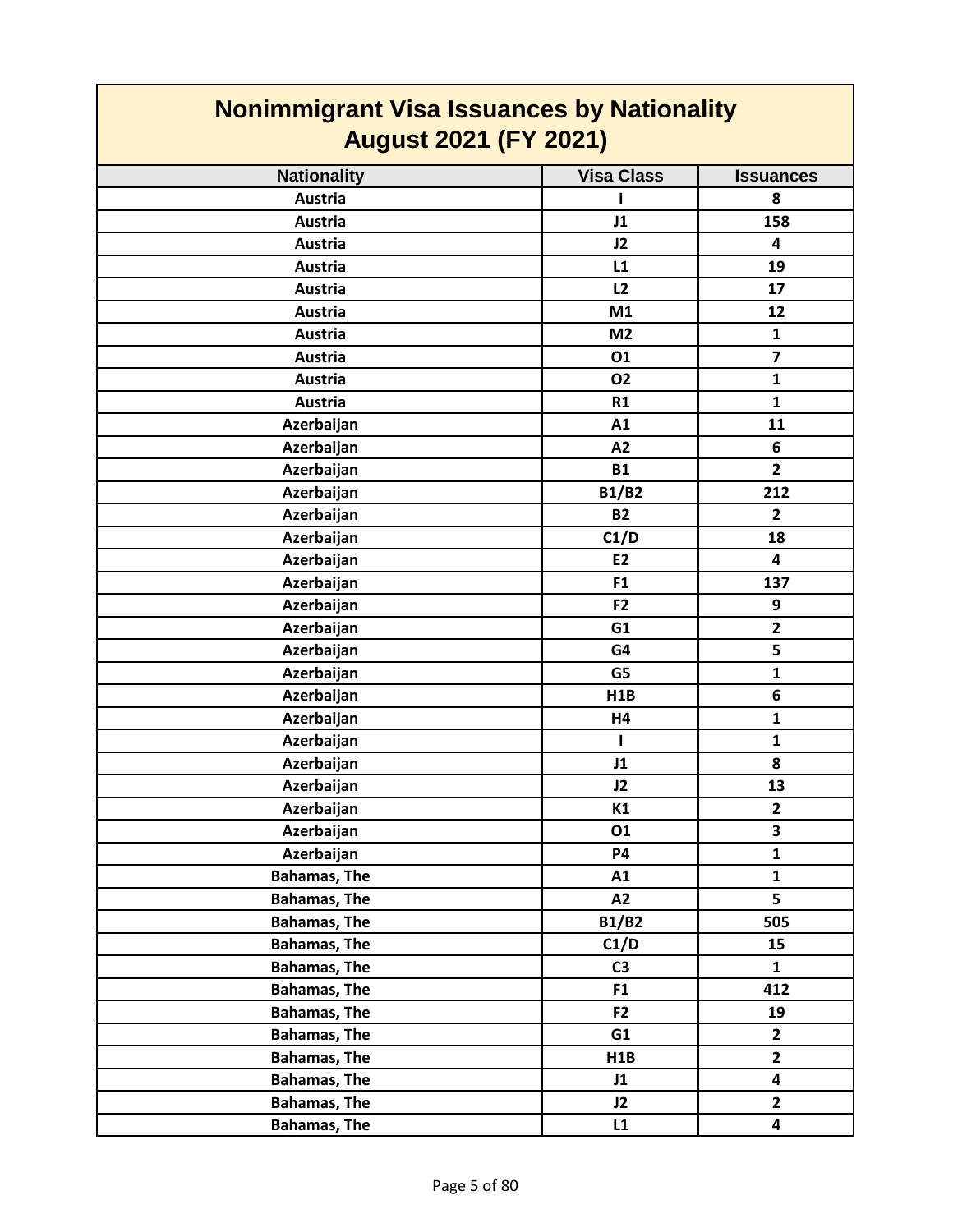| <b>Nonimmigrant Visa Issuances by Nationality</b> |                   |                         |
|---------------------------------------------------|-------------------|-------------------------|
| <b>August 2021 (FY 2021)</b>                      |                   |                         |
| <b>Nationality</b>                                | <b>Visa Class</b> | <b>Issuances</b>        |
| <b>Bahamas, The</b>                               | M1                | $\mathbf{2}$            |
| <b>Bahamas, The</b>                               | 01                | 3                       |
| <b>Bahamas, The</b>                               | <b>P1</b>         | $\mathbf{1}$            |
| <b>Bahamas, The</b>                               | R1                | $\mathbf{1}$            |
| <b>Bahrain</b>                                    | A1                | $\overline{2}$          |
| <b>Bahrain</b>                                    | A2                | 10                      |
| <b>Bahrain</b>                                    | <b>B1/B2</b>      | 244                     |
| <b>Bahrain</b>                                    | C1/D              | $\mathbf{1}$            |
| <b>Bahrain</b>                                    | F <sub>1</sub>    | 21                      |
| <b>Bahrain</b>                                    | G <sub>2</sub>    | 9                       |
| <b>Bahrain</b>                                    | ш                 | 3                       |
| <b>Bahrain</b>                                    | J1                | $\overline{\mathbf{3}}$ |
| <b>Bahrain</b>                                    | J2                | $\mathbf{1}$            |
| <b>Bahrain</b>                                    | L2                | $\mathbf{1}$            |
| <b>Bahrain</b>                                    | 01                | $\mathbf{1}$            |
| <b>Bangladesh</b>                                 | A1                | 11                      |
| <b>Bangladesh</b>                                 | A2                | 85                      |
| <b>Bangladesh</b>                                 | <b>B1</b>         | 6                       |
| <b>Bangladesh</b>                                 | <b>B1/B2</b>      | 834                     |
| <b>Bangladesh</b>                                 | C1                | 3                       |
| <b>Bangladesh</b>                                 | C1/D              | 67                      |
| <b>Bangladesh</b>                                 | C <sub>3</sub>    | $\mathbf{1}$            |
| <b>Bangladesh</b>                                 | CW1               | $\mathbf{1}$            |
| <b>Bangladesh</b>                                 | CW <sub>2</sub>   | $\mathbf{1}$            |
| <b>Bangladesh</b>                                 | E <sub>2</sub>    | $\overline{\mathbf{z}}$ |
| <b>Bangladesh</b>                                 | F <sub>1</sub>    | 479                     |
| <b>Bangladesh</b>                                 | F <sub>2</sub>    | 127                     |
| <b>Bangladesh</b>                                 | G1                | 30                      |
| <b>Bangladesh</b>                                 | G <sub>2</sub>    | 4                       |
| <b>Bangladesh</b>                                 | G4                | 24                      |
| <b>Bangladesh</b>                                 | H1B               | 19                      |
| <b>Bangladesh</b>                                 | Н4                | 28                      |
| <b>Bangladesh</b>                                 | $\mathbf{I}$      | 3                       |
| <b>Bangladesh</b>                                 | J1                | 30                      |
| <b>Bangladesh</b>                                 | J2                | 26                      |
| <b>Bangladesh</b>                                 | L1                | 6                       |
| <b>Bangladesh</b>                                 | L2                | $\overline{\mathbf{3}}$ |
| <b>Bangladesh</b>                                 | M1                | $\mathbf{1}$            |
| <b>Bangladesh</b>                                 | R1                | $\mathbf{1}$            |
| <b>Barbados</b>                                   | A2                | $\overline{\mathbf{3}}$ |
| <b>Barbados</b>                                   | <b>B1/B2</b>      | 375                     |
| <b>Barbados</b>                                   | C1/D              | $\mathbf{1}$            |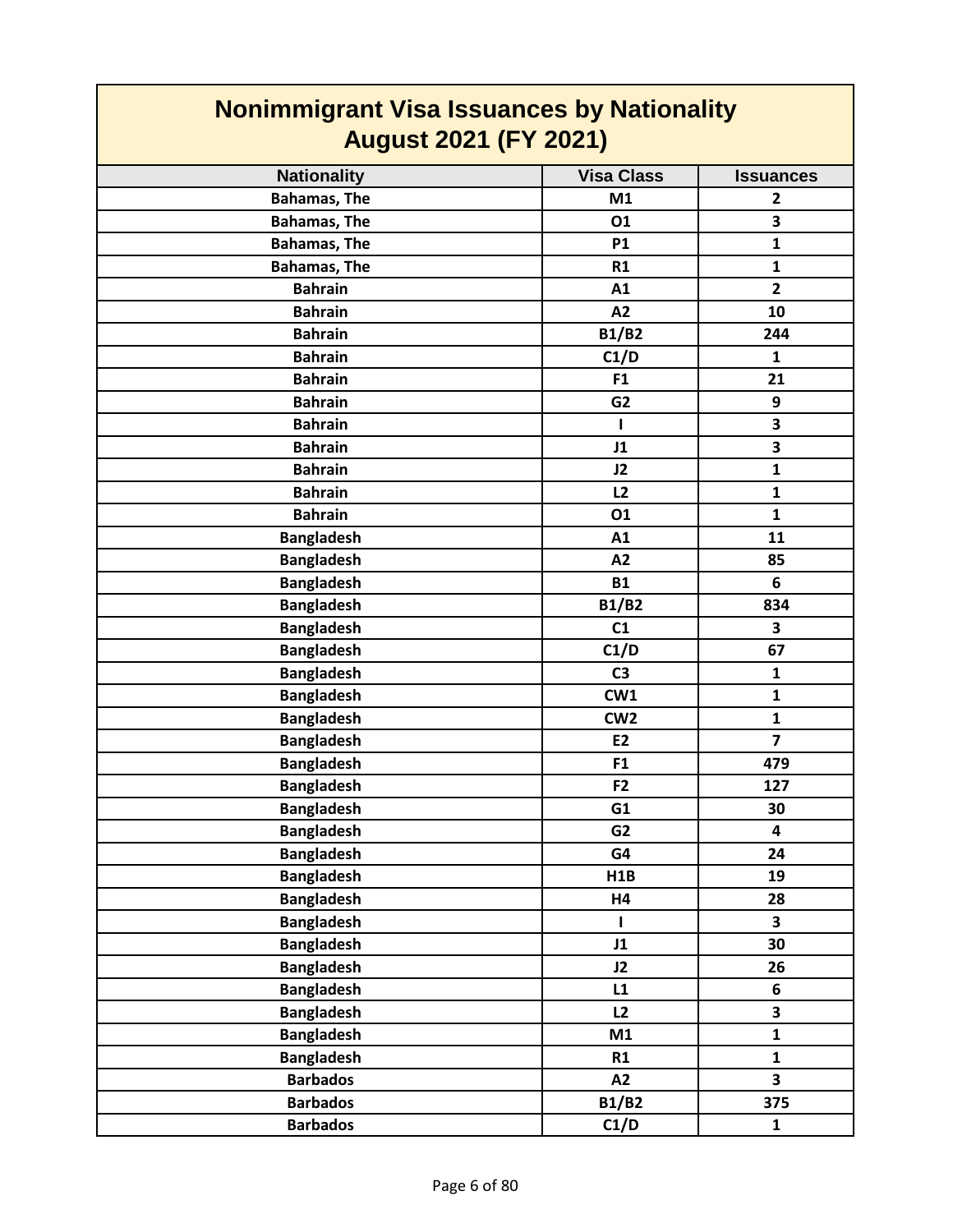| <b>Visa Class</b><br><b>Nationality</b><br><b>Issuances</b><br><b>Barbados</b><br>F <sub>1</sub><br>41<br><b>Barbados</b><br>G <sub>2</sub><br>$\mathbf{1}$<br>3<br><b>Barbados</b><br>G4<br>$\overline{\mathbf{z}}$<br><b>Barbados</b><br>J1<br><b>Barbados</b><br>J2<br>4<br>$\overline{2}$<br><b>Barbados</b><br>K1<br>$\overline{2}$<br><b>Barbados</b><br>L1<br><b>Barbados</b><br>01<br>$\mathbf{1}$<br>$\mathbf{2}$<br><b>Barbados</b><br>P <sub>3</sub><br>A1<br><b>Belarus</b><br>$\mathbf{1}$<br><b>B1/B2</b><br>91<br><b>Belarus</b><br><b>Belarus</b><br>C1/D<br>58<br><b>Belarus</b><br>F <sub>1</sub><br>70<br>F <sub>2</sub><br><b>Belarus</b><br>19<br>3<br><b>Belarus</b><br>G4<br>5<br>H1B<br><b>Belarus</b><br><b>Belarus</b><br>13<br>H4<br><b>Belarus</b><br>14<br>J1<br>$\overline{2}$<br>J2<br><b>Belarus</b><br><b>Belarus</b><br>K1<br>$\overline{\mathbf{4}}$<br><b>Belarus</b><br>L1<br>27<br>L2<br><b>Belarus</b><br>34<br>5<br>01<br><b>Belarus</b><br>6<br><b>Belarus</b><br>O3<br>5<br><b>Belarus</b><br><b>P1</b><br>$\mathbf{2}$<br><b>Belarus</b><br>P4<br>$\overline{\mathbf{3}}$<br><b>Belgium</b><br>A1<br><b>Belgium</b><br>A2<br>14<br><b>Belgium</b><br><b>B1/B2</b><br>50<br><b>Belgium</b><br>C1/D<br>103<br><b>Belgium</b><br>E1<br>3<br>20<br><b>Belgium</b><br>E2<br><b>Belgium</b><br>F1<br>262<br><b>Belgium</b><br>F2<br>$\mathbf{1}$<br>$\overline{\mathbf{5}}$<br><b>Belgium</b><br>G1<br>$\overline{\mathbf{3}}$<br><b>Belgium</b><br>G2<br>$\mathbf{1}$<br><b>Belgium</b><br>G <sub>3</sub> | <b>Nonimmigrant Visa Issuances by Nationality</b><br><b>August 2021 (FY 2021)</b> |  |  |
|-------------------------------------------------------------------------------------------------------------------------------------------------------------------------------------------------------------------------------------------------------------------------------------------------------------------------------------------------------------------------------------------------------------------------------------------------------------------------------------------------------------------------------------------------------------------------------------------------------------------------------------------------------------------------------------------------------------------------------------------------------------------------------------------------------------------------------------------------------------------------------------------------------------------------------------------------------------------------------------------------------------------------------------------------------------------------------------------------------------------------------------------------------------------------------------------------------------------------------------------------------------------------------------------------------------------------------------------------------------------------------------------------------------------------------------------------------------------------------------------------------------------------------------------------|-----------------------------------------------------------------------------------|--|--|
|                                                                                                                                                                                                                                                                                                                                                                                                                                                                                                                                                                                                                                                                                                                                                                                                                                                                                                                                                                                                                                                                                                                                                                                                                                                                                                                                                                                                                                                                                                                                                 |                                                                                   |  |  |
|                                                                                                                                                                                                                                                                                                                                                                                                                                                                                                                                                                                                                                                                                                                                                                                                                                                                                                                                                                                                                                                                                                                                                                                                                                                                                                                                                                                                                                                                                                                                                 |                                                                                   |  |  |
|                                                                                                                                                                                                                                                                                                                                                                                                                                                                                                                                                                                                                                                                                                                                                                                                                                                                                                                                                                                                                                                                                                                                                                                                                                                                                                                                                                                                                                                                                                                                                 |                                                                                   |  |  |
|                                                                                                                                                                                                                                                                                                                                                                                                                                                                                                                                                                                                                                                                                                                                                                                                                                                                                                                                                                                                                                                                                                                                                                                                                                                                                                                                                                                                                                                                                                                                                 |                                                                                   |  |  |
|                                                                                                                                                                                                                                                                                                                                                                                                                                                                                                                                                                                                                                                                                                                                                                                                                                                                                                                                                                                                                                                                                                                                                                                                                                                                                                                                                                                                                                                                                                                                                 |                                                                                   |  |  |
|                                                                                                                                                                                                                                                                                                                                                                                                                                                                                                                                                                                                                                                                                                                                                                                                                                                                                                                                                                                                                                                                                                                                                                                                                                                                                                                                                                                                                                                                                                                                                 |                                                                                   |  |  |
|                                                                                                                                                                                                                                                                                                                                                                                                                                                                                                                                                                                                                                                                                                                                                                                                                                                                                                                                                                                                                                                                                                                                                                                                                                                                                                                                                                                                                                                                                                                                                 |                                                                                   |  |  |
|                                                                                                                                                                                                                                                                                                                                                                                                                                                                                                                                                                                                                                                                                                                                                                                                                                                                                                                                                                                                                                                                                                                                                                                                                                                                                                                                                                                                                                                                                                                                                 |                                                                                   |  |  |
|                                                                                                                                                                                                                                                                                                                                                                                                                                                                                                                                                                                                                                                                                                                                                                                                                                                                                                                                                                                                                                                                                                                                                                                                                                                                                                                                                                                                                                                                                                                                                 |                                                                                   |  |  |
|                                                                                                                                                                                                                                                                                                                                                                                                                                                                                                                                                                                                                                                                                                                                                                                                                                                                                                                                                                                                                                                                                                                                                                                                                                                                                                                                                                                                                                                                                                                                                 |                                                                                   |  |  |
|                                                                                                                                                                                                                                                                                                                                                                                                                                                                                                                                                                                                                                                                                                                                                                                                                                                                                                                                                                                                                                                                                                                                                                                                                                                                                                                                                                                                                                                                                                                                                 |                                                                                   |  |  |
|                                                                                                                                                                                                                                                                                                                                                                                                                                                                                                                                                                                                                                                                                                                                                                                                                                                                                                                                                                                                                                                                                                                                                                                                                                                                                                                                                                                                                                                                                                                                                 |                                                                                   |  |  |
|                                                                                                                                                                                                                                                                                                                                                                                                                                                                                                                                                                                                                                                                                                                                                                                                                                                                                                                                                                                                                                                                                                                                                                                                                                                                                                                                                                                                                                                                                                                                                 |                                                                                   |  |  |
|                                                                                                                                                                                                                                                                                                                                                                                                                                                                                                                                                                                                                                                                                                                                                                                                                                                                                                                                                                                                                                                                                                                                                                                                                                                                                                                                                                                                                                                                                                                                                 |                                                                                   |  |  |
|                                                                                                                                                                                                                                                                                                                                                                                                                                                                                                                                                                                                                                                                                                                                                                                                                                                                                                                                                                                                                                                                                                                                                                                                                                                                                                                                                                                                                                                                                                                                                 |                                                                                   |  |  |
|                                                                                                                                                                                                                                                                                                                                                                                                                                                                                                                                                                                                                                                                                                                                                                                                                                                                                                                                                                                                                                                                                                                                                                                                                                                                                                                                                                                                                                                                                                                                                 |                                                                                   |  |  |
|                                                                                                                                                                                                                                                                                                                                                                                                                                                                                                                                                                                                                                                                                                                                                                                                                                                                                                                                                                                                                                                                                                                                                                                                                                                                                                                                                                                                                                                                                                                                                 |                                                                                   |  |  |
|                                                                                                                                                                                                                                                                                                                                                                                                                                                                                                                                                                                                                                                                                                                                                                                                                                                                                                                                                                                                                                                                                                                                                                                                                                                                                                                                                                                                                                                                                                                                                 |                                                                                   |  |  |
|                                                                                                                                                                                                                                                                                                                                                                                                                                                                                                                                                                                                                                                                                                                                                                                                                                                                                                                                                                                                                                                                                                                                                                                                                                                                                                                                                                                                                                                                                                                                                 |                                                                                   |  |  |
|                                                                                                                                                                                                                                                                                                                                                                                                                                                                                                                                                                                                                                                                                                                                                                                                                                                                                                                                                                                                                                                                                                                                                                                                                                                                                                                                                                                                                                                                                                                                                 |                                                                                   |  |  |
|                                                                                                                                                                                                                                                                                                                                                                                                                                                                                                                                                                                                                                                                                                                                                                                                                                                                                                                                                                                                                                                                                                                                                                                                                                                                                                                                                                                                                                                                                                                                                 |                                                                                   |  |  |
|                                                                                                                                                                                                                                                                                                                                                                                                                                                                                                                                                                                                                                                                                                                                                                                                                                                                                                                                                                                                                                                                                                                                                                                                                                                                                                                                                                                                                                                                                                                                                 |                                                                                   |  |  |
|                                                                                                                                                                                                                                                                                                                                                                                                                                                                                                                                                                                                                                                                                                                                                                                                                                                                                                                                                                                                                                                                                                                                                                                                                                                                                                                                                                                                                                                                                                                                                 |                                                                                   |  |  |
|                                                                                                                                                                                                                                                                                                                                                                                                                                                                                                                                                                                                                                                                                                                                                                                                                                                                                                                                                                                                                                                                                                                                                                                                                                                                                                                                                                                                                                                                                                                                                 |                                                                                   |  |  |
|                                                                                                                                                                                                                                                                                                                                                                                                                                                                                                                                                                                                                                                                                                                                                                                                                                                                                                                                                                                                                                                                                                                                                                                                                                                                                                                                                                                                                                                                                                                                                 |                                                                                   |  |  |
|                                                                                                                                                                                                                                                                                                                                                                                                                                                                                                                                                                                                                                                                                                                                                                                                                                                                                                                                                                                                                                                                                                                                                                                                                                                                                                                                                                                                                                                                                                                                                 |                                                                                   |  |  |
|                                                                                                                                                                                                                                                                                                                                                                                                                                                                                                                                                                                                                                                                                                                                                                                                                                                                                                                                                                                                                                                                                                                                                                                                                                                                                                                                                                                                                                                                                                                                                 |                                                                                   |  |  |
|                                                                                                                                                                                                                                                                                                                                                                                                                                                                                                                                                                                                                                                                                                                                                                                                                                                                                                                                                                                                                                                                                                                                                                                                                                                                                                                                                                                                                                                                                                                                                 |                                                                                   |  |  |
|                                                                                                                                                                                                                                                                                                                                                                                                                                                                                                                                                                                                                                                                                                                                                                                                                                                                                                                                                                                                                                                                                                                                                                                                                                                                                                                                                                                                                                                                                                                                                 |                                                                                   |  |  |
|                                                                                                                                                                                                                                                                                                                                                                                                                                                                                                                                                                                                                                                                                                                                                                                                                                                                                                                                                                                                                                                                                                                                                                                                                                                                                                                                                                                                                                                                                                                                                 |                                                                                   |  |  |
|                                                                                                                                                                                                                                                                                                                                                                                                                                                                                                                                                                                                                                                                                                                                                                                                                                                                                                                                                                                                                                                                                                                                                                                                                                                                                                                                                                                                                                                                                                                                                 |                                                                                   |  |  |
|                                                                                                                                                                                                                                                                                                                                                                                                                                                                                                                                                                                                                                                                                                                                                                                                                                                                                                                                                                                                                                                                                                                                                                                                                                                                                                                                                                                                                                                                                                                                                 |                                                                                   |  |  |
|                                                                                                                                                                                                                                                                                                                                                                                                                                                                                                                                                                                                                                                                                                                                                                                                                                                                                                                                                                                                                                                                                                                                                                                                                                                                                                                                                                                                                                                                                                                                                 |                                                                                   |  |  |
|                                                                                                                                                                                                                                                                                                                                                                                                                                                                                                                                                                                                                                                                                                                                                                                                                                                                                                                                                                                                                                                                                                                                                                                                                                                                                                                                                                                                                                                                                                                                                 |                                                                                   |  |  |
|                                                                                                                                                                                                                                                                                                                                                                                                                                                                                                                                                                                                                                                                                                                                                                                                                                                                                                                                                                                                                                                                                                                                                                                                                                                                                                                                                                                                                                                                                                                                                 |                                                                                   |  |  |
|                                                                                                                                                                                                                                                                                                                                                                                                                                                                                                                                                                                                                                                                                                                                                                                                                                                                                                                                                                                                                                                                                                                                                                                                                                                                                                                                                                                                                                                                                                                                                 |                                                                                   |  |  |
|                                                                                                                                                                                                                                                                                                                                                                                                                                                                                                                                                                                                                                                                                                                                                                                                                                                                                                                                                                                                                                                                                                                                                                                                                                                                                                                                                                                                                                                                                                                                                 |                                                                                   |  |  |
|                                                                                                                                                                                                                                                                                                                                                                                                                                                                                                                                                                                                                                                                                                                                                                                                                                                                                                                                                                                                                                                                                                                                                                                                                                                                                                                                                                                                                                                                                                                                                 |                                                                                   |  |  |
| <b>Belgium</b><br>$\overline{\mathbf{z}}$<br>G4                                                                                                                                                                                                                                                                                                                                                                                                                                                                                                                                                                                                                                                                                                                                                                                                                                                                                                                                                                                                                                                                                                                                                                                                                                                                                                                                                                                                                                                                                                 |                                                                                   |  |  |
| <b>Belgium</b><br>H1B<br>12                                                                                                                                                                                                                                                                                                                                                                                                                                                                                                                                                                                                                                                                                                                                                                                                                                                                                                                                                                                                                                                                                                                                                                                                                                                                                                                                                                                                                                                                                                                     |                                                                                   |  |  |
| <b>Belgium</b><br>H2B<br>$\mathbf 1$                                                                                                                                                                                                                                                                                                                                                                                                                                                                                                                                                                                                                                                                                                                                                                                                                                                                                                                                                                                                                                                                                                                                                                                                                                                                                                                                                                                                                                                                                                            |                                                                                   |  |  |
| $\overline{\mathbf{5}}$<br><b>Belgium</b><br>H4                                                                                                                                                                                                                                                                                                                                                                                                                                                                                                                                                                                                                                                                                                                                                                                                                                                                                                                                                                                                                                                                                                                                                                                                                                                                                                                                                                                                                                                                                                 |                                                                                   |  |  |
| <b>Belgium</b><br>20<br>$\mathbf{I}$                                                                                                                                                                                                                                                                                                                                                                                                                                                                                                                                                                                                                                                                                                                                                                                                                                                                                                                                                                                                                                                                                                                                                                                                                                                                                                                                                                                                                                                                                                            |                                                                                   |  |  |

┓

 $\mathcal{L}^{\text{max}}_{\text{max}}$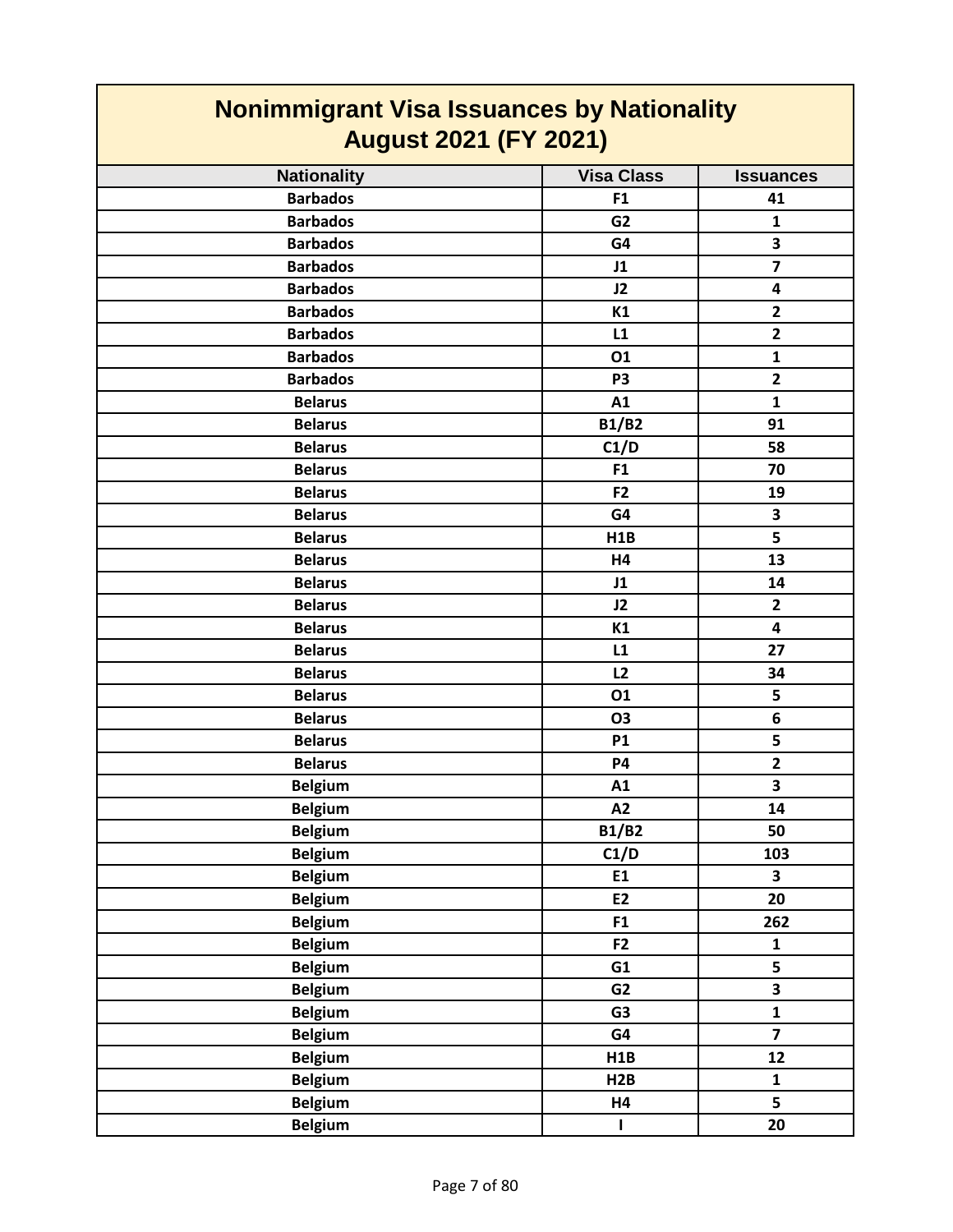| <u>Noniminigrant visa issuances by Nationality</u><br><b>August 2021 (FY 2021)</b> |                   |                         |
|------------------------------------------------------------------------------------|-------------------|-------------------------|
| <b>Nationality</b>                                                                 | <b>Visa Class</b> | <b>Issuances</b>        |
| <b>Belgium</b>                                                                     | J1                | 261                     |
| <b>Belgium</b>                                                                     | J2                | 13                      |
| <b>Belgium</b>                                                                     | K1                | 3                       |
| <b>Belgium</b>                                                                     | L1                | 32                      |
| <b>Belgium</b>                                                                     | L2                | 32                      |
| <b>Belgium</b>                                                                     | M1                | $\overline{\mathbf{4}}$ |
| <b>Belgium</b>                                                                     | NATO <sub>2</sub> | 37                      |
| <b>Belgium</b>                                                                     | 01                | 12                      |
| <b>Belgium</b>                                                                     | <b>O2</b>         | 6                       |
| <b>Belgium</b>                                                                     | <b>O3</b>         | 4                       |
| <b>Belgium</b>                                                                     | Q1                | $\mathbf{1}$            |
| <b>Belize</b>                                                                      | A2                | $\overline{\mathbf{5}}$ |
| <b>Belize</b>                                                                      | <b>B1/B2</b>      | 440                     |
| <b>Belize</b>                                                                      | C1                | 42                      |
| <b>Belize</b>                                                                      | C1/D              | 4                       |
| <b>Belize</b>                                                                      | C <sub>3</sub>    | 5                       |
| <b>Belize</b>                                                                      | F <sub>1</sub>    | 36                      |
| <b>Belize</b>                                                                      | H1B               | $\overline{\mathbf{2}}$ |
| <b>Belize</b>                                                                      | H <sub>2</sub> A  | 3                       |
| <b>Belize</b>                                                                      | J1                | $\overline{\mathbf{2}}$ |
| <b>Belize</b>                                                                      | K1                | $\mathbf{1}$            |
| <b>Belize</b>                                                                      | M1                | $\mathbf 1$             |
| <b>Benin</b>                                                                       | A2                | 4                       |
| <b>Benin</b>                                                                       | <b>B1/B2</b>      | 6                       |
| <b>Benin</b>                                                                       | F1                | 19                      |
| <b>Benin</b>                                                                       | G1                | $\mathbf{2}$            |
| <b>Benin</b>                                                                       | G4                | $\mathbf{2}$            |
| <b>Benin</b>                                                                       | G5                | $\mathbf 1$             |
| <b>Benin</b>                                                                       | J1                | 5                       |
| <b>Benin</b>                                                                       | J2                | $\overline{\mathbf{3}}$ |
| <b>Benin</b>                                                                       | K1                | $\mathbf{1}$            |
| <b>Bermuda</b>                                                                     | <b>B1</b>         | $\mathbf{1}$            |
| <b>Bermuda</b>                                                                     | <b>B1/B2</b>      | 10                      |
| <b>Bermuda</b>                                                                     | F <sub>1</sub>    | 6                       |
| <b>Bermuda</b>                                                                     | H1B               | $\overline{2}$          |
| <b>Bhutan</b>                                                                      | A2                | $\mathbf{1}$            |
| <b>Bhutan</b>                                                                      | <b>B1/B2</b>      | $\overline{\mathbf{4}}$ |
| <b>Bhutan</b>                                                                      | F <sub>1</sub>    | 26                      |
| <b>Bhutan</b>                                                                      | F <sub>2</sub>    | $\mathbf{1}$            |
| <b>Bhutan</b>                                                                      | J1                | 5                       |
| <b>Bhutan</b>                                                                      | J2                | $\mathbf{1}$            |
| <b>Bolivia</b>                                                                     | A1                | 12                      |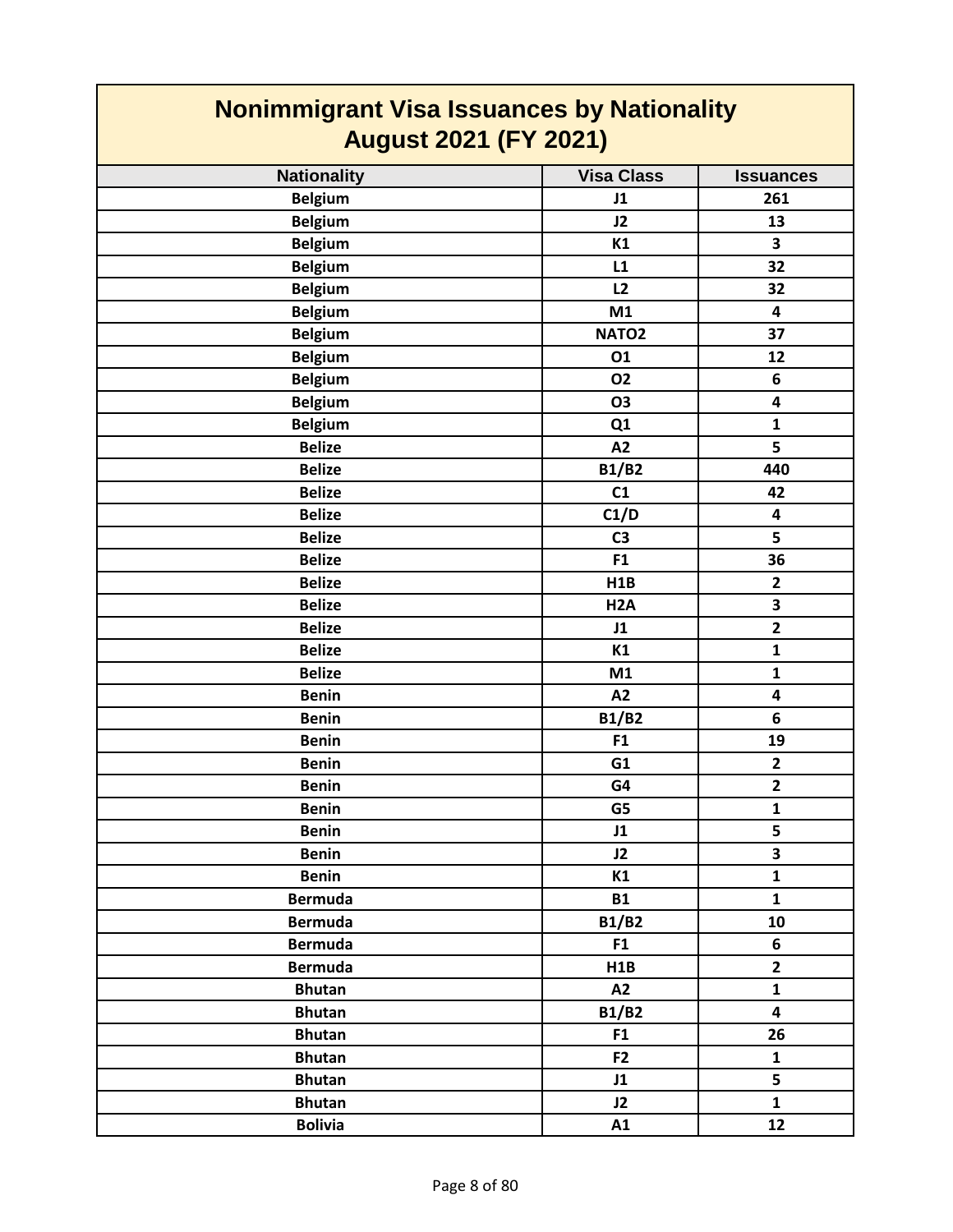| <u>nommungram visa issuanoos by nauonally</u><br><b>August 2021 (FY 2021)</b> |                   |                         |
|-------------------------------------------------------------------------------|-------------------|-------------------------|
| <b>Nationality</b>                                                            | <b>Visa Class</b> | <b>Issuances</b>        |
| <b>Bolivia</b>                                                                | A2                | 8                       |
| <b>Bolivia</b>                                                                | <b>B1</b>         | 5                       |
| <b>Bolivia</b>                                                                | <b>B1/B2</b>      | 2,053                   |
| <b>Bolivia</b>                                                                | C1/D              | 13                      |
| <b>Bolivia</b>                                                                | F1                | 67                      |
| <b>Bolivia</b>                                                                | F <sub>2</sub>    | 6                       |
| <b>Bolivia</b>                                                                | G1                | $\mathbf{1}$            |
| <b>Bolivia</b>                                                                | G <sub>2</sub>    | 5                       |
| <b>Bolivia</b>                                                                | G4                | 10                      |
| <b>Bolivia</b>                                                                | H1B               | 4                       |
| <b>Bolivia</b>                                                                | H4                | 1                       |
| <b>Bolivia</b>                                                                | J1                | 16                      |
| <b>Bolivia</b>                                                                | J2                | $\mathbf{2}$            |
| <b>Bolivia</b>                                                                | K1                | $\overline{7}$          |
| <b>Bolivia</b>                                                                | <b>K2</b>         | 4                       |
| <b>Bolivia</b>                                                                | L1                | 4                       |
| <b>Bolivia</b>                                                                | L2                | 10                      |
| <b>Bolivia</b>                                                                | M1                | $\mathbf{1}$            |
| <b>Bolivia</b>                                                                | 01                | $\overline{2}$          |
| <b>Bolivia</b>                                                                | <b>O3</b>         | 3                       |
| <b>Bolivia</b>                                                                | R1                | $\mathbf{1}$            |
| <b>Bolivia</b>                                                                | R <sub>2</sub>    | 3                       |
| Bosnia-Herzegovina                                                            | A2                | $\mathbf{1}$            |
| Bosnia-Herzegovina                                                            | <b>B1</b>         | 19                      |
| Bosnia-Herzegovina                                                            | <b>B1/B2</b>      | 59                      |
| Bosnia-Herzegovina                                                            | C1/D              | 52                      |
| Bosnia-Herzegovina                                                            | E1                | 1                       |
| Bosnia-Herzegovina                                                            | F1                | 46                      |
| Bosnia-Herzegovina                                                            | H4                | $\mathbf{1}$            |
| Bosnia-Herzegovina                                                            | J1                | $\overline{\mathbf{z}}$ |
| Bosnia-Herzegovina                                                            | J2                | $\overline{\mathbf{3}}$ |
| Bosnia-Herzegovina                                                            | K1                | 6                       |
| Bosnia-Herzegovina                                                            | L1                | $\mathbf{1}$            |
| Bosnia-Herzegovina                                                            | L2                | $\mathbf{1}$            |
| Bosnia-Herzegovina                                                            | P <sub>3</sub>    | 6                       |
| Bosnia-Herzegovina                                                            | R2                | 4                       |
| <b>Botswana</b>                                                               | A2                | 5                       |
| <b>Botswana</b>                                                               | F1                | 34                      |
| <b>Botswana</b>                                                               | F <sub>2</sub>    | $\mathbf{1}$            |
| <b>Botswana</b>                                                               | G4                | $\overline{\mathbf{2}}$ |
| <b>Botswana</b>                                                               | G5                | $\mathbf{1}$            |
| <b>Botswana</b>                                                               | H1B               | $\mathbf{1}$            |

L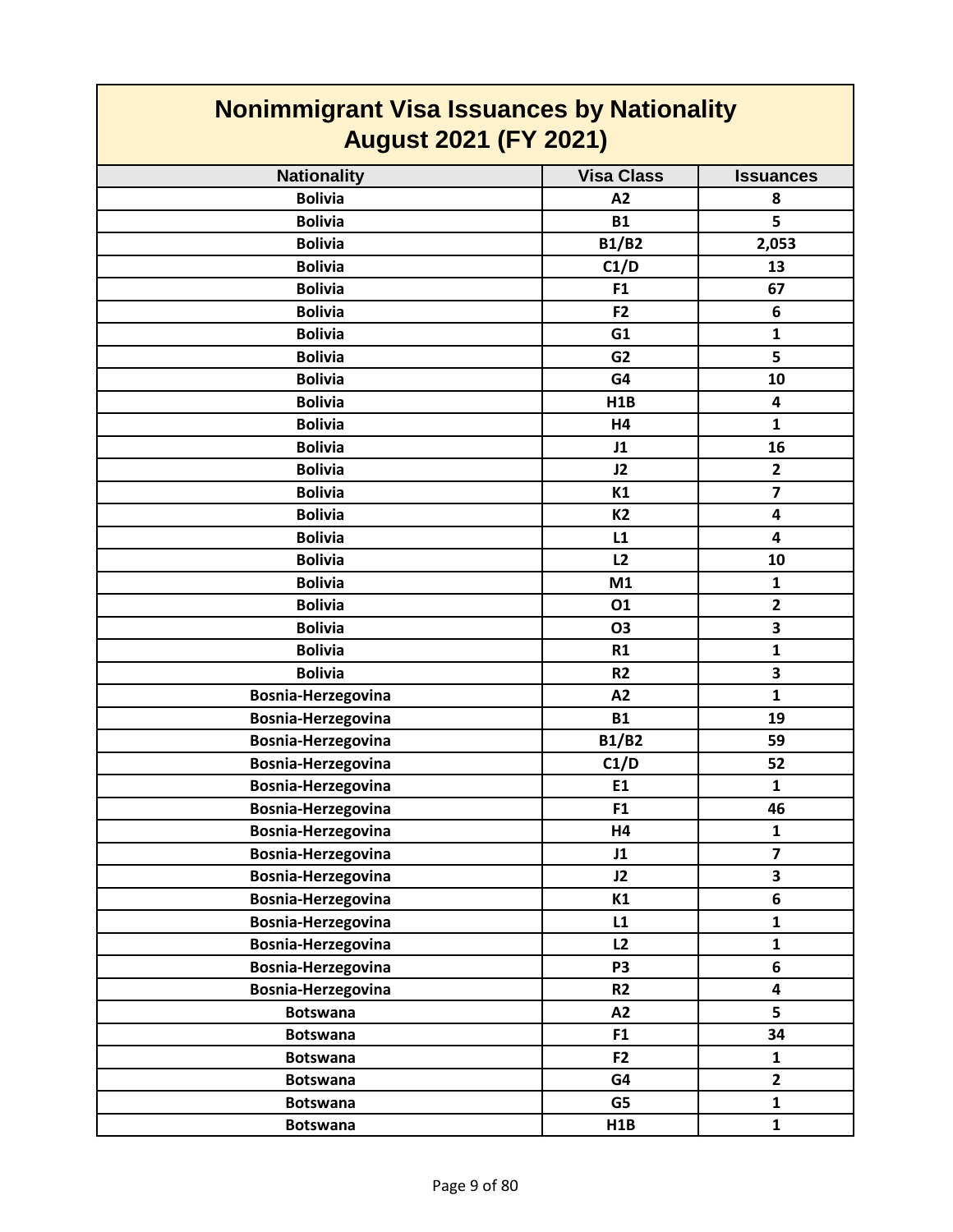| <b>Nonimmigrant Visa Issuances by Nationality</b><br><b>August 2021 (FY 2021)</b> |                   |                         |
|-----------------------------------------------------------------------------------|-------------------|-------------------------|
| <b>Nationality</b>                                                                | <b>Visa Class</b> | <b>Issuances</b>        |
| <b>Botswana</b>                                                                   | J1                | 5                       |
| <b>Botswana</b>                                                                   | L2                | 1                       |
| <b>Brazil</b>                                                                     | A1                | 17                      |
| <b>Brazil</b>                                                                     | A2                | 192                     |
| <b>Brazil</b>                                                                     | <b>B1</b>         | 25                      |
| <b>Brazil</b>                                                                     | <b>B1/B2</b>      | 588                     |
| <b>Brazil</b>                                                                     | C1                | $\overline{2}$          |
| <b>Brazil</b>                                                                     | C1/D              | 224                     |
| <b>Brazil</b>                                                                     | C <sub>3</sub>    | 15                      |
| <b>Brazil</b>                                                                     | E <sub>1</sub>    | $\mathbf{1}$            |
| <b>Brazil</b>                                                                     | E <sub>2</sub>    | 6                       |
| <b>Brazil</b>                                                                     | F <sub>1</sub>    | 845                     |
| <b>Brazil</b>                                                                     | F <sub>2</sub>    | 172                     |
| <b>Brazil</b>                                                                     | G1                | 12                      |
| <b>Brazil</b>                                                                     | G <sub>2</sub>    | 12                      |
| <b>Brazil</b>                                                                     | G4                | 48                      |
| <b>Brazil</b>                                                                     | H1B               | 45                      |
| <b>Brazil</b>                                                                     | H <sub>2</sub> A  | 10                      |
| <b>Brazil</b>                                                                     | H4                | 61                      |
| <b>Brazil</b>                                                                     | $\mathbf{I}$      | 5                       |
| <b>Brazil</b>                                                                     | J1                | 692                     |
| <b>Brazil</b>                                                                     | J2                | 193                     |
| <b>Brazil</b>                                                                     | K1                | 38                      |
| <b>Brazil</b>                                                                     | K2                | 11                      |
| <b>Brazil</b>                                                                     | L1                | 183                     |
| <b>Brazil</b>                                                                     | L2                | 277                     |
| <b>Brazil</b>                                                                     | M1                | 64                      |
| <b>Brazil</b>                                                                     | M <sub>2</sub>    | $\overline{2}$          |
| <b>Brazil</b>                                                                     | 01                | 32                      |
| <b>Brazil</b>                                                                     | <b>O2</b>         | 3                       |
| <b>Brazil</b>                                                                     | <b>O3</b>         | 25                      |
| <b>Brazil</b>                                                                     | <b>P1</b>         | 63                      |
| <b>Brazil</b>                                                                     | <b>P4</b>         | $\mathbf{2}$            |
| <b>Brazil</b>                                                                     | R1                | $\overline{\mathbf{4}}$ |
| <b>Brazil</b>                                                                     | R <sub>2</sub>    | 5                       |
| <b>Brazil</b>                                                                     | <b>TD</b>         | $\overline{2}$          |
| <b>British National Overseas (Hong Kong) Passport</b>                             | <b>B1/B2</b>      | 150                     |
| <b>British National Overseas (Hong Kong) Passport</b>                             | C <sub>3</sub>    | $\mathbf{1}$            |
| <b>British National Overseas (Hong Kong) Passport</b>                             | F1                | $\overline{\mathbf{4}}$ |
| <b>British National Overseas (Hong Kong) Passport</b>                             | J1                | $\mathbf{2}$            |
| <b>British National Overseas (Hong Kong) Passport</b>                             | K1                | $\mathbf{1}$            |
| <b>British National Overseas (Hong Kong) Passport</b>                             | L1                | $\mathbf{1}$            |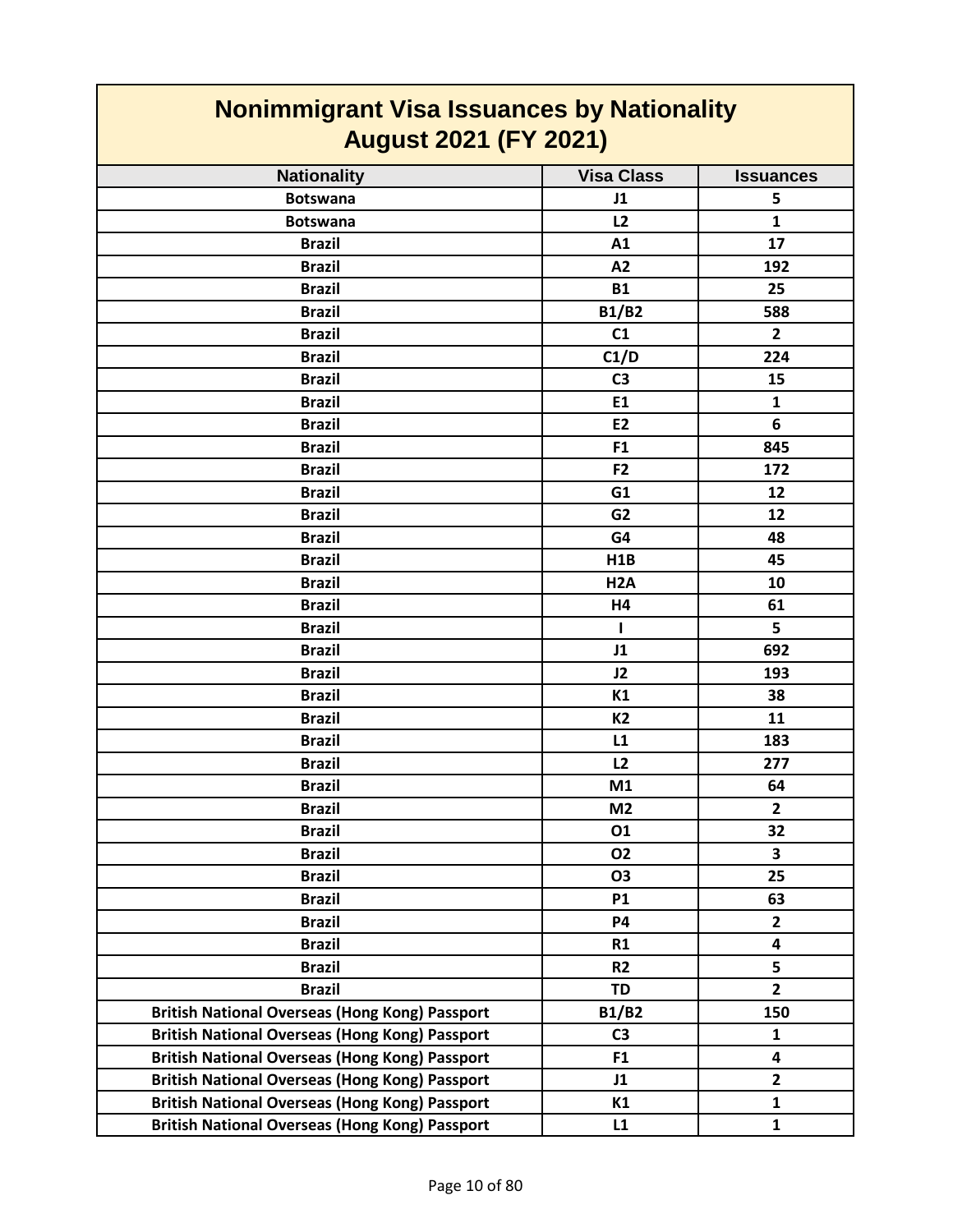| <b>August 2021 (FY 2021)</b>                          |                   |                         |
|-------------------------------------------------------|-------------------|-------------------------|
| <b>Nationality</b>                                    | <b>Visa Class</b> | <b>Issuances</b>        |
| <b>British National Overseas (Hong Kong) Passport</b> | L2                | 3                       |
| <b>British Virgin Islands</b>                         | F1                | 4                       |
| <b>Brunei</b>                                         | C1/D              | $\mathbf{1}$            |
| <b>Brunei</b>                                         | F <sub>1</sub>    | 4                       |
| <b>Brunei</b>                                         | F <sub>2</sub>    | $\overline{2}$          |
| <b>Bulgaria</b>                                       | A1                | 3                       |
| <b>Bulgaria</b>                                       | <b>B1</b>         | 6                       |
| <b>Bulgaria</b>                                       | <b>B1/B2</b>      | 154                     |
| <b>Bulgaria</b>                                       | C1/D              | 54                      |
| <b>Bulgaria</b>                                       | <b>E2</b>         | 3                       |
| <b>Bulgaria</b>                                       | F <sub>1</sub>    | 48                      |
| <b>Bulgaria</b>                                       | G1                | 3                       |
| <b>Bulgaria</b>                                       | G <sub>2</sub>    | 5                       |
| <b>Bulgaria</b>                                       | G4                | $\overline{\mathbf{2}}$ |
| <b>Bulgaria</b>                                       | H1B               | 10                      |
| <b>Bulgaria</b>                                       | H2B               | $\mathbf{1}$            |
| <b>Bulgaria</b>                                       | J1                | 13                      |
| <b>Bulgaria</b>                                       | L1                | 10                      |
| <b>Bulgaria</b>                                       | L2                | 17                      |
| <b>Bulgaria</b>                                       | NATO <sub>2</sub> | 8                       |
| <b>Bulgaria</b>                                       | 01                | 3                       |
| <b>Bulgaria</b>                                       | <b>O3</b>         | $\overline{2}$          |
| <b>Bulgaria</b>                                       | <b>P1</b>         | $\mathbf{1}$            |
| <b>Bulgaria</b>                                       | P <sub>3</sub>    | $\mathbf{1}$            |
| <b>Burkina Faso</b>                                   | A1                | 3                       |
| <b>Burkina Faso</b>                                   | A2                | 9                       |
| <b>Burkina Faso</b>                                   | <b>B1/B2</b>      | 6                       |
| <b>Burkina Faso</b>                                   | C <sub>3</sub>    | 1                       |
| <b>Burkina Faso</b>                                   | F <sub>1</sub>    | 26                      |
| <b>Burkina Faso</b>                                   | G4                | 3                       |
| <b>Burkina Faso</b>                                   | H <sub>1</sub> B  | $\mathbf{1}$            |
| <b>Burkina Faso</b>                                   | J1                | $\overline{2}$          |
| <b>Burkina Faso</b>                                   | <b>P1</b>         | $\mathbf{1}$            |
| <b>Burma</b>                                          | A1                | $\overline{7}$          |
| <b>Burma</b>                                          | A2                | $\overline{2}$          |
| <b>Burma</b>                                          | <b>B1</b>         | 3                       |
| <b>Burma</b>                                          | <b>B1/B2</b>      | 19                      |
| <b>Burma</b>                                          | C1                | $\mathbf{1}$            |
| <b>Burma</b>                                          | D                 | $\overline{\mathbf{4}}$ |
| <b>Burma</b>                                          | F1                | 363                     |
| <b>Burma</b>                                          | F <sub>2</sub>    | 9                       |
| <b>Burma</b>                                          | G4                | $\overline{\mathbf{3}}$ |

#### **Nonimmigrant Visa Issuances by Nationality August 2021 (FY 2021)**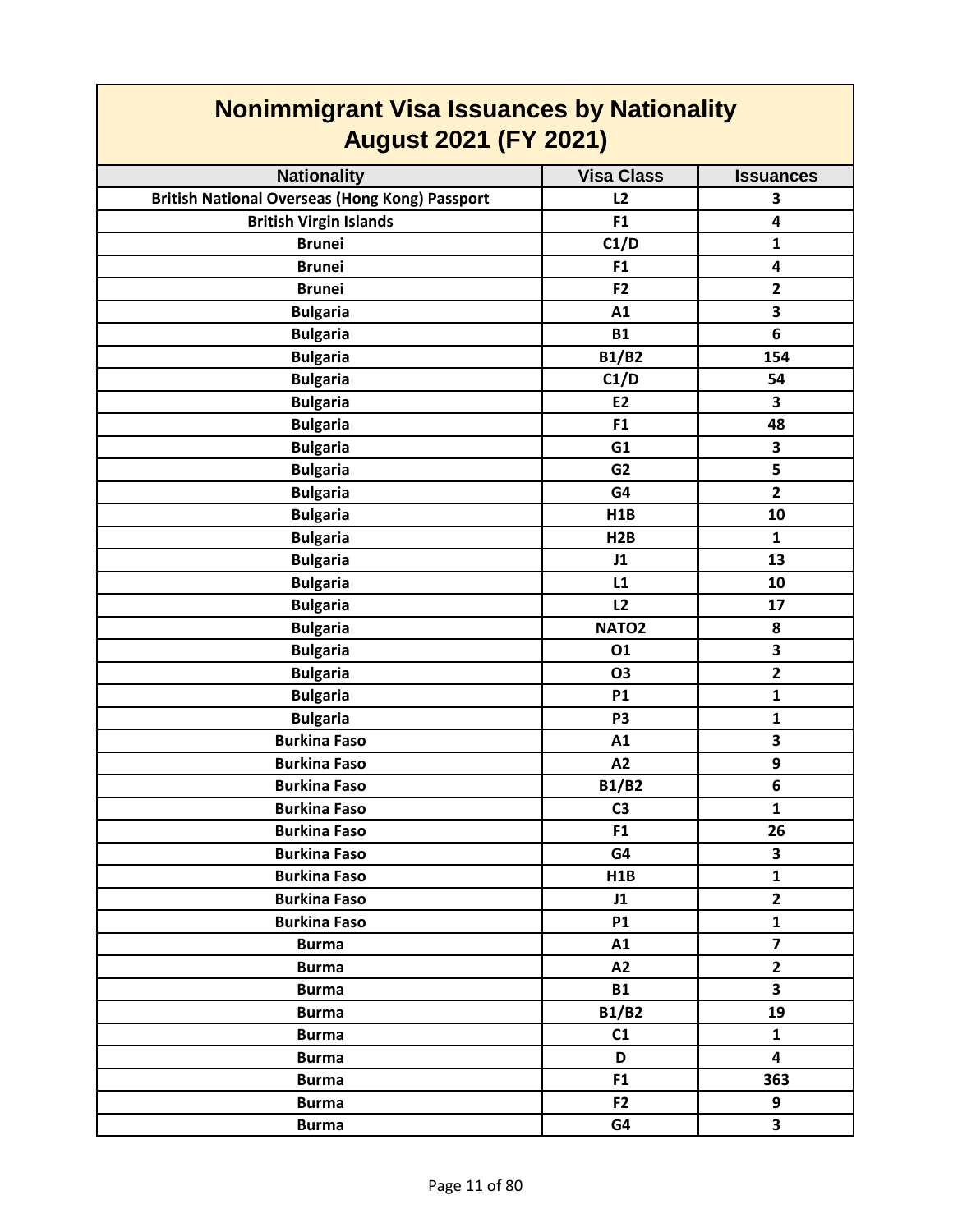| <u>Noniminigrant visa issuances by Nationality</u><br><b>August 2021 (FY 2021)</b> |                   |                         |
|------------------------------------------------------------------------------------|-------------------|-------------------------|
| <b>Nationality</b>                                                                 | <b>Visa Class</b> | <b>Issuances</b>        |
| <b>Burma</b>                                                                       | J1                | 10                      |
| <b>Burma</b>                                                                       | J2                | 8                       |
| <b>Burma</b>                                                                       | K1                | $\overline{2}$          |
| <b>Burma</b>                                                                       | L1                | 1                       |
| <b>Burma</b>                                                                       | M1                | $\overline{\mathbf{3}}$ |
| <b>Burma</b>                                                                       | R1                | $\mathbf{1}$            |
| <b>Burundi</b>                                                                     | A1                | 8                       |
| <b>Burundi</b>                                                                     | A2                | $\overline{7}$          |
| <b>Burundi</b>                                                                     | <b>B1/B2</b>      | 6                       |
| <b>Burundi</b>                                                                     | F1                | 16                      |
| <b>Burundi</b>                                                                     | F <sub>2</sub>    | $\mathbf{1}$            |
| <b>Burundi</b>                                                                     | G <sub>1</sub>    | 11                      |
| <b>Burundi</b>                                                                     | G <sub>2</sub>    | 12                      |
| <b>Burundi</b>                                                                     | G4                | 5                       |
| <b>Burundi</b>                                                                     | H4                | 6                       |
| <b>Burundi</b>                                                                     | J1                | $\mathbf{1}$            |
| <b>Burundi</b>                                                                     | K1                | $\mathbf{1}$            |
| <b>Burundi</b>                                                                     | R <sub>2</sub>    | $\overline{\mathbf{2}}$ |
| <b>Cabo Verde</b>                                                                  | A2                | $\mathbf{1}$            |
| <b>Cabo Verde</b>                                                                  | <b>B1/B2</b>      | 54                      |
| <b>Cabo Verde</b>                                                                  | C1/D              | $\overline{2}$          |
| <b>Cabo Verde</b>                                                                  | F1                | 8                       |
| <b>Cabo Verde</b>                                                                  | G4                | $\overline{\mathbf{2}}$ |
| <b>Cabo Verde</b>                                                                  | J1                | 1                       |
| <b>Cabo Verde</b>                                                                  | K1                | 8                       |
| <b>Cabo Verde</b>                                                                  | 01                | $\mathbf{1}$            |
| <b>Cabo Verde</b>                                                                  | R1                | 1                       |
| Cambodia                                                                           | <b>B1</b>         | $\mathbf{1}$            |
| Cambodia                                                                           | <b>B1/B2</b>      | 157                     |
| Cambodia                                                                           | C1                | $\mathbf{1}$            |
| Cambodia                                                                           | F <sub>1</sub>    | 40                      |
| Cambodia                                                                           | F2                | $\mathbf{1}$            |
| Cambodia                                                                           | G4                | $\overline{2}$          |
| Cambodia                                                                           | H1B               | $\mathbf{1}$            |
| Cambodia                                                                           | J1                | 5                       |
| Cambodia                                                                           | K1                | 26                      |
| Cambodia                                                                           | <b>K2</b>         | 3                       |
| Cambodia                                                                           | M1                | $\mathbf{1}$            |
| Cambodia                                                                           | 01                | $\mathbf{1}$            |
| Cambodia                                                                           | R1                | $\mathbf{1}$            |
| Cameroon                                                                           | A2                | 31                      |
| Cameroon                                                                           | <b>B1/B2</b>      | 30                      |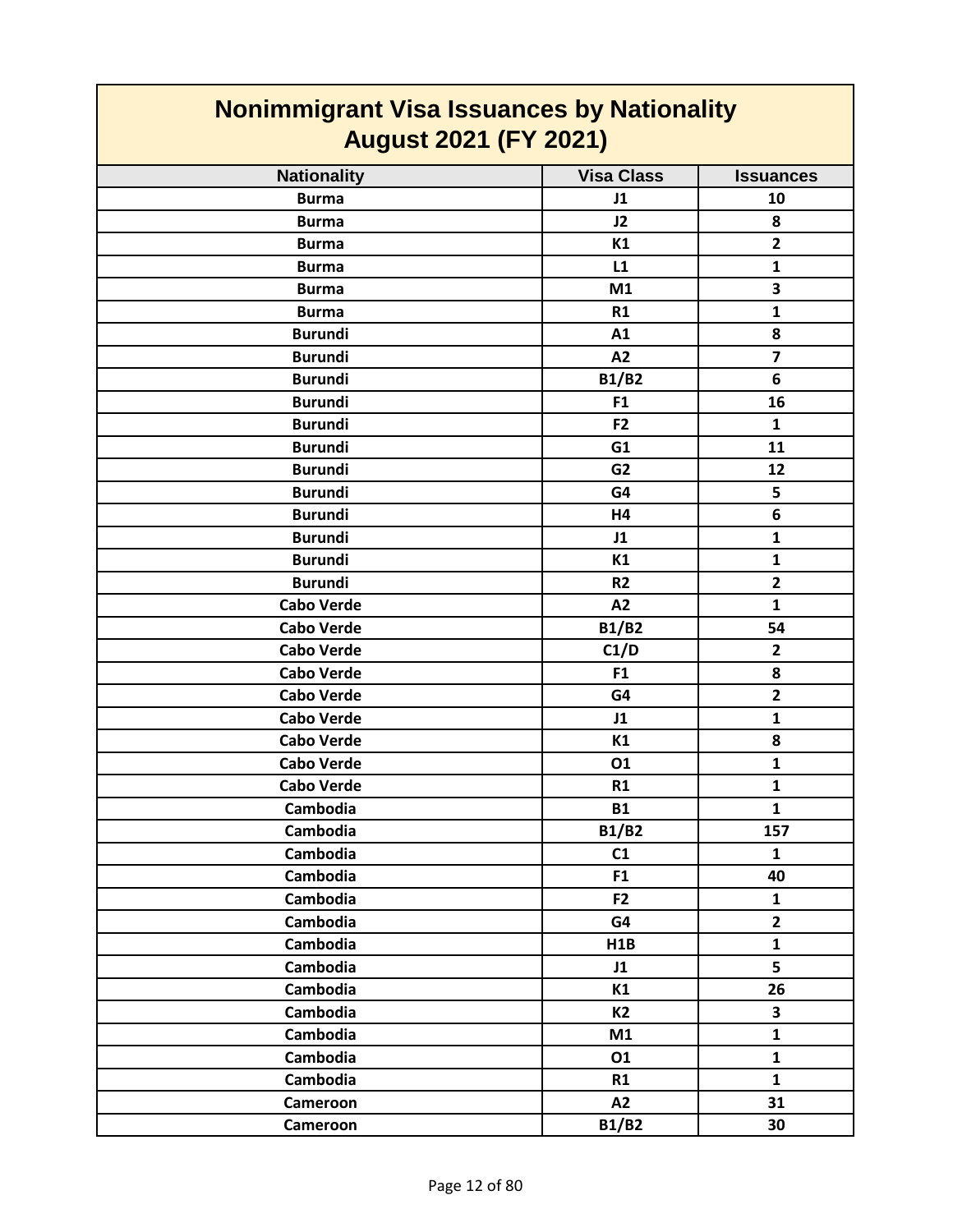| <b>Nonimmigrant Visa Issuances by Nationality</b><br><b>August 2021 (FY 2021)</b> |                   |                         |
|-----------------------------------------------------------------------------------|-------------------|-------------------------|
| <b>Nationality</b>                                                                | <b>Visa Class</b> | <b>Issuances</b>        |
| Cameroon                                                                          | C <sub>1</sub>    | $\overline{2}$          |
| Cameroon                                                                          | F1                | 72                      |
| Cameroon                                                                          | F2                | $\mathbf{1}$            |
| Cameroon                                                                          | G1                | $\overline{2}$          |
| Cameroon                                                                          | G4                | 10                      |
| Cameroon                                                                          | H1B               | 3                       |
| Cameroon                                                                          | H4                | 5                       |
| Cameroon                                                                          | J1                | 15                      |
| Cameroon                                                                          | J2                | 5                       |
| Cameroon                                                                          | K1                | 4                       |
| Cameroon                                                                          | L1                | $\mathbf{1}$            |
| Cameroon                                                                          | <b>P4</b>         | 1                       |
| Cameroon                                                                          | R1                | $\overline{2}$          |
| Canada                                                                            | A1                | 22                      |
| Canada                                                                            | A2                | $\overline{\mathbf{z}}$ |
| Canada                                                                            | <b>B2</b>         | $\mathbf{1}$            |
| Canada                                                                            | E1                | 30                      |
| Canada                                                                            | <b>E2</b>         | 215                     |
| Canada                                                                            | F <sub>1</sub>    | 37                      |
| Canada                                                                            | F <sub>2</sub>    | 3                       |
| Canada                                                                            | G1                | 9                       |
| Canada                                                                            | G <sub>2</sub>    | 6                       |
| Canada                                                                            | G4                | 40                      |
| Canada                                                                            | H1B               | $\overline{\mathbf{z}}$ |
| Canada                                                                            | H <sub>2</sub> A  | $\mathbf{1}$            |
| Canada                                                                            | Η4                | 18                      |
| Canada                                                                            | $\mathbf{I}$      | $\mathbf{1}$            |
| Canada                                                                            | J1                | 10                      |
| Canada                                                                            | J2                | $\mathbf{1}$            |
| Canada                                                                            | K1                | 84                      |
| Canada                                                                            | <b>K2</b>         | $\mathbf{1}$            |
| Canada                                                                            | L1                | 9                       |
| Canada                                                                            | L2                | 9                       |
| Canada                                                                            | NATO <sub>2</sub> | 38                      |
| Canada                                                                            | 01                | $\overline{\mathbf{2}}$ |
| Canada                                                                            | 02                | $\mathbf{1}$            |
| Canada                                                                            | P <sub>3</sub>    | $\overline{2}$          |
| Canada                                                                            | <b>TD</b>         | $\overline{\mathbf{3}}$ |
| Canada                                                                            | <b>TN</b>         | $\overline{7}$          |
| Cayman Islands                                                                    | <b>B1/B2</b>      | 13                      |
| Cayman Islands                                                                    | C1/D              | $\mathbf{1}$            |
| Cayman Islands                                                                    | F1                | 21                      |

**The Co**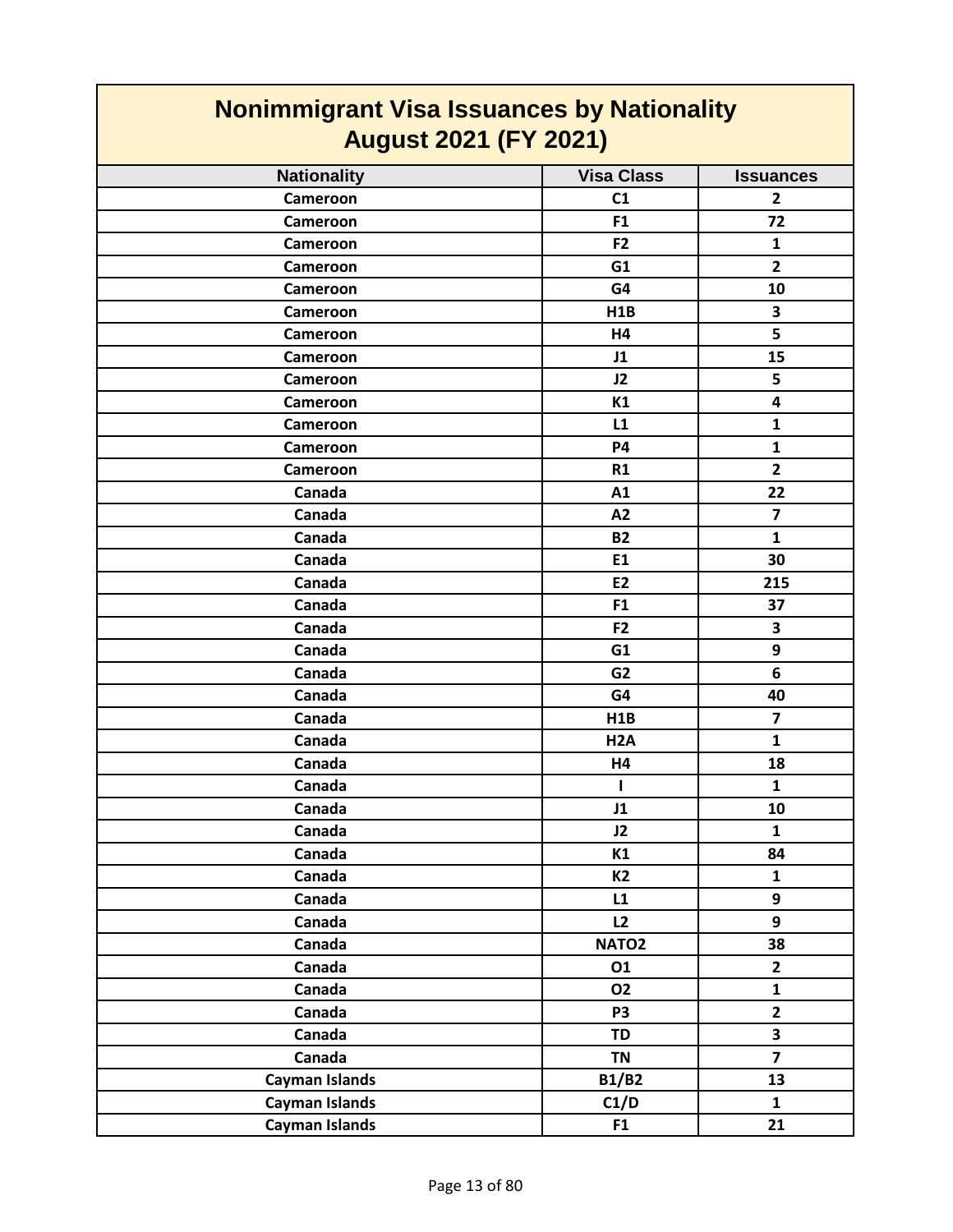| <b>August 2021 (FY 2021)</b>    |                   |                         |
|---------------------------------|-------------------|-------------------------|
| <b>Nationality</b>              | <b>Visa Class</b> | <b>Issuances</b>        |
| <b>Central African Republic</b> | A1                | $\mathbf{1}$            |
| <b>Central African Republic</b> | <b>B1/B2</b>      | 4                       |
| <b>Central African Republic</b> | C1                | $\mathbf{1}$            |
| <b>Central African Republic</b> | G1                | $\overline{2}$          |
| <b>Central African Republic</b> | G <sub>2</sub>    | 11                      |
| Chad                            | A2                | $\overline{\mathbf{4}}$ |
| Chad                            | <b>B1/B2</b>      | 45                      |
| Chad                            | C1                | $\mathbf{1}$            |
| Chad                            | F <sub>1</sub>    | 4                       |
| Chad                            | G <sub>2</sub>    | $\overline{2}$          |
| Chad                            | G4                | 5                       |
| Chad                            | J1                | $\overline{2}$          |
| <b>Chile</b>                    | A2                | 52                      |
| <b>Chile</b>                    | <b>B1</b>         | 5                       |
| <b>Chile</b>                    | <b>B1/B2</b>      | 170                     |
| <b>Chile</b>                    | <b>B2</b>         | $\mathbf{1}$            |
| <b>Chile</b>                    | C1                | $\mathbf{1}$            |
| <b>Chile</b>                    | C1/D              | 47                      |
| <b>Chile</b>                    | C <sub>3</sub>    | 15                      |
| Chile                           | E1                | 14                      |
| Chile                           | E <sub>2</sub>    | 12                      |
| Chile                           | F <sub>1</sub>    | 342                     |
| <b>Chile</b>                    | F <sub>2</sub>    | 65                      |
| <b>Chile</b>                    | G <sub>2</sub>    | 9                       |
| <b>Chile</b>                    | G4                | 14                      |
| <b>Chile</b>                    | H1B               | 8                       |
| <b>Chile</b>                    | H1B1              | 96                      |
| Chile                           | H <sub>2</sub> A  | 8                       |
| Chile                           | H2B               | 3                       |
| Chile                           | H4                | 98                      |
| Chile                           | J1                | 205                     |
| Chile                           | J2                | 52                      |
| Chile                           | K1                | 5                       |
| Chile                           | L1                | 9                       |
| Chile                           | L2                | 9                       |
| Chile                           | M1                | 3                       |
| Chile                           | 01                | 5                       |
| Chile                           | <b>O3</b>         | $\overline{\mathbf{5}}$ |
| Chile                           | <b>P1</b>         | $\overline{\mathbf{3}}$ |
| Chile                           | R1                | $\mathbf{1}$            |
| Chile                           | R <sub>2</sub>    | $\overline{\mathbf{4}}$ |
| Chile                           | U <sub>2</sub>    | $\mathbf{1}$            |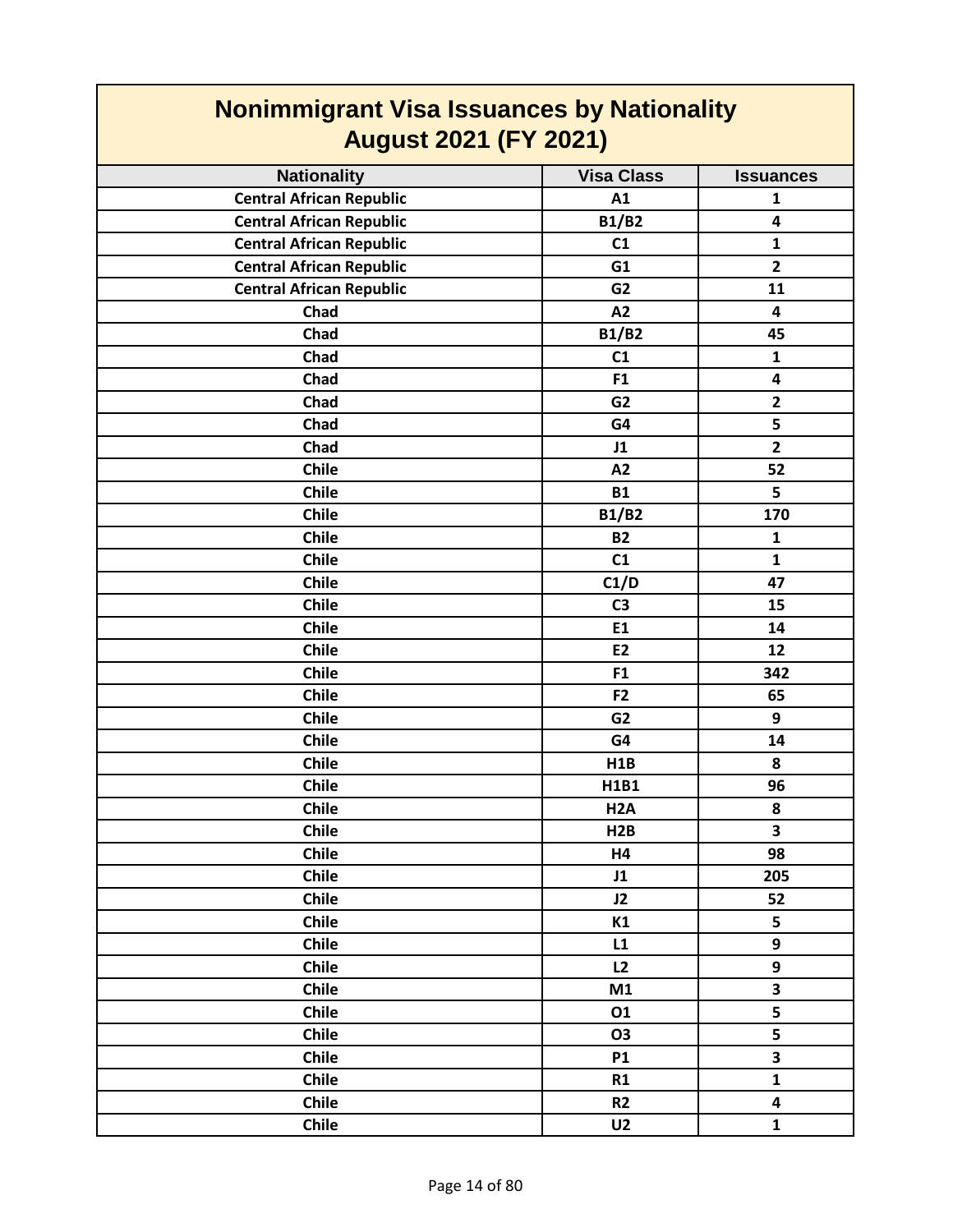| <b>August 2021 (FY 2021)</b> |                   |                         |
|------------------------------|-------------------|-------------------------|
| <b>Nationality</b>           | <b>Visa Class</b> | <b>Issuances</b>        |
| China - mainland             | A1                | 17                      |
| China - mainland             | A2                | 4                       |
| China - mainland             | <b>B1</b>         | $\overline{7}$          |
| China - mainland             | <b>B1/B2</b>      | 303                     |
| China - mainland             | <b>B2</b>         | 5                       |
| China - mainland             | C1                | 12                      |
| China - mainland             | C1/D              | 635                     |
| China - mainland             | C <sub>3</sub>    | $\mathbf{2}$            |
| China - mainland             | CW1               | 3                       |
| China - mainland             | CW <sub>2</sub>   | $\mathbf{1}$            |
| China - mainland             | E <sub>2</sub>    | $\mathbf{2}$            |
| China - mainland             | E3D               | $\overline{\mathbf{3}}$ |
| China - mainland             | F <sub>1</sub>    | 8,699                   |
| China - mainland             | F <sub>2</sub>    | 146                     |
| China - mainland             | G1                | $\overline{7}$          |
| China - mainland             | G <sub>2</sub>    | 26                      |
| China - mainland             | G4                | 70                      |
| China - mainland             | H1B               | 444                     |
| China - mainland             | H4                | 173                     |
| China - mainland             | J1                | 647                     |
| China - mainland             | J2                | 133                     |
| China - mainland             | K1                | 128                     |
| China - mainland             | K2                | 10                      |
| China - mainland             | L1                | 206                     |
| China - mainland             | L2                | 167                     |
| China - mainland             | M1                | $\overline{7}$          |
| China - mainland             | 01                | 22                      |
| China - mainland             | O3                | 15                      |
| China - mainland             | <b>P1</b>         | 4                       |
| China - mainland             | P <sub>3</sub>    | 26                      |
| China - mainland             | Q <sub>1</sub>    | $\mathbf{1}$            |
| China - mainland             | R <sub>2</sub>    | $\mathbf{1}$            |
| China - mainland             | TD                | 12                      |
| China - Taiwan               | <b>B1/B2</b>      | 367                     |
| China - Taiwan               | C1/D              | 71                      |
| China - Taiwan               | E1                | 61                      |
| China - Taiwan               | E2                | 85                      |
| China - Taiwan               | F <sub>1</sub>    | 1,226                   |
| China - Taiwan               | F <sub>2</sub>    | 63                      |
| China - Taiwan               | H1B               | 49                      |
| China - Taiwan               | H4                | 30                      |
| China - Taiwan               | $\mathbf{I}$      | $\overline{2}$          |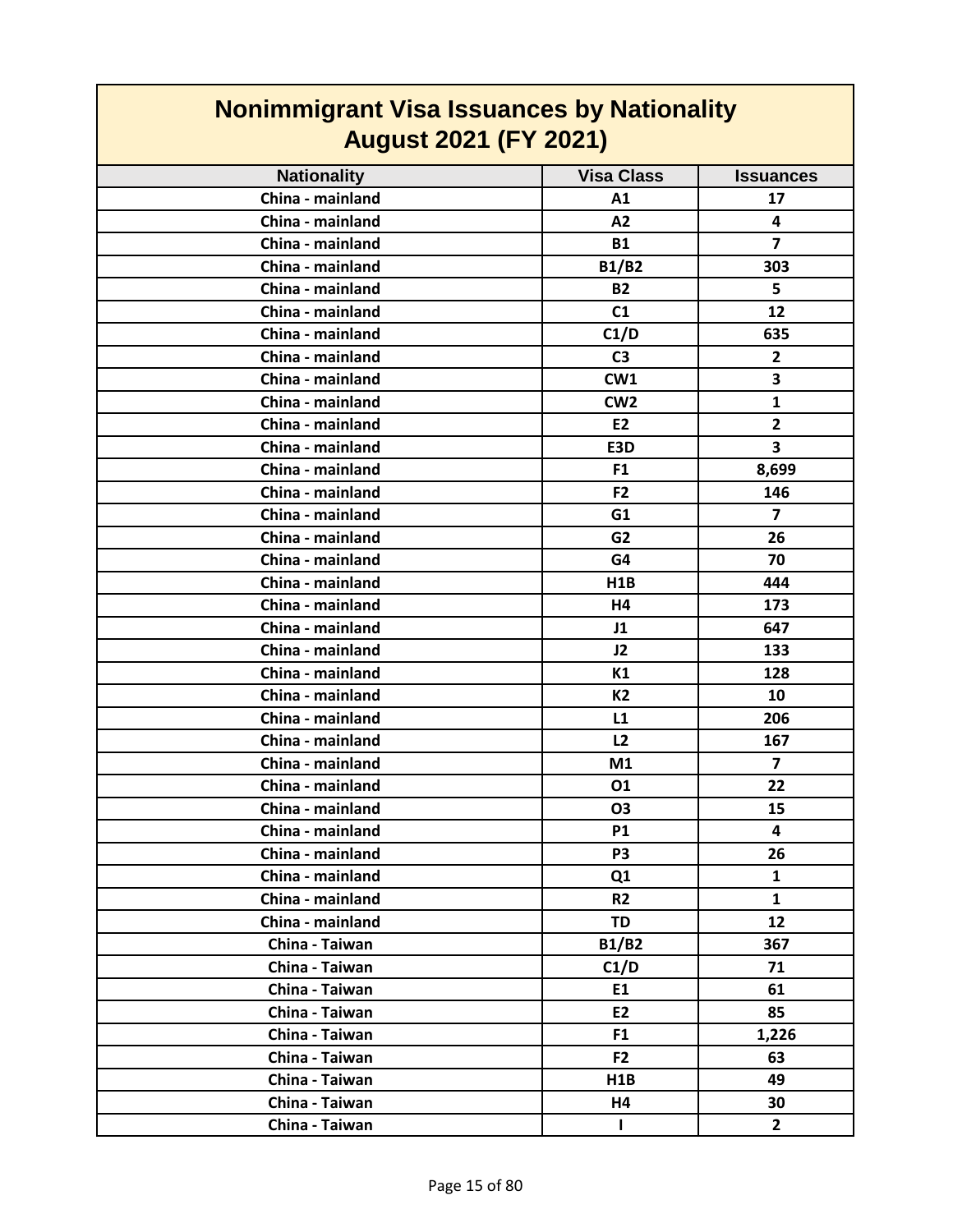| <u>11011111111191</u> and 110a 100aanooo by nadonally<br><b>August 2021 (FY 2021)</b> |                   |                  |
|---------------------------------------------------------------------------------------|-------------------|------------------|
| <b>Nationality</b>                                                                    | <b>Visa Class</b> | <b>Issuances</b> |
| China - Taiwan                                                                        | J1                | 160              |
| China - Taiwan                                                                        | J2                | 42               |
| China - Taiwan                                                                        | K1                | 9                |
| China - Taiwan                                                                        | L1                | 40               |
| China - Taiwan                                                                        | L2                | 49               |
| China - Taiwan                                                                        | M1                | 16               |
| China - Taiwan                                                                        | M <sub>2</sub>    | $\overline{2}$   |
| China - Taiwan                                                                        | 01                | 11               |
| China - Taiwan                                                                        | <b>O3</b>         | 3                |
| China - Taiwan                                                                        | R1                | 5                |
| China - Taiwan                                                                        | <b>TD</b>         | $\mathbf{1}$     |
| Colombia                                                                              | A1                | 14               |
| Colombia                                                                              | A2                | 362              |
| Colombia                                                                              | A3                | $\mathbf{2}$     |
| Colombia                                                                              | <b>B1</b>         | 10               |
| Colombia                                                                              | <b>B1/B2</b>      | 6,656            |
| Colombia                                                                              | C1                | 41               |
| Colombia                                                                              | C1/D              | 296              |
| Colombia                                                                              | C <sub>3</sub>    | $\mathbf{2}$     |
| Colombia                                                                              | E3D               | $\mathbf{1}$     |
| Colombia                                                                              | F <sub>1</sub>    | 952              |
| Colombia                                                                              | F2                | 70               |
| Colombia                                                                              | G1                | 5                |
| Colombia                                                                              | G4                | 48               |
| Colombia                                                                              | H1B               | 81               |
| Colombia                                                                              | H <sub>2</sub> A  | 14               |
| Colombia                                                                              | H2B               | 8                |
| Colombia                                                                              | Η4                | 28               |
| Colombia                                                                              | $\mathbf{I}$      | 15               |
| Colombia                                                                              | J1                | 885              |
| Colombia                                                                              | J2                | 105              |
| Colombia                                                                              | K1                | 55               |
| Colombia                                                                              | <b>K2</b>         | 13               |
| Colombia                                                                              | L1                | 72               |
| Colombia                                                                              | L2                | 77               |
| Colombia                                                                              | M1                | 35               |
| Colombia                                                                              | M <sub>2</sub>    | $\mathbf{1}$     |
| Colombia                                                                              | 01                | 43               |
| Colombia                                                                              | 02                | 42               |
| Colombia                                                                              | <b>O3</b>         | 19               |
| Colombia                                                                              | <b>P1</b>         | 36               |
| Colombia                                                                              | P <sub>3</sub>    | 15               |

T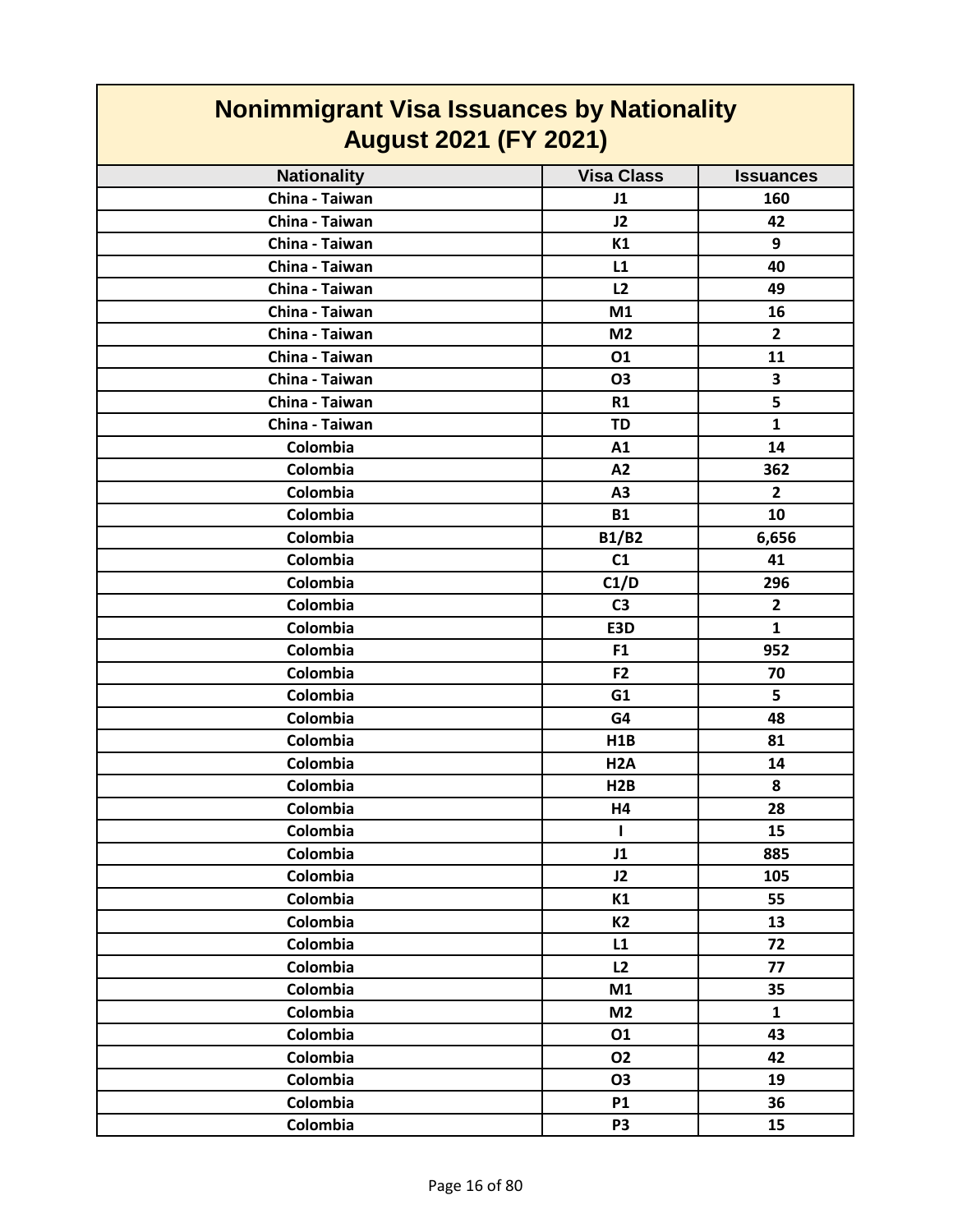| <b>Nonimmigrant Visa Issuances by Nationality</b> |                   |                  |
|---------------------------------------------------|-------------------|------------------|
| <b>August 2021 (FY 2021)</b>                      |                   |                  |
| <b>Nationality</b>                                | <b>Visa Class</b> | <b>Issuances</b> |
| Colombia                                          | <b>P4</b>         | 3                |
| Colombia                                          | R1                | 18               |
| Colombia                                          | R <sub>2</sub>    | $\overline{ }$   |
| Colombia                                          | <b>TD</b>         | 3                |
| <b>Comoros</b>                                    | <b>B1/B2</b>      | $\mathbf{1}$     |
| Congo, Democratic Republic of the                 | A1                | 9                |
| Congo, Democratic Republic of the                 | A2                | 9                |
| Congo, Democratic Republic of the                 | <b>B1/B2</b>      | 206              |
| Congo, Democratic Republic of the                 | C1                | $\overline{2}$   |
| Congo, Democratic Republic of the                 | F <sub>1</sub>    | 183              |
| Congo, Democratic Republic of the                 | F <sub>2</sub>    | 1                |
| Congo, Democratic Republic of the                 | G1                | 5                |
| Congo, Democratic Republic of the                 | G <sub>2</sub>    | 4                |
| Congo, Democratic Republic of the                 | G4                | 8                |
| Congo, Democratic Republic of the                 | H1B               | $\mathbf{1}$     |
| <b>Congo, Democratic Republic of the</b>          | J1                | $\mathbf{1}$     |
| <b>Congo, Democratic Republic of the</b>          | J2                | $\mathbf{1}$     |
| Congo, Democratic Republic of the                 | K1                | 3                |
| Congo, Democratic Republic of the                 | <b>K2</b>         | $\mathbf{1}$     |
| <b>Congo, Democratic Republic of the</b>          | R1                | 3                |
| Congo, Republic of the                            | A2                | 17               |
| Congo, Republic of the                            | <b>B1</b>         | 4                |
| Congo, Republic of the                            | <b>B2</b>         | 27               |
| Congo, Republic of the                            | F <sub>1</sub>    | 9                |
| Congo, Republic of the                            | G1                | 6                |
| Congo, Republic of the                            | G <sub>2</sub>    | $\overline{2}$   |
| Congo, Republic of the                            | J1                | $\overline{2}$   |
| <b>Costa Rica</b>                                 | A2                | 10               |
| <b>Costa Rica</b>                                 | <b>B1</b>         | 14               |
| <b>Costa Rica</b>                                 | <b>B1/B2</b>      | 2,340            |
| <b>Costa Rica</b>                                 | <b>B2</b>         | 3                |
| Costa Rica                                        | C1                | $\mathbf{1}$     |
| <b>Costa Rica</b>                                 | C1/D              | 26               |
| <b>Costa Rica</b>                                 | C <sub>3</sub>    | 5                |
| <b>Costa Rica</b>                                 | E1                | $\mathbf{1}$     |
| <b>Costa Rica</b>                                 | F <sub>1</sub>    | 130              |
| <b>Costa Rica</b>                                 | F <sub>2</sub>    | 8                |
| <b>Costa Rica</b>                                 | G <sub>2</sub>    | $\mathbf{1}$     |
| <b>Costa Rica</b>                                 | G4                | 12               |
| <b>Costa Rica</b>                                 | G5                | $\mathbf{1}$     |
| <b>Costa Rica</b>                                 | H <sub>1</sub> B  | 6                |
| <b>Costa Rica</b>                                 | H <sub>2</sub> A  | 56               |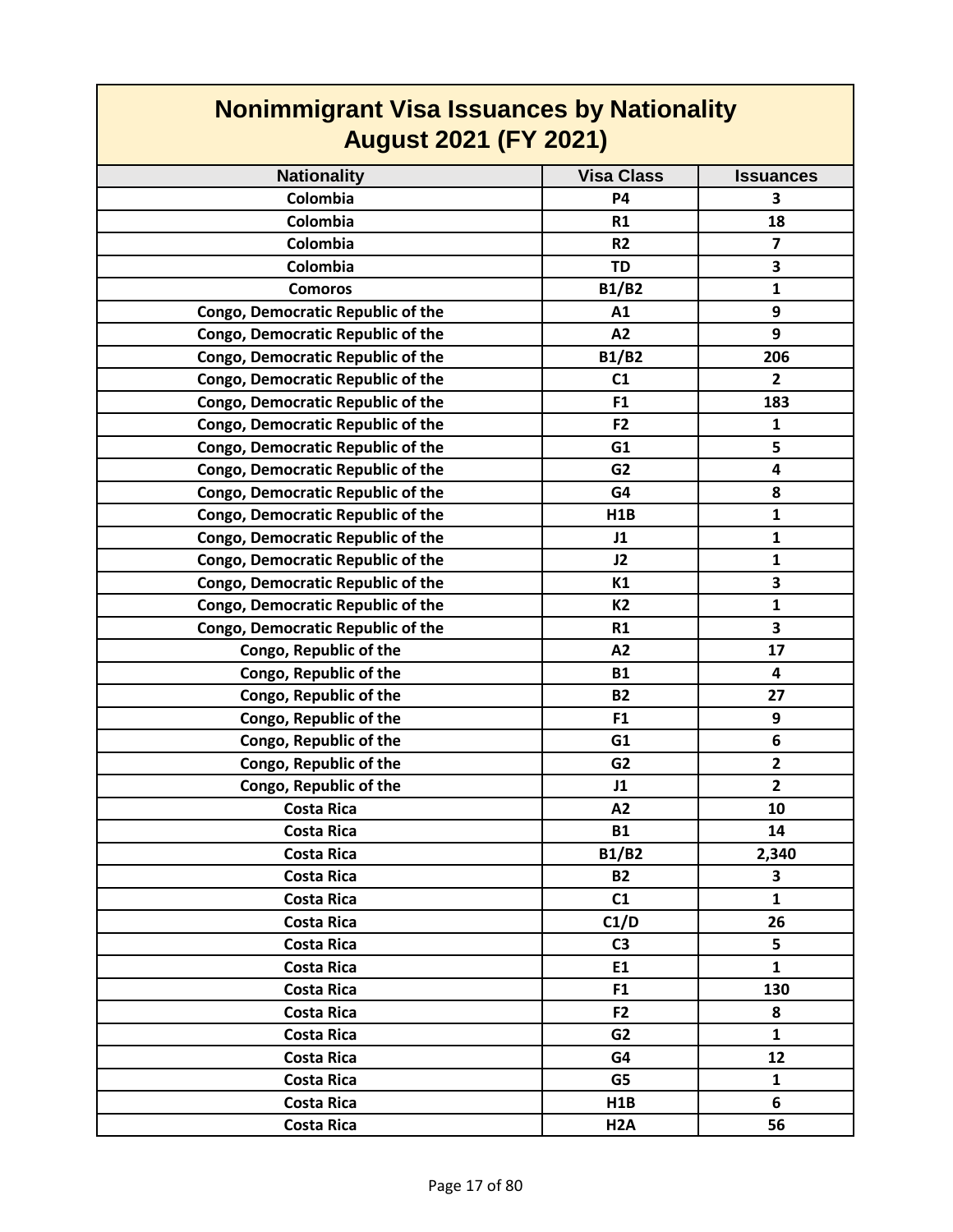| <b>Nonimmigrant Visa Issuances by Nationality</b><br><b>August 2021 (FY 2021)</b> |                   |                         |
|-----------------------------------------------------------------------------------|-------------------|-------------------------|
| <b>Nationality</b>                                                                | <b>Visa Class</b> | <b>Issuances</b>        |
| <b>Costa Rica</b>                                                                 | H2B               | 28                      |
| <b>Costa Rica</b>                                                                 | H <sub>3</sub>    | 45                      |
| <b>Costa Rica</b>                                                                 | H4                | 3                       |
| <b>Costa Rica</b>                                                                 | т                 | $\overline{2}$          |
| <b>Costa Rica</b>                                                                 | J1                | 40                      |
| <b>Costa Rica</b>                                                                 | J2                | 11                      |
| <b>Costa Rica</b>                                                                 | K1                | 15                      |
| <b>Costa Rica</b>                                                                 | <b>K2</b>         | $\overline{2}$          |
| <b>Costa Rica</b>                                                                 | L1                | 19                      |
| <b>Costa Rica</b>                                                                 | L2                | 14                      |
| <b>Costa Rica</b>                                                                 | M1                | $\mathbf{1}$            |
| <b>Costa Rica</b>                                                                 | 01                | $\mathbf{1}$            |
| <b>Costa Rica</b>                                                                 | 02                | $\mathbf{1}$            |
| <b>Costa Rica</b>                                                                 | <b>O3</b>         | $\mathbf{1}$            |
| Cote d'Ivoire                                                                     | A2                | 4                       |
| <b>Cote d'Ivoire</b>                                                              | <b>B1/B2</b>      | 18                      |
| Cote d'Ivoire                                                                     | F <sub>1</sub>    | 67                      |
| <b>Cote d'Ivoire</b>                                                              | G1                | 1                       |
| Cote d'Ivoire                                                                     | G <sub>2</sub>    | 3                       |
| Cote d'Ivoire                                                                     | G4                | 15                      |
| Cote d'Ivoire                                                                     | H <sub>1</sub> B  | $\overline{\mathbf{2}}$ |
| <b>Cote d'Ivoire</b>                                                              | J1                | $\overline{7}$          |
| Cote d'Ivoire                                                                     | K1                | 6                       |
| <b>Cote d'Ivoire</b>                                                              | <b>K2</b>         | $\overline{2}$          |
| Cote d'Ivoire                                                                     | <b>R1</b>         | 1                       |
| <b>Croatia</b>                                                                    | <b>B1</b>         | 9                       |
| Croatia                                                                           | <b>B1/B2</b>      | 241                     |
| Croatia                                                                           | C1/D              | 39                      |
| Croatia                                                                           | <b>E2</b>         | 6                       |
| Croatia                                                                           | F1                | 47                      |
| Croatia                                                                           | G4                | $\mathbf{2}$            |
| Croatia                                                                           | H1B               | $\overline{\mathbf{z}}$ |
| Croatia                                                                           | H <sub>2</sub> A  | $\mathbf{1}$            |
| Croatia                                                                           | H4                | $\overline{\mathbf{4}}$ |
| Croatia                                                                           | J1                | 38                      |
| Croatia                                                                           | J2                | $\overline{\mathbf{z}}$ |
| Croatia                                                                           | L1                | 14                      |
| Croatia                                                                           | L2                | $\mathbf{2}$            |
| Croatia                                                                           | NATO <sub>2</sub> | 5                       |
| Croatia                                                                           | 01                | $\overline{2}$          |
| Croatia                                                                           | 02                | $\mathbf{1}$            |
| Croatia                                                                           | <b>O3</b>         | $\mathbf{1}$            |

 $\mathsf{r}$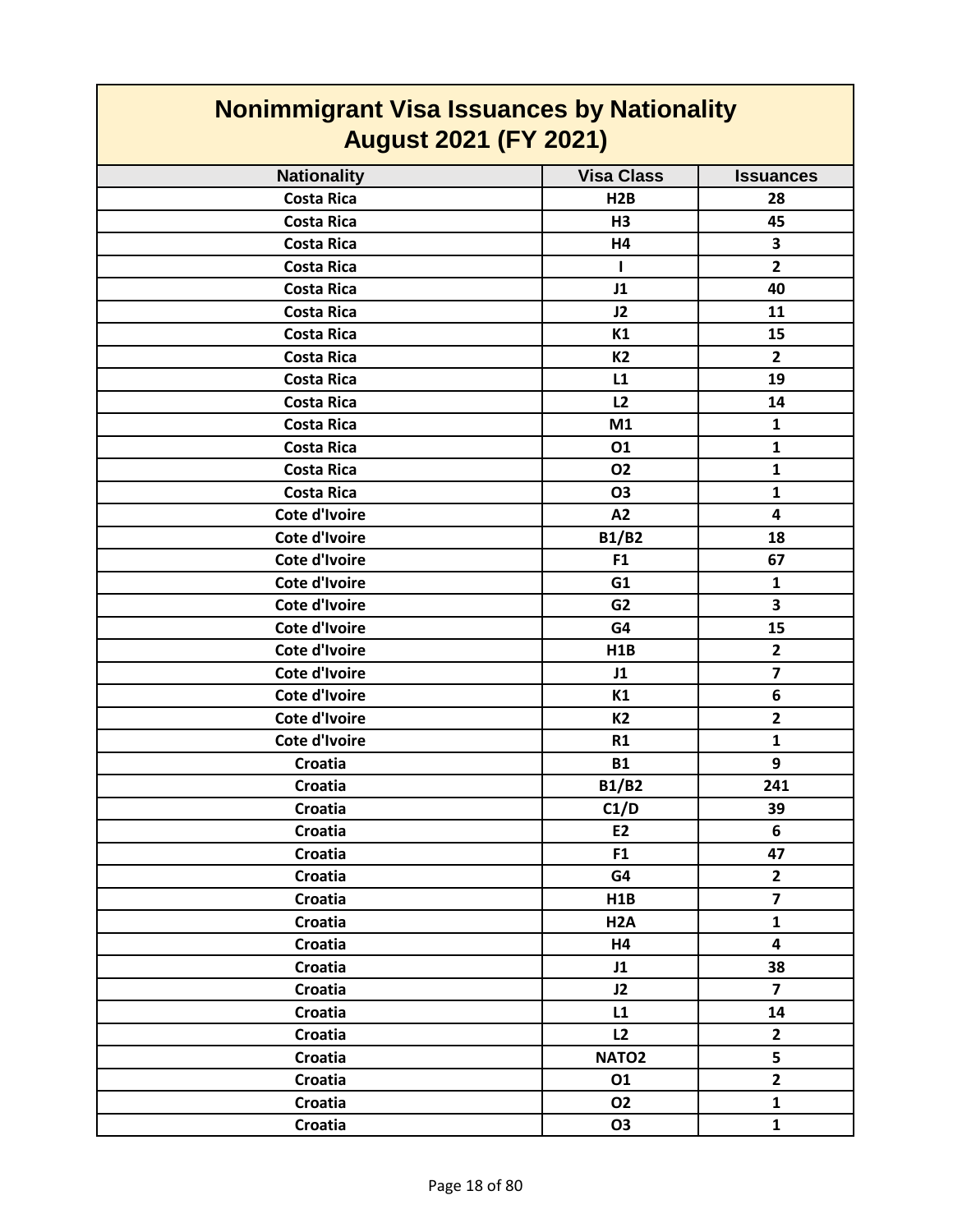| Nonimmigrant Visa Issuances by Nationality<br><b>August 2021 (FY 2021)</b> |                   |                         |
|----------------------------------------------------------------------------|-------------------|-------------------------|
| <b>Nationality</b>                                                         | <b>Visa Class</b> | <b>Issuances</b>        |
| Croatia                                                                    | R1                | 1                       |
| Cuba                                                                       | A1                | 6                       |
| Cuba                                                                       | <b>B1</b>         | $\mathbf{1}$            |
| Cuba                                                                       | <b>B1/B2</b>      | 29                      |
| Cuba                                                                       | <b>B2</b>         | 37                      |
| Cuba                                                                       | F <sub>1</sub>    | 11                      |
| Cuba                                                                       | F <sub>2</sub>    | 5                       |
| Cuba                                                                       | G1                | $\overline{\mathbf{z}}$ |
| Cuba                                                                       | G4                | $\mathbf{2}$            |
| Cuba                                                                       | J1                | 3                       |
| Cuba                                                                       | J2                | $\mathbf{2}$            |
| Cuba                                                                       | K1                | 21                      |
| Cuba                                                                       | <b>K2</b>         | $\mathbf{2}$            |
| Cuba                                                                       | M1                | $\mathbf{1}$            |
| Cuba                                                                       | 01                | $\overline{\mathbf{2}}$ |
| Cuba                                                                       | <b>O2</b>         | 9                       |
| Cuba                                                                       | <b>P1</b>         | 6                       |
| Cuba                                                                       | R1                | $\mathbf{1}$            |
| <b>Cyprus</b>                                                              | A1                | 10                      |
| <b>Cyprus</b>                                                              | A2                | 12                      |
| <b>Cyprus</b>                                                              | <b>B1</b>         | 8                       |
| <b>Cyprus</b>                                                              | <b>B1/B2</b>      | 30                      |
| <b>Cyprus</b>                                                              | C1/D              | $\overline{2}$          |
| <b>Cyprus</b>                                                              | F <sub>1</sub>    | 43                      |
| <b>Cyprus</b>                                                              | G <sub>2</sub>    | 3                       |
| <b>Cyprus</b>                                                              | G4                | $\mathbf{1}$            |
| <b>Cyprus</b>                                                              | H1B               | $\overline{2}$          |
| <b>Cyprus</b>                                                              | Η4                | 1                       |
| <b>Cyprus</b>                                                              | J1                | 9                       |
| <b>Cyprus</b>                                                              | J2                | 3                       |
| <b>Cyprus</b>                                                              | L2                | $\mathbf{1}$            |
| <b>Cyprus</b>                                                              | M1                | $\mathbf{1}$            |
| <b>Cyprus</b>                                                              | M <sub>2</sub>    | $\overline{2}$          |
| <b>Cyprus</b>                                                              | 01                | $\mathbf{1}$            |
| <b>Czech Republic</b>                                                      | A1                | $\overline{\mathbf{z}}$ |
| <b>Czech Republic</b>                                                      | A2                | 10                      |
| <b>Czech Republic</b>                                                      | <b>B1</b>         | 10                      |
| <b>Czech Republic</b>                                                      | <b>B1/B2</b>      | 22                      |
| <b>Czech Republic</b>                                                      | C1/D              | 16                      |
| <b>Czech Republic</b>                                                      | E2                | 11                      |
| <b>Czech Republic</b>                                                      | F <sub>1</sub>    | 129                     |
| <b>Czech Republic</b>                                                      | F <sub>2</sub>    | $\overline{2}$          |

 $\mathcal{L}_{\mathcal{A}}$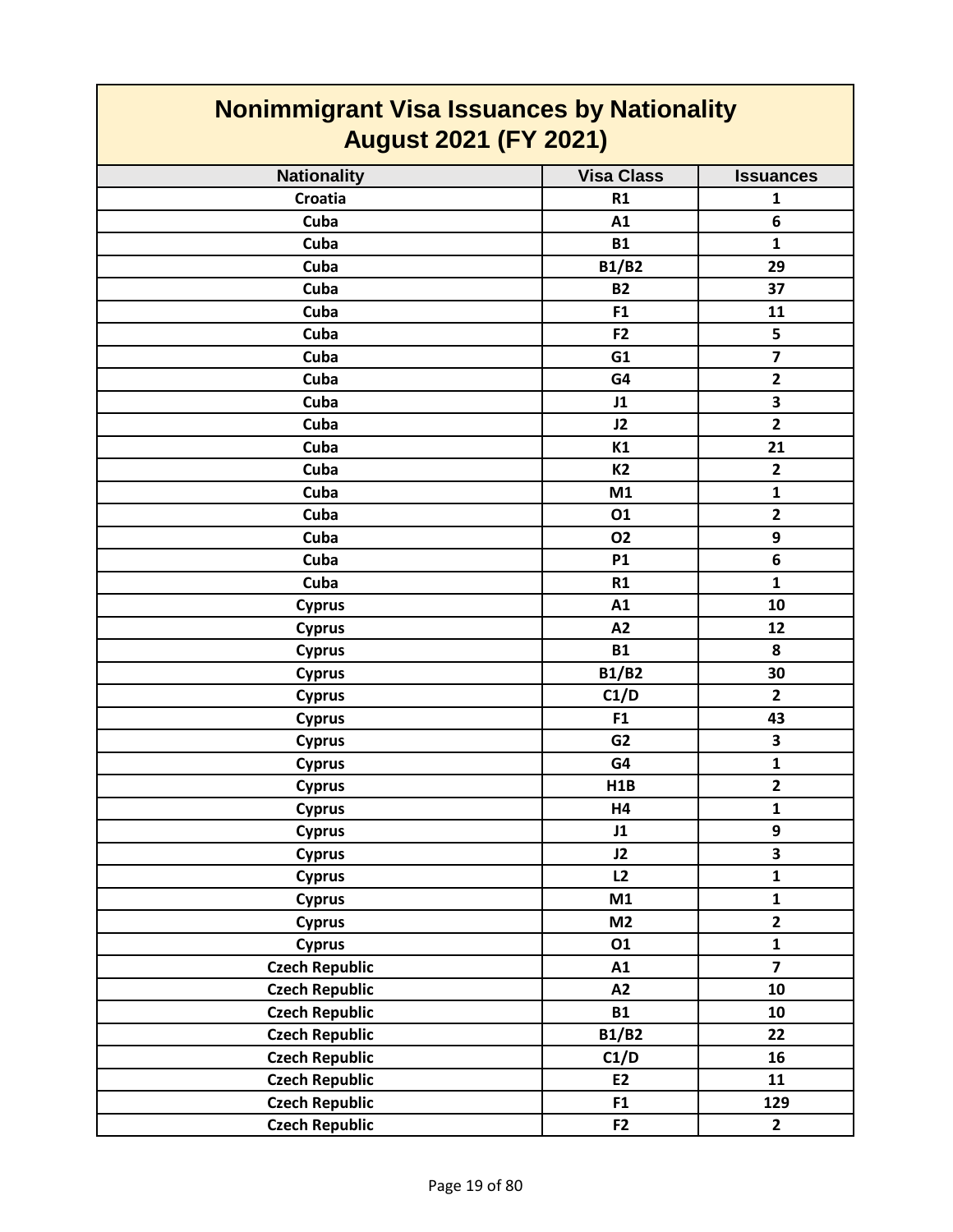| <b>Nonimmigrant Visa Issuances by Nationality</b><br><b>August 2021 (FY 2021)</b> |                   |                         |
|-----------------------------------------------------------------------------------|-------------------|-------------------------|
| <b>Nationality</b>                                                                | <b>Visa Class</b> | <b>Issuances</b>        |
| <b>Czech Republic</b>                                                             | G1                | 8                       |
| <b>Czech Republic</b>                                                             | G <sub>2</sub>    | $\overline{2}$          |
| <b>Czech Republic</b>                                                             | G4                | $\mathbf{1}$            |
| <b>Czech Republic</b>                                                             | H1B               | 9                       |
| <b>Czech Republic</b>                                                             | H4                | 5                       |
| <b>Czech Republic</b>                                                             | т                 | 8                       |
| <b>Czech Republic</b>                                                             | J1                | 136                     |
| <b>Czech Republic</b>                                                             | J2                | 28                      |
| <b>Czech Republic</b>                                                             | K1                | $\overline{\mathbf{4}}$ |
| <b>Czech Republic</b>                                                             | L1                | 18                      |
| <b>Czech Republic</b>                                                             | L2                | 10                      |
| <b>Czech Republic</b>                                                             | M1                | $\overline{2}$          |
| <b>Czech Republic</b>                                                             | NATO <sub>2</sub> | 22                      |
| <b>Czech Republic</b>                                                             | 01                | 5                       |
| <b>Czech Republic</b>                                                             | <b>O3</b>         | $\mathbf{1}$            |
| <b>Czech Republic</b>                                                             | <b>P1</b>         | 18                      |
| <b>Czech Republic</b>                                                             | <b>P4</b>         | $\overline{2}$          |
| <b>Denmark</b>                                                                    | A1                | 8                       |
| <b>Denmark</b>                                                                    | A2                | 24                      |
| <b>Denmark</b>                                                                    | <b>B1/B2</b>      | 11                      |
| <b>Denmark</b>                                                                    | C1/D              | 24                      |
| <b>Denmark</b>                                                                    | <b>E2</b>         | 3                       |
| <b>Denmark</b>                                                                    | F <sub>1</sub>    | 60                      |
| <b>Denmark</b>                                                                    | G1                | $\mathbf{1}$            |
| <b>Denmark</b>                                                                    | G <sub>2</sub>    | $\mathbf{1}$            |
| <b>Denmark</b>                                                                    | G4                | 10                      |
| <b>Denmark</b>                                                                    | H1B               | $\mathbf{1}$            |
| <b>Denmark</b>                                                                    | T                 | $\overline{2}$          |
| <b>Denmark</b>                                                                    | J1                | 46                      |
| <b>Denmark</b>                                                                    | J2                | 14                      |
| <b>Denmark</b>                                                                    | K1                | 5                       |
| <b>Denmark</b>                                                                    | L1                | $\overline{\mathbf{4}}$ |
| <b>Denmark</b>                                                                    | L2                | $\mathbf{1}$            |
| <b>Denmark</b>                                                                    | M1                | $\overline{2}$          |
| <b>Denmark</b>                                                                    | NATO <sub>2</sub> | 42                      |
| <b>Denmark</b>                                                                    | NATO6             | 15                      |
| <b>Denmark</b>                                                                    | 01                | 3                       |
| <b>Denmark</b>                                                                    | 03                | 6                       |
| <b>Denmark</b>                                                                    | <b>P1</b>         | 3                       |
| <b>Djibouti</b>                                                                   | A1                | 4                       |
| <b>Djibouti</b>                                                                   | A2                | 9                       |
| <b>Djibouti</b>                                                                   | <b>B1</b>         | $\mathbf{1}$            |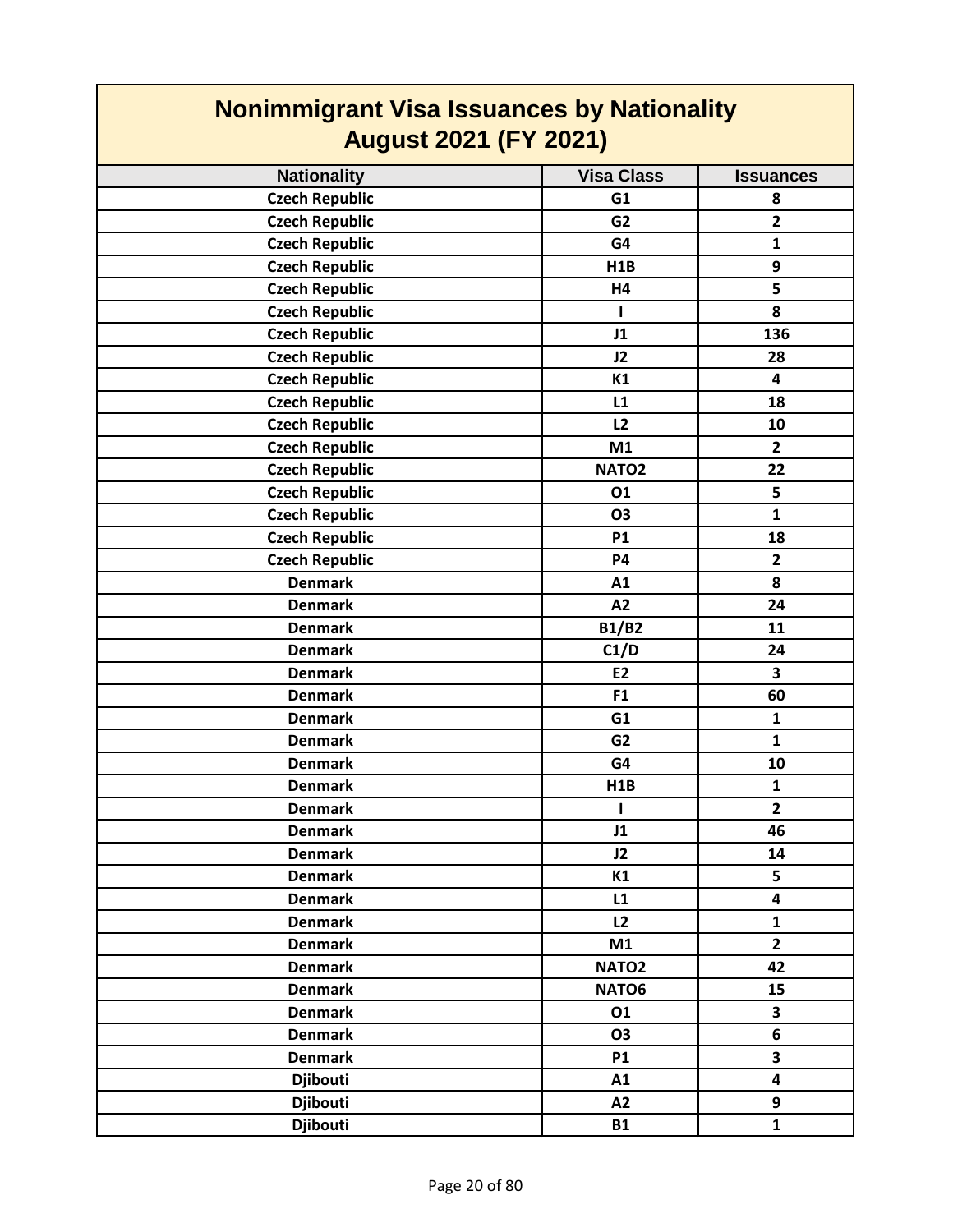| <b>Nonimmigrant Visa Issuances by Nationality</b><br><b>August 2021 (FY 2021)</b> |                   |                         |
|-----------------------------------------------------------------------------------|-------------------|-------------------------|
| <b>Nationality</b>                                                                | <b>Visa Class</b> | <b>Issuances</b>        |
| <b>Djibouti</b>                                                                   | <b>B1/B2</b>      | 10                      |
| <b>Djibouti</b>                                                                   | F <sub>1</sub>    | $\mathbf{1}$            |
| <b>Djibouti</b>                                                                   | G <sub>2</sub>    | $\mathbf{1}$            |
| <b>Djibouti</b>                                                                   | J2                | 3                       |
| <b>Dominica</b>                                                                   | <b>B1/B2</b>      | 60                      |
| <b>Dominica</b>                                                                   | C <sub>1</sub>    | 1                       |
| <b>Dominica</b>                                                                   | F <sub>1</sub>    | 16                      |
| <b>Dominica</b>                                                                   | F <sub>2</sub>    | $\mathbf{2}$            |
| <b>Dominica</b>                                                                   | J1                | $\overline{2}$          |
| <b>Dominican Republic</b>                                                         | A1                | 8                       |
| <b>Dominican Republic</b>                                                         | A2                | 35                      |
| <b>Dominican Republic</b>                                                         | <b>B1</b>         | 4                       |
| <b>Dominican Republic</b>                                                         | <b>B1/B2</b>      | 7,431                   |
| <b>Dominican Republic</b>                                                         | C1                | 3                       |
| <b>Dominican Republic</b>                                                         | C1/D              | 20                      |
| <b>Dominican Republic</b>                                                         | C <sub>3</sub>    | 9                       |
| <b>Dominican Republic</b>                                                         | F <sub>1</sub>    | 206                     |
| <b>Dominican Republic</b>                                                         | F <sub>2</sub>    | 15                      |
| <b>Dominican Republic</b>                                                         | G1                | $\mathbf{1}$            |
| <b>Dominican Republic</b>                                                         | G <sub>2</sub>    | 5                       |
| <b>Dominican Republic</b>                                                         | G4                | 5                       |
| <b>Dominican Republic</b>                                                         | G <sub>5</sub>    | $\mathbf{1}$            |
| <b>Dominican Republic</b>                                                         | H1B               | 8                       |
| <b>Dominican Republic</b>                                                         | H <sub>2</sub> A  | 3                       |
| <b>Dominican Republic</b>                                                         | H2B               | 5                       |
| <b>Dominican Republic</b>                                                         | H4                | 8                       |
| <b>Dominican Republic</b>                                                         |                   | 3                       |
| <b>Dominican Republic</b>                                                         | J1                | 52                      |
| <b>Dominican Republic</b>                                                         | J2                | 6                       |
| <b>Dominican Republic</b>                                                         | K1                | 93                      |
| <b>Dominican Republic</b>                                                         | <b>K2</b>         | 35                      |
| <b>Dominican Republic</b>                                                         | L1                | 8                       |
| <b>Dominican Republic</b>                                                         | L2                | 16                      |
| <b>Dominican Republic</b>                                                         | M1                | $\overline{2}$          |
| <b>Dominican Republic</b>                                                         | 01                | $\overline{\mathbf{z}}$ |
| <b>Dominican Republic</b>                                                         | <b>O2</b>         | 36                      |
| <b>Dominican Republic</b>                                                         | <b>P1</b>         | 52                      |
| <b>Dominican Republic</b>                                                         | <b>P4</b>         | 4                       |
| <b>Dominican Republic</b>                                                         | R <sub>2</sub>    | $\mathbf{1}$            |
| <b>Ecuador</b>                                                                    | A1                | 10                      |
| <b>Ecuador</b>                                                                    | A2                | 37                      |
| <b>Ecuador</b>                                                                    | <b>B1</b>         | $\overline{2}$          |

 $\mathsf{I}$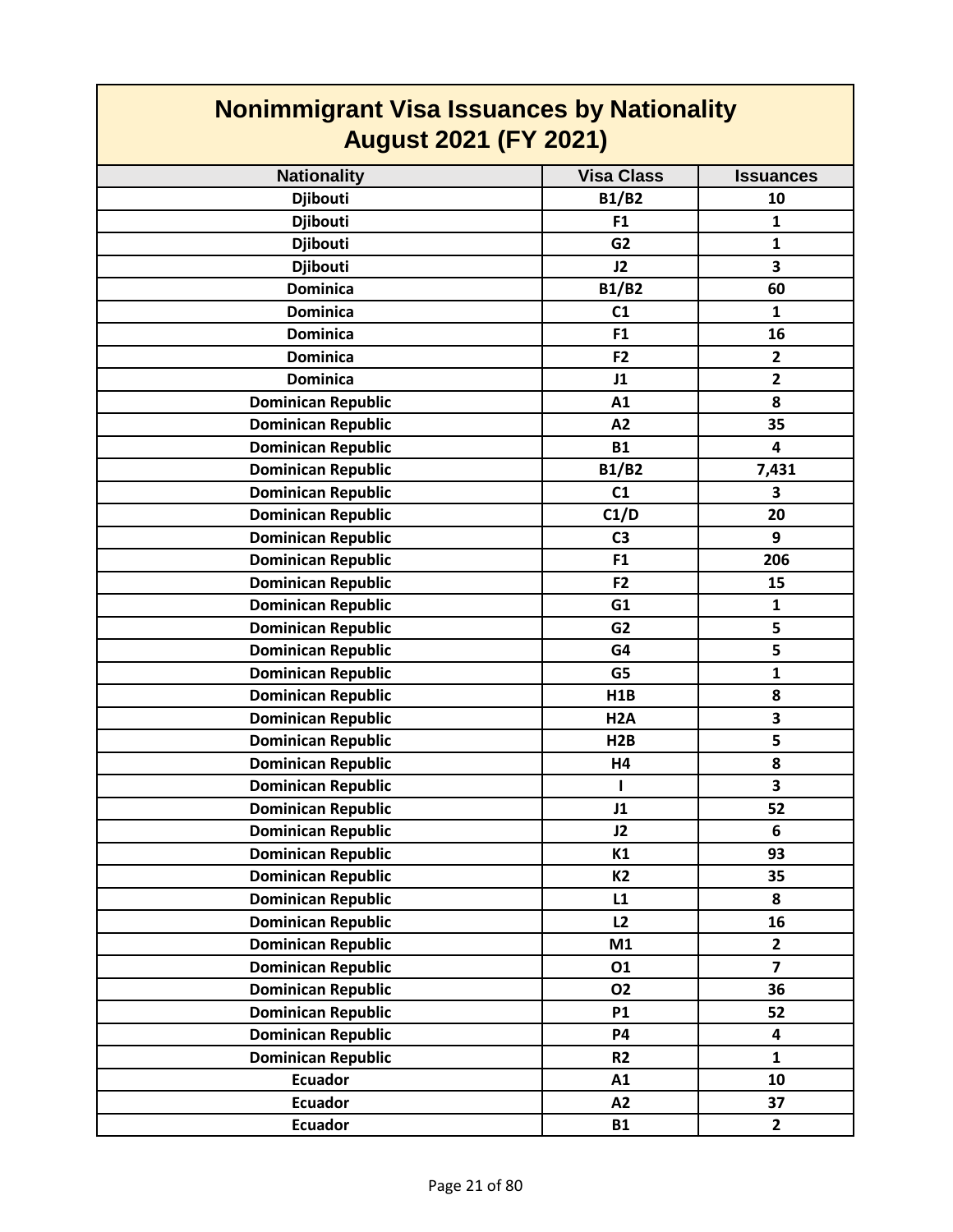| <b>Nonimmigrant Visa Issuances by Nationality</b><br><b>August 2021 (FY 2021)</b> |                   |                         |
|-----------------------------------------------------------------------------------|-------------------|-------------------------|
| <b>Nationality</b>                                                                | <b>Visa Class</b> | <b>Issuances</b>        |
| <b>Ecuador</b>                                                                    | <b>B1/B2</b>      | 8,091                   |
| <b>Ecuador</b>                                                                    | C1/D              | 18                      |
| <b>Ecuador</b>                                                                    | C <sub>3</sub>    | 10                      |
| <b>Ecuador</b>                                                                    | <b>E2</b>         | 1                       |
| <b>Ecuador</b>                                                                    | F <sub>1</sub>    | 221                     |
| <b>Ecuador</b>                                                                    | F <sub>2</sub>    | 15                      |
| <b>Ecuador</b>                                                                    | G1                | 11                      |
| <b>Ecuador</b>                                                                    | G <sub>2</sub>    | $\mathbf{1}$            |
| <b>Ecuador</b>                                                                    | G4                | 10                      |
| <b>Ecuador</b>                                                                    | G5                | $\mathbf{1}$            |
| <b>Ecuador</b>                                                                    | H1B               | 18                      |
| <b>Ecuador</b>                                                                    | H <sub>2</sub> A  | $\mathbf{1}$            |
| <b>Ecuador</b>                                                                    | H3                | $\mathbf{1}$            |
| <b>Ecuador</b>                                                                    | H4                | $\overline{7}$          |
| <b>Ecuador</b>                                                                    | L                 | 3                       |
| <b>Ecuador</b>                                                                    | J1                | 215                     |
| <b>Ecuador</b>                                                                    |                   | 9                       |
|                                                                                   | J2                |                         |
| <b>Ecuador</b>                                                                    | K1<br><b>K2</b>   | 13<br>5                 |
| <b>Ecuador</b>                                                                    |                   | $\overline{7}$          |
| <b>Ecuador</b>                                                                    | L1                |                         |
| <b>Ecuador</b>                                                                    | L2                | 12                      |
| <b>Ecuador</b>                                                                    | M1                | 3                       |
| <b>Ecuador</b>                                                                    | 01                | 5                       |
| <b>Ecuador</b>                                                                    | <b>O3</b>         | 6                       |
| <b>Ecuador</b>                                                                    | <b>P1</b>         | 4                       |
| <b>Ecuador</b>                                                                    | R1                | 3                       |
| <b>Ecuador</b>                                                                    | R <sub>2</sub>    | $\overline{2}$          |
| <b>Ecuador</b>                                                                    | U3                | 5                       |
| Egypt                                                                             | A1                | 26                      |
| Egypt                                                                             | A2                | 121                     |
| Egypt                                                                             | A3                | $\overline{\mathbf{3}}$ |
| Egypt                                                                             | <b>B1</b>         | $\overline{\mathbf{3}}$ |
| Egypt                                                                             | <b>B1/B2</b>      | 402                     |
| Egypt                                                                             | C1/D              | 58                      |
| Egypt                                                                             | C <sub>3</sub>    | $\mathbf{1}$            |
| Egypt                                                                             | F1                | 210                     |
| Egypt                                                                             | F <sub>2</sub>    | 27                      |
| Egypt                                                                             | G1                | 8                       |
| Egypt                                                                             | G <sub>2</sub>    | $\overline{2}$          |
| Egypt                                                                             | G4                | 19                      |
| Egypt                                                                             | H1B               | 11                      |
| Egypt                                                                             | H4                | 14                      |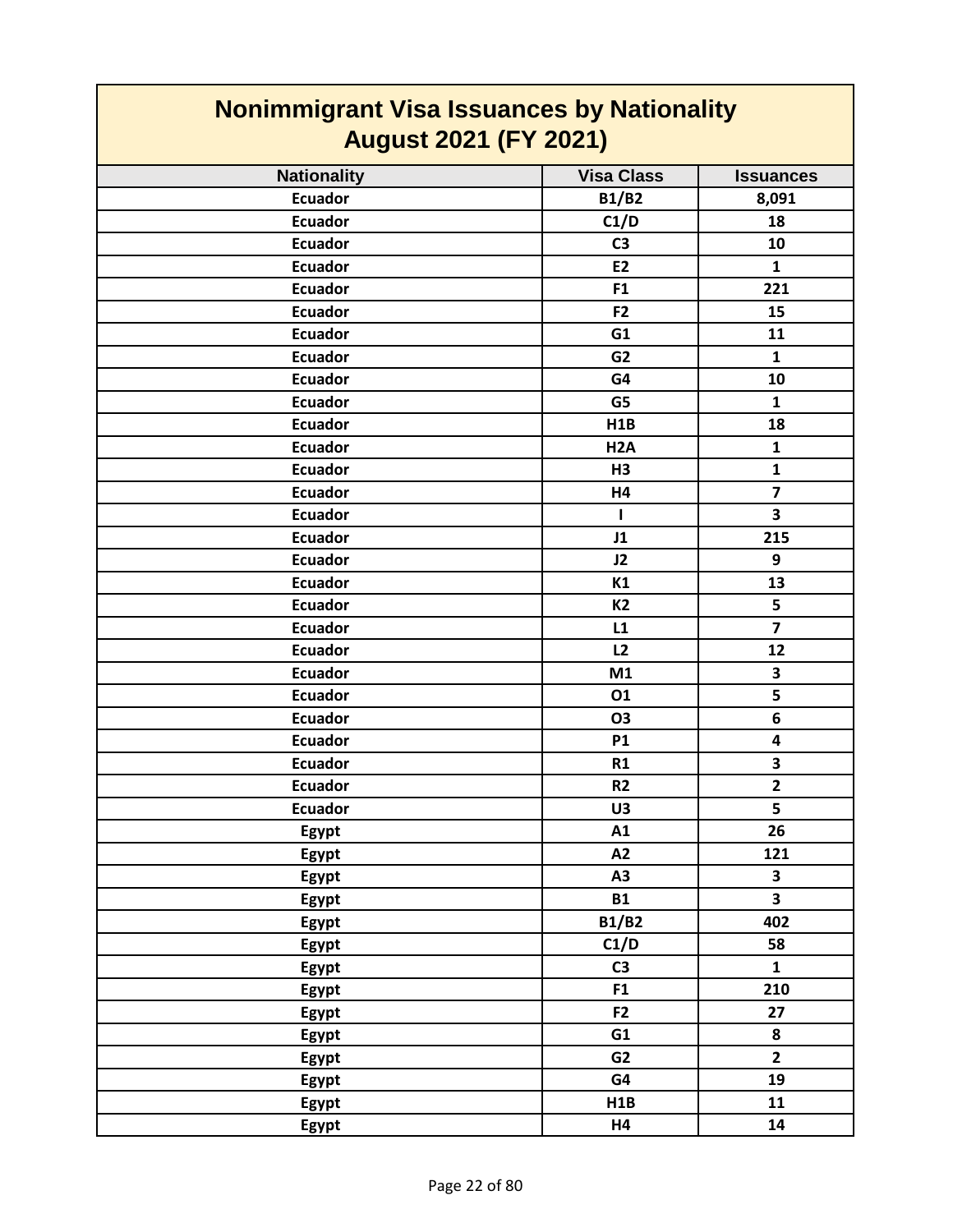| <b>Nonimmigrant Visa Issuances by Nationality</b><br><b>August 2021 (FY 2021)</b> |                   |                         |
|-----------------------------------------------------------------------------------|-------------------|-------------------------|
| <b>Nationality</b>                                                                | <b>Visa Class</b> | <b>Issuances</b>        |
| Egypt                                                                             | J1                | 119                     |
| Egypt                                                                             | J2                | 45                      |
| Egypt                                                                             | K1                | 21                      |
| Egypt                                                                             | L1                | 17                      |
| <b>Egypt</b>                                                                      | L2                | 8                       |
| Egypt                                                                             | M1                | 4                       |
| Egypt                                                                             | 01                | 3                       |
| Egypt                                                                             | 03                | $\overline{2}$          |
| Egypt                                                                             | <b>P1</b>         | $\mathbf{1}$            |
| <b>El Salvador</b>                                                                | A1                | 5                       |
| <b>El Salvador</b>                                                                | A2                | 25                      |
| <b>El Salvador</b>                                                                | A3                | $\mathbf{2}$            |
| <b>El Salvador</b>                                                                | <b>B1</b>         | $\overline{\mathbf{3}}$ |
| <b>El Salvador</b>                                                                | <b>B1/B2</b>      | 1,666                   |
| <b>El Salvador</b>                                                                | C1                | $\overline{ }$          |
| <b>El Salvador</b>                                                                | C1/D              | 19                      |
| <b>El Salvador</b>                                                                | C <sub>3</sub>    | 5                       |
| <b>El Salvador</b>                                                                | <b>E2</b>         | $\mathbf{1}$            |
| <b>El Salvador</b>                                                                | F <sub>1</sub>    | 36                      |
| <b>El Salvador</b>                                                                | G <sub>1</sub>    | $\mathbf{2}$            |
| <b>El Salvador</b>                                                                | G4                | 5                       |
| <b>El Salvador</b>                                                                | G5                | $\mathbf{1}$            |
| <b>El Salvador</b>                                                                | H1B               | $\overline{2}$          |
| <b>El Salvador</b>                                                                | H <sub>2</sub> A  | 31                      |
| <b>El Salvador</b>                                                                | H2B               | 198                     |
| <b>El Salvador</b>                                                                | H4                | 3                       |
| <b>El Salvador</b>                                                                | J1                | 41                      |
| <b>El Salvador</b>                                                                | K1                | 17                      |
| <b>El Salvador</b>                                                                | <b>K2</b>         | 5                       |
| <b>El Salvador</b>                                                                | L1                | 3                       |
| <b>El Salvador</b>                                                                | L2                | $\overline{2}$          |
| <b>El Salvador</b>                                                                | 01                | $\overline{2}$          |
| <b>El Salvador</b>                                                                | <b>O2</b>         | $\mathbf{1}$            |
| <b>El Salvador</b>                                                                | <b>P1</b>         | 20                      |
| <b>El Salvador</b>                                                                | T <sub>3</sub>    | $\mathbf{1}$            |
| <b>El Salvador</b>                                                                | T <sub>5</sub>    | $\mathbf{1}$            |
| <b>El Salvador</b>                                                                | <b>TD</b>         | $\mathbf{1}$            |
| <b>El Salvador</b>                                                                | U <sub>2</sub>    | $\mathbf{1}$            |
| <b>El Salvador</b>                                                                | U3                | 8                       |
| <b>Equatorial Guinea</b>                                                          | A2                | $\overline{2}$          |
| <b>Equatorial Guinea</b>                                                          | <b>B1/B2</b>      | 16                      |
| <b>Equatorial Guinea</b>                                                          | F <sub>1</sub>    | 18                      |

┓

**The Co**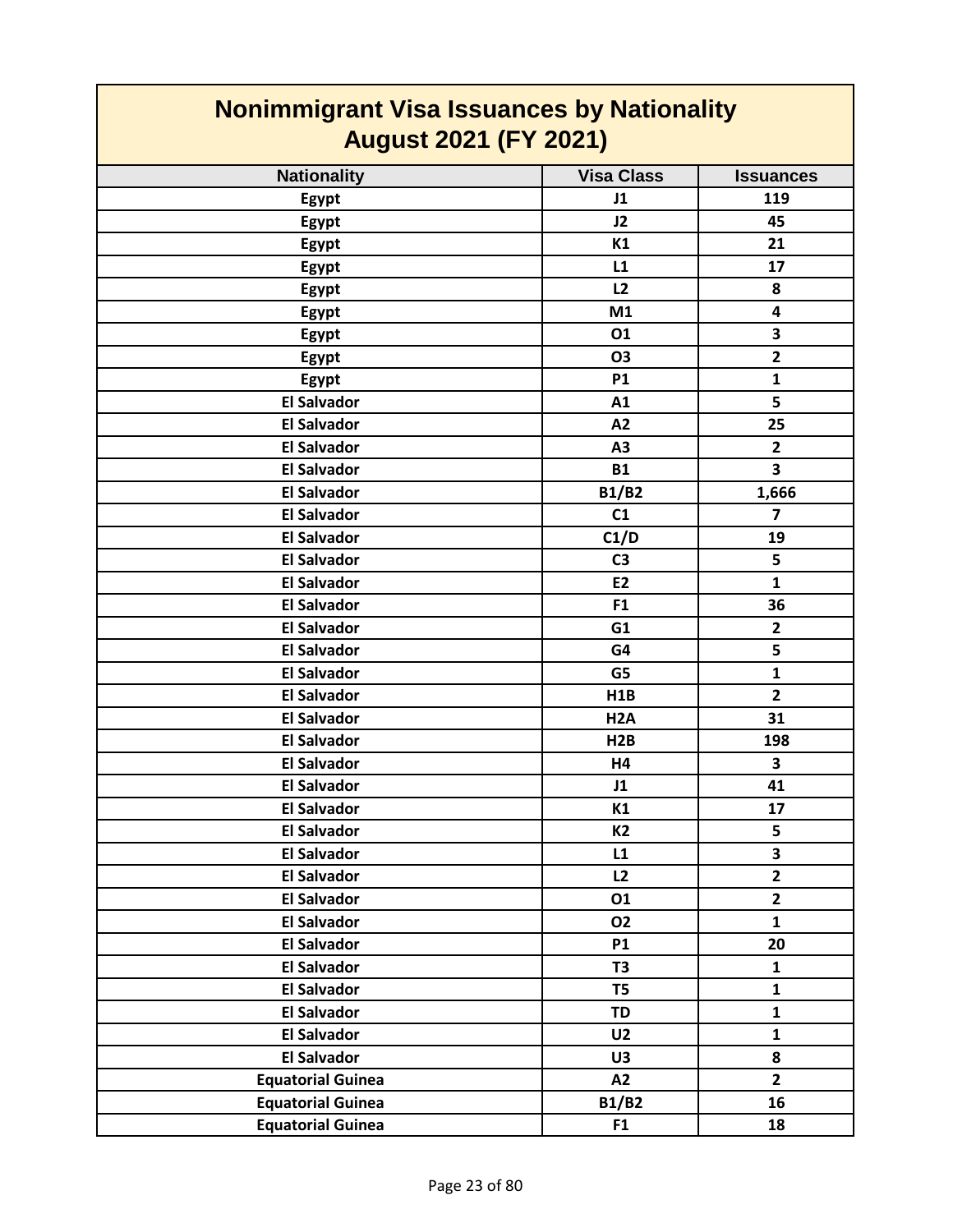| --------- <del>g</del> - ---<br><b>August 2021 (FY 2021)</b> |                   |                         |
|--------------------------------------------------------------|-------------------|-------------------------|
| <b>Nationality</b>                                           | <b>Visa Class</b> | <b>Issuances</b>        |
| <b>Equatorial Guinea</b>                                     | G1                | $\overline{2}$          |
| <b>Equatorial Guinea</b>                                     | J2                | $\mathbf{1}$            |
| <b>Eritrea</b>                                               | A1                | $\mathbf{1}$            |
| <b>Eritrea</b>                                               | <b>B1</b>         | $\overline{2}$          |
| <b>Eritrea</b>                                               | <b>B1/B2</b>      | $\overline{\mathbf{z}}$ |
| <b>Eritrea</b>                                               | <b>B2</b>         | $\mathbf{1}$            |
| <b>Eritrea</b>                                               | F <sub>1</sub>    | 11                      |
| <b>Eritrea</b>                                               | G1                | 3                       |
| <b>Eritrea</b>                                               | G4                | $\overline{2}$          |
| <b>Eritrea</b>                                               | K1                | 8                       |
| Estonia                                                      | A1                | $\mathbf{1}$            |
| Estonia                                                      | A2                | $\mathbf{1}$            |
| <b>Estonia</b>                                               | <b>B1/B2</b>      | 6                       |
| Estonia                                                      | C1/D              | 18                      |
| Estonia                                                      | F1                | 13                      |
| Estonia                                                      | G <sub>2</sub>    | 3                       |
| Estonia                                                      | G4                | $\mathbf{1}$            |
| Estonia                                                      | H1B               | 4                       |
| Estonia                                                      | H4                | $\mathbf{2}$            |
| Estonia                                                      | $\mathbf{I}$      | 4                       |
| Estonia                                                      | J1                | 28                      |
| Estonia                                                      | J2                | 4                       |
| Estonia                                                      | K1                | $\mathbf{1}$            |
| Estonia                                                      | L1                | 4                       |
| Estonia                                                      | L2                | 6                       |
| Estonia                                                      | NATO <sub>2</sub> | 5                       |
| Estonia                                                      | 01                | 5                       |
| <b>Estonia</b>                                               | O <sub>3</sub>    | $\mathbf{1}$            |
| Estonia                                                      | <b>P4</b>         | $\mathbf{1}$            |
| Eswatini                                                     | <b>B1/B2</b>      | $\overline{\mathbf{3}}$ |
| Eswatini                                                     | F1                | $\overline{\mathbf{2}}$ |
| Eswatini                                                     | G4                | $\overline{2}$          |
| <b>Eswatini</b>                                              | J1                | 5                       |
| <b>Eswatini</b>                                              | K1                | $\mathbf{1}$            |
| Ethiopia                                                     | A1                | 20                      |
| Ethiopia                                                     | A2                | 4                       |
| Ethiopia                                                     | <b>B1</b>         | $\overline{\mathbf{4}}$ |
| Ethiopia                                                     | <b>B1/B2</b>      | 1,233                   |
| Ethiopia                                                     | C1/D              | 81                      |
| Ethiopia                                                     | F1                | 219                     |
| Ethiopia                                                     | F <sub>2</sub>    | 26                      |
| Ethiopia                                                     | G1                | $\overline{\mathbf{3}}$ |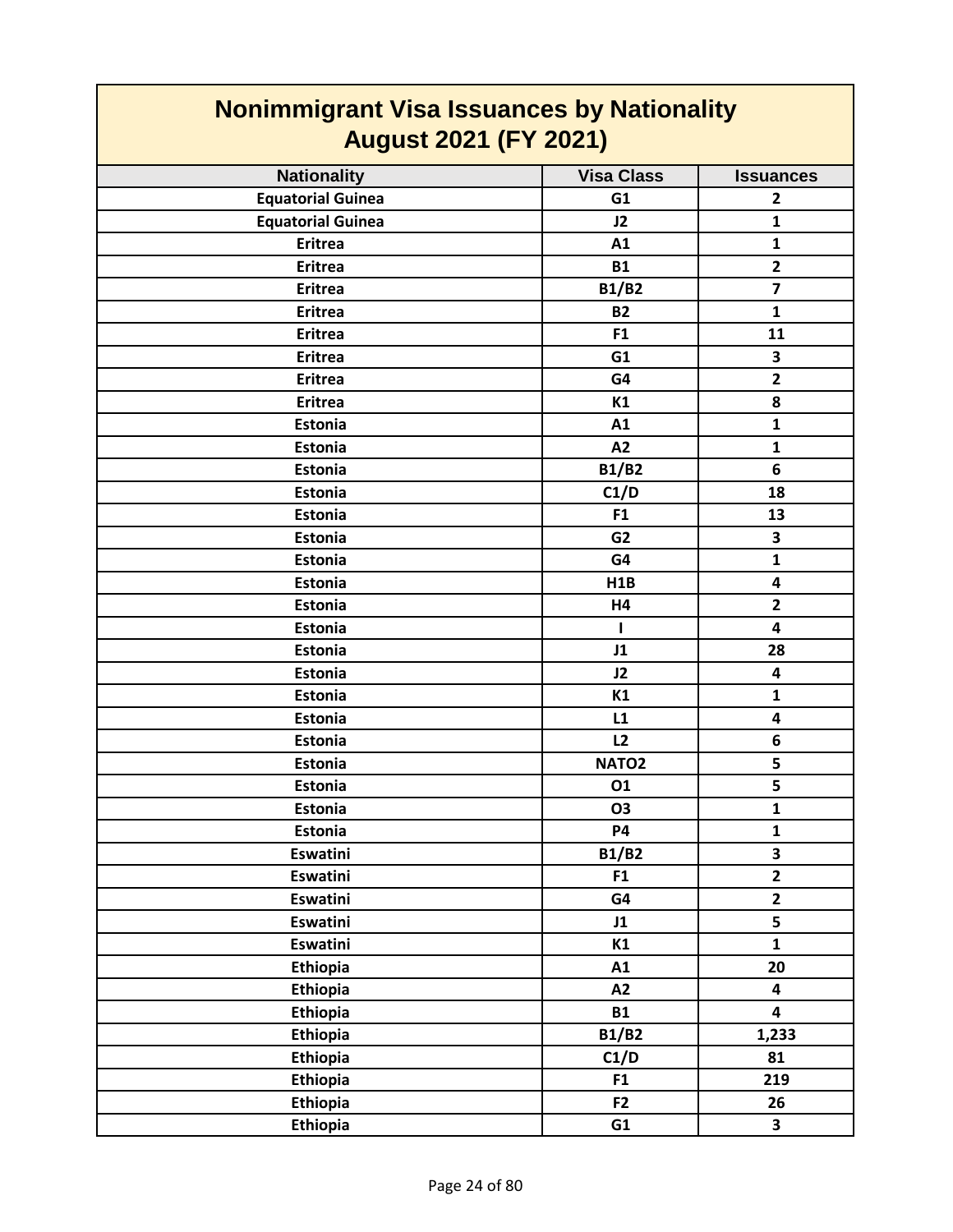| <b>Nonimmigrant Visa Issuances by Nationality</b><br><b>August 2021 (FY 2021)</b> |                   |                         |
|-----------------------------------------------------------------------------------|-------------------|-------------------------|
| <b>Nationality</b>                                                                | <b>Visa Class</b> | <b>Issuances</b>        |
| <b>Ethiopia</b>                                                                   | G4                | 39                      |
| Ethiopia                                                                          | H1B               | 5                       |
| <b>Ethiopia</b>                                                                   | H4                | 6                       |
| Ethiopia                                                                          | J1                | 19                      |
| Ethiopia                                                                          | J2                | 9                       |
| Ethiopia                                                                          | K1                | 18                      |
| Ethiopia                                                                          | K <sub>2</sub>    | 1                       |
| Ethiopia                                                                          | L1                | $\overline{\mathbf{2}}$ |
| Ethiopia                                                                          | L2                | 6                       |
| Ethiopia                                                                          | <b>P1</b>         | 5                       |
| Ethiopia                                                                          | R <sub>2</sub>    | 5                       |
| Ethiopia                                                                          | T <sub>3</sub>    | $\overline{\mathbf{2}}$ |
| Fiji                                                                              | A2                | 3                       |
| Fiji                                                                              | <b>B1/B2</b>      | $\overline{\mathbf{5}}$ |
| Fiji                                                                              | C1                | $\overline{\mathbf{z}}$ |
| Fiji                                                                              | C1/D              | $\overline{\mathbf{4}}$ |
| Fiji                                                                              | F <sub>1</sub>    | 4                       |
| Fiji                                                                              | G4                | 10                      |
| Fiji                                                                              | G5                | $\mathbf{1}$            |
| Fiji                                                                              | J1                | $\overline{\mathbf{z}}$ |
| Fiji                                                                              | K1                | $\mathbf{2}$            |
| Fiji                                                                              | R1                | $\mathbf{1}$            |
| <b>Finland</b>                                                                    | A2                | 30                      |
| <b>Finland</b>                                                                    | <b>B1</b>         | $\mathbf{2}$            |
| <b>Finland</b>                                                                    | <b>B1/B2</b>      | 3                       |
| <b>Finland</b>                                                                    | C1/D              | 34                      |
| <b>Finland</b>                                                                    | E1                | $\mathbf{1}$            |
| <b>Finland</b>                                                                    | E <sub>2</sub>    | 5                       |
| <b>Finland</b>                                                                    | F1                | 89                      |
| <b>Finland</b>                                                                    | F <sub>2</sub>    | $\overline{\mathbf{3}}$ |
| <b>Finland</b>                                                                    | G1                | $\mathbf{1}$            |
| <b>Finland</b>                                                                    | G <sub>2</sub>    | $\overline{\mathbf{4}}$ |
| <b>Finland</b>                                                                    | G4                | 8                       |
| <b>Finland</b>                                                                    | H1B               | 6                       |
| <b>Finland</b>                                                                    | H4                | $\overline{\mathbf{z}}$ |
| <b>Finland</b>                                                                    | L                 | $\overline{\mathbf{z}}$ |
| <b>Finland</b>                                                                    | J1                | 100                     |
| <b>Finland</b>                                                                    | J2                | 11                      |
| <b>Finland</b>                                                                    | K1                | 5                       |
| <b>Finland</b>                                                                    | L1                | 16                      |
| <b>Finland</b>                                                                    | L2                | 18                      |
| <b>Finland</b>                                                                    | M1                | $\overline{\mathbf{4}}$ |

┑

 $\blacksquare$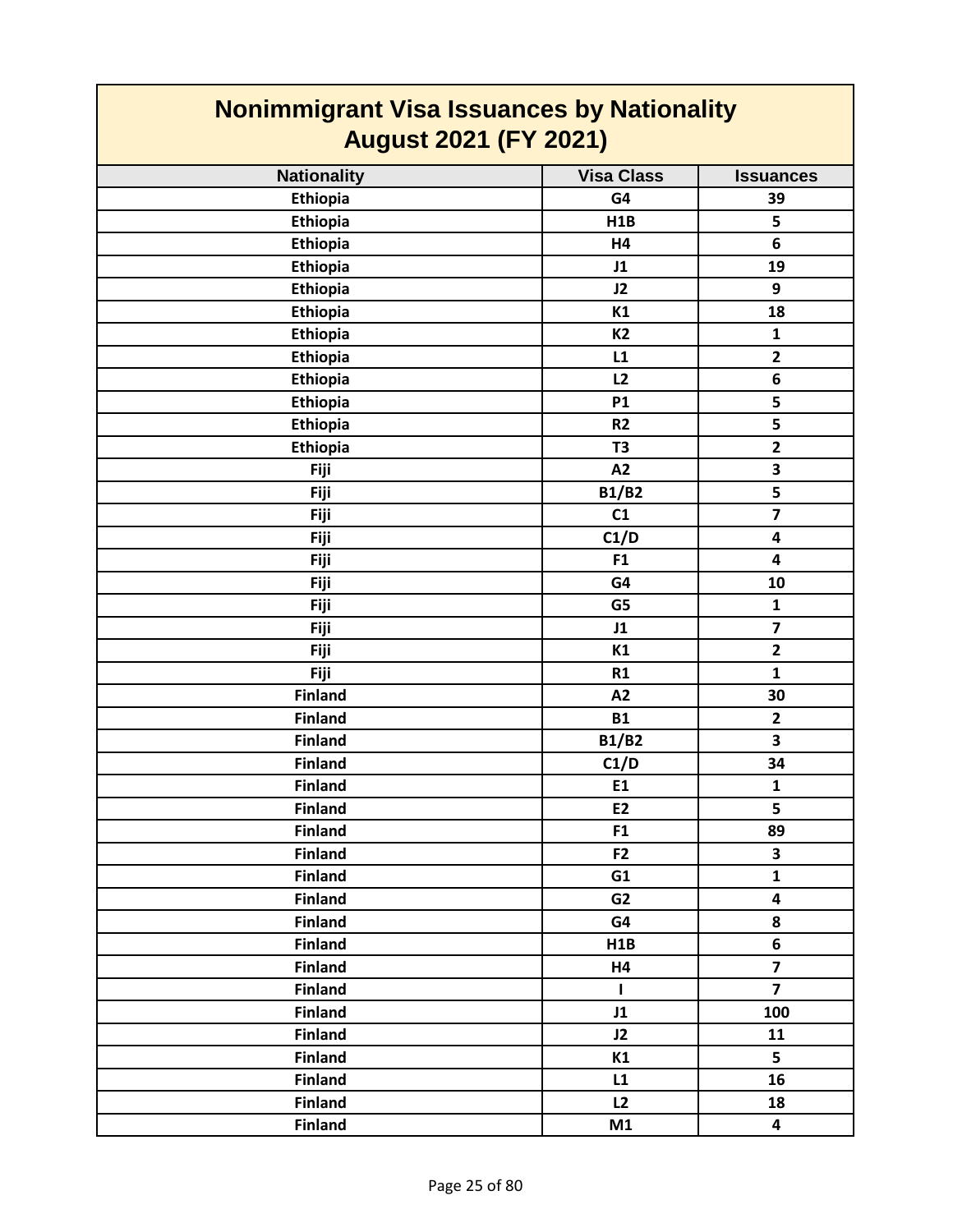| <b>Visa Class</b><br><b>Nationality</b><br><b>Issuances</b><br><b>Finland</b><br>01<br>$\mathbf{2}$<br><b>Finland</b><br>13<br><b>P1</b><br><b>Finland</b><br><b>P4</b><br>$\mathbf{1}$<br>A1<br>20<br><b>France</b><br>A2<br>85<br><b>France</b><br><b>B1</b><br>14<br><b>France</b><br><b>B1/B2</b><br>24<br><b>France</b><br>C1/D<br>156<br><b>France</b><br>E1<br><b>France</b><br>$\overline{\mathbf{4}}$<br><b>E2</b><br>78<br><b>France</b><br>E3D<br><b>France</b><br>$\mathbf{1}$<br>1,495<br>F <sub>1</sub><br><b>France</b><br>F <sub>2</sub><br><b>France</b><br>12<br>G1<br>8<br><b>France</b><br>6<br><b>France</b><br>G <sub>2</sub><br>G <sub>3</sub><br>$\overline{2}$<br><b>France</b><br>78<br>G4<br><b>France</b><br>H1B<br><b>France</b><br>87<br>$\overline{2}$<br>H <sub>2</sub> A<br><b>France</b><br>32<br><b>France</b><br>H4<br>41<br><b>France</b><br>$\mathbf{I}$<br>J1<br>1,075<br><b>France</b><br>J2<br>78<br><b>France</b><br>K1<br>15<br><b>France</b><br>L1<br>156<br><b>France</b><br>L2<br>216<br><b>France</b><br>M1<br>35<br><b>France</b><br>NATO <sub>2</sub><br>24<br><b>France</b><br>01<br>40<br><b>France</b><br><b>O2</b><br>4<br><b>France</b><br><b>France</b><br><b>O3</b><br>8<br><b>P1</b><br>11<br><b>France</b><br>P <sub>3</sub><br>France<br>$\mathbf{1}$<br>$\overline{\mathbf{2}}$<br>R1<br><b>France</b><br>$\mathbf{1}$<br>R <sub>2</sub><br><b>France</b><br>$\mathbf{1}$<br><b>France</b><br>U1<br>$\mathbf{2}$<br>Gabon<br>A1<br>5<br>Gabon<br>A2<br>4<br><b>B1/B2</b><br>Gabon<br>Gabon<br>F1<br>$\mathbf{1}$<br>$\mathbf{1}$<br>Gabon<br>G4 | <b>Nonimmigrant Visa Issuances by Nationality</b><br><b>August 2021 (FY 2021)</b> |    |                |
|-------------------------------------------------------------------------------------------------------------------------------------------------------------------------------------------------------------------------------------------------------------------------------------------------------------------------------------------------------------------------------------------------------------------------------------------------------------------------------------------------------------------------------------------------------------------------------------------------------------------------------------------------------------------------------------------------------------------------------------------------------------------------------------------------------------------------------------------------------------------------------------------------------------------------------------------------------------------------------------------------------------------------------------------------------------------------------------------------------------------------------------------------------------------------------------------------------------------------------------------------------------------------------------------------------------------------------------------------------------------------------------------------------------------------------------------------------------------------------------------------------------------------------------------------------------------------------------------------------------|-----------------------------------------------------------------------------------|----|----------------|
|                                                                                                                                                                                                                                                                                                                                                                                                                                                                                                                                                                                                                                                                                                                                                                                                                                                                                                                                                                                                                                                                                                                                                                                                                                                                                                                                                                                                                                                                                                                                                                                                             |                                                                                   |    |                |
|                                                                                                                                                                                                                                                                                                                                                                                                                                                                                                                                                                                                                                                                                                                                                                                                                                                                                                                                                                                                                                                                                                                                                                                                                                                                                                                                                                                                                                                                                                                                                                                                             |                                                                                   |    |                |
|                                                                                                                                                                                                                                                                                                                                                                                                                                                                                                                                                                                                                                                                                                                                                                                                                                                                                                                                                                                                                                                                                                                                                                                                                                                                                                                                                                                                                                                                                                                                                                                                             |                                                                                   |    |                |
|                                                                                                                                                                                                                                                                                                                                                                                                                                                                                                                                                                                                                                                                                                                                                                                                                                                                                                                                                                                                                                                                                                                                                                                                                                                                                                                                                                                                                                                                                                                                                                                                             |                                                                                   |    |                |
|                                                                                                                                                                                                                                                                                                                                                                                                                                                                                                                                                                                                                                                                                                                                                                                                                                                                                                                                                                                                                                                                                                                                                                                                                                                                                                                                                                                                                                                                                                                                                                                                             |                                                                                   |    |                |
|                                                                                                                                                                                                                                                                                                                                                                                                                                                                                                                                                                                                                                                                                                                                                                                                                                                                                                                                                                                                                                                                                                                                                                                                                                                                                                                                                                                                                                                                                                                                                                                                             |                                                                                   |    |                |
|                                                                                                                                                                                                                                                                                                                                                                                                                                                                                                                                                                                                                                                                                                                                                                                                                                                                                                                                                                                                                                                                                                                                                                                                                                                                                                                                                                                                                                                                                                                                                                                                             |                                                                                   |    |                |
|                                                                                                                                                                                                                                                                                                                                                                                                                                                                                                                                                                                                                                                                                                                                                                                                                                                                                                                                                                                                                                                                                                                                                                                                                                                                                                                                                                                                                                                                                                                                                                                                             |                                                                                   |    |                |
|                                                                                                                                                                                                                                                                                                                                                                                                                                                                                                                                                                                                                                                                                                                                                                                                                                                                                                                                                                                                                                                                                                                                                                                                                                                                                                                                                                                                                                                                                                                                                                                                             |                                                                                   |    |                |
|                                                                                                                                                                                                                                                                                                                                                                                                                                                                                                                                                                                                                                                                                                                                                                                                                                                                                                                                                                                                                                                                                                                                                                                                                                                                                                                                                                                                                                                                                                                                                                                                             |                                                                                   |    |                |
|                                                                                                                                                                                                                                                                                                                                                                                                                                                                                                                                                                                                                                                                                                                                                                                                                                                                                                                                                                                                                                                                                                                                                                                                                                                                                                                                                                                                                                                                                                                                                                                                             |                                                                                   |    |                |
|                                                                                                                                                                                                                                                                                                                                                                                                                                                                                                                                                                                                                                                                                                                                                                                                                                                                                                                                                                                                                                                                                                                                                                                                                                                                                                                                                                                                                                                                                                                                                                                                             |                                                                                   |    |                |
|                                                                                                                                                                                                                                                                                                                                                                                                                                                                                                                                                                                                                                                                                                                                                                                                                                                                                                                                                                                                                                                                                                                                                                                                                                                                                                                                                                                                                                                                                                                                                                                                             |                                                                                   |    |                |
|                                                                                                                                                                                                                                                                                                                                                                                                                                                                                                                                                                                                                                                                                                                                                                                                                                                                                                                                                                                                                                                                                                                                                                                                                                                                                                                                                                                                                                                                                                                                                                                                             |                                                                                   |    |                |
|                                                                                                                                                                                                                                                                                                                                                                                                                                                                                                                                                                                                                                                                                                                                                                                                                                                                                                                                                                                                                                                                                                                                                                                                                                                                                                                                                                                                                                                                                                                                                                                                             |                                                                                   |    |                |
|                                                                                                                                                                                                                                                                                                                                                                                                                                                                                                                                                                                                                                                                                                                                                                                                                                                                                                                                                                                                                                                                                                                                                                                                                                                                                                                                                                                                                                                                                                                                                                                                             |                                                                                   |    |                |
|                                                                                                                                                                                                                                                                                                                                                                                                                                                                                                                                                                                                                                                                                                                                                                                                                                                                                                                                                                                                                                                                                                                                                                                                                                                                                                                                                                                                                                                                                                                                                                                                             |                                                                                   |    |                |
|                                                                                                                                                                                                                                                                                                                                                                                                                                                                                                                                                                                                                                                                                                                                                                                                                                                                                                                                                                                                                                                                                                                                                                                                                                                                                                                                                                                                                                                                                                                                                                                                             |                                                                                   |    |                |
|                                                                                                                                                                                                                                                                                                                                                                                                                                                                                                                                                                                                                                                                                                                                                                                                                                                                                                                                                                                                                                                                                                                                                                                                                                                                                                                                                                                                                                                                                                                                                                                                             |                                                                                   |    |                |
|                                                                                                                                                                                                                                                                                                                                                                                                                                                                                                                                                                                                                                                                                                                                                                                                                                                                                                                                                                                                                                                                                                                                                                                                                                                                                                                                                                                                                                                                                                                                                                                                             |                                                                                   |    |                |
|                                                                                                                                                                                                                                                                                                                                                                                                                                                                                                                                                                                                                                                                                                                                                                                                                                                                                                                                                                                                                                                                                                                                                                                                                                                                                                                                                                                                                                                                                                                                                                                                             |                                                                                   |    |                |
|                                                                                                                                                                                                                                                                                                                                                                                                                                                                                                                                                                                                                                                                                                                                                                                                                                                                                                                                                                                                                                                                                                                                                                                                                                                                                                                                                                                                                                                                                                                                                                                                             |                                                                                   |    |                |
|                                                                                                                                                                                                                                                                                                                                                                                                                                                                                                                                                                                                                                                                                                                                                                                                                                                                                                                                                                                                                                                                                                                                                                                                                                                                                                                                                                                                                                                                                                                                                                                                             |                                                                                   |    |                |
|                                                                                                                                                                                                                                                                                                                                                                                                                                                                                                                                                                                                                                                                                                                                                                                                                                                                                                                                                                                                                                                                                                                                                                                                                                                                                                                                                                                                                                                                                                                                                                                                             |                                                                                   |    |                |
|                                                                                                                                                                                                                                                                                                                                                                                                                                                                                                                                                                                                                                                                                                                                                                                                                                                                                                                                                                                                                                                                                                                                                                                                                                                                                                                                                                                                                                                                                                                                                                                                             |                                                                                   |    |                |
|                                                                                                                                                                                                                                                                                                                                                                                                                                                                                                                                                                                                                                                                                                                                                                                                                                                                                                                                                                                                                                                                                                                                                                                                                                                                                                                                                                                                                                                                                                                                                                                                             |                                                                                   |    |                |
|                                                                                                                                                                                                                                                                                                                                                                                                                                                                                                                                                                                                                                                                                                                                                                                                                                                                                                                                                                                                                                                                                                                                                                                                                                                                                                                                                                                                                                                                                                                                                                                                             |                                                                                   |    |                |
|                                                                                                                                                                                                                                                                                                                                                                                                                                                                                                                                                                                                                                                                                                                                                                                                                                                                                                                                                                                                                                                                                                                                                                                                                                                                                                                                                                                                                                                                                                                                                                                                             |                                                                                   |    |                |
|                                                                                                                                                                                                                                                                                                                                                                                                                                                                                                                                                                                                                                                                                                                                                                                                                                                                                                                                                                                                                                                                                                                                                                                                                                                                                                                                                                                                                                                                                                                                                                                                             |                                                                                   |    |                |
|                                                                                                                                                                                                                                                                                                                                                                                                                                                                                                                                                                                                                                                                                                                                                                                                                                                                                                                                                                                                                                                                                                                                                                                                                                                                                                                                                                                                                                                                                                                                                                                                             |                                                                                   |    |                |
|                                                                                                                                                                                                                                                                                                                                                                                                                                                                                                                                                                                                                                                                                                                                                                                                                                                                                                                                                                                                                                                                                                                                                                                                                                                                                                                                                                                                                                                                                                                                                                                                             |                                                                                   |    |                |
|                                                                                                                                                                                                                                                                                                                                                                                                                                                                                                                                                                                                                                                                                                                                                                                                                                                                                                                                                                                                                                                                                                                                                                                                                                                                                                                                                                                                                                                                                                                                                                                                             |                                                                                   |    |                |
|                                                                                                                                                                                                                                                                                                                                                                                                                                                                                                                                                                                                                                                                                                                                                                                                                                                                                                                                                                                                                                                                                                                                                                                                                                                                                                                                                                                                                                                                                                                                                                                                             |                                                                                   |    |                |
|                                                                                                                                                                                                                                                                                                                                                                                                                                                                                                                                                                                                                                                                                                                                                                                                                                                                                                                                                                                                                                                                                                                                                                                                                                                                                                                                                                                                                                                                                                                                                                                                             |                                                                                   |    |                |
|                                                                                                                                                                                                                                                                                                                                                                                                                                                                                                                                                                                                                                                                                                                                                                                                                                                                                                                                                                                                                                                                                                                                                                                                                                                                                                                                                                                                                                                                                                                                                                                                             |                                                                                   |    |                |
|                                                                                                                                                                                                                                                                                                                                                                                                                                                                                                                                                                                                                                                                                                                                                                                                                                                                                                                                                                                                                                                                                                                                                                                                                                                                                                                                                                                                                                                                                                                                                                                                             |                                                                                   |    |                |
|                                                                                                                                                                                                                                                                                                                                                                                                                                                                                                                                                                                                                                                                                                                                                                                                                                                                                                                                                                                                                                                                                                                                                                                                                                                                                                                                                                                                                                                                                                                                                                                                             |                                                                                   |    |                |
|                                                                                                                                                                                                                                                                                                                                                                                                                                                                                                                                                                                                                                                                                                                                                                                                                                                                                                                                                                                                                                                                                                                                                                                                                                                                                                                                                                                                                                                                                                                                                                                                             |                                                                                   |    |                |
|                                                                                                                                                                                                                                                                                                                                                                                                                                                                                                                                                                                                                                                                                                                                                                                                                                                                                                                                                                                                                                                                                                                                                                                                                                                                                                                                                                                                                                                                                                                                                                                                             |                                                                                   |    |                |
|                                                                                                                                                                                                                                                                                                                                                                                                                                                                                                                                                                                                                                                                                                                                                                                                                                                                                                                                                                                                                                                                                                                                                                                                                                                                                                                                                                                                                                                                                                                                                                                                             |                                                                                   |    |                |
|                                                                                                                                                                                                                                                                                                                                                                                                                                                                                                                                                                                                                                                                                                                                                                                                                                                                                                                                                                                                                                                                                                                                                                                                                                                                                                                                                                                                                                                                                                                                                                                                             |                                                                                   |    |                |
|                                                                                                                                                                                                                                                                                                                                                                                                                                                                                                                                                                                                                                                                                                                                                                                                                                                                                                                                                                                                                                                                                                                                                                                                                                                                                                                                                                                                                                                                                                                                                                                                             |                                                                                   |    |                |
|                                                                                                                                                                                                                                                                                                                                                                                                                                                                                                                                                                                                                                                                                                                                                                                                                                                                                                                                                                                                                                                                                                                                                                                                                                                                                                                                                                                                                                                                                                                                                                                                             | Gambia, The                                                                       | A1 | $\overline{2}$ |

 $\overline{\phantom{a}}$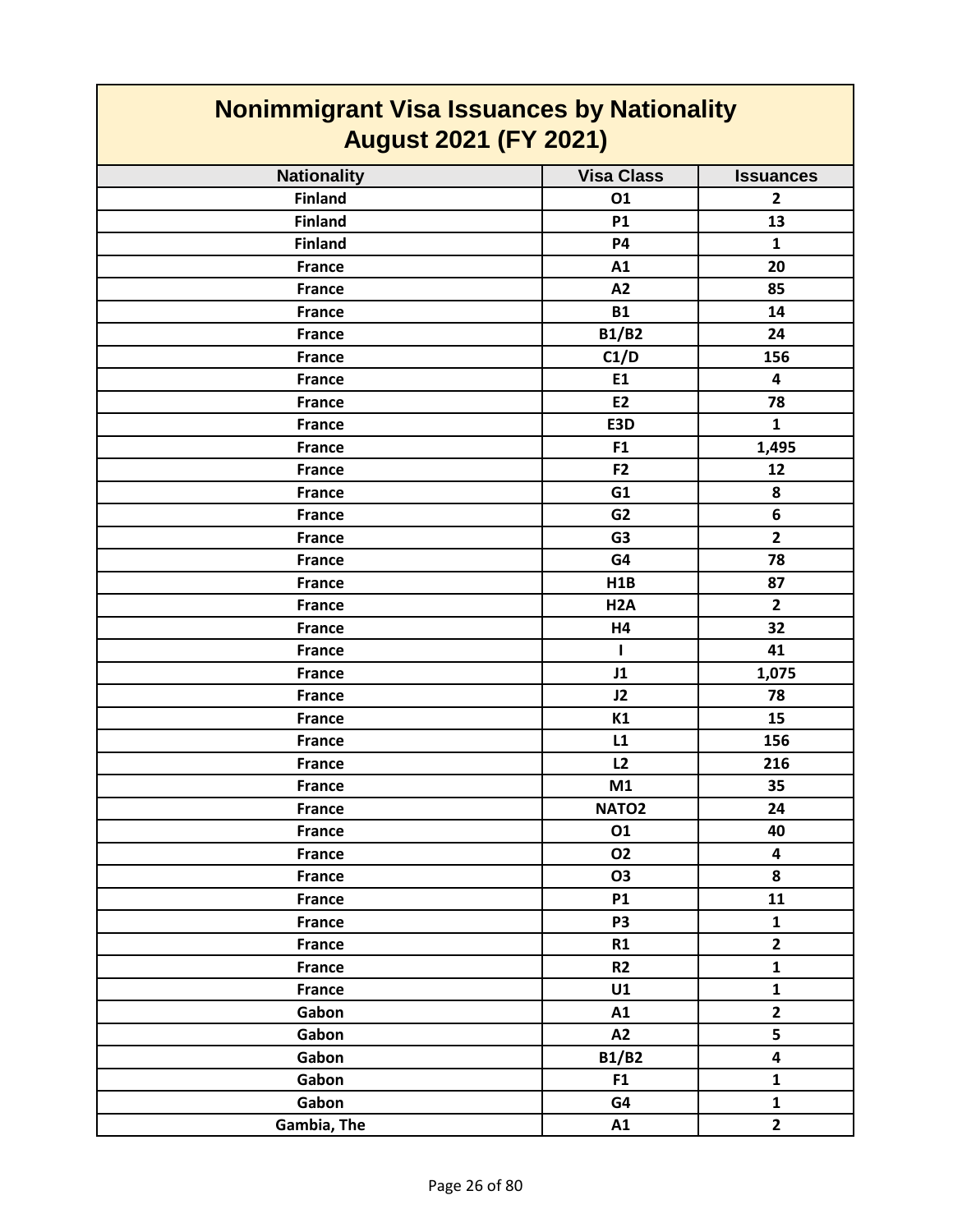| <b>Nonimmigrant Visa Issuances by Nationality</b><br><b>August 2021 (FY 2021)</b> |                   |                         |
|-----------------------------------------------------------------------------------|-------------------|-------------------------|
| <b>Nationality</b>                                                                | <b>Visa Class</b> | <b>Issuances</b>        |
| Gambia, The                                                                       | A2                | 8                       |
| Gambia, The                                                                       | <b>B1</b>         | $\overline{2}$          |
| Gambia, The                                                                       | <b>B1/B2</b>      | 12                      |
| Gambia, The                                                                       | C1                | $\overline{2}$          |
| Gambia, The                                                                       | D                 | $\mathbf{1}$            |
| Gambia, The                                                                       | F <sub>1</sub>    | 29                      |
| Gambia, The                                                                       | G1                | 3                       |
| Gambia, The                                                                       | G4                | 3                       |
| Gambia, The                                                                       | J1                | $\overline{2}$          |
| Gambia, The                                                                       | J2                | 5                       |
| Gambia, The                                                                       | K1                | $\overline{\mathbf{3}}$ |
| Georgia                                                                           | A2                | $\overline{2}$          |
| Georgia                                                                           | <b>B1/B2</b>      | 10                      |
| Georgia                                                                           | C1/D              | 17                      |
| Georgia                                                                           | <b>E2</b>         | $\overline{2}$          |
| Georgia                                                                           | F <sub>1</sub>    | 49                      |
| Georgia                                                                           | F <sub>2</sub>    | 1                       |
| Georgia                                                                           | G1                | $\mathbf{1}$            |
| Georgia                                                                           | G4                | $\mathbf{1}$            |
| Georgia                                                                           | H1B               | $\overline{\mathbf{z}}$ |
| Georgia                                                                           | H4                | $\mathbf{1}$            |
| Georgia                                                                           | н                 | 8                       |
| Georgia                                                                           | J1                | 26                      |
| Georgia                                                                           | J2                | 5                       |
| Georgia                                                                           | K1                | $\overline{2}$          |
| Georgia                                                                           | L1                | $\overline{\mathbf{2}}$ |
| Georgia                                                                           | L2                | $\mathbf{2}$            |
| Georgia                                                                           | R1                | $\mathbf{1}$            |
| Georgia                                                                           | <b>TD</b>         | $\mathbf{1}$            |
| Germany                                                                           | A1                | 9                       |
| Germany                                                                           | A2                | 73                      |
| Germany                                                                           | <b>B1/B2</b>      | 57                      |
| Germany                                                                           | C1/D              | 361                     |
| Germany                                                                           | C <sub>3</sub>    | $\overline{\mathbf{3}}$ |
| Germany                                                                           | E1                | 21                      |
| Germany                                                                           | E2                | 197                     |
| Germany                                                                           | F1                | 1,090                   |
| Germany                                                                           | F <sub>2</sub>    | 21                      |
| Germany                                                                           | G1                | 5                       |
| Germany                                                                           | G2                | 12                      |
| Germany                                                                           | G <sub>3</sub>    | $\mathbf{1}$            |
| Germany                                                                           | G4                | 43                      |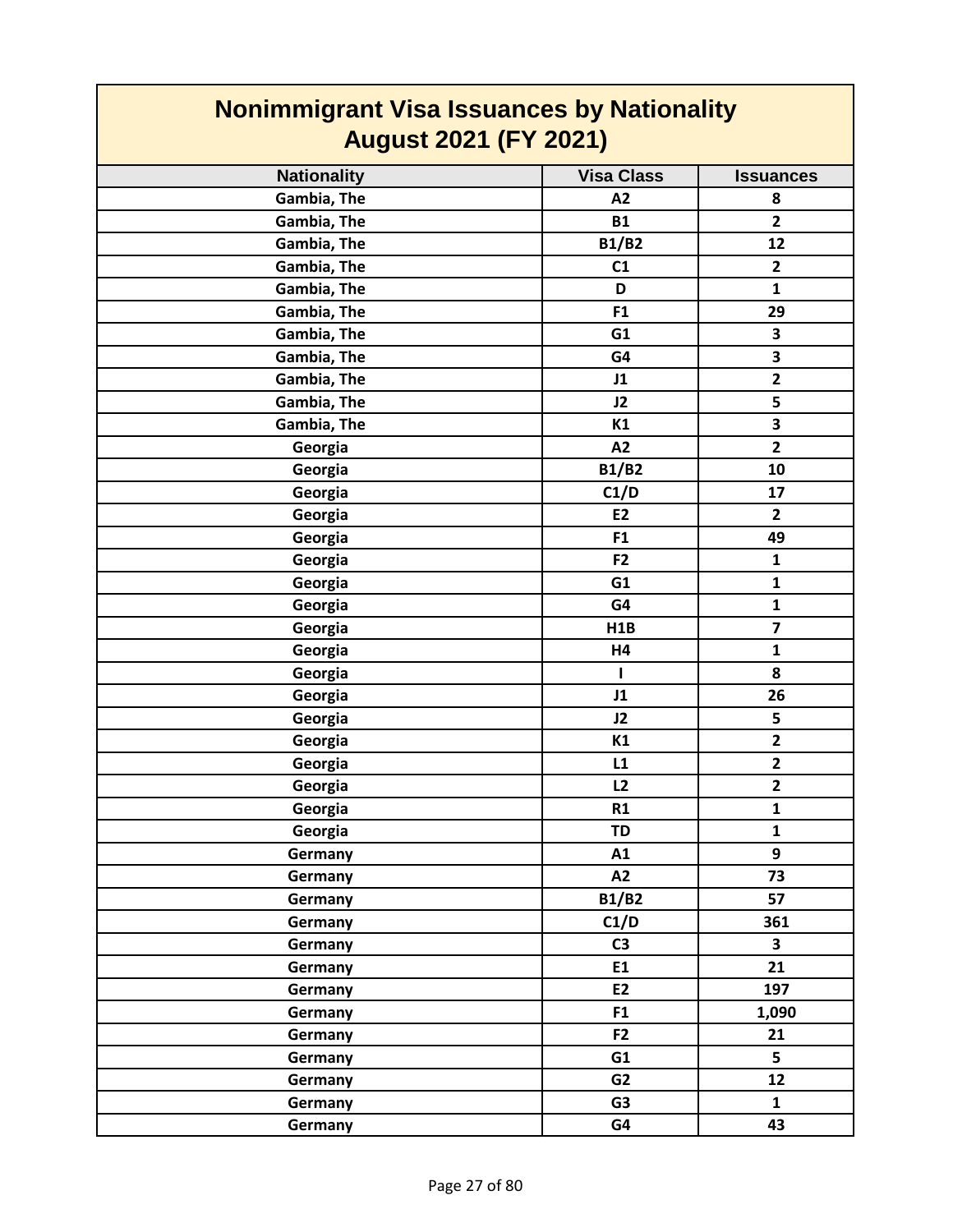| <b>Nonimmigrant Visa Issuances by Nationality</b><br><b>August 2021 (FY 2021)</b> |                   |                         |
|-----------------------------------------------------------------------------------|-------------------|-------------------------|
| <b>Nationality</b>                                                                | <b>Visa Class</b> | <b>Issuances</b>        |
| Germany                                                                           | H1B               | 82                      |
| Germany                                                                           | H3                | $\mathbf{1}$            |
| Germany                                                                           | H4                | 19                      |
| Germany                                                                           | L                 | 66                      |
| Germany                                                                           | J1                | 1,344                   |
| Germany                                                                           | J2                | 56                      |
| Germany                                                                           | K1                | 34                      |
| Germany                                                                           | <b>K2</b>         | $\mathbf{1}$            |
| Germany                                                                           | L1                | 233                     |
| Germany                                                                           | L2                | 184                     |
| Germany                                                                           | M1                | 38                      |
| Germany                                                                           | M <sub>2</sub>    | $\overline{2}$          |
| Germany                                                                           | NATO <sub>2</sub> | 44                      |
| Germany                                                                           | NATO4             | $\mathbf{1}$            |
| Germany                                                                           | NATO6             | 20                      |
| Germany                                                                           | 01                | 62                      |
| Germany                                                                           | 02                | 9                       |
| Germany                                                                           | <b>O3</b>         | 14                      |
| Germany                                                                           | <b>P1</b>         | 20                      |
| Germany                                                                           | P <sub>3</sub>    | $\overline{2}$          |
| Germany                                                                           | <b>P4</b>         | $\mathbf{2}$            |
| Germany                                                                           | R1                | $\mathbf{1}$            |
| Germany                                                                           | <b>TD</b>         | $\overline{2}$          |
| Ghana                                                                             | A1                | $\mathbf{1}$            |
| Ghana                                                                             | A2                | 34                      |
| Ghana                                                                             | A <sub>3</sub>    | $\overline{2}$          |
| Ghana                                                                             | <b>B1/B2</b>      | 615                     |
| Ghana                                                                             | C1                | $\overline{\mathbf{2}}$ |
| Ghana                                                                             | C1/D              | $\overline{2}$          |
| Ghana                                                                             | C <sub>3</sub>    | 15                      |
| Ghana                                                                             | F <sub>1</sub>    | 441                     |
| Ghana                                                                             | F <sub>2</sub>    | 8                       |
| Ghana                                                                             | G1                | 5                       |
| Ghana                                                                             | G4                | 17                      |
| Ghana                                                                             | H1B               | $\overline{7}$          |
| Ghana                                                                             | H4                | $\mathbf{1}$            |
| Ghana                                                                             | J1                | 26                      |
| Ghana                                                                             | J2                | $\overline{2}$          |
| Ghana                                                                             | K1                | 12                      |
| Ghana                                                                             | L1                | $\mathbf{1}$            |
| Ghana                                                                             | L2                | $\overline{2}$          |
| Ghana                                                                             | M1                | $\mathbf{1}$            |

┓

 $\Gamma$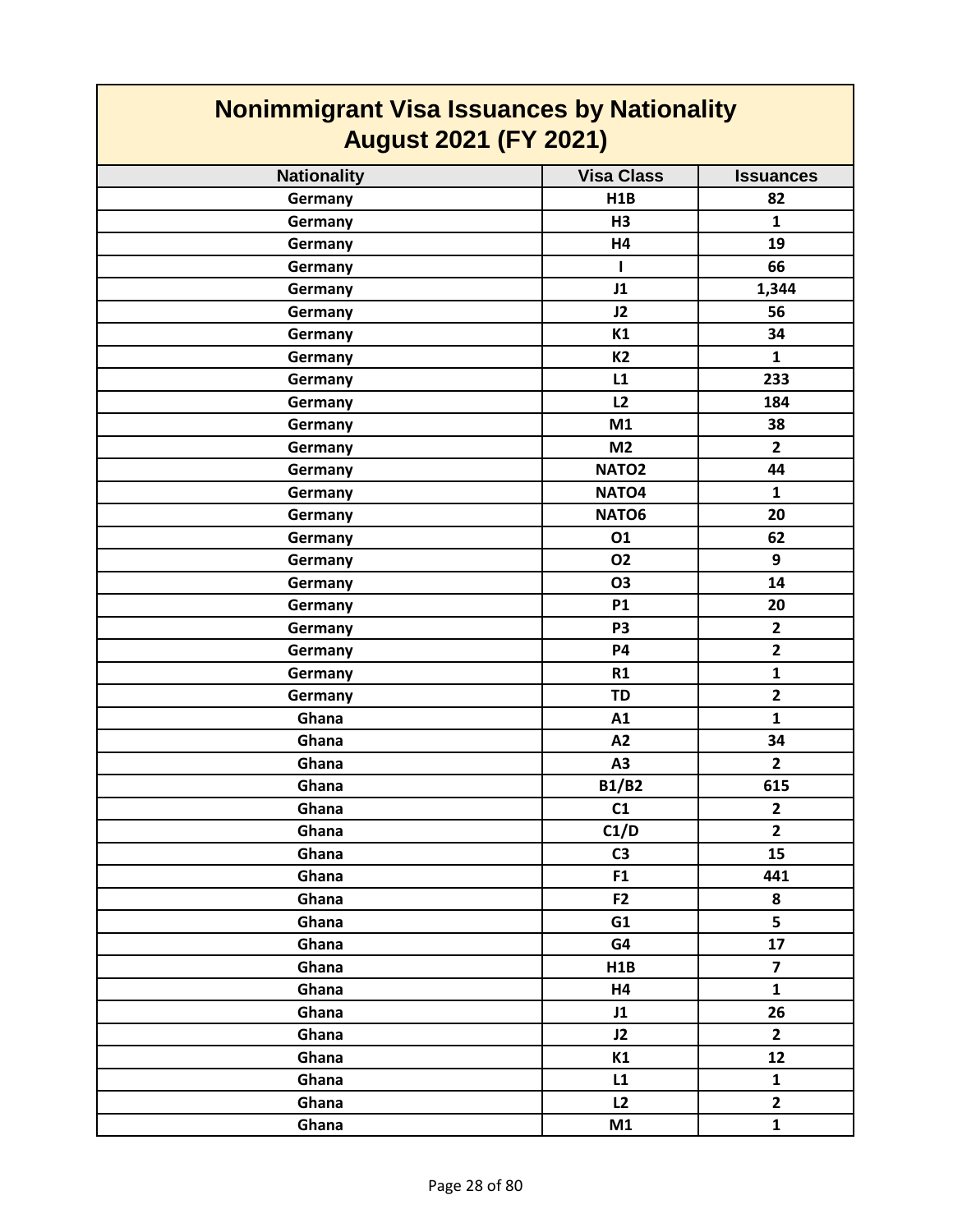| <b>Nonimmigrant Visa Issuances by Nationality</b><br><b>August 2021 (FY 2021)</b> |                   |                  |
|-----------------------------------------------------------------------------------|-------------------|------------------|
| <b>Nationality</b>                                                                | <b>Visa Class</b> | <b>Issuances</b> |
| Ghana                                                                             | 01                | 1                |
| Ghana                                                                             | R1                | $\overline{7}$   |
| Ghana                                                                             | R <sub>2</sub>    | $\overline{2}$   |
| <b>Great Britain and Northern Ireland</b>                                         | A1                | 28               |
| <b>Great Britain and Northern Ireland</b>                                         | A2                | 173              |
| <b>Great Britain and Northern Ireland</b>                                         | A <sub>3</sub>    | $\mathbf{1}$     |
| <b>Great Britain and Northern Ireland</b>                                         | <b>B1</b>         | 47               |
| <b>Great Britain and Northern Ireland</b>                                         | <b>B1/B2</b>      | 84               |
| <b>Great Britain and Northern Ireland</b>                                         | C1/D              | 240              |
| <b>Great Britain and Northern Ireland</b>                                         | C <sub>3</sub>    | 36               |
| <b>Great Britain and Northern Ireland</b>                                         | E1                | $\mathbf{1}$     |
| <b>Great Britain and Northern Ireland</b>                                         | E <sub>2</sub>    | 80               |
| <b>Great Britain and Northern Ireland</b>                                         | E3D               | 9                |
| <b>Great Britain and Northern Ireland</b>                                         | F <sub>1</sub>    | 635              |
| <b>Great Britain and Northern Ireland</b>                                         | F <sub>2</sub>    | 13               |
| <b>Great Britain and Northern Ireland</b>                                         | G1                | 6                |
| <b>Great Britain and Northern Ireland</b>                                         | G <sub>2</sub>    | 10               |
| <b>Great Britain and Northern Ireland</b>                                         | G4                | 53               |
| <b>Great Britain and Northern Ireland</b>                                         | H <sub>1</sub> B  | 79               |
| <b>Great Britain and Northern Ireland</b>                                         | H <sub>2</sub> A  | $\mathbf{1}$     |
| <b>Great Britain and Northern Ireland</b>                                         | H <sub>2</sub> B  | 4                |
| <b>Great Britain and Northern Ireland</b>                                         | H4                | 36               |
| <b>Great Britain and Northern Ireland</b>                                         | $\mathbf{I}$      | 52               |
| <b>Great Britain and Northern Ireland</b>                                         | J1                | 615              |
| <b>Great Britain and Northern Ireland</b>                                         | J2                | 30               |
| <b>Great Britain and Northern Ireland</b>                                         | K1                | 59               |
| <b>Great Britain and Northern Ireland</b>                                         | K2                | 1                |
| <b>Great Britain and Northern Ireland</b>                                         | L1                | 202              |
| <b>Great Britain and Northern Ireland</b>                                         | L2                | 174              |
| <b>Great Britain and Northern Ireland</b>                                         | M1                | 51               |
| <b>Great Britain and Northern Ireland</b>                                         | NATO <sub>2</sub> | 38               |
| <b>Great Britain and Northern Ireland</b>                                         | NATO <sub>4</sub> | 1                |
| <b>Great Britain and Northern Ireland</b>                                         | NATO <sub>6</sub> | $\overline{2}$   |
| <b>Great Britain and Northern Ireland</b>                                         | 01                | 203              |
| <b>Great Britain and Northern Ireland</b>                                         | <b>O2</b>         | 136              |
| <b>Great Britain and Northern Ireland</b>                                         | <b>O3</b>         | 52               |
| <b>Great Britain and Northern Ireland</b>                                         | <b>P1</b>         | 41               |
| <b>Great Britain and Northern Ireland</b>                                         | P <sub>3</sub>    | $\mathbf{1}$     |
| <b>Great Britain and Northern Ireland</b>                                         | P4                | 4                |
| <b>Great Britain and Northern Ireland</b>                                         | Q <sub>1</sub>    | 4                |
| <b>Great Britain and Northern Ireland</b>                                         | R1                | 3                |
| <b>Great Britain and Northern Ireland</b>                                         | R <sub>2</sub>    | $\overline{2}$   |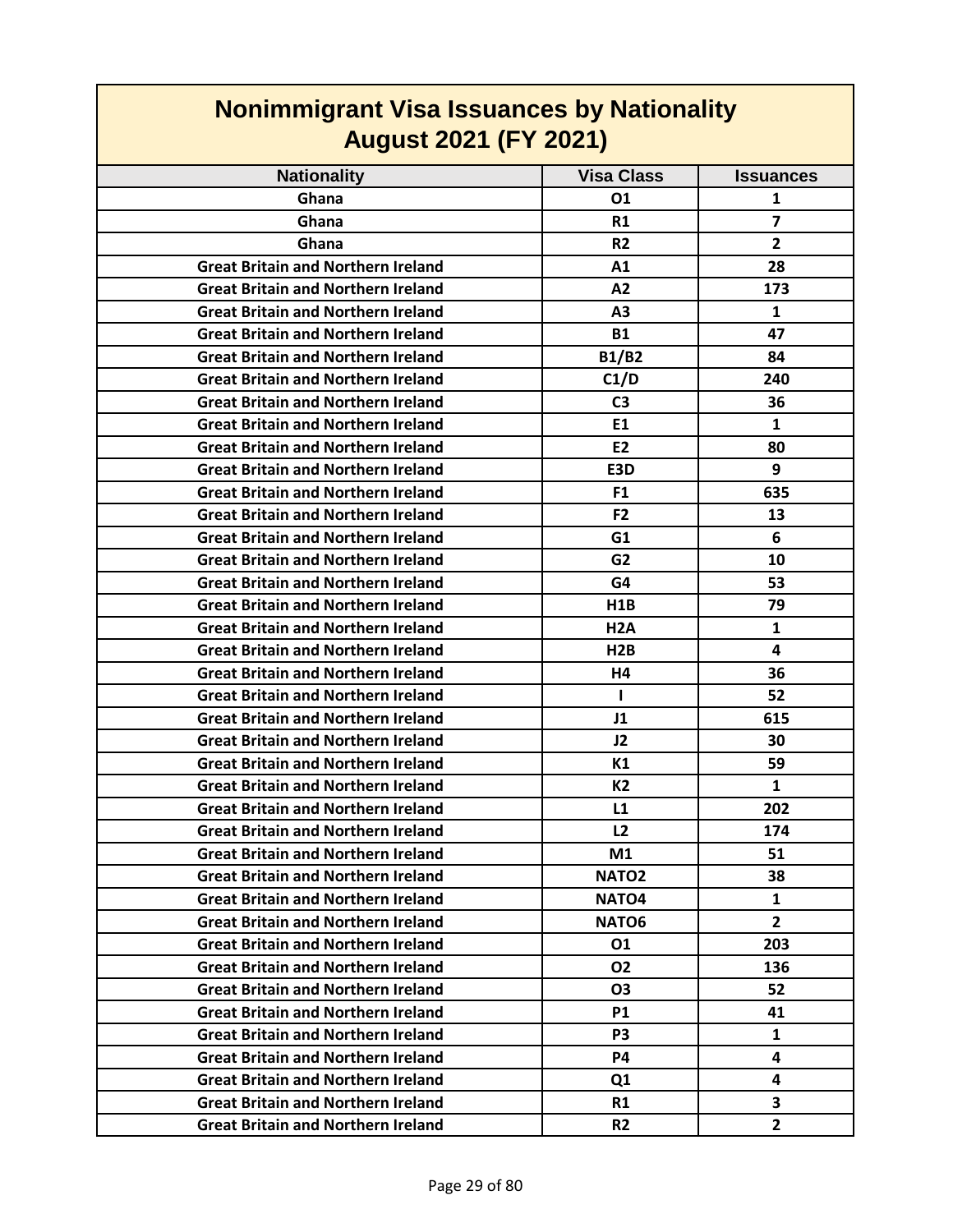| <b>Nonimmigrant Visa Issuances by Nationality</b><br><b>August 2021 (FY 2021)</b> |                   |                         |
|-----------------------------------------------------------------------------------|-------------------|-------------------------|
| <b>Nationality</b>                                                                | <b>Visa Class</b> | <b>Issuances</b>        |
| <b>Greece</b>                                                                     | A1                | 22                      |
| Greece                                                                            | A2                | 10                      |
| Greece                                                                            | <b>B1</b>         | 9                       |
| Greece                                                                            | <b>B1/B2</b>      | 9                       |
| Greece                                                                            | C1/D              | 70                      |
| Greece                                                                            | E <sub>2</sub>    | 3                       |
| Greece                                                                            | E3D               | 3                       |
| Greece                                                                            | F <sub>1</sub>    | 245                     |
| Greece                                                                            | F <sub>2</sub>    | 3                       |
| Greece                                                                            | G1                | $\overline{2}$          |
| Greece                                                                            | G <sub>2</sub>    | $\mathbf{1}$            |
| Greece                                                                            | G4                | 5                       |
| Greece                                                                            | H1B               | 63                      |
| <b>Greece</b>                                                                     | H4                | 12                      |
| Greece                                                                            | ı                 | 3                       |
| Greece                                                                            | J1                | 91                      |
| Greece                                                                            | J2                | 16                      |
| Greece                                                                            | K1                | $\overline{2}$          |
| Greece                                                                            | L1                | 12                      |
| Greece                                                                            | L2                | 10                      |
| Greece                                                                            | M1                | $\mathbf{1}$            |
| Greece                                                                            | NATO <sub>2</sub> | 23                      |
| Greece                                                                            | 01                | 13                      |
| Greece                                                                            | <b>O2</b>         | 1                       |
| Greece                                                                            | <b>O3</b>         | $\overline{2}$          |
| Greece                                                                            | <b>P1</b>         | $\mathbf{1}$            |
| Grenada                                                                           | A2                | $\mathbf{1}$            |
| Grenada                                                                           | <b>B1/B2</b>      | 87                      |
| Grenada                                                                           | C1/D              | $\overline{\mathbf{4}}$ |
| Grenada                                                                           | E2                | 5                       |
| Grenada                                                                           | F <sub>1</sub>    | 13                      |
| Grenada                                                                           | J1                | $\overline{2}$          |
| Grenada                                                                           | K1                | $\mathbf{1}$            |
| Guatemala                                                                         | A1                | $\overline{\mathbf{3}}$ |
| Guatemala                                                                         | A2                | 44                      |
| Guatemala                                                                         | <b>B1</b>         | $\mathbf{3}$            |
| Guatemala                                                                         | <b>B1/B2</b>      | 1,802                   |
| Guatemala                                                                         | C1/D              | 10                      |
| Guatemala                                                                         | C <sub>3</sub>    | $\overline{7}$          |
| Guatemala                                                                         | F1                | 41                      |
| Guatemala                                                                         | F <sub>2</sub>    | $\overline{\mathbf{4}}$ |
| Guatemala                                                                         | G4                | 6                       |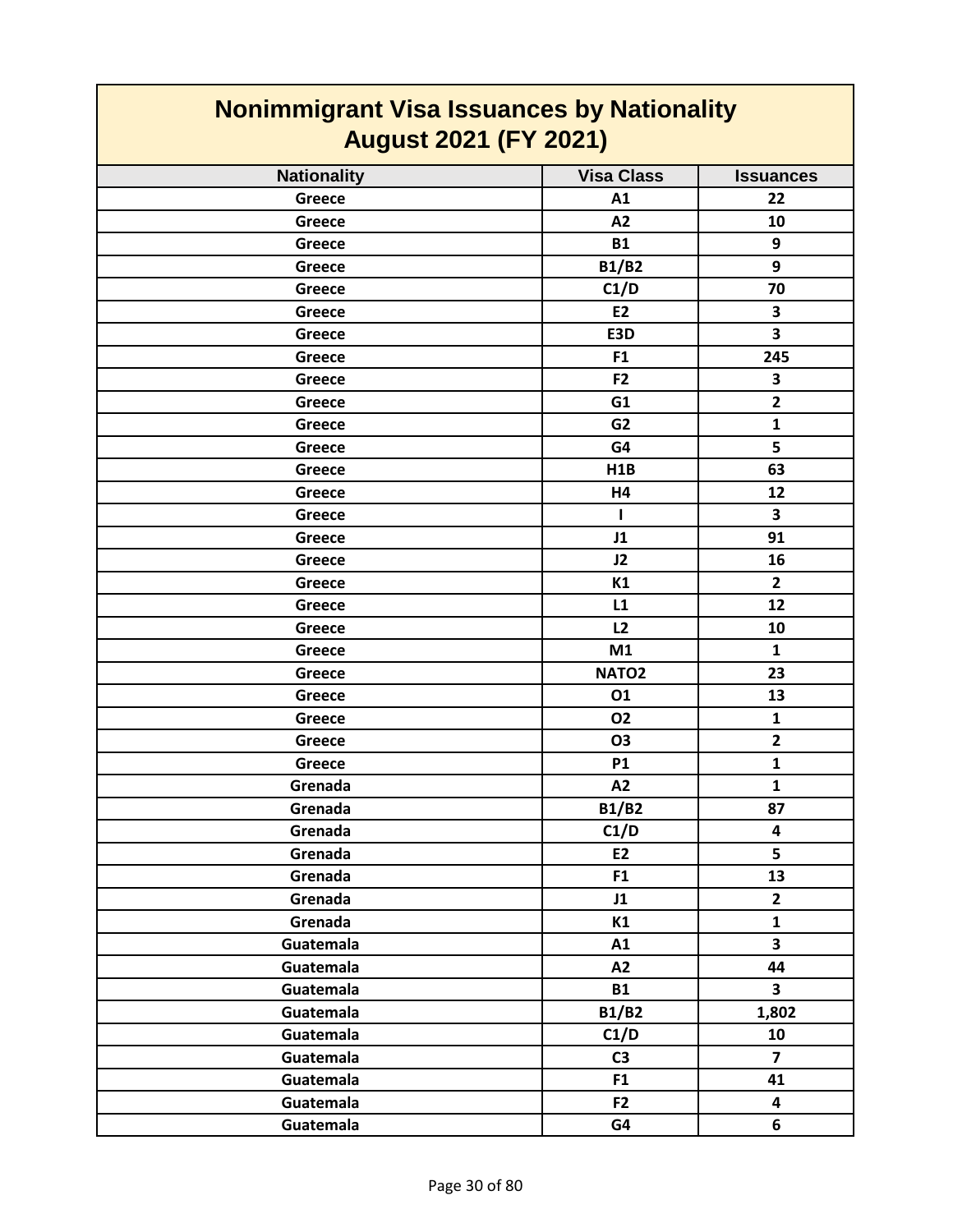| <b>Nonimmigrant Visa Issuances by Nationality</b> |                   |                         |
|---------------------------------------------------|-------------------|-------------------------|
| <b>August 2021 (FY 2021)</b>                      |                   |                         |
| <b>Nationality</b>                                | <b>Visa Class</b> | <b>Issuances</b>        |
| Guatemala                                         | H1B               | 6                       |
| Guatemala                                         | H <sub>2</sub> A  | 67                      |
| Guatemala                                         | H <sub>2</sub> B  | 534                     |
| Guatemala                                         | H4                | $\overline{2}$          |
| Guatemala                                         | J1                | 21                      |
| Guatemala                                         | J2                | 4                       |
| Guatemala                                         | K1                | 28                      |
| Guatemala                                         | <b>K2</b>         | 8                       |
| Guatemala                                         | L1                | 5                       |
| Guatemala                                         | L2                | 4                       |
| Guatemala                                         | 01                | $\overline{2}$          |
| Guatemala                                         | <b>O3</b>         | $\overline{2}$          |
| Guatemala                                         | <b>P1</b>         | $\mathbf{1}$            |
| Guatemala                                         | Q1                | $\mathbf{1}$            |
| Guatemala                                         | <b>R2</b>         | $\overline{2}$          |
| Guatemala                                         | T <sub>3</sub>    | 3                       |
| Guatemala                                         | <b>T4</b>         | $\mathbf{1}$            |
| Guatemala                                         | T <sub>5</sub>    | $\overline{2}$          |
| Guatemala                                         | T <sub>6</sub>    | $\mathbf{1}$            |
| Guatemala                                         | U3                | $\overline{2}$          |
| Guinea                                            | A2                | 4                       |
| Guinea                                            | <b>B1</b>         | $\overline{2}$          |
| Guinea                                            | <b>B1/B2</b>      | 19                      |
| Guinea                                            | F <sub>1</sub>    | 8                       |
| Guinea                                            | G <sub>1</sub>    | 3                       |
| Guinea                                            | G <sub>2</sub>    | $\overline{\mathbf{z}}$ |
| Guinea                                            | G4                | 5                       |
| Guinea                                            | H1B               | $\mathbf{1}$            |
| Guinea                                            | J1                | $\overline{\mathbf{3}}$ |
| Guinea                                            | K1                | 5                       |
| Guinea-Bissau                                     | <b>B1/B2</b>      | $\mathbf{1}$            |
| Guinea-Bissau                                     | F <sub>1</sub>    | $\overline{\mathbf{2}}$ |
| Guinea-Bissau                                     | K1                | $\mathbf{1}$            |
| Guinea-Bissau                                     | <b>K2</b>         | $\mathbf{1}$            |
| Guyana                                            | A1                | $\overline{2}$          |
| Guyana                                            | A2                | 22                      |
| Guyana                                            | <b>B1</b>         | 8                       |
| Guyana                                            | <b>B1/B2</b>      | 346                     |
| Guyana                                            | C1                | $\overline{\mathbf{z}}$ |
| Guyana                                            | C1/D              | 19                      |
| Guyana                                            | C <sub>3</sub>    | 6                       |
| Guyana                                            | F1                | 19                      |

 $\mathsf{I}$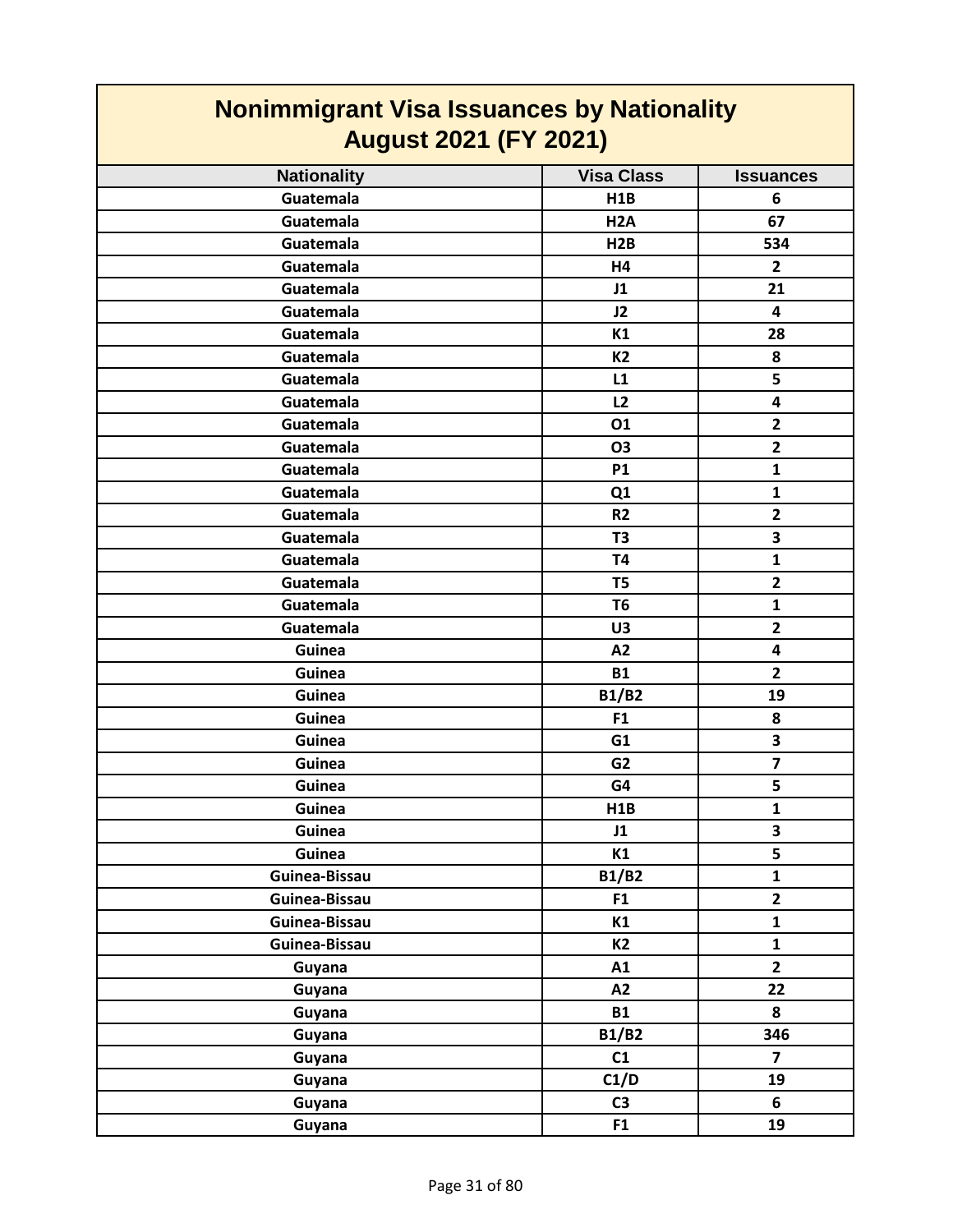| <b>Nonimmigrant Visa Issuances by Nationality</b><br><b>August 2021 (FY 2021)</b> |                   |                         |
|-----------------------------------------------------------------------------------|-------------------|-------------------------|
| <b>Nationality</b>                                                                | <b>Visa Class</b> | <b>Issuances</b>        |
| Guyana                                                                            | G4                | $\mathbf{1}$            |
| Guyana                                                                            | H1B               | $\overline{2}$          |
| Guyana                                                                            | Т.                | $\mathbf{1}$            |
| Guyana                                                                            | J1                | $\mathbf{1}$            |
| Guyana                                                                            | K1                | $\overline{\mathbf{z}}$ |
| Guyana                                                                            | <b>K2</b>         | $\overline{2}$          |
| Haiti                                                                             | A1                | $\overline{7}$          |
| Haiti                                                                             | A2                | 19                      |
| Haiti                                                                             | <b>B1</b>         | $\mathbf{1}$            |
| Haiti                                                                             | <b>B1/B2</b>      | 690                     |
| Haiti                                                                             | <b>B2</b>         | $\mathbf{1}$            |
| Haiti                                                                             | C1                | 6                       |
| Haiti                                                                             | C1/D              | 4                       |
| Haiti                                                                             | C <sub>3</sub>    | 12                      |
| Haiti                                                                             | F <sub>1</sub>    | 72                      |
| Haiti                                                                             | F <sub>2</sub>    | 3                       |
| Haiti                                                                             | G1                | 3                       |
| Haiti                                                                             | G4                | $\overline{2}$          |
| Haiti                                                                             | J1                | 10                      |
| Haiti                                                                             | J2                | 5                       |
| Haiti                                                                             | K1                | 27                      |
| Haiti                                                                             | <b>K2</b>         | $\overline{\mathbf{z}}$ |
| Haiti                                                                             | <b>P1</b>         | $\mathbf{1}$            |
| Haiti                                                                             | P <sub>3</sub>    | 15                      |
| Haiti                                                                             | R1                | $\overline{\mathbf{3}}$ |
| Haiti                                                                             | U1                | $\overline{2}$          |
| Haiti                                                                             | U3                | $\mathbf{1}$            |
| <b>Honduras</b>                                                                   | A1                | 11                      |
| <b>Honduras</b>                                                                   | A2                | 28                      |
| <b>Honduras</b>                                                                   | <b>B1</b>         | 14                      |
| <b>Honduras</b>                                                                   | B1/B2             | 2,341                   |
| <b>Honduras</b>                                                                   | C1                | $\overline{\mathbf{3}}$ |
| <b>Honduras</b>                                                                   | C1/D              | 70                      |
| <b>Honduras</b>                                                                   | C <sub>3</sub>    | $\mathbf{3}$            |
| <b>Honduras</b>                                                                   | E1                | $\mathbf{1}$            |
| <b>Honduras</b>                                                                   | E2                | $\overline{\mathbf{4}}$ |
| <b>Honduras</b>                                                                   | F <sub>1</sub>    | 98                      |
| <b>Honduras</b>                                                                   | F2                | 13                      |
| <b>Honduras</b>                                                                   | G4                | 4                       |
| <b>Honduras</b>                                                                   | G5                | $\mathbf{1}$            |
| <b>Honduras</b>                                                                   | H1B               | 10                      |
| <b>Honduras</b>                                                                   | H <sub>2</sub> A  | 76                      |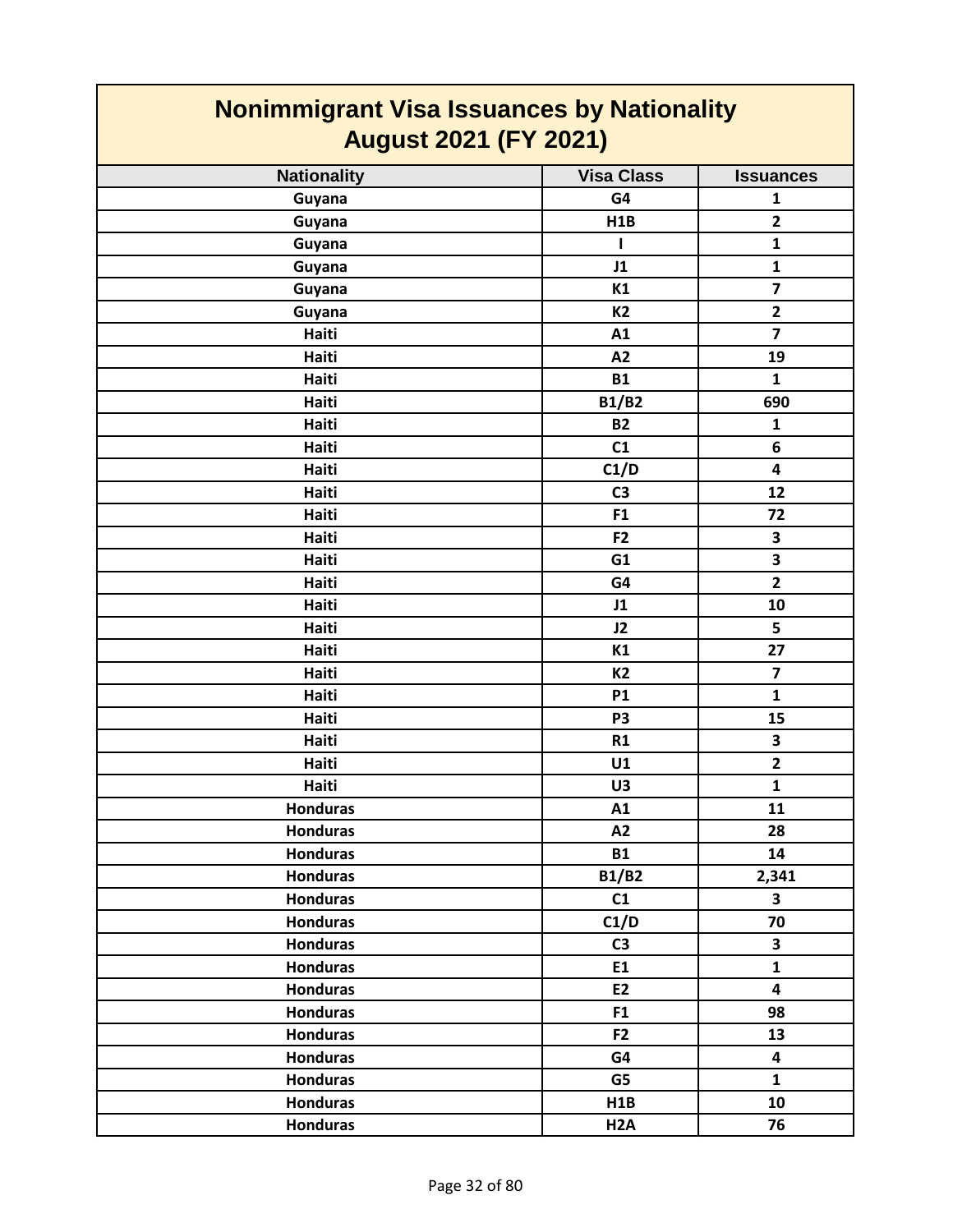| <b>Nonimmigrant Visa Issuances by Nationality</b><br><b>August 2021 (FY 2021)</b> |  |  |
|-----------------------------------------------------------------------------------|--|--|
| <b>Nationality</b><br><b>Visa Class</b><br><b>Issuances</b>                       |  |  |
| <b>Honduras</b><br>H2B<br>412                                                     |  |  |
| <b>Honduras</b><br>9<br>H4                                                        |  |  |
| 5<br><b>Honduras</b><br>L                                                         |  |  |
| <b>Honduras</b><br>J1<br>55                                                       |  |  |
| 9<br><b>Honduras</b><br>J2                                                        |  |  |
| 21<br><b>Honduras</b><br>K1                                                       |  |  |
| <b>Honduras</b><br>K <sub>2</sub><br>$\overline{2}$                               |  |  |
| $\overline{7}$<br><b>Honduras</b><br>L1                                           |  |  |
| L2<br><b>Honduras</b><br>10                                                       |  |  |
| 3<br><b>Honduras</b><br>M1                                                        |  |  |
| $\mathbf{1}$<br><b>Honduras</b><br>01                                             |  |  |
| <b>Honduras</b><br><b>P1</b><br>12                                                |  |  |
| <b>Honduras</b><br>$\overline{2}$<br>R1                                           |  |  |
| $\overline{\mathbf{2}}$<br><b>T3</b><br><b>Honduras</b>                           |  |  |
| <b>Honduras</b><br>$\mathbf{1}$<br>U1                                             |  |  |
| 12<br><b>Honduras</b><br>U3                                                       |  |  |
| <b>Honduras</b><br>U5<br>$\mathbf{1}$                                             |  |  |
| <b>B1/B2</b><br>Hong Kong S.A.R.<br>957                                           |  |  |
| Hong Kong S.A.R.<br>C1/D<br>23                                                    |  |  |
| Hong Kong S.A.R.<br>F <sub>1</sub><br>233                                         |  |  |
| Hong Kong S.A.R.<br>F <sub>2</sub><br>5                                           |  |  |
| Hong Kong S.A.R.<br>G4<br>$\mathbf{1}$                                            |  |  |
| 8<br>Hong Kong S.A.R.<br>H1B                                                      |  |  |
| 5<br>Hong Kong S.A.R.<br>H4                                                       |  |  |
| Hong Kong S.A.R.<br>15<br>J1                                                      |  |  |
| Hong Kong S.A.R.<br>3<br>J2                                                       |  |  |
| Hong Kong S.A.R.<br>$\overline{\mathbf{4}}$<br>K1                                 |  |  |
| Hong Kong S.A.R.<br>$\mathbf 1$<br>K <sub>2</sub>                                 |  |  |
| Hong Kong S.A.R.<br>11<br>L1                                                      |  |  |
| Hong Kong S.A.R.<br>L2<br>12                                                      |  |  |
| Hong Kong S.A.R.<br>M1<br>$\mathbf{2}$                                            |  |  |
| 3<br>Hong Kong S.A.R.<br>01                                                       |  |  |
| Hong Kong S.A.R.<br>${\bf 1}$<br>R1                                               |  |  |
| $\overline{2}$<br>Hong Kong S.A.R.<br>R2                                          |  |  |
| $\overline{\mathbf{z}}$<br><b>Hungary</b><br>A1                                   |  |  |
| 25<br>A2<br><b>Hungary</b>                                                        |  |  |
| $\mathbf{2}$<br><b>B1</b><br><b>Hungary</b>                                       |  |  |
| 5<br><b>B1/B2</b><br><b>Hungary</b>                                               |  |  |
| 9<br>C1/D<br><b>Hungary</b>                                                       |  |  |
| 134<br>F <sub>1</sub><br><b>Hungary</b>                                           |  |  |
| F2<br>$\overline{\mathbf{3}}$<br><b>Hungary</b>                                   |  |  |
| 3<br>G1<br><b>Hungary</b>                                                         |  |  |

**The Contract State**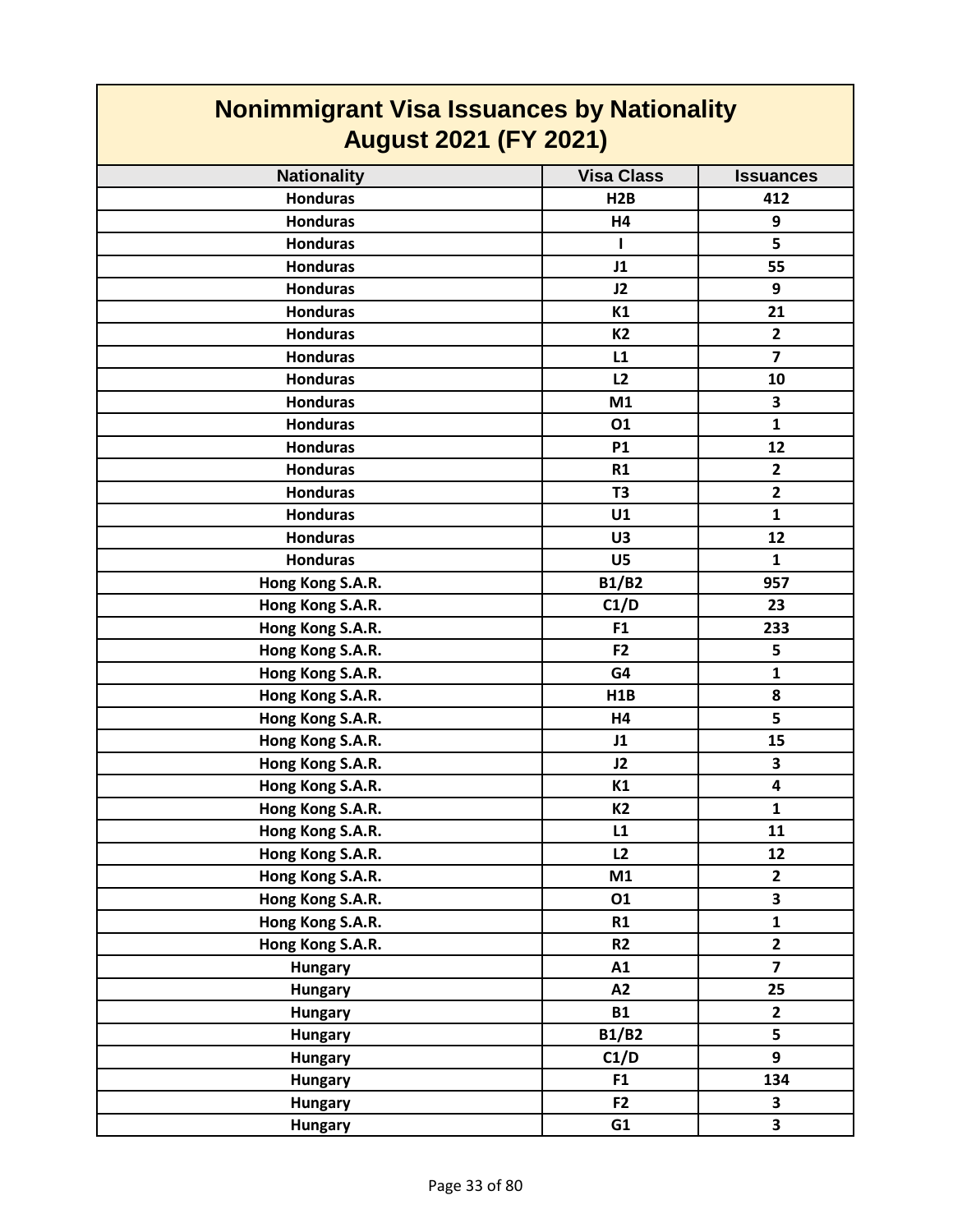| <b>Nonimmigrant Visa Issuances by Nationality</b><br><b>August 2021 (FY 2021)</b> |                   |                         |
|-----------------------------------------------------------------------------------|-------------------|-------------------------|
| <b>Nationality</b>                                                                | <b>Visa Class</b> | <b>Issuances</b>        |
| <b>Hungary</b>                                                                    | G <sub>2</sub>    | $\overline{2}$          |
| <b>Hungary</b>                                                                    | G4                | 6                       |
| <b>Hungary</b>                                                                    | H1B               | 11                      |
| <b>Hungary</b>                                                                    | H2B               | $\mathbf{1}$            |
| <b>Hungary</b>                                                                    | H4                | 11                      |
| <b>Hungary</b>                                                                    | ı                 | $\overline{2}$          |
| <b>Hungary</b>                                                                    | J1                | 105                     |
| <b>Hungary</b>                                                                    | J2                | 29                      |
| <b>Hungary</b>                                                                    | K1                | 3                       |
| <b>Hungary</b>                                                                    | L1                | 6                       |
| <b>Hungary</b>                                                                    | L2                | 10                      |
| <b>Hungary</b>                                                                    | NATO <sub>2</sub> | 13                      |
| <b>Hungary</b>                                                                    | 01                | $\overline{2}$          |
| <b>Hungary</b>                                                                    | <b>O3</b>         | 3                       |
| <b>Hungary</b>                                                                    | <b>P1</b>         | $\mathbf{2}$            |
| <b>Hungary</b>                                                                    | <b>P4</b>         | $\overline{\mathbf{2}}$ |
| Iceland                                                                           | A2                | $\mathbf{1}$            |
| Iceland                                                                           | C1/D              | 18                      |
| Iceland                                                                           | F <sub>1</sub>    | 52                      |
| Iceland                                                                           | F <sub>2</sub>    | $\overline{2}$          |
| Iceland                                                                           | G1                | 5                       |
| Iceland                                                                           | H1B               | $\mathbf{1}$            |
| Iceland                                                                           | ı                 | $\mathbf{1}$            |
| Iceland                                                                           | J1                | 10                      |
| Iceland                                                                           | J2                | 4                       |
| Iceland                                                                           | L1                | 1                       |
| Iceland                                                                           | L2                | $\overline{\mathbf{3}}$ |
| Iceland                                                                           | 01                | 3                       |
| Iceland                                                                           | O3                | 4                       |
| India                                                                             | A1                | $\overline{\mathbf{3}}$ |
| India                                                                             | A2                | 178                     |
| India                                                                             | A3                | 22                      |
| India                                                                             | <b>B1</b>         | 16                      |
| India                                                                             | <b>B1/B2</b>      | 1,479                   |
| India                                                                             | C1                | 15                      |
| India                                                                             | C1/D              | 1,504                   |
| India                                                                             | C <sub>3</sub>    | 36                      |
| India                                                                             | <b>E2</b>         | $\mathbf{1}$            |
| India                                                                             | E3D               | 8                       |
| India                                                                             | F1                | 17,607                  |
| India                                                                             | F <sub>2</sub>    | 508                     |
| India                                                                             | G1                | 9                       |

Ţ

 $\overline{\phantom{a}}$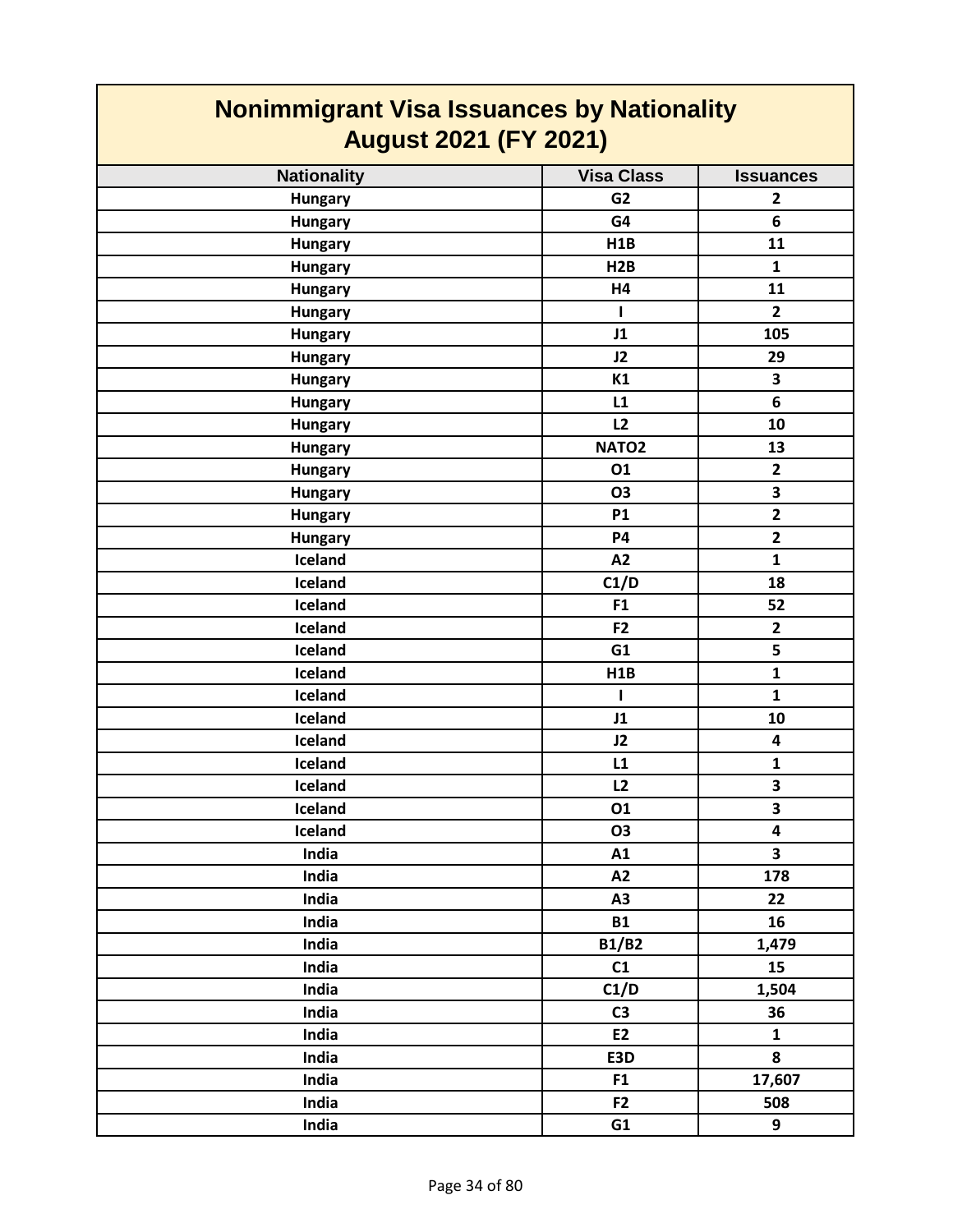| <b>Nonimmigrant Visa Issuances by Nationality</b><br><b>August 2021 (FY 2021)</b> |                   |                         |
|-----------------------------------------------------------------------------------|-------------------|-------------------------|
| <b>Nationality</b>                                                                | <b>Visa Class</b> | <b>Issuances</b>        |
| India                                                                             | G <sub>2</sub>    | 7                       |
| <b>India</b>                                                                      | G4                | 74                      |
| India                                                                             | H1B               | 3,105                   |
| India                                                                             | H3                | $\mathbf{1}$            |
| India                                                                             | H4                | 3,093                   |
| India                                                                             | J1                | 725                     |
| India                                                                             | J2                | 358                     |
| India                                                                             | K1                | 92                      |
| India                                                                             | <b>K2</b>         | 3                       |
| India                                                                             | L1                | 538                     |
| India                                                                             | L2                | 599                     |
| India                                                                             | M1                | 136                     |
| India                                                                             | M <sub>2</sub>    | $\mathbf{2}$            |
| India                                                                             | 01                | 29                      |
| India                                                                             | <b>O3</b>         | 20                      |
| India                                                                             | R1                | 6                       |
| India                                                                             | <b>TD</b>         | 8                       |
| India                                                                             | U3                | 3                       |
| Indonesia                                                                         | A1                | 25                      |
| Indonesia                                                                         | A2                | 92                      |
| Indonesia                                                                         | A3                | 1                       |
| Indonesia                                                                         | <b>B1</b>         | 23                      |
| Indonesia                                                                         | <b>B1/B2</b>      | 3,295                   |
| Indonesia                                                                         | C1                | $\overline{2}$          |
| Indonesia                                                                         | C1/D              | 1,428                   |
| Indonesia                                                                         | E <sub>2</sub>    | $\mathbf{1}$            |
| Indonesia                                                                         | F1                | 465                     |
| Indonesia                                                                         | F <sub>2</sub>    | 29                      |
| Indonesia                                                                         | G1                | $\overline{\mathbf{4}}$ |
| Indonesia                                                                         | G4                | 14                      |
| Indonesia                                                                         | H1B               | 9                       |
| Indonesia                                                                         | H4                | $\mathbf{1}$            |
| Indonesia                                                                         | J1                | 198                     |
| Indonesia                                                                         | J2                | 40                      |
| Indonesia                                                                         | K1                | 5                       |
| Indonesia                                                                         | L1                | 5                       |
| Indonesia                                                                         | L2                | $\overline{\mathbf{3}}$ |
| Indonesia                                                                         | M1                | 8                       |
| Indonesia                                                                         | NATO6             | $\mathbf{1}$            |
| Indonesia                                                                         | 01                | $\overline{\mathbf{3}}$ |
| Indonesia                                                                         | <b>O2</b>         | $\mathbf{1}$            |
| Indonesia                                                                         | P <sub>3</sub>    | 19                      |

 $\mathsf{I}$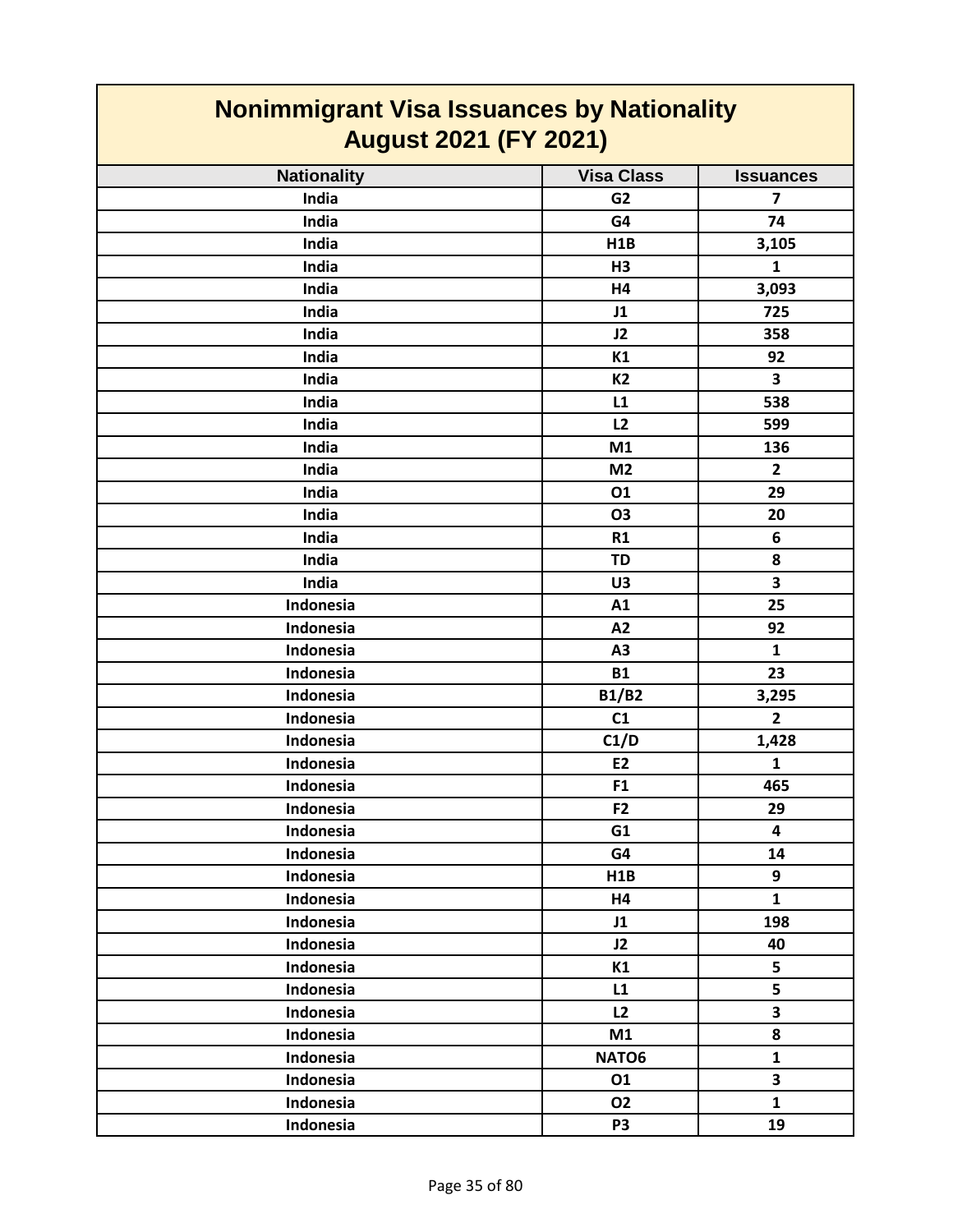| <b>Nonimmigrant Visa Issuances by Nationality</b><br><b>August 2021 (FY 2021)</b> |                   |                         |
|-----------------------------------------------------------------------------------|-------------------|-------------------------|
| <b>Nationality</b>                                                                | <b>Visa Class</b> | <b>Issuances</b>        |
| Indonesia                                                                         | R1                | $\mathbf{1}$            |
| Iran                                                                              | <b>B1</b>         | $\mathbf{1}$            |
| Iran                                                                              | <b>B1/B2</b>      | 49                      |
| Iran                                                                              | F1                | 313                     |
| Iran                                                                              | F <sub>2</sub>    | 40                      |
| Iran                                                                              | G1                | 4                       |
| Iran                                                                              | G4                | 8                       |
| Iran                                                                              | H1B               | $\mathbf{2}$            |
| Iran                                                                              | J1                | 42                      |
| Iran                                                                              | J2                | 28                      |
| Iran                                                                              | K1                | 15                      |
| Iran                                                                              | 01                | $\mathbf{1}$            |
| Iran                                                                              | O <sub>3</sub>    | $\overline{2}$          |
| Iran                                                                              | <b>P1</b>         | $\mathbf{1}$            |
| Iraq                                                                              | A1                | 3                       |
| Iraq                                                                              | A2                | 22                      |
| Iraq                                                                              | <b>B1/B2</b>      | 91                      |
| Iraq                                                                              | F1                | 32                      |
| Iraq                                                                              | F <sub>2</sub>    | 5                       |
| Iraq                                                                              | G1                | 5                       |
| Iraq                                                                              | G4                | $\mathbf{1}$            |
| Iraq                                                                              | H4                | $\mathbf{2}$            |
| Iraq                                                                              | J1                | 3                       |
| Iraq                                                                              | J2                | $\mathbf{1}$            |
| Iraq                                                                              | K1                | 11                      |
| Ireland                                                                           | A1                | 5                       |
| Ireland                                                                           | A2                | 22                      |
| Ireland                                                                           | <b>B1</b>         | $\mathbf{2}$            |
| Ireland                                                                           | <b>B1/B2</b>      | $\overline{\mathbf{3}}$ |
| Ireland                                                                           | C1/D              | 50                      |
| Ireland                                                                           | C <sub>3</sub>    | $\overline{2}$          |
| Ireland                                                                           | E3D               | $\mathbf{1}$            |
| Ireland                                                                           | F1                | 139                     |
| Ireland                                                                           | G1                | $\mathbf{1}$            |
| Ireland                                                                           | G <sub>2</sub>    | $\overline{2}$          |
| Ireland                                                                           | G <sub>3</sub>    | $\mathbf{1}$            |
| Ireland                                                                           | G4                | $\overline{7}$          |
| Ireland                                                                           | H1B               | 16                      |
| Ireland                                                                           | H <sub>2</sub> A  | 18                      |
| Ireland                                                                           | H2B               | $\overline{2}$          |
| Ireland                                                                           | H4                | 8                       |
| Ireland                                                                           | $\mathbf{I}$      | 6                       |

**The Company**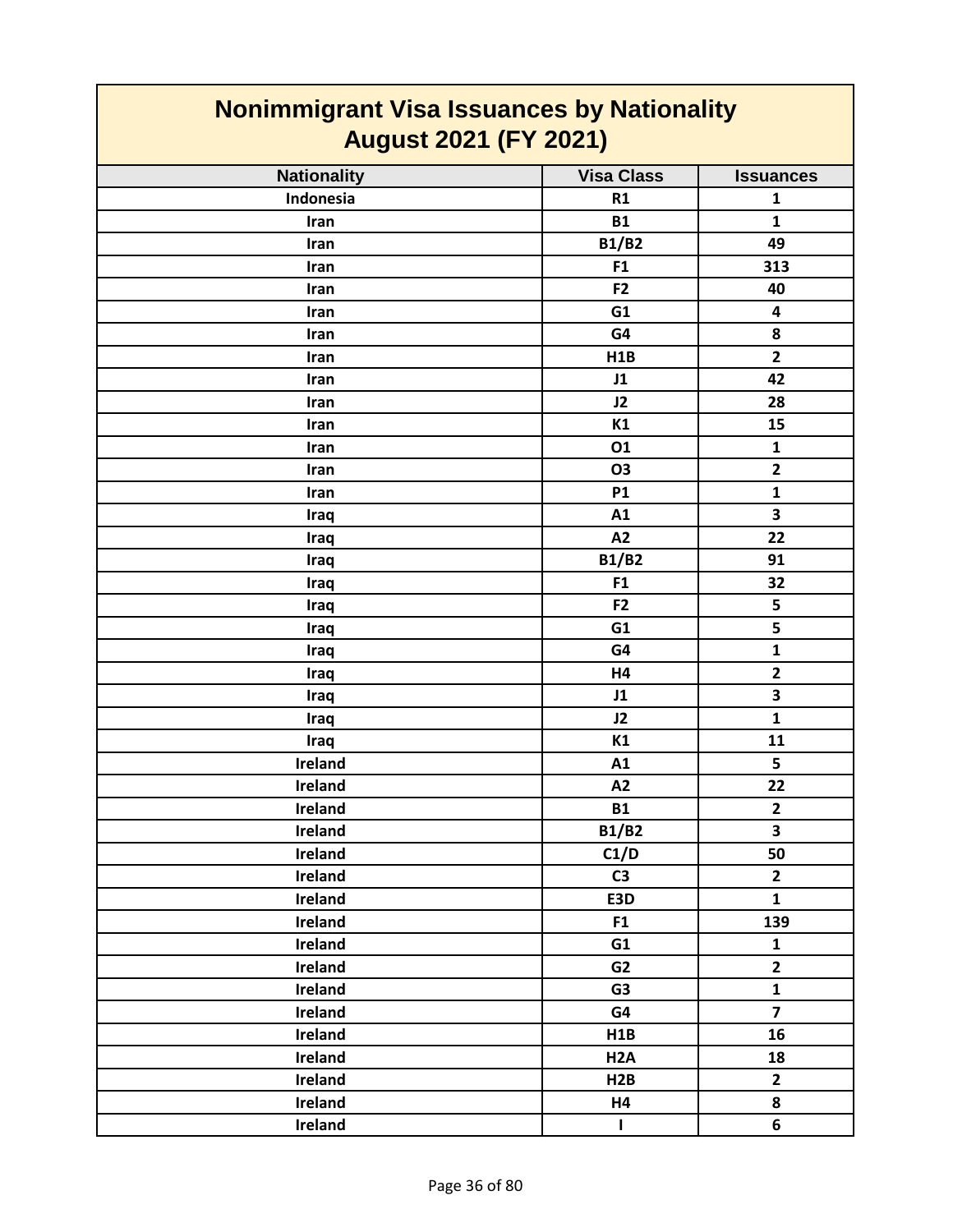| <u>NUMMUNIS AND VISA ISSUANCES BY NATIONALLY</u><br><b>August 2021 (FY 2021)</b> |                   |                         |
|----------------------------------------------------------------------------------|-------------------|-------------------------|
| <b>Nationality</b>                                                               | <b>Visa Class</b> | <b>Issuances</b>        |
| Ireland                                                                          | J1                | 173                     |
| Ireland                                                                          | J2                | $\overline{2}$          |
| Ireland                                                                          | K1                | 15                      |
| Ireland                                                                          | L1                | 37                      |
| Ireland                                                                          | L2                | 34                      |
| Ireland                                                                          | M1                | $\mathbf{1}$            |
| Ireland                                                                          | M <sub>2</sub>    | 3                       |
| Ireland                                                                          | 01                | 17                      |
| Ireland                                                                          | <b>O2</b>         | $\overline{2}$          |
| Ireland                                                                          | <b>O3</b>         | $\mathbf{1}$            |
| Ireland                                                                          | <b>P1</b>         | 10                      |
| Israel                                                                           | A1                | 22                      |
| <b>Israel</b>                                                                    | A2                | 250                     |
| <b>Israel</b>                                                                    | <b>B1</b>         | 8                       |
| Israel                                                                           | <b>B1/B2</b>      | 9,266                   |
| Israel                                                                           | <b>B2</b>         | 138                     |
| <b>Israel</b>                                                                    | C1/D              | 29                      |
| <b>Israel</b>                                                                    | C <sub>3</sub>    | 5                       |
| Israel                                                                           | E1                | 15                      |
| <b>Israel</b>                                                                    | E <sub>2</sub>    | 35                      |
| Israel                                                                           | E3D               | $\mathbf{1}$            |
| <b>Israel</b>                                                                    | F1                | 206                     |
| <b>Israel</b>                                                                    | F <sub>2</sub>    | 9                       |
| Israel                                                                           | G1                | $\overline{7}$          |
| <b>Israel</b>                                                                    | G4                | $\mathbf{1}$            |
| Israel                                                                           | H1B               | 26                      |
| <b>Israel</b>                                                                    | H4                | 23                      |
| Israel                                                                           | $\mathbf{I}$      | $\overline{\mathbf{4}}$ |
| Israel                                                                           | J1                | 116                     |
| Israel                                                                           | J2                | 124                     |
| Israel                                                                           | K1                | $\overline{2}$          |
| Israel                                                                           | L1                | 75                      |
| Israel                                                                           | L2                | 132                     |
| Israel                                                                           | M1                | 6                       |
| Israel                                                                           | 01                | 24                      |
| Israel                                                                           | <b>O2</b>         | $\overline{\mathbf{4}}$ |
| Israel                                                                           | <b>O3</b>         | 14                      |
| Israel                                                                           | <b>P1</b>         | 5                       |
| Israel                                                                           | R1                | 6                       |
| Israel                                                                           | R <sub>2</sub>    | 6                       |
| Italy                                                                            | A1                | 13                      |
| Italy                                                                            | A2                | 22                      |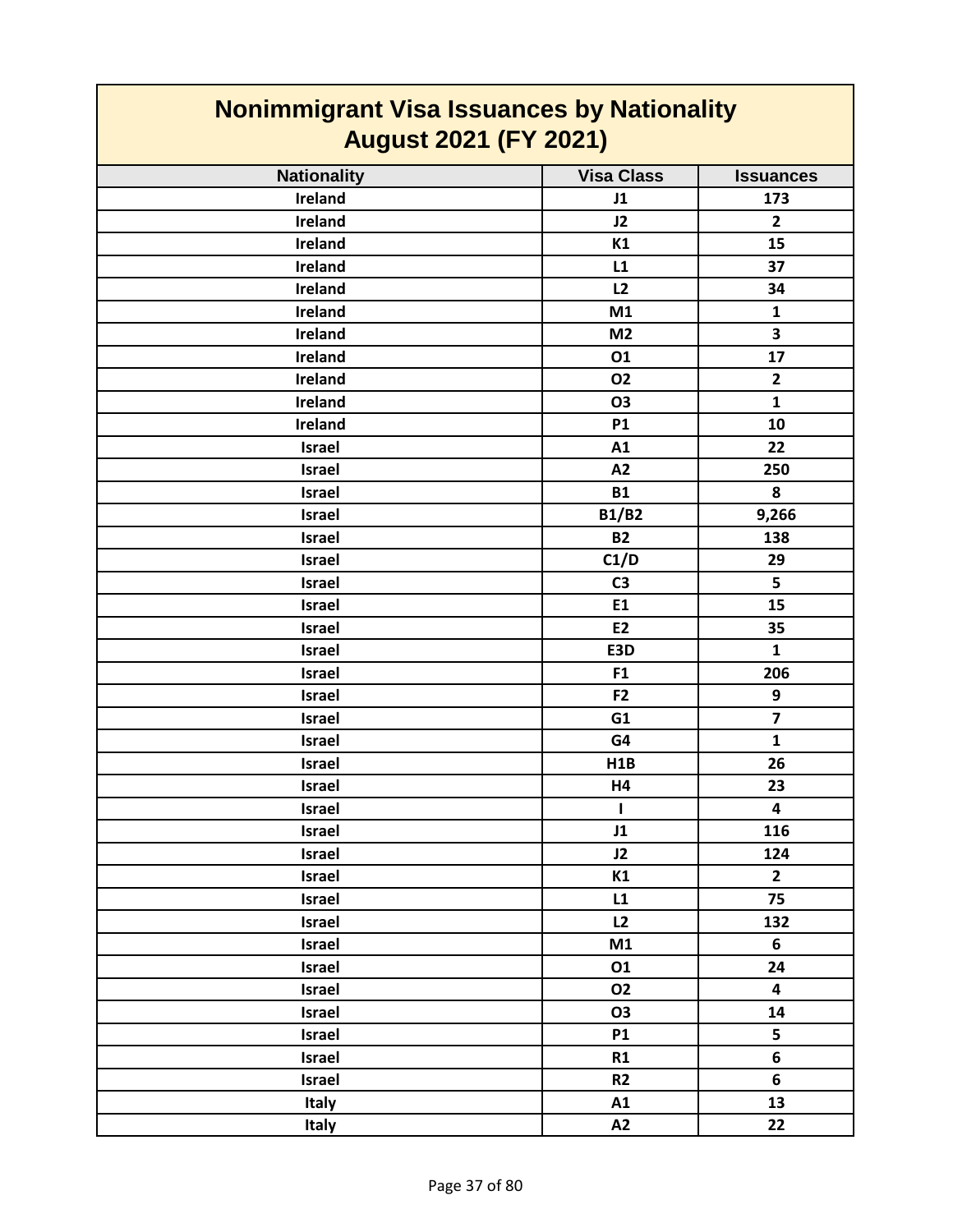| <b>Nonimmigrant Visa Issuances by Nationality</b><br><b>August 2021 (FY 2021)</b> |                   |                         |
|-----------------------------------------------------------------------------------|-------------------|-------------------------|
| <b>Nationality</b>                                                                | <b>Visa Class</b> | <b>Issuances</b>        |
| Italy                                                                             | <b>B1</b>         | 149                     |
| Italy                                                                             | <b>B1/B2</b>      | 25                      |
| Italy                                                                             | C1/D              | 121                     |
| Italy                                                                             | D                 | $\mathbf{1}$            |
| <b>Italy</b>                                                                      | E1                | 5                       |
| <b>Italy</b>                                                                      | <b>E2</b>         | 30                      |
| <b>Italy</b>                                                                      | E3D               | $\mathbf{1}$            |
| Italy                                                                             | F1                | 1,183                   |
| <b>Italy</b>                                                                      | F <sub>2</sub>    | 10                      |
| <b>Italy</b>                                                                      | G1                | $\mathbf{1}$            |
| Italy                                                                             | G <sub>2</sub>    | $\overline{2}$          |
| <b>Italy</b>                                                                      | G <sub>3</sub>    | $\overline{2}$          |
| Italy                                                                             | G4                | 22                      |
| <b>Italy</b>                                                                      | H1B               | 82                      |
| Italy                                                                             | H <sub>2</sub> A  | $\mathbf{1}$            |
| <b>Italy</b>                                                                      | H2B               | 1                       |
| Italy                                                                             | H4                | 16                      |
| Italy                                                                             | т                 | 30                      |
| <b>Italy</b>                                                                      | J1                | 1,533                   |
| Italy                                                                             | J2                | 32                      |
| Italy                                                                             | K1                | 9                       |
| Italy                                                                             | L1                | 95                      |
| Italy                                                                             | L2                | 93                      |
| <b>Italy</b>                                                                      | M1                | 11                      |
| <b>Italy</b>                                                                      | NATO <sub>2</sub> | 76                      |
| <b>Italy</b>                                                                      | NATO <sub>4</sub> | $\mathbf{1}$            |
| Italy                                                                             | 01                | 56                      |
| Italy                                                                             | <b>O2</b>         | 6                       |
| Italy                                                                             | <b>O3</b>         | 10                      |
| Italy                                                                             | <b>P1</b>         | 11                      |
| <b>Italy</b>                                                                      | R1                | 5                       |
| Italy                                                                             | R <sub>2</sub>    | $\overline{\mathbf{3}}$ |
| Jamaica                                                                           | A2                | 17                      |
| Jamaica                                                                           | <b>B1</b>         | $2^{\circ}$             |
| Jamaica                                                                           | <b>B1/B2</b>      | 2,041                   |
| Jamaica                                                                           | C1                | 4                       |
| Jamaica                                                                           | C1/D              | 57                      |
| Jamaica                                                                           | C <sub>3</sub>    | 10                      |
| Jamaica                                                                           | F1                | 215                     |
| Jamaica                                                                           | F <sub>2</sub>    | $\overline{\mathbf{3}}$ |
| Jamaica                                                                           | G1                | $\overline{2}$          |
| Jamaica                                                                           | G4                | 5                       |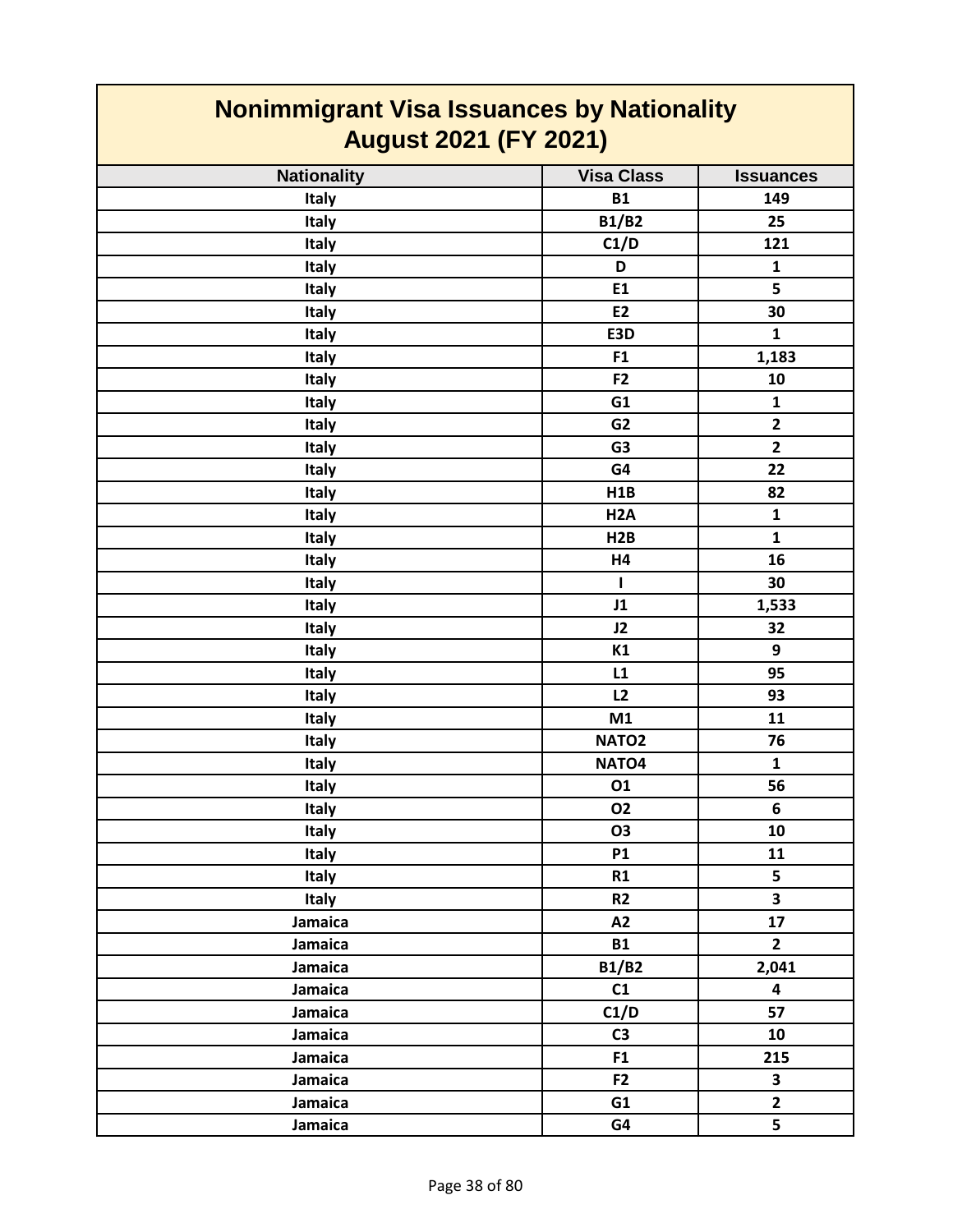| <b>Nonimmigrant Visa Issuances by Nationality</b><br><b>August 2021 (FY 2021)</b> |                   |                  |
|-----------------------------------------------------------------------------------|-------------------|------------------|
| <b>Nationality</b>                                                                | <b>Visa Class</b> | <b>Issuances</b> |
| Jamaica                                                                           | H1B               | 24               |
| Jamaica                                                                           | H <sub>2</sub> A  | 1,237            |
| Jamaica                                                                           | H2B               | 190              |
| Jamaica                                                                           | H4                | 11               |
| Jamaica                                                                           | J1                | 184              |
| Jamaica                                                                           | J2                | 130              |
| Jamaica                                                                           | K1                | 25               |
| Jamaica                                                                           | <b>K2</b>         | 5                |
| Jamaica                                                                           | M1                | $\mathbf{1}$     |
| Jamaica                                                                           | 01                | 3                |
| Jamaica                                                                           | <b>O2</b>         | 4                |
| Jamaica                                                                           | <b>P1</b>         | 4                |
| Jamaica                                                                           | R1                | $\mathbf{1}$     |
| Jamaica                                                                           | R <sub>2</sub>    | $\mathbf{1}$     |
| Japan                                                                             | A1                | 31               |
| Japan                                                                             | A2                | 284              |
| Japan                                                                             | <b>B1</b>         | 8                |
| Japan                                                                             | <b>B1/B2</b>      | 191              |
| Japan                                                                             | <b>B2</b>         | $\overline{2}$   |
| Japan                                                                             | C1/D              | 233              |
| Japan                                                                             | C <sub>3</sub>    | 15               |
| Japan                                                                             | E1                | 148              |
| Japan                                                                             | E2                | 1,222            |
| Japan                                                                             | E3D               | $\mathbf{1}$     |
| Japan                                                                             | F <sub>1</sub>    | 942              |
| Japan                                                                             | F <sub>2</sub>    | 41               |
| Japan                                                                             | G1                | 11               |
| Japan                                                                             | G <sub>2</sub>    | $\overline{2}$   |
| Japan                                                                             | G4                | 22               |
| Japan                                                                             | H1B               | 56               |
| Japan                                                                             | H2B               | $\mathbf{1}$     |
| Japan                                                                             | H <sub>3</sub>    | $\mathbf{2}$     |
| Japan                                                                             | <b>H4</b>         | 46               |
| Japan                                                                             | L                 | 41               |
| Japan                                                                             | J1                | 432              |
| Japan                                                                             | J2                | 175              |
| Japan                                                                             | K1                | 23               |
| Japan                                                                             | K2                | $\mathbf{1}$     |
| Japan                                                                             | L1                | 285              |
| Japan                                                                             | L2                | 440              |
| Japan                                                                             | M1                | 65               |
| Japan                                                                             | M <sub>2</sub>    | $\mathbf{1}$     |

 $\mathsf{I}$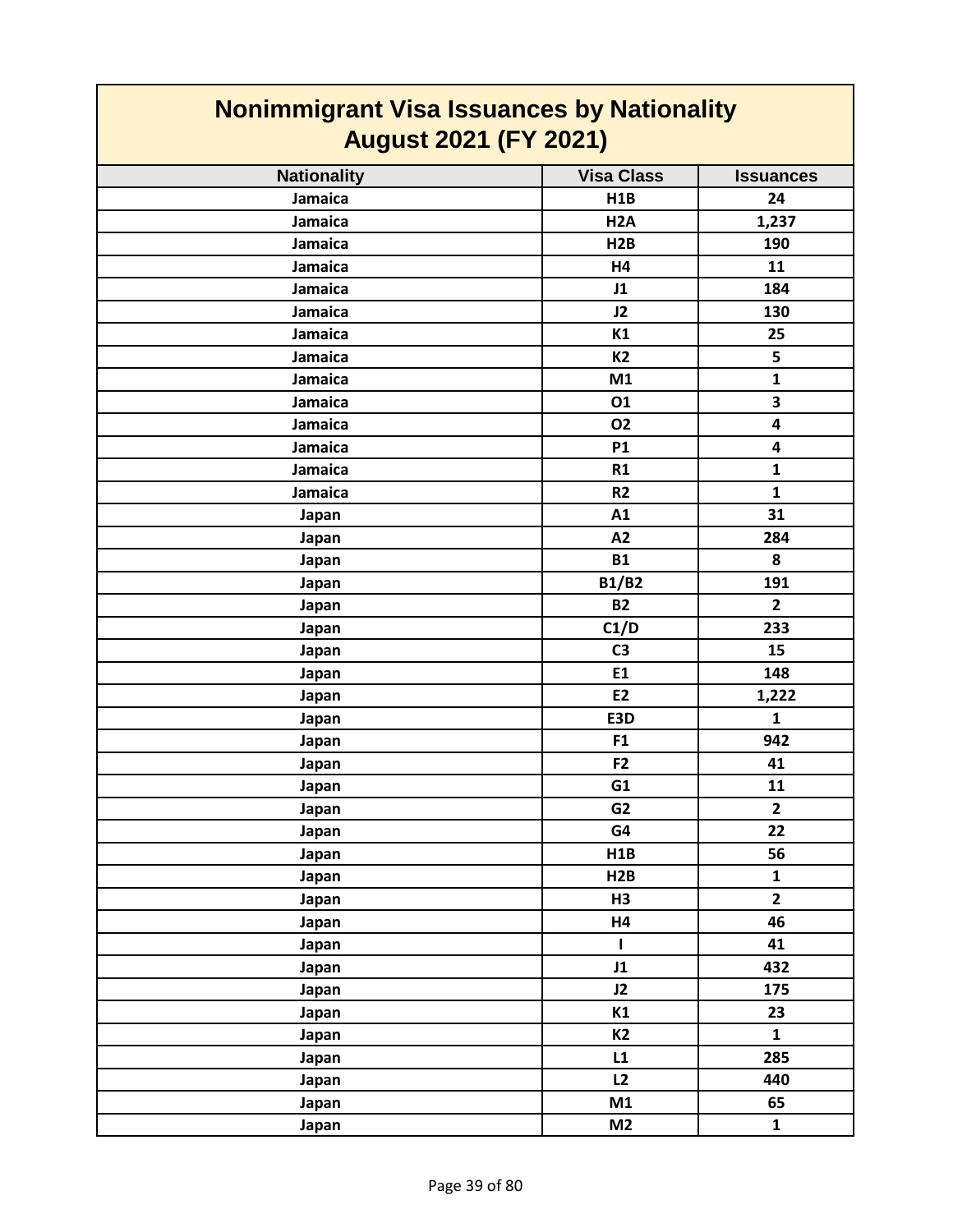| <b>Nonimmigrant Visa Issuances by Nationality</b><br><b>August 2021 (FY 2021)</b> |                   |                         |
|-----------------------------------------------------------------------------------|-------------------|-------------------------|
| <b>Nationality</b>                                                                | <b>Visa Class</b> | <b>Issuances</b>        |
| Japan                                                                             | 01                | 16                      |
| Japan                                                                             | <b>O2</b>         | $\mathbf{1}$            |
| Japan                                                                             | <b>O3</b>         | 10                      |
| Japan                                                                             | <b>P1</b>         | 15                      |
| Japan                                                                             | P <sub>3</sub>    | $\mathbf{2}$            |
| Japan                                                                             | <b>P4</b>         | 3                       |
| Japan                                                                             | R1                | $\overline{\mathbf{4}}$ |
| Japan                                                                             | <b>TD</b>         | $\mathbf{1}$            |
| Jordan                                                                            | A1                | 13                      |
| Jordan                                                                            | A2                | 114                     |
| Jordan                                                                            | <b>B1/B2</b>      | 242                     |
| Jordan                                                                            | C1/D              | 5                       |
| Jordan                                                                            | <b>E2</b>         | $\overline{2}$          |
| Jordan                                                                            | F1                | 232                     |
| Jordan                                                                            | F <sub>2</sub>    | 38                      |
| Jordan                                                                            | G1                | $\overline{\mathbf{z}}$ |
| Jordan                                                                            | G <sub>2</sub>    | $\mathbf{1}$            |
| Jordan                                                                            | G4                | 5                       |
| Jordan                                                                            | H1B               | 17                      |
| Jordan                                                                            | H4                | 18                      |
| Jordan                                                                            | J1                | 33                      |
| Jordan                                                                            | J2                | 16                      |
| Jordan                                                                            | K1                | 14                      |
| Jordan                                                                            | L1                | 10                      |
| Jordan                                                                            | L2                | 18                      |
| Jordan                                                                            | 01                | 4                       |
| Jordan                                                                            | <b>TD</b>         | $\overline{2}$          |
| Kazakhstan                                                                        | A1                | 10                      |
| <b>Kazakhstan</b>                                                                 | A2                | $\overline{7}$          |
| Kazakhstan                                                                        | <b>B1/B2</b>      | 475                     |
| Kazakhstan                                                                        | C1                | $\mathbf{1}$            |
| Kazakhstan                                                                        | D                 | $\overline{7}$          |
| Kazakhstan                                                                        | E2                | 10                      |
| <b>Kazakhstan</b>                                                                 | F <sub>1</sub>    | 202                     |
| Kazakhstan                                                                        | F <sub>2</sub>    | 85                      |
| <b>Kazakhstan</b>                                                                 | G1                | 5                       |
| Kazakhstan                                                                        | G2                | $\mathbf{1}$            |
| Kazakhstan                                                                        | G4                | 4                       |
| Kazakhstan                                                                        | H1B               | 10                      |
| Kazakhstan                                                                        | <b>H4</b>         | 6                       |
| Kazakhstan                                                                        | $\mathbf{I}$      | $\mathbf{1}$            |
| Kazakhstan                                                                        | J1                | 34                      |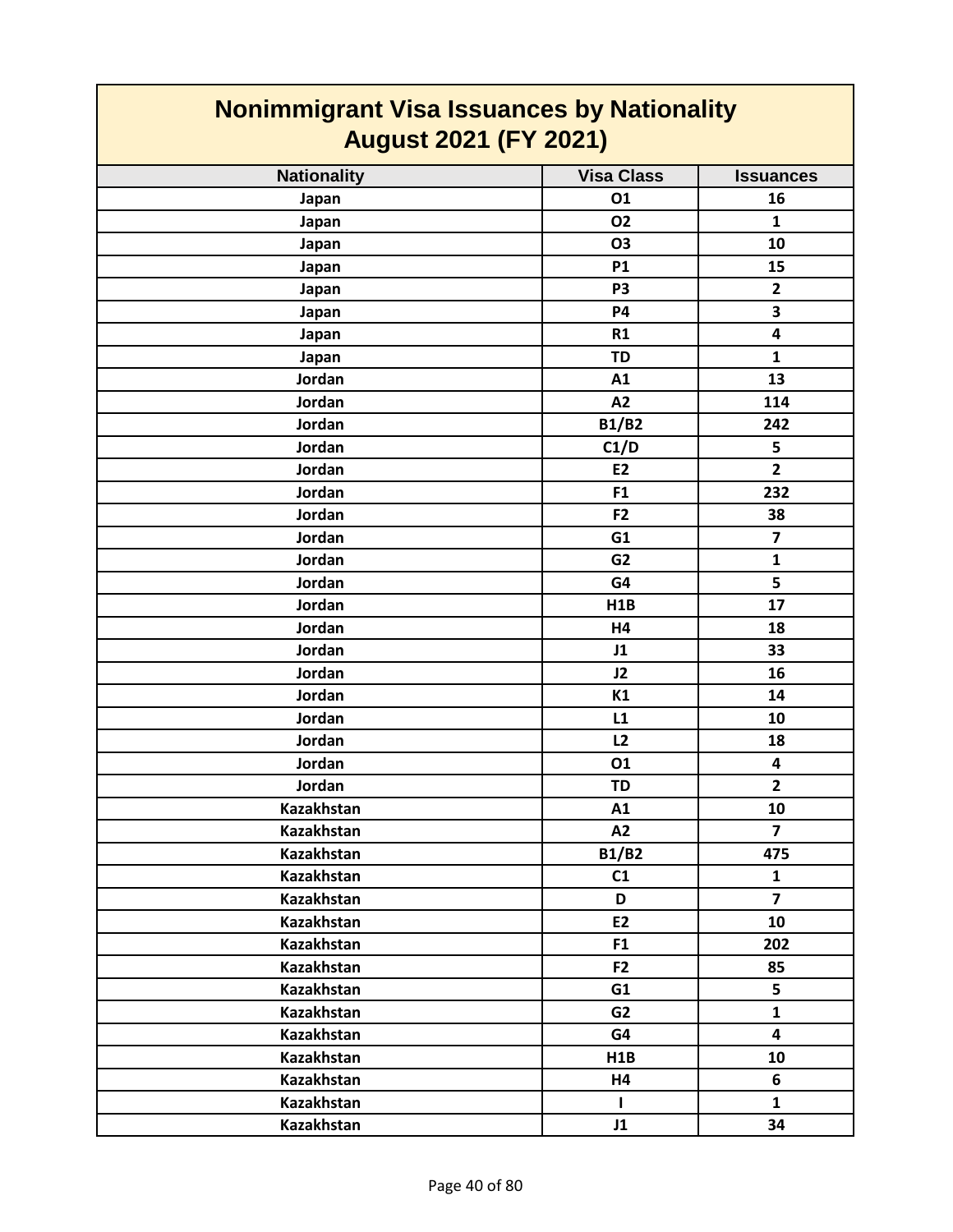| <b>Nonimmigrant Visa Issuances by Nationality</b><br><b>August 2021 (FY 2021)</b> |                   |                         |
|-----------------------------------------------------------------------------------|-------------------|-------------------------|
| <b>Nationality</b>                                                                | <b>Visa Class</b> | <b>Issuances</b>        |
| <b>Kazakhstan</b>                                                                 | J2                | 30                      |
| <b>Kazakhstan</b>                                                                 | L1                | 6                       |
| <b>Kazakhstan</b>                                                                 | L2                | $\overline{ }$          |
| <b>Kazakhstan</b>                                                                 | <b>O3</b>         | 3                       |
| <b>Kazakhstan</b>                                                                 | <b>P1</b>         | $\mathbf{1}$            |
| <b>Kazakhstan</b>                                                                 | <b>P4</b>         | $\overline{2}$          |
| <b>Kazakhstan</b>                                                                 | R1                | $\mathbf{1}$            |
| Kenya                                                                             | A1                | 5                       |
| Kenya                                                                             | A2                | 64                      |
| Kenya                                                                             | <b>B1</b>         | $\mathbf{1}$            |
| Kenya                                                                             | <b>B1/B2</b>      | 504                     |
| Kenya                                                                             | C1/D              | 23                      |
| Kenya                                                                             | C <sub>3</sub>    | 8                       |
| Kenya                                                                             | F <sub>1</sub>    | 171                     |
| Kenya                                                                             | F <sub>2</sub>    | 10                      |
| Kenya                                                                             | G <sub>2</sub>    | 23                      |
| Kenya                                                                             | G4                | 35                      |
| Kenya                                                                             | H1B               | 8                       |
| Kenya                                                                             | H4                | $\overline{\mathbf{4}}$ |
| Kenya                                                                             | J1                | 44                      |
| Kenya                                                                             | J2                | 10                      |
| Kenya                                                                             | K1                | 13                      |
| Kenya                                                                             | <b>K2</b>         | $\mathbf{1}$            |
| Kenya                                                                             | L1                | 9                       |
| Kenya                                                                             | L2                | $\overline{\mathbf{4}}$ |
| Kenya                                                                             | M1                | 5                       |
| Kenya                                                                             | 01                | $\mathbf 1$             |
| Kenya                                                                             | <b>P1</b>         | 6                       |
| Kenya                                                                             | T <sub>3</sub>    | $\mathbf{1}$            |
| <b>Kiribati</b>                                                                   | G4                | $\overline{\mathbf{3}}$ |
| Korea, South                                                                      | A1                | $\overline{\mathbf{z}}$ |
| Korea, South                                                                      | A2                | 244                     |
| Korea, South                                                                      | <b>B1</b>         | $\mathbf{1}$            |
| Korea, South                                                                      | <b>B1/B2</b>      | 562                     |
| Korea, South                                                                      | C1/D              | 221                     |
| Korea, South                                                                      | C <sub>3</sub>    | 4                       |
| Korea, South                                                                      | CW1               | $\overline{\mathbf{4}}$ |
| Korea, South                                                                      | CW <sub>2</sub>   | $\mathbf{2}$            |
| Korea, South                                                                      | E1                | 6                       |
| Korea, South                                                                      | E <sub>2</sub>    | 145                     |
| Korea, South                                                                      | E <sub>2C</sub>   | $\overline{2}$          |
| Korea, South                                                                      | F <sub>1</sub>    | 2,048                   |

 $\mathsf{r}$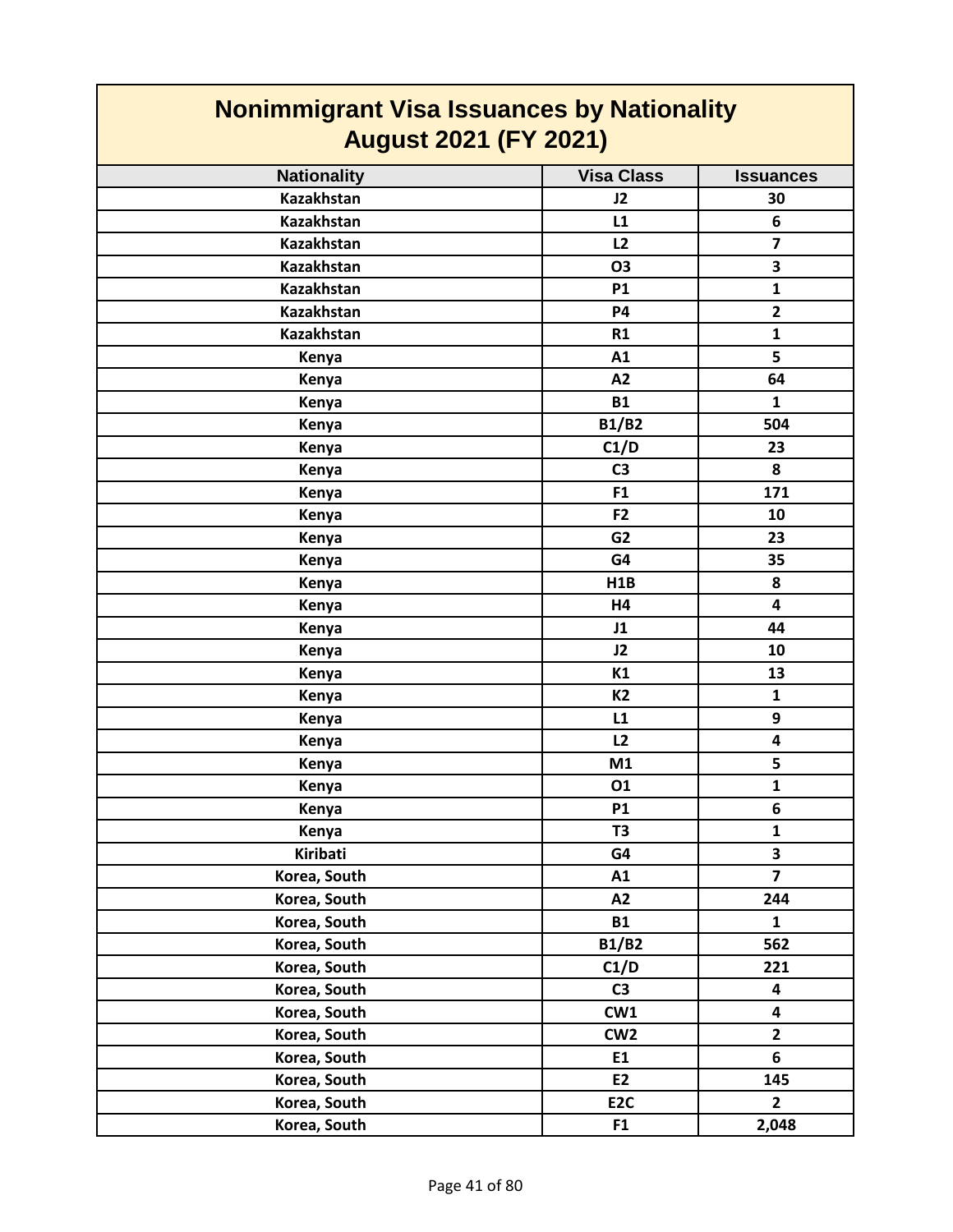| <b>Nonimmigrant Visa Issuances by Nationality</b><br><b>August 2021 (FY 2021)</b> |                   |                         |
|-----------------------------------------------------------------------------------|-------------------|-------------------------|
| <b>Nationality</b>                                                                | <b>Visa Class</b> | <b>Issuances</b>        |
| Korea, South                                                                      | F <sub>2</sub>    | 127                     |
| Korea, South                                                                      | G1                | 3                       |
| Korea, South                                                                      | G2                | 3                       |
| Korea, South                                                                      | G4                | 43                      |
| Korea, South                                                                      | H1B               | 257                     |
| Korea, South                                                                      | H <sub>3</sub>    | 6                       |
| Korea, South                                                                      | <b>H4</b>         | 85                      |
| Korea, South                                                                      | L                 | 22                      |
| Korea, South                                                                      | J1                | 606                     |
| Korea, South                                                                      | J2                | 280                     |
| Korea, South                                                                      | K1                | 19                      |
| Korea, South                                                                      | <b>K2</b>         | $\mathbf{1}$            |
| Korea, South                                                                      | L1                | 211                     |
| Korea, South                                                                      | L2                | 265                     |
| Korea, South                                                                      | M1                | 19                      |
| Korea, South                                                                      | M <sub>2</sub>    | $\mathbf{1}$            |
| Korea, South                                                                      | 01                | 52                      |
| Korea, South                                                                      | <b>O2</b>         | 5                       |
| Korea, South                                                                      | <b>O3</b>         | 25                      |
| Korea, South                                                                      | <b>P1</b>         | 25                      |
| Korea, South                                                                      | P <sub>3</sub>    | 5                       |
| Korea, South                                                                      | R1                | 23                      |
| Korea, South                                                                      | R <sub>2</sub>    | 18                      |
| Korea, South                                                                      | <b>TD</b>         | $\overline{\mathbf{4}}$ |
| Kosovo                                                                            | A1                | $\overline{2}$          |
| Kosovo                                                                            | A2                | 26                      |
| Kosovo                                                                            | <b>B1/B2</b>      | 80                      |
| Kosovo                                                                            | F <sub>1</sub>    | 32                      |
| Kosovo                                                                            | G <sub>2</sub>    | 8                       |
| Kosovo                                                                            | G4                | $\overline{\mathbf{2}}$ |
| Kosovo                                                                            | H1B               | $\mathbf{2}$            |
| Kosovo                                                                            | H4                | 3                       |
| Kosovo                                                                            | J1                | 9                       |
| Kosovo                                                                            | J2                | $\mathbf{1}$            |
| <b>Kuwait</b>                                                                     | A1                | 9                       |
| <b>Kuwait</b>                                                                     | A2                | 27                      |
| <b>Kuwait</b>                                                                     | <b>B1/B2</b>      | 550                     |
| <b>Kuwait</b>                                                                     | C1/D              | 17                      |
| <b>Kuwait</b>                                                                     | C <sub>3</sub>    | 6                       |
| <b>Kuwait</b>                                                                     | F <sub>1</sub>    | 359                     |
| <b>Kuwait</b>                                                                     | F2                | 31                      |
| <b>Kuwait</b>                                                                     | G1                | $\mathbf{1}$            |

┑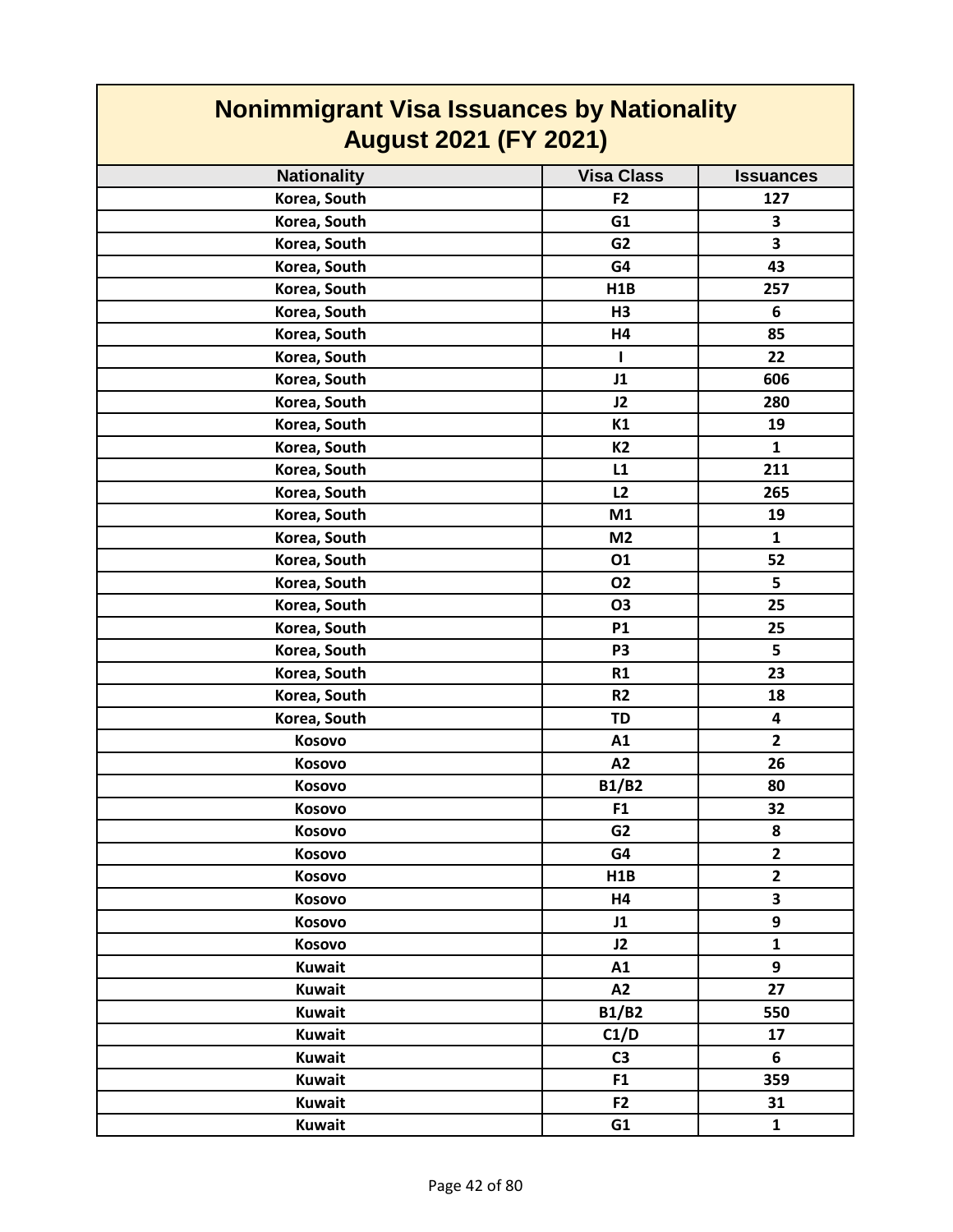| <b>Nonimmigrant Visa Issuances by Nationality</b><br><b>August 2021 (FY 2021)</b> |                   |                         |
|-----------------------------------------------------------------------------------|-------------------|-------------------------|
| <b>Nationality</b>                                                                | <b>Visa Class</b> | <b>Issuances</b>        |
| <b>Kuwait</b>                                                                     | G <sub>2</sub>    | $\mathbf{1}$            |
| <b>Kuwait</b>                                                                     | G4                | $\mathbf{1}$            |
| <b>Kuwait</b>                                                                     | H1B               | $\overline{\mathbf{4}}$ |
| <b>Kuwait</b>                                                                     | J1                | 3                       |
| <b>Kuwait</b>                                                                     | J2                | $\mathbf{1}$            |
| <b>Kuwait</b>                                                                     | L2                | $\mathbf{1}$            |
| <b>Kuwait</b>                                                                     | M1                | $\overline{2}$          |
| Kyrgyzstan                                                                        | A1                | $\overline{2}$          |
| Kyrgyzstan                                                                        | A2                | 4                       |
| Kyrgyzstan                                                                        | <b>B1/B2</b>      | 39                      |
| Kyrgyzstan                                                                        | D                 | $\overline{\mathbf{3}}$ |
| Kyrgyzstan                                                                        | F <sub>1</sub>    | 95                      |
| Kyrgyzstan                                                                        | F <sub>2</sub>    | 5                       |
| Kyrgyzstan                                                                        | G1                | $\overline{\mathbf{4}}$ |
| Kyrgyzstan                                                                        | G <sub>2</sub>    | $\mathbf{1}$            |
| Kyrgyzstan                                                                        | G4                | 10                      |
| Kyrgyzstan                                                                        | H1B               | $\mathbf{2}$            |
| Kyrgyzstan                                                                        | H4                | 5                       |
| Kyrgyzstan                                                                        | J1                | 30                      |
| Kyrgyzstan                                                                        | J2                | 5                       |
| Kyrgyzstan                                                                        | K1                | 3                       |
| Kyrgyzstan                                                                        | <b>K2</b>         | $\mathbf{1}$            |
| Kyrgyzstan                                                                        | L1                | $\mathbf{1}$            |
| Kyrgyzstan                                                                        | R <sub>2</sub>    | $\overline{\mathbf{4}}$ |
| Laos                                                                              | A2                | $\mathbf{2}$            |
| Laos                                                                              | F1                | 3                       |
| Laos                                                                              | G1                | $\overline{2}$          |
| Laos                                                                              | G4                | $\mathbf{1}$            |
| Laos                                                                              | J1                | 5                       |
| Laos                                                                              | K1                | $\mathbf{1}$            |
| Latvia                                                                            | A1                | $\overline{2}$          |
| Latvia                                                                            | A2                | 4                       |
| Latvia                                                                            | <b>B1/B2</b>      | $\overline{\mathbf{3}}$ |
| Latvia                                                                            | C1/D              | 57                      |
| Latvia                                                                            | F <sub>1</sub>    | 31                      |
| Latvia                                                                            | F <sub>2</sub>    | $\overline{2}$          |
| Latvia                                                                            | G <sub>2</sub>    | $\mathbf{1}$            |
| Latvia                                                                            | G4                | $\overline{2}$          |
| Latvia                                                                            | H1B               | $\mathbf{2}$            |
| Latvia                                                                            | H4                | $\mathbf{1}$            |
| Latvia                                                                            | J1                | 45                      |
| Latvia                                                                            | J2                | 11                      |

 $\mathsf{I}$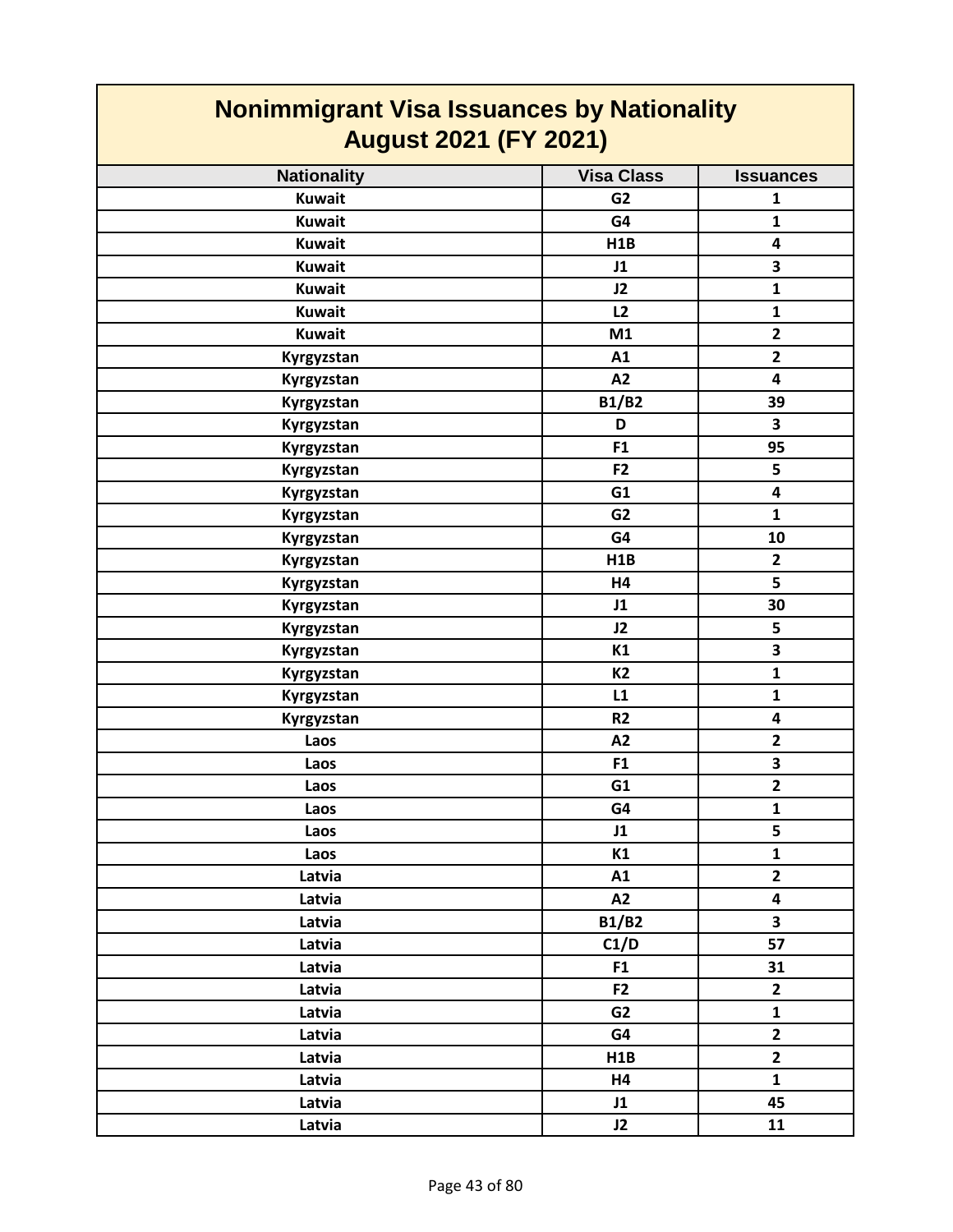| <b>Nonimmigrant Visa Issuances by Nationality</b><br><b>August 2021 (FY 2021)</b> |                   |                         |
|-----------------------------------------------------------------------------------|-------------------|-------------------------|
| <b>Nationality</b>                                                                | <b>Visa Class</b> | <b>Issuances</b>        |
| Latvia                                                                            | K1                | 1                       |
| Latvia                                                                            | L1                | 3                       |
| Latvia                                                                            | L2                | 5                       |
| Latvia                                                                            | M1                | $\mathbf{1}$            |
| Latvia                                                                            | NATO <sub>2</sub> | 5                       |
| Latvia                                                                            | NATO6             | $\mathbf{1}$            |
| Latvia                                                                            | 01                | $\mathbf{1}$            |
| Latvia                                                                            | <b>P1</b>         | 4                       |
| Lebanon                                                                           | A2                | 17                      |
| Lebanon                                                                           | A3                | $\mathbf{1}$            |
| Lebanon                                                                           | <b>B1</b>         | $\overline{2}$          |
| Lebanon                                                                           | <b>B1/B2</b>      | 333                     |
| Lebanon                                                                           | C1                | $\mathbf{1}$            |
| Lebanon                                                                           | C1/D              | $\overline{\mathbf{z}}$ |
| Lebanon                                                                           | E <sub>2C</sub>   | $\mathbf{1}$            |
| Lebanon                                                                           | F <sub>1</sub>    | 64                      |
| Lebanon                                                                           | F <sub>2</sub>    | $\mathbf{2}$            |
| Lebanon                                                                           | G <sub>2</sub>    | 5                       |
| Lebanon                                                                           | G4                | 8                       |
| Lebanon                                                                           | H1B               | 34                      |
| Lebanon                                                                           | H4                | 6                       |
| Lebanon                                                                           | L                 | $\mathbf{1}$            |
| Lebanon                                                                           | J1                | 40                      |
| Lebanon                                                                           | J2                | 8                       |
| Lebanon                                                                           | K1                | 13                      |
| Lebanon                                                                           | L1                | 8                       |
| Lebanon                                                                           | L2                | 6                       |
| Lebanon                                                                           | 01                | 6                       |
| Lebanon                                                                           | P <sub>3</sub>    | $\mathbf{1}$            |
| Lebanon                                                                           | R1                | $\overline{\mathbf{3}}$ |
| Lebanon                                                                           | <b>TD</b>         | $\mathbf{1}$            |
| Lesotho                                                                           | F1                | 4                       |
| Lesotho                                                                           | G1                | $\mathbf{1}$            |
| Lesotho                                                                           | G4                | $\mathbf{1}$            |
| Lesotho                                                                           | J1                | $\overline{2}$          |
| Liberia                                                                           | A1                | $\mathbf{1}$            |
| Liberia                                                                           | A2                | 19                      |
| Liberia                                                                           | <b>B1</b>         | $\mathbf{1}$            |
| Liberia                                                                           | <b>B1/B2</b>      | 13                      |
| Liberia                                                                           | F1                | 43                      |
| Liberia                                                                           | G1                | $\overline{\mathbf{4}}$ |
| Liberia                                                                           | G <sub>2</sub>    | $\overline{\mathbf{3}}$ |

 $\label{eq:2.1} \frac{1}{\sqrt{2\pi}}\int_{0}^{\infty}\frac{1}{\sqrt{2\pi}}\left(\frac{1}{\sqrt{2\pi}}\right)^{2}e^{-\frac{1}{2}\left(\frac{1}{\sqrt{2\pi}}\right)}\frac{1}{\sqrt{2\pi}}\int_{0}^{\infty}\frac{1}{\sqrt{2\pi}}\frac{e^{-\frac{1}{2}\left(\frac{1}{\sqrt{2\pi}}\right)}}{\sqrt{2\pi}}\frac{e^{-\frac{1}{2}\left(\frac{1}{\sqrt{2\pi}}\right)}}{e^{-\frac{1}{2}\left(\frac{1}{\sqrt{2\pi}}\right)}}\frac{e^{-\frac{1}{2$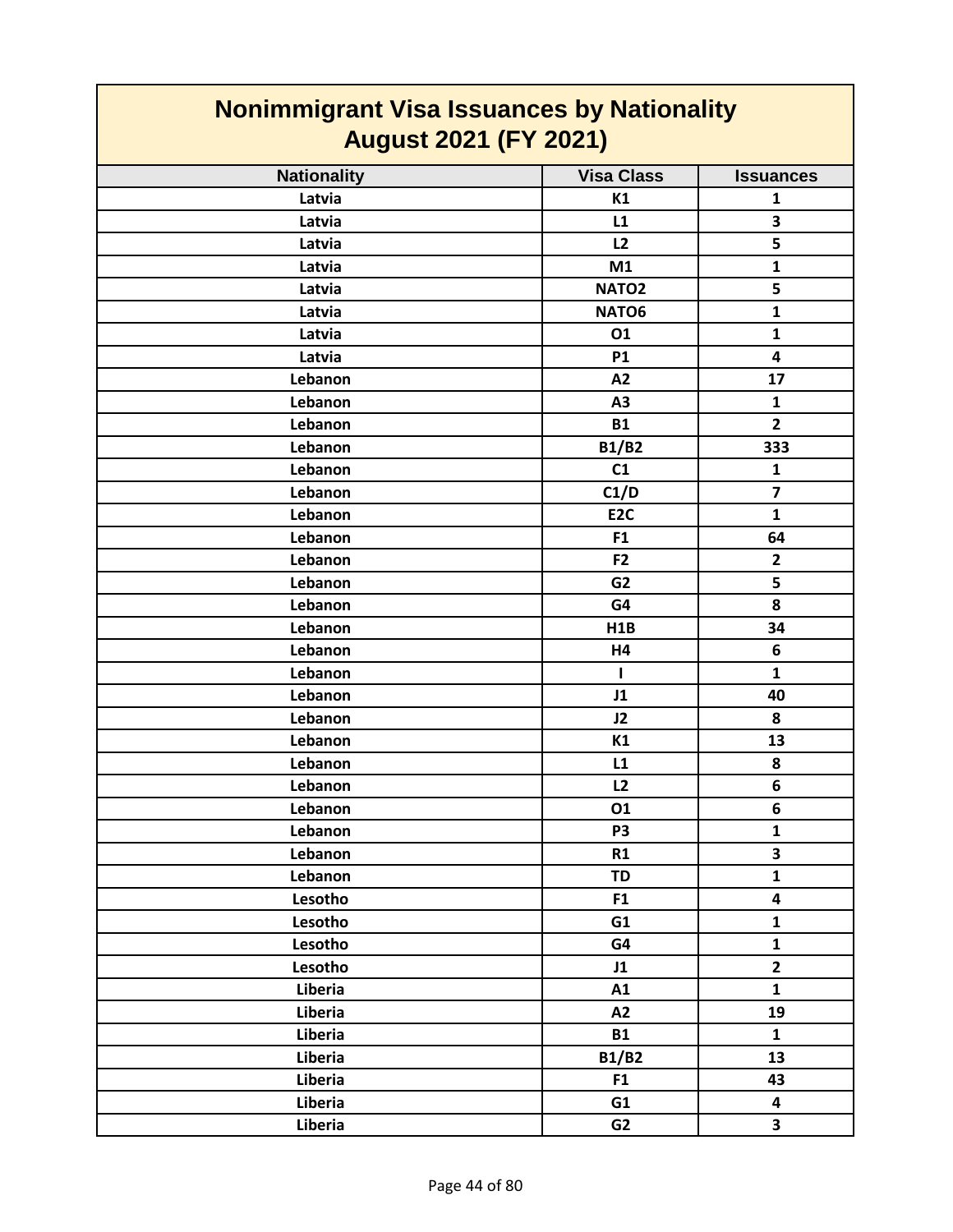| <u>Nonimmigrant Visa Issuances by Nationality</u><br><b>August 2021 (FY 2021)</b> |                   |                         |
|-----------------------------------------------------------------------------------|-------------------|-------------------------|
| <b>Nationality</b>                                                                | <b>Visa Class</b> | <b>Issuances</b>        |
| Liberia                                                                           | G4                | 1                       |
| Liberia                                                                           | J1                | 6                       |
| Liberia                                                                           | J2                | $\mathbf{2}$            |
| Liberia                                                                           | K1                | 8                       |
| Liberia                                                                           | K <sub>2</sub>    | $\overline{\mathbf{z}}$ |
| Libya                                                                             | A1                | 4                       |
| Libya                                                                             | A2                | 6                       |
| Libya                                                                             | <b>B1/B2</b>      | 26                      |
| Libya                                                                             | D                 | $\mathbf{1}$            |
| Libya                                                                             | F1                | 11                      |
| Libya                                                                             | F <sub>2</sub>    | $\mathbf{1}$            |
| Libya                                                                             | G1                | 4                       |
| Libya                                                                             | G <sub>2</sub>    | 8                       |
| Libya                                                                             | H1B               | $\mathbf{1}$            |
| Libya                                                                             | H4                | $\mathbf{2}$            |
| Libya                                                                             | J1                | 3                       |
| Libya                                                                             | J2                | $\overline{2}$          |
| Libya                                                                             | K1                | $\mathbf{1}$            |
| Liechtenstein                                                                     | A1                | $\overline{2}$          |
| Liechtenstein                                                                     | A2                | $\overline{2}$          |
| Liechtenstein                                                                     | <b>B1/B2</b>      | $\mathbf{1}$            |
| Liechtenstein                                                                     | F1                | 5                       |
| Lithuania                                                                         | A1                | $\mathbf{1}$            |
| Lithuania                                                                         | A2                | 15                      |
| Lithuania                                                                         | <b>B1</b>         | $\mathbf{1}$            |
| Lithuania                                                                         | <b>B1/B2</b>      | $\mathbf{1}$            |
| Lithuania                                                                         | C1/D              | 22                      |
| Lithuania                                                                         | E2                | 14                      |
| Lithuania                                                                         | F1                | 61                      |
| Lithuania                                                                         | G1                | $\mathbf{1}$            |
| Lithuania                                                                         | G <sub>2</sub>    | $\mathbf{1}$            |
| Lithuania                                                                         | H1B               | $\mathbf{2}$            |
| Lithuania                                                                         | H2B               | $\mathbf{1}$            |
| Lithuania                                                                         | <b>H4</b>         | 3                       |
| Lithuania                                                                         | J1                | 22                      |
| Lithuania                                                                         | J2                | 5                       |
| Lithuania                                                                         | K1                | $\overline{2}$          |
| Lithuania                                                                         | L1                | 10                      |
| Lithuania                                                                         | L2                | 6                       |
| Lithuania                                                                         | 01                | $2^{\circ}$             |
| Lithuania                                                                         | <b>O2</b>         | 18                      |
| Lithuania                                                                         | <b>P1</b>         | $\mathbf{1}$            |

**The Common**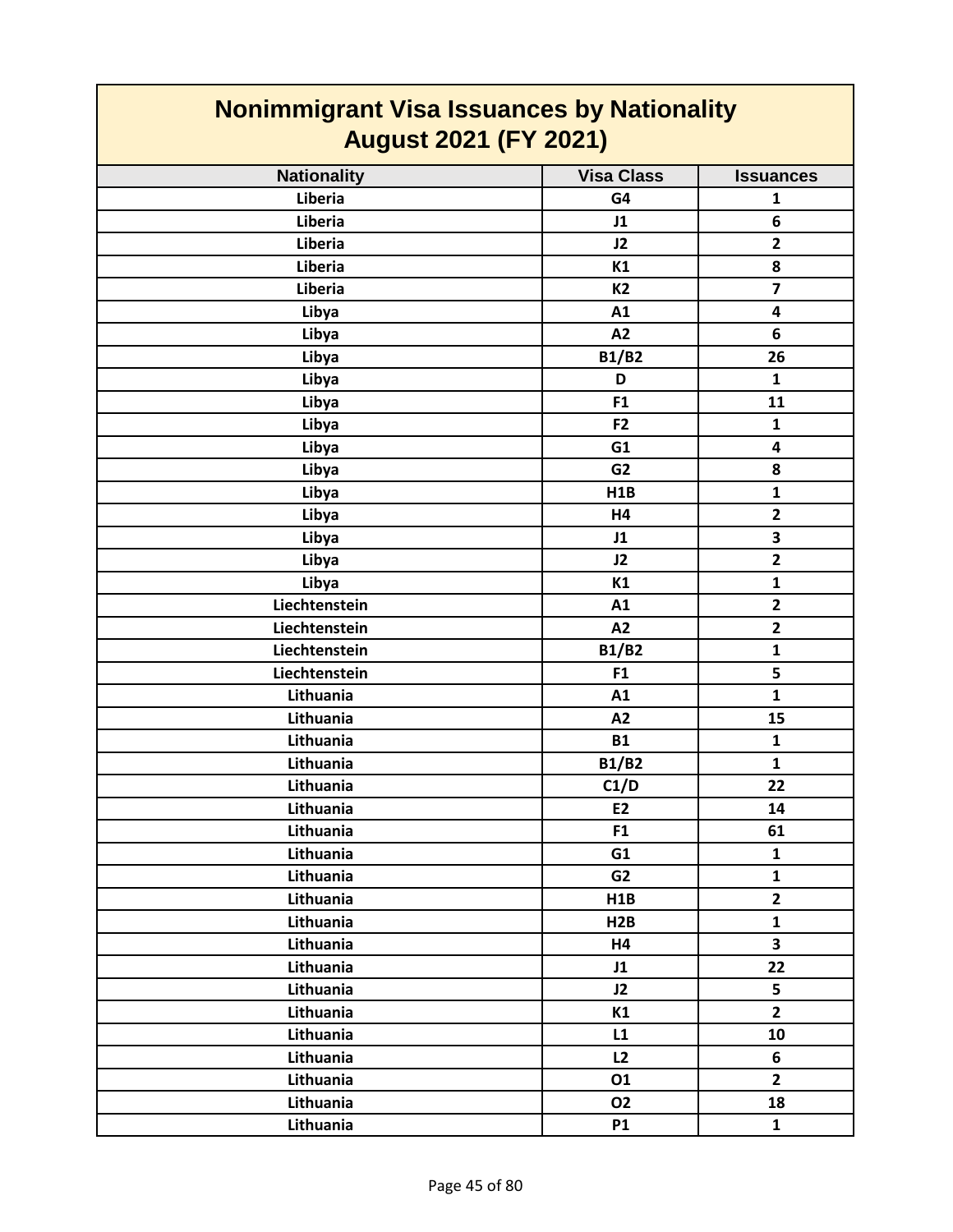| <b>Nonimmigrant Visa Issuances by Nationality</b> |                   |                         |
|---------------------------------------------------|-------------------|-------------------------|
| <b>August 2021 (FY 2021)</b>                      |                   |                         |
| <b>Nationality</b>                                | <b>Visa Class</b> | <b>Issuances</b>        |
| Lithuania                                         | <b>P4</b>         | 4                       |
| <b>Luxembourg</b>                                 | A1                | $\mathbf{1}$            |
| <b>Luxembourg</b>                                 | <b>B1/B2</b>      | 5                       |
| <b>Luxembourg</b>                                 | C1/D              | 5                       |
| Luxembourg                                        | F <sub>1</sub>    | 20                      |
| <b>Luxembourg</b>                                 | G1                | 4                       |
| <b>Luxembourg</b>                                 | G <sub>2</sub>    | $\mathbf{1}$            |
| <b>Luxembourg</b>                                 | H1B               | $\mathbf{1}$            |
| <b>Luxembourg</b>                                 | J1                | 8                       |
| Luxembourg                                        | L1                | $\overline{2}$          |
| <b>Luxembourg</b>                                 | L2                | $\mathbf{2}$            |
| Luxembourg                                        | M1                | $\mathbf{1}$            |
| Macau S.A.R.                                      | <b>B1/B2</b>      | 4                       |
| Macau S.A.R.                                      | F <sub>1</sub>    | 13                      |
| Macau S.A.R.                                      | J2                | $\mathbf{1}$            |
| Madagascar                                        | A2                | $\mathbf{2}$            |
| Madagascar                                        | <b>B1/B2</b>      | $\overline{2}$          |
| Madagascar                                        | C1                | $\overline{2}$          |
| Madagascar                                        | F1                | 9                       |
| Madagascar                                        | G <sub>2</sub>    | $\mathbf{1}$            |
| Madagascar                                        | G4                | 19                      |
| Madagascar                                        | J1                | 4                       |
| Madagascar                                        | M1                | $\mathbf{1}$            |
| Madagascar                                        | R1                | $\mathbf{1}$            |
| <b>Malawi</b>                                     | A1                | 8                       |
| <b>Malawi</b>                                     | A2                | 3                       |
| <b>Malawi</b>                                     | <b>B1/B2</b>      | 5                       |
| <b>Malawi</b>                                     | F <sub>1</sub>    | 46                      |
| <b>Malawi</b>                                     | F2                | $\overline{7}$          |
| <b>Malawi</b>                                     | G1                | $\mathbf{2}$            |
| <b>Malawi</b>                                     | G <sub>2</sub>    | $\mathbf{1}$            |
| <b>Malawi</b>                                     | H4                | $\overline{2}$          |
| <b>Malawi</b>                                     | J1                | 25                      |
| <b>Malawi</b>                                     | J2                | $\overline{\mathbf{3}}$ |
| <b>Malaysia</b>                                   | A1                | 15                      |
| <b>Malaysia</b>                                   | A2                | 16                      |
| <b>Malaysia</b>                                   | <b>B1</b>         | 6                       |
| <b>Malaysia</b>                                   | <b>B1/B2</b>      | 388                     |
|                                                   |                   | 77                      |
| <b>Malaysia</b>                                   | C1/D              |                         |
| <b>Malaysia</b>                                   | F1                | 111                     |
| <b>Malaysia</b>                                   | F <sub>2</sub>    | 5                       |
| <b>Malaysia</b>                                   | G <sub>2</sub>    | 6                       |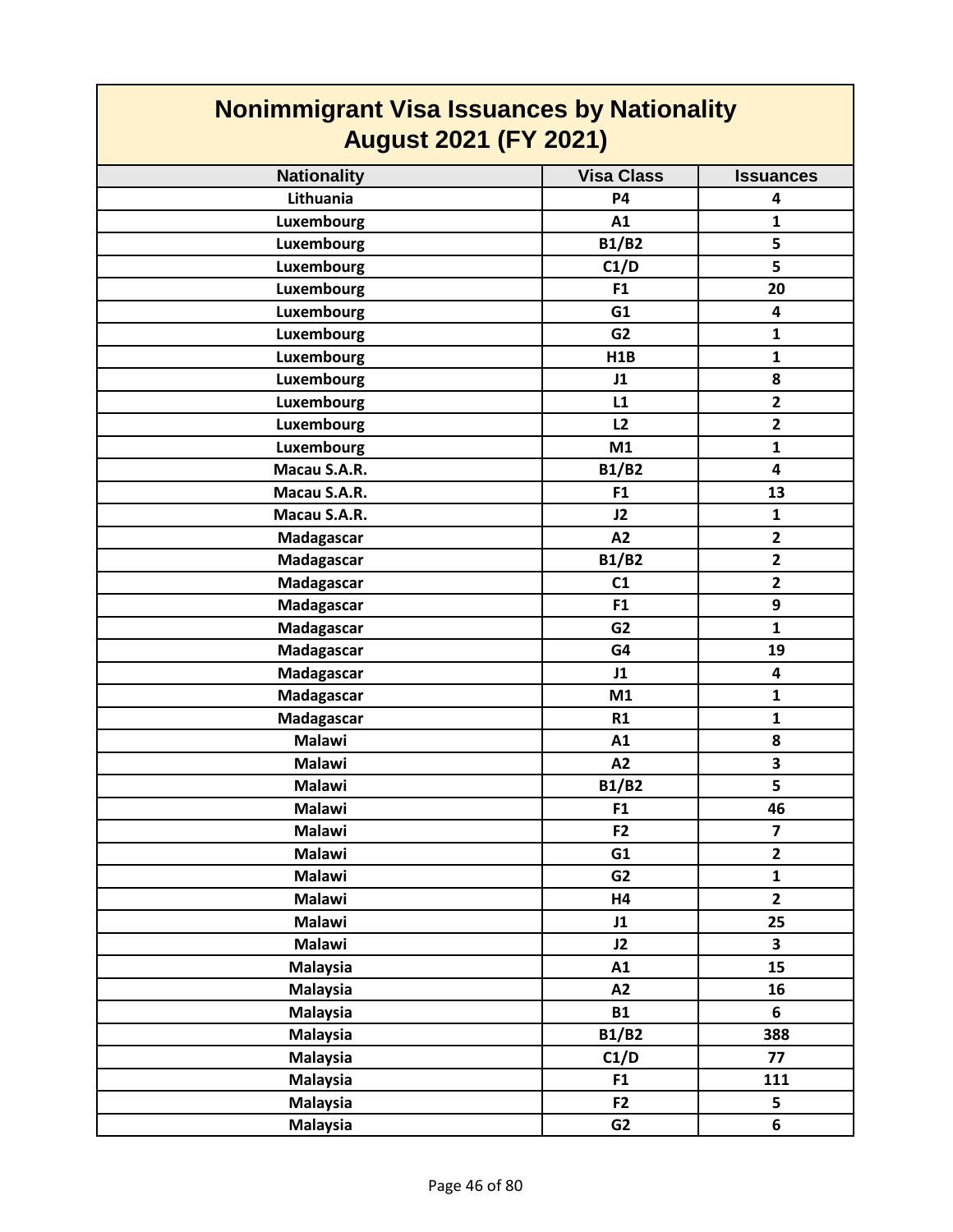| <b>Nonimmigrant Visa Issuances by Nationality</b><br><b>August 2021 (FY 2021)</b> |                   |                         |
|-----------------------------------------------------------------------------------|-------------------|-------------------------|
| <b>Nationality</b>                                                                | <b>Visa Class</b> | <b>Issuances</b>        |
| <b>Malaysia</b>                                                                   | G4                | 8                       |
| <b>Malaysia</b>                                                                   | H1B               | 8                       |
| <b>Malaysia</b>                                                                   | H4                | $\overline{2}$          |
| <b>Malaysia</b>                                                                   | J1                | 33                      |
| <b>Malaysia</b>                                                                   | J2                | $\mathbf{2}$            |
| <b>Malaysia</b>                                                                   | K1                | 5                       |
| <b>Malaysia</b>                                                                   | L1                | 15                      |
| <b>Malaysia</b>                                                                   | L2                | 6                       |
| <b>Malaysia</b>                                                                   | M1                | $\mathbf{2}$            |
| <b>Malaysia</b>                                                                   | 01                | 4                       |
| <b>Malaysia</b>                                                                   | <b>O2</b>         | $\mathbf{1}$            |
| <b>Malaysia</b>                                                                   | <b>O3</b>         | 3                       |
| <b>Maldives</b>                                                                   | A1                | $\mathbf{1}$            |
| <b>Maldives</b>                                                                   | A2                | 12                      |
| <b>Maldives</b>                                                                   | G1                | $\overline{\mathbf{z}}$ |
| <b>Maldives</b>                                                                   | G <sub>2</sub>    | 11                      |
| <b>Maldives</b>                                                                   | G4                | $\overline{2}$          |
| <b>Maldives</b>                                                                   | J1                | $\mathbf{1}$            |
| <b>Maldives</b>                                                                   | J2                | $\overline{2}$          |
| Mali                                                                              | A1                | $\mathbf{1}$            |
| Mali                                                                              | A2                | 6                       |
| Mali                                                                              | <b>B1/B2</b>      | 37                      |
| Mali                                                                              | F1                | 9                       |
| Mali                                                                              | G1                | 3                       |
| Mali                                                                              | G <sub>2</sub>    | $\mathbf{1}$            |
| Mali                                                                              | G4                | $\mathbf{2}$            |
| Mali                                                                              | H1B               | $\mathbf{1}$            |
| Mali                                                                              | H4                | $\mathbf{1}$            |
| Mali                                                                              | J1                | 5                       |
| Mali                                                                              | K1                | $\mathbf{1}$            |
| <b>Malta</b>                                                                      | A2                | 5                       |
| <b>Malta</b>                                                                      | <b>B1</b>         | 3                       |
| <b>Malta</b>                                                                      | C1/D              | $\overline{\mathbf{4}}$ |
| <b>Malta</b>                                                                      | E2                | $\mathbf{1}$            |
| <b>Malta</b>                                                                      | F1                | 10                      |
| <b>Malta</b>                                                                      | G1                | $\mathbf{1}$            |
| <b>Malta</b>                                                                      | G4                | $\mathbf{1}$            |
| <b>Malta</b>                                                                      | J1                | 3                       |
| <b>Malta</b>                                                                      | J2                | $\mathbf{1}$            |
| <b>Malta</b>                                                                      | L1                | $\mathbf{2}$            |
| <b>Malta</b>                                                                      | L2                | 3                       |
| <b>Malta</b>                                                                      | <b>O3</b>         | $\mathbf{1}$            |

**The Co**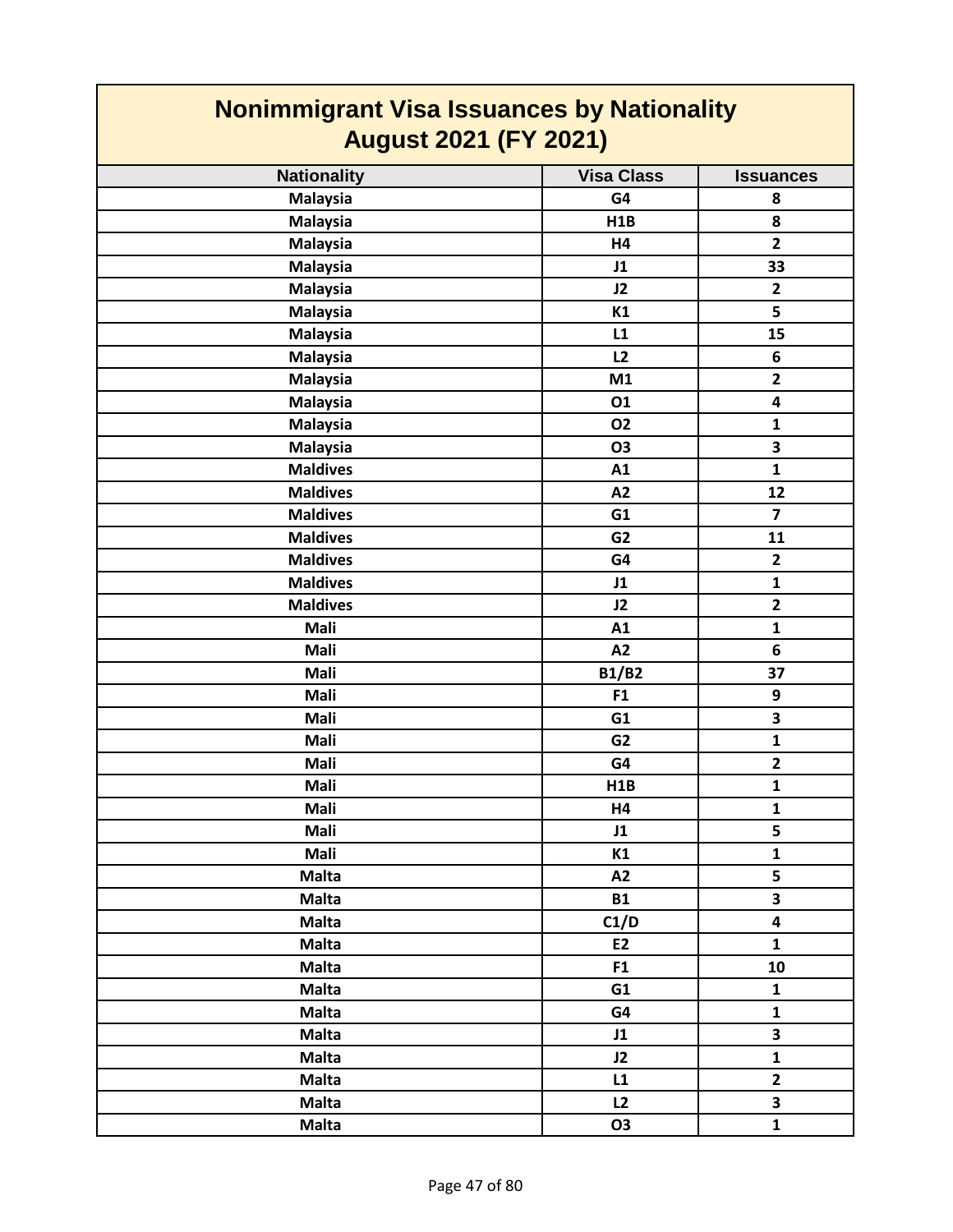| <b>Nonimmigrant Visa Issuances by Nationality</b><br><b>August 2021 (FY 2021)</b> |                   |                  |
|-----------------------------------------------------------------------------------|-------------------|------------------|
| <b>Nationality</b>                                                                | <b>Visa Class</b> | <b>Issuances</b> |
| <b>Marshall Islands</b>                                                           | C1                | $\mathbf{1}$     |
| <b>Marshall Islands</b>                                                           | G1                | $\mathbf{1}$     |
| <b>Mauritania</b>                                                                 | A2                | $\mathbf{1}$     |
| <b>Mauritania</b>                                                                 | <b>B1/B2</b>      | 16               |
| <b>Mauritania</b>                                                                 | F1                | 3                |
| <b>Mauritania</b>                                                                 | G4                | $\mathbf{1}$     |
| Mauritania                                                                        | J1                | $\overline{2}$   |
| Mauritania                                                                        | K1                | $\mathbf{1}$     |
| <b>Mauritius</b>                                                                  | <b>B1/B2</b>      | 61               |
| <b>Mauritius</b>                                                                  | C1/D              | 56               |
| <b>Mauritius</b>                                                                  | F1                | 12               |
| <b>Mauritius</b>                                                                  | G4                | $\mathbf{1}$     |
| <b>Mauritius</b>                                                                  | <b>H1B</b>        | $\overline{2}$   |
| <b>Mauritius</b>                                                                  | J1                | 9                |
| <b>Mexico</b>                                                                     | A1                | 69               |
| <b>Mexico</b>                                                                     | A2                | 204              |
| <b>Mexico</b>                                                                     | A3                | 1                |
| <b>Mexico</b>                                                                     | <b>B1</b>         | 237              |
| <b>Mexico</b>                                                                     | <b>B1/B2</b>      | 362              |
| <b>Mexico</b>                                                                     | <b>BBBCC</b>      | 58,670           |
| <b>Mexico</b>                                                                     | <b>BBBCV</b>      | 4,061            |
| <b>Mexico</b>                                                                     | C1                | 4                |
| <b>Mexico</b>                                                                     | C1/D              | 279              |
| <b>Mexico</b>                                                                     | C <sub>3</sub>    | $\mathbf{2}$     |
| <b>Mexico</b>                                                                     | D                 | 9                |
| <b>Mexico</b>                                                                     | E1                | 133              |
| <b>Mexico</b>                                                                     | E <sub>2</sub>    | 307              |
| <b>Mexico</b>                                                                     | E3D               | $\mathbf{1}$     |
| <b>Mexico</b>                                                                     | F <sub>1</sub>    | 1,103            |
| <b>Mexico</b>                                                                     | F <sub>2</sub>    | 122              |
| <b>Mexico</b>                                                                     | G4                | 47               |
| <b>Mexico</b>                                                                     | H1B               | 186              |
| <b>Mexico</b>                                                                     | H <sub>2</sub> A  | 22,771           |
| <b>Mexico</b>                                                                     | H2B               | 1,478            |
| <b>Mexico</b>                                                                     | H4                | 223              |
| <b>Mexico</b>                                                                     | $\mathbf{I}$      | 28               |
| <b>Mexico</b>                                                                     | J1                | 471              |
| <b>Mexico</b>                                                                     | J2                | 54               |
| <b>Mexico</b>                                                                     | K1                | 154              |
| <b>Mexico</b>                                                                     | <b>K2</b>         | 42               |
| <b>Mexico</b>                                                                     | K3                | $\mathbf{1}$     |
| <b>Mexico</b>                                                                     | L1                | 281              |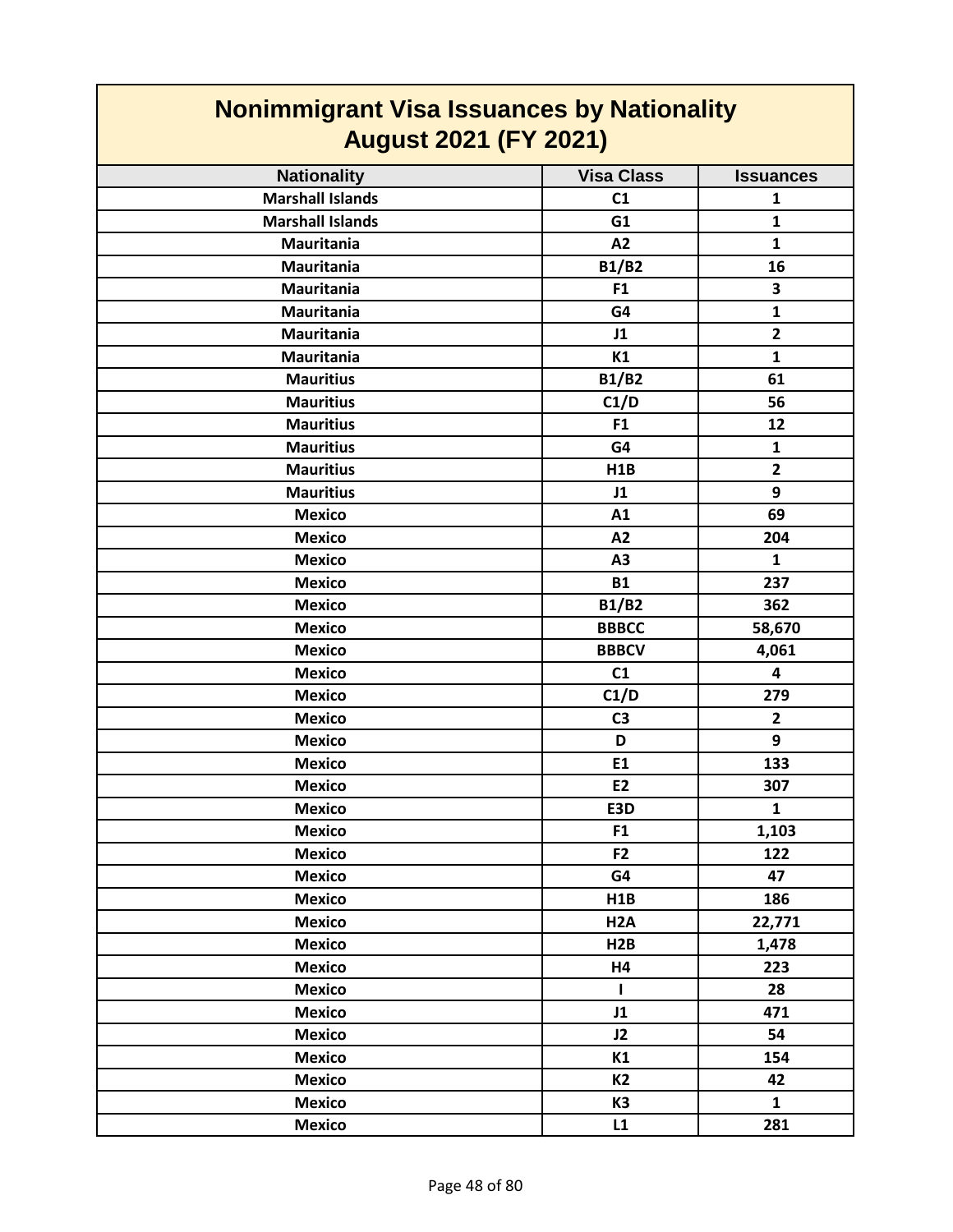| <b>Nonimmigrant Visa Issuances by Nationality</b> |                   |                         |
|---------------------------------------------------|-------------------|-------------------------|
| <b>August 2021 (FY 2021)</b>                      |                   |                         |
| <b>Nationality</b>                                | <b>Visa Class</b> | <b>Issuances</b>        |
| <b>Mexico</b>                                     | L2                | 386                     |
| <b>Mexico</b>                                     | M1                | 31                      |
| <b>Mexico</b>                                     | M <sub>2</sub>    | 6                       |
| <b>Mexico</b>                                     | 01                | 54                      |
| <b>Mexico</b>                                     | <b>O2</b>         | 124                     |
| <b>Mexico</b>                                     | O <sub>3</sub>    | 16                      |
| <b>Mexico</b>                                     | <b>P1</b>         | 401                     |
| <b>Mexico</b>                                     | P <sub>3</sub>    | 75                      |
| <b>Mexico</b>                                     | <b>P4</b>         | $\overline{\mathbf{z}}$ |
| <b>Mexico</b>                                     | R1                | 12                      |
| <b>Mexico</b>                                     | R <sub>2</sub>    | 3                       |
| <b>Mexico</b>                                     | T <sub>2</sub>    | $\overline{\mathbf{3}}$ |
| <b>Mexico</b>                                     | T <sub>3</sub>    | 4                       |
| <b>Mexico</b>                                     | <b>TD</b>         | 1,123                   |
| <b>Mexico</b>                                     | <b>TN</b>         | 2,111                   |
| <b>Mexico</b>                                     | U1                | 12                      |
| <b>Mexico</b>                                     | U <sub>2</sub>    | 5                       |
| <b>Mexico</b>                                     | U3                | 52                      |
| <b>Mexico</b>                                     | U <sub>4</sub>    | $\overline{2}$          |
| <b>Mexico</b>                                     | U <sub>5</sub>    | $\mathbf{1}$            |
| Micronesia, Federated States of                   | A1                | $\mathbf{1}$            |
| Micronesia, Federated States of                   | A2                | $\overline{2}$          |
| Moldova                                           | <b>B1</b>         | $\mathbf{1}$            |
| Moldova                                           | <b>B1/B2</b>      | 9                       |
| Moldova                                           | C1/D              | $\overline{2}$          |
| Moldova                                           | F1                | 16                      |
| Moldova                                           | G <sub>2</sub>    | $\mathbf{1}$            |
| Moldova                                           | G4                | $\overline{\mathbf{4}}$ |
| Moldova                                           | H1B               | $\mathbf{1}$            |
| Moldova                                           | H <sub>2</sub> A  | $\overline{\mathbf{4}}$ |
| Moldova                                           | <b>H4</b>         | $\overline{\mathbf{3}}$ |
| Moldova                                           | J1                | 5                       |
| <b>Moldova</b>                                    | J2                | $\overline{2}$          |
| Moldova                                           | K1                | $\overline{2}$          |
| Moldova                                           | M1                | $\mathbf{1}$            |
| Moldova                                           | <b>P1</b>         | 5                       |
| <b>Monaco</b>                                     | A2                | $\mathbf{1}$            |
| <b>Monaco</b>                                     | F1                | $\mathbf{1}$            |
| <b>Monaco</b>                                     | 01                | $\mathbf{1}$            |
| Mongolia                                          | A1                | $\overline{\mathbf{z}}$ |
| Mongolia                                          | A2                | 6                       |
| Mongolia                                          | <b>B1/B2</b>      | 51                      |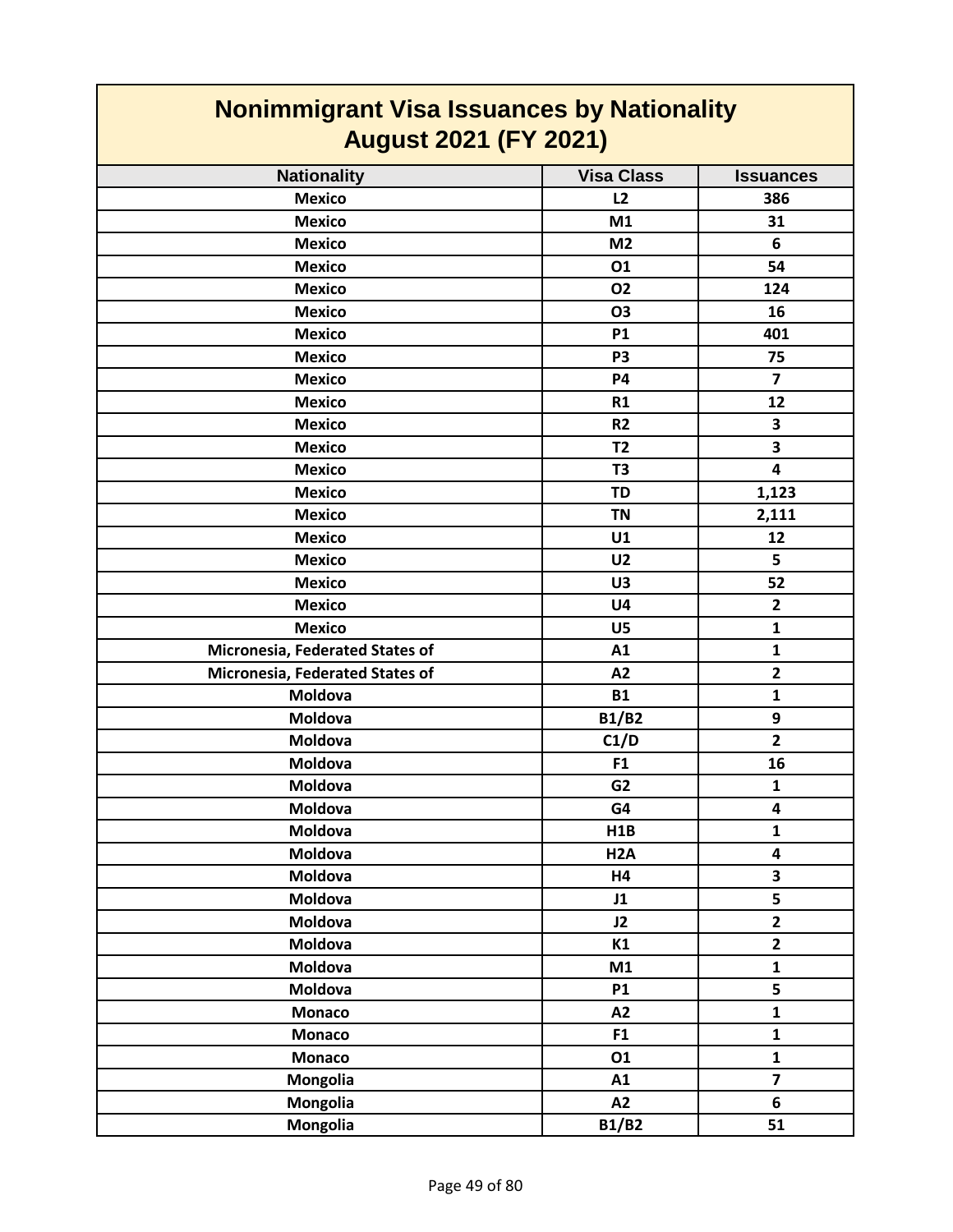| <u>Noniminigrant visa issuances by Nationality</u><br><b>August 2021 (FY 2021)</b> |                   |                         |
|------------------------------------------------------------------------------------|-------------------|-------------------------|
| <b>Nationality</b>                                                                 | <b>Visa Class</b> | <b>Issuances</b>        |
| Mongolia                                                                           | E <sub>2</sub>    | 10                      |
| <b>Mongolia</b>                                                                    | F1                | 204                     |
| <b>Mongolia</b>                                                                    | F <sub>2</sub>    | 34                      |
| Mongolia                                                                           | G <sub>2</sub>    | $\mathbf{1}$            |
| Mongolia                                                                           | G4                | 4                       |
| Mongolia                                                                           | H1B               | 5                       |
| Mongolia                                                                           | H <sub>2</sub> A  | $\mathbf{1}$            |
| <b>Mongolia</b>                                                                    | H2B               | 4                       |
| Mongolia                                                                           | H4                | 9                       |
| <b>Mongolia</b>                                                                    | J1                | 35                      |
| Mongolia                                                                           | J2                | 18                      |
| <b>Mongolia</b>                                                                    | K1                | 4                       |
| <b>Mongolia</b>                                                                    | L1                | $\mathbf{1}$            |
| Mongolia                                                                           | L2                | $\overline{\mathbf{2}}$ |
| Mongolia                                                                           | <b>P1</b>         | $\overline{2}$          |
| Montenegro                                                                         | A1                | $\mathbf{1}$            |
| Montenegro                                                                         | A2                | $\overline{\mathbf{z}}$ |
| Montenegro                                                                         | <b>B1</b>         | $\overline{2}$          |
| Montenegro                                                                         | <b>B1/B2</b>      | 14                      |
| Montenegro                                                                         | C1                | $\mathbf{1}$            |
| Montenegro                                                                         | C1/D              | 130                     |
| Montenegro                                                                         | F <sub>1</sub>    | 25                      |
| Montenegro                                                                         | G <sub>2</sub>    | 10                      |
| Montenegro                                                                         | G4                | $\mathbf{1}$            |
| Montenegro                                                                         | L                 | 3                       |
| Montenegro                                                                         | J1                | 6                       |
| Montenegro                                                                         | K1                | $\mathbf 1$             |
| Montenegro                                                                         | L1                | $\mathbf{1}$            |
| Montenegro                                                                         | 01                | $\mathbf{1}$            |
| Montenegro                                                                         | <b>O3</b>         | $\mathbf{1}$            |
| <b>Morocco</b>                                                                     | A1                | 14                      |
| <b>Morocco</b>                                                                     | A2                | 62                      |
| <b>Morocco</b>                                                                     | A3                | $\mathbf{1}$            |
| <b>Morocco</b>                                                                     | <b>B1</b>         | $\overline{\mathbf{4}}$ |
| <b>Morocco</b>                                                                     | <b>B1/B2</b>      | 878                     |
| <b>Morocco</b>                                                                     | C1/D              | 12                      |
| <b>Morocco</b>                                                                     | C <sub>3</sub>    | $\mathbf{1}$            |
| Morocco                                                                            | F1                | 177                     |
| <b>Morocco</b>                                                                     | F2                | $\mathbf{2}$            |
| <b>Morocco</b>                                                                     | G1                | 4                       |
| <b>Morocco</b>                                                                     | G <sub>2</sub>    | 5                       |
| <b>Morocco</b>                                                                     | G4                | $\overline{7}$          |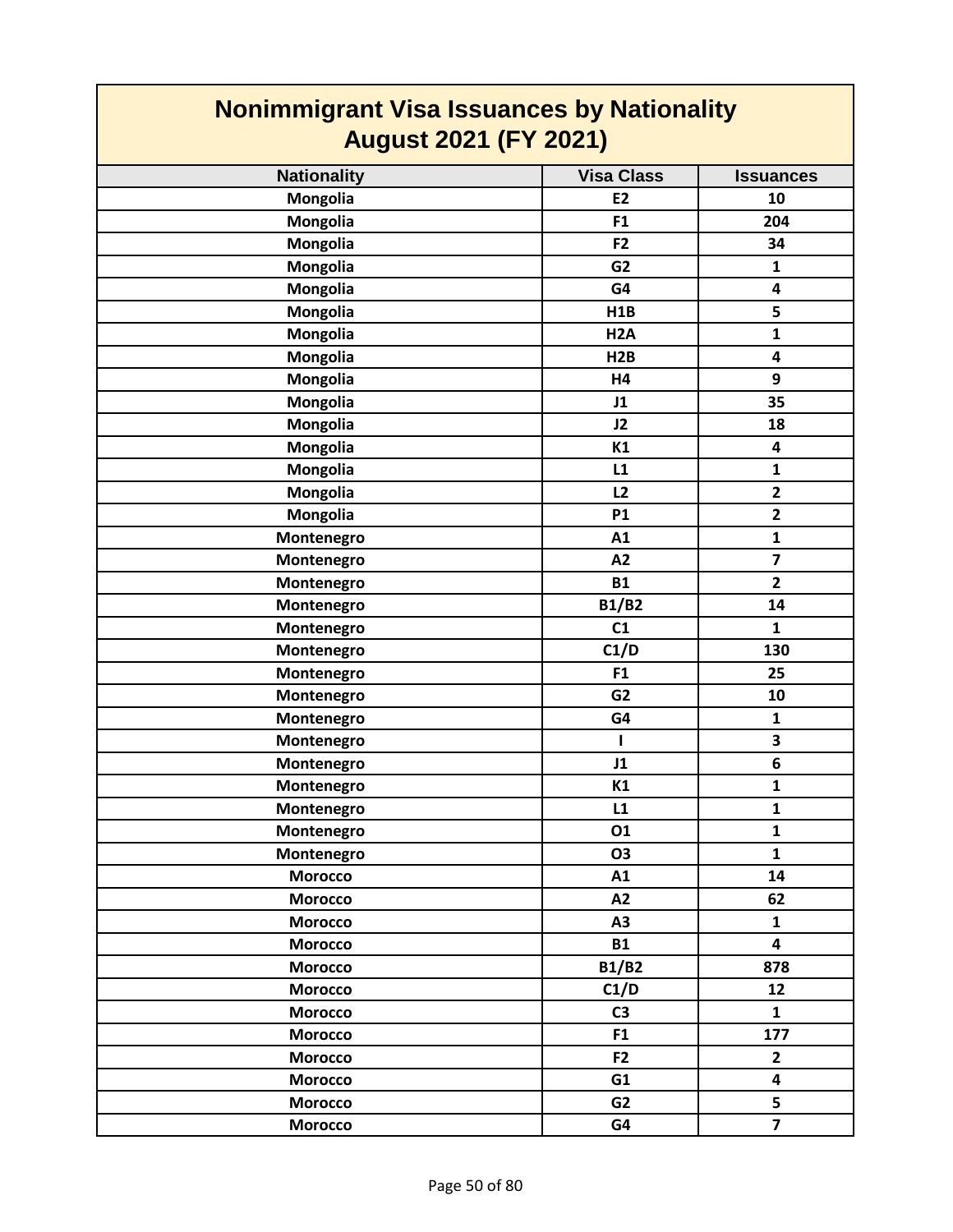| <b>Nonimmigrant Visa Issuances by Nationality</b><br><b>August 2021 (FY 2021)</b> |                   |                         |
|-----------------------------------------------------------------------------------|-------------------|-------------------------|
| <b>Nationality</b>                                                                | <b>Visa Class</b> | <b>Issuances</b>        |
| <b>Morocco</b>                                                                    | H1B               | 5                       |
| <b>Morocco</b>                                                                    |                   | $\overline{\mathbf{4}}$ |
| <b>Morocco</b>                                                                    | J1                | 43                      |
| <b>Morocco</b>                                                                    | J2                | $\overline{\mathbf{4}}$ |
| <b>Morocco</b>                                                                    | K1                | 5                       |
| <b>Morocco</b>                                                                    | <b>K2</b>         | $\mathbf{1}$            |
| <b>Morocco</b>                                                                    | L1                | 3                       |
| <b>Morocco</b>                                                                    | L2                | $\overline{\mathbf{4}}$ |
| <b>Morocco</b>                                                                    | M1                | $\overline{2}$          |
| Mozambique                                                                        | A1                | 5                       |
| Mozambique                                                                        | A2                | $\overline{2}$          |
| Mozambique                                                                        | A3                | $\mathbf{1}$            |
| Mozambique                                                                        | <b>B1/B2</b>      | 26                      |
| Mozambique                                                                        | <b>B2</b>         | 14                      |
| Mozambique                                                                        | F <sub>1</sub>    | 22                      |
| Mozambique                                                                        | G <sub>2</sub>    | 6                       |
| Mozambique                                                                        | G4                | $\overline{2}$          |
| Mozambique                                                                        | H1B               | $\mathbf{1}$            |
| Mozambique                                                                        | <b>H4</b>         | $\mathbf{1}$            |
| Mozambique                                                                        | J1                | 18                      |
| Mozambique                                                                        | K1                | $\mathbf{1}$            |
| Mozambique                                                                        | L1                | $\mathbf{1}$            |
| Mozambique                                                                        | L2                | $\overline{2}$          |
| Mozambique                                                                        | R1                | $\mathbf{1}$            |
| <b>Namibia</b>                                                                    | <b>B1/B2</b>      | 10                      |
| <b>Namibia</b>                                                                    | C1/D              | $\mathbf{2}$            |
| <b>Namibia</b>                                                                    | F1                | 5                       |
| Namibia                                                                           | G4                | $\mathbf 1$             |
| <b>Namibia</b>                                                                    | J1                | 5                       |
| <b>Namibia</b>                                                                    | J2                | $\overline{2}$          |
| <b>Nauru</b>                                                                      | A1                | $\mathbf{1}$            |
| <b>Nauru</b>                                                                      | A2                | 4                       |
| <b>Nauru</b>                                                                      | G <sub>2</sub>    | $\mathbf{1}$            |
| <b>Nauru</b>                                                                      | G4                | 5                       |
| <b>Nepal</b>                                                                      | A2                | $\overline{7}$          |
| <b>Nepal</b>                                                                      | A3                | $\overline{2}$          |
| <b>Nepal</b>                                                                      | <b>B1</b>         | $\overline{2}$          |
| <b>Nepal</b>                                                                      | <b>B1/B2</b>      | 810                     |
| <b>Nepal</b>                                                                      | C1                | $\mathbf{1}$            |
| <b>Nepal</b>                                                                      | C1/D              | 15                      |
| <b>Nepal</b>                                                                      | F <sub>1</sub>    | 926                     |
| <b>Nepal</b>                                                                      | F <sub>2</sub>    | 84                      |

┓

Г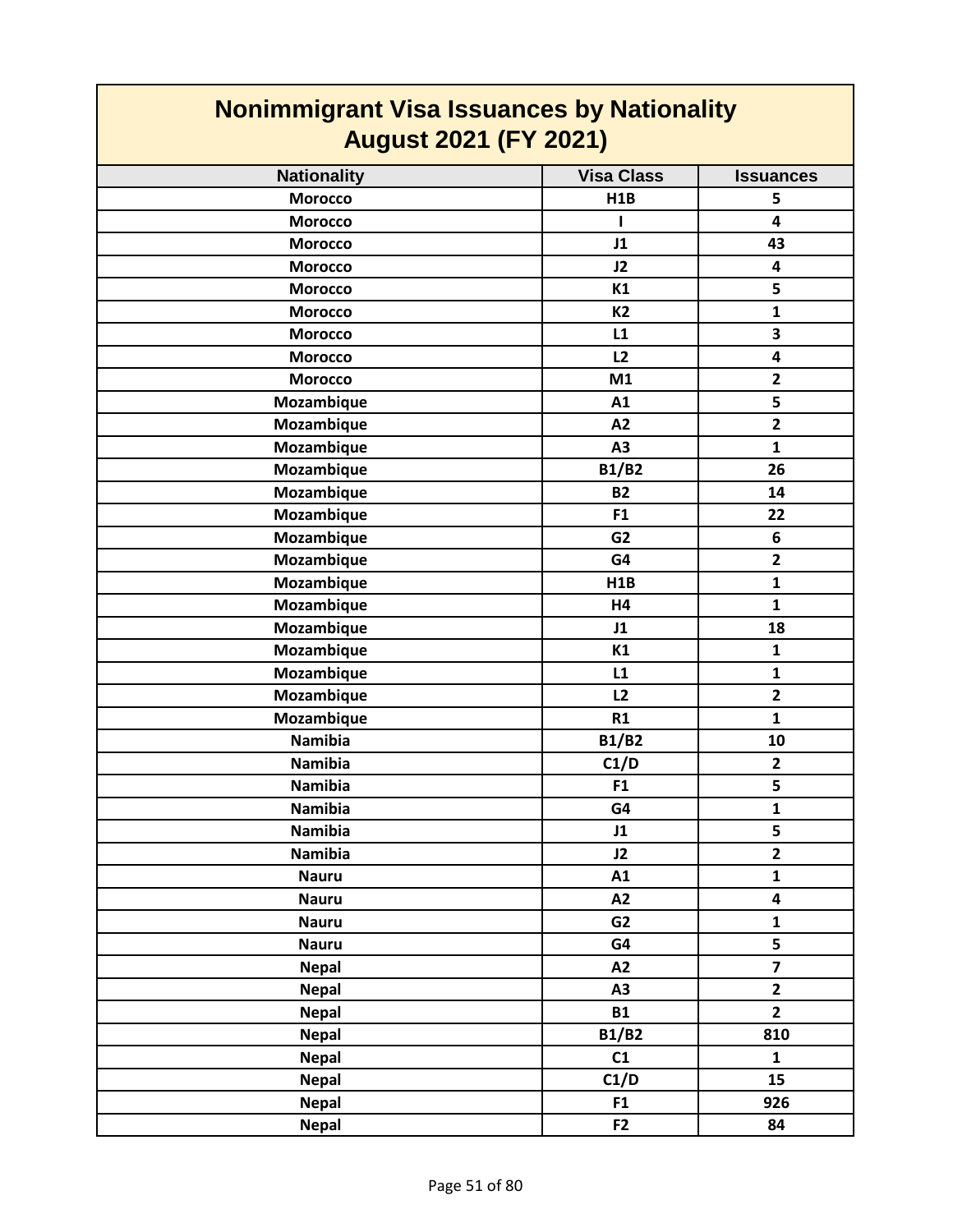| <b>Nonimmigrant Visa Issuances by Nationality</b><br><b>August 2021 (FY 2021)</b> |                   |                         |
|-----------------------------------------------------------------------------------|-------------------|-------------------------|
| <b>Nationality</b>                                                                | <b>Visa Class</b> | <b>Issuances</b>        |
| <b>Nepal</b>                                                                      | G4                | 31                      |
| <b>Nepal</b>                                                                      | G5                | $\mathbf{1}$            |
| <b>Nepal</b>                                                                      | H1B               | 19                      |
| <b>Nepal</b>                                                                      | H4                | 21                      |
| <b>Nepal</b>                                                                      | J1                | 20                      |
| <b>Nepal</b>                                                                      | J2                | 9                       |
| <b>Nepal</b>                                                                      | K1                | $\overline{\mathbf{z}}$ |
| <b>Nepal</b>                                                                      | L1                | $\mathbf{1}$            |
| <b>Nepal</b>                                                                      | L2                | 1                       |
| <b>Nepal</b>                                                                      | M1                | 6                       |
| <b>Nepal</b>                                                                      | 01                | $\mathbf{1}$            |
| <b>Nepal</b>                                                                      | R1                | $\mathbf{1}$            |
| <b>Nepal</b>                                                                      | <b>TD</b>         | $\mathbf{1}$            |
| <b>Netherlands</b>                                                                | A1                | 9                       |
| <b>Netherlands</b>                                                                | A2                | 41                      |
| <b>Netherlands</b>                                                                | <b>B1</b>         | $\mathbf{1}$            |
| <b>Netherlands</b>                                                                | <b>B1/B2</b>      | 22                      |
| <b>Netherlands</b>                                                                | C1/D              | 18                      |
| <b>Netherlands</b>                                                                | C <sub>3</sub>    | 3                       |
| <b>Netherlands</b>                                                                | <b>E2</b>         | $\overline{2}$          |
| <b>Netherlands</b>                                                                | F <sub>1</sub>    | 298                     |
| <b>Netherlands</b>                                                                | F2                | 6                       |
| <b>Netherlands</b>                                                                | G1                | 4                       |
| <b>Netherlands</b>                                                                | G <sub>2</sub>    | 15                      |
| <b>Netherlands</b>                                                                | G <sub>3</sub>    | $\mathbf{1}$            |
| <b>Netherlands</b>                                                                | G4                | 15                      |
| <b>Netherlands</b>                                                                | H <sub>1</sub> B  | 6                       |
| <b>Netherlands</b>                                                                | H2B               | 3                       |
| <b>Netherlands</b>                                                                | I.                | $\overline{\mathbf{4}}$ |
| <b>Netherlands</b>                                                                | J1                | 264                     |
| <b>Netherlands</b>                                                                | J2                | 11                      |
| <b>Netherlands</b>                                                                | K1                | 21                      |
| <b>Netherlands</b>                                                                | L1                | 21                      |
| <b>Netherlands</b>                                                                | L2                | 25                      |
| <b>Netherlands</b>                                                                | M1                | 8                       |
| <b>Netherlands</b>                                                                | M <sub>2</sub>    | $\mathbf{1}$            |
| <b>Netherlands</b>                                                                | NATO <sub>2</sub> | 20                      |
| <b>Netherlands</b>                                                                | NATO <sub>4</sub> | $\mathbf{1}$            |
| <b>Netherlands</b>                                                                | NATO6             | 10                      |
| <b>Netherlands</b>                                                                | 01                | 16                      |
| <b>Netherlands</b>                                                                | 02                | 9                       |
| <b>Netherlands</b>                                                                | <b>P1</b>         | $\overline{\mathbf{4}}$ |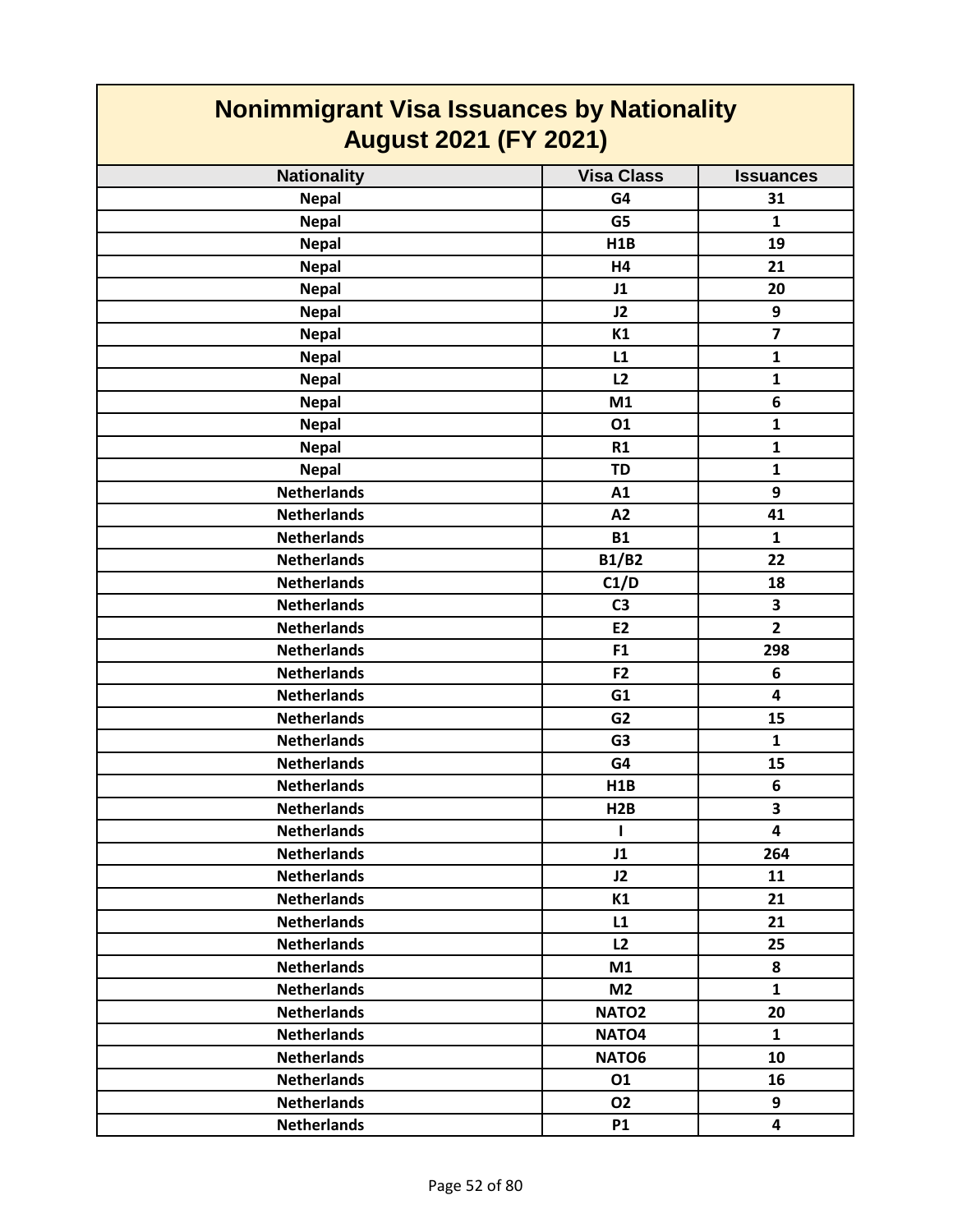| <b>Nonimmigrant Visa Issuances by Nationality</b> |                   |                         |
|---------------------------------------------------|-------------------|-------------------------|
| <b>August 2021 (FY 2021)</b>                      |                   |                         |
| <b>Nationality</b>                                | <b>Visa Class</b> | <b>Issuances</b>        |
| <b>Netherlands</b>                                | Q1                | $\overline{2}$          |
| <b>New Zealand</b>                                | A1                | 11                      |
| <b>New Zealand</b>                                | A2                | 10                      |
| <b>New Zealand</b>                                | <b>B1</b>         | $\mathbf{1}$            |
| <b>New Zealand</b>                                | <b>B1/B2</b>      | 28                      |
| <b>New Zealand</b>                                | C1/D              | 12                      |
| <b>New Zealand</b>                                | C <sub>3</sub>    | 9                       |
| <b>New Zealand</b>                                | E1                | $\overline{\mathbf{2}}$ |
| <b>New Zealand</b>                                | <b>E2</b>         | 10                      |
| <b>New Zealand</b>                                | E3D               | 3                       |
| <b>New Zealand</b>                                | F <sub>1</sub>    | 43                      |
| <b>New Zealand</b>                                | G <sub>1</sub>    | $\mathbf{1}$            |
| <b>New Zealand</b>                                | G4                | $\mathbf{1}$            |
| <b>New Zealand</b>                                | <b>H1B</b>        | 6                       |
| <b>New Zealand</b>                                | H4                | 1                       |
| <b>New Zealand</b>                                |                   | 1                       |
| <b>New Zealand</b>                                | J1                | 18                      |
| <b>New Zealand</b>                                | J2                | $\overline{2}$          |
| <b>New Zealand</b>                                | K1                | 5                       |
| <b>New Zealand</b>                                | L1                | $\overline{\mathbf{z}}$ |
| <b>New Zealand</b>                                | L2                | $\overline{2}$          |
| <b>New Zealand</b>                                | M1                | $\mathbf{2}$            |
| <b>New Zealand</b>                                | 01                | $\overline{\mathbf{z}}$ |
| <b>New Zealand</b>                                | <b>O2</b>         | 1                       |
| <b>New Zealand</b>                                | O3                | 3                       |
| <b>New Zealand</b>                                | <b>P1</b>         | 6                       |
| <b>New Zealand</b>                                | P <sub>3</sub>    | $\mathbf{1}$            |
| Nicaragua                                         | A1                | 4                       |
| <b>Nicaragua</b>                                  | <b>B1</b>         | 10                      |
| Nicaragua                                         | <b>B1/B2</b>      | 456                     |
| Nicaragua                                         | C1                | $\overline{\mathbf{3}}$ |
| <b>Nicaragua</b>                                  | C1/D              | 35                      |
| <b>Nicaragua</b>                                  | F1                | 21                      |
| Nicaragua                                         | G1                | $\mathbf{1}$            |
| <b>Nicaragua</b>                                  | G4                | 8                       |
| Nicaragua                                         | H <sub>2</sub> A  | 23                      |
| <b>Nicaragua</b>                                  | H2B               | 6                       |
| <b>Nicaragua</b>                                  | H3                | $\mathbf{1}$            |
| Nicaragua                                         | <b>H4</b>         | $\mathbf{1}$            |
| Nicaragua                                         | J1                | 24                      |
| Nicaragua                                         | J2                | $\overline{\mathbf{3}}$ |
| <b>Nicaragua</b>                                  | K1                | 15                      |

 $\overline{\phantom{a}}$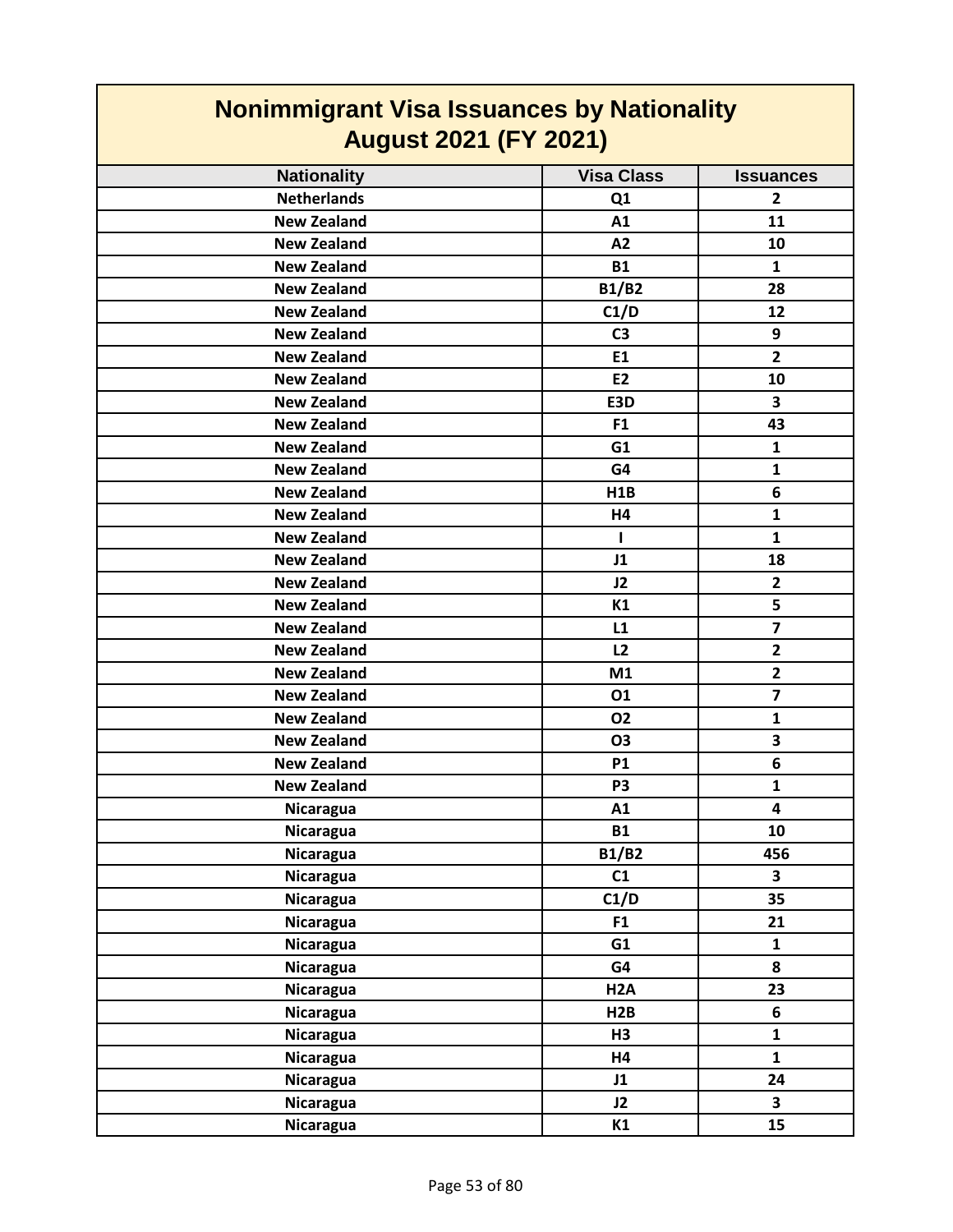| <b>Nonimmigrant Visa Issuances by Nationality</b><br><b>August 2021 (FY 2021)</b> |                   |                         |
|-----------------------------------------------------------------------------------|-------------------|-------------------------|
| <b>Nationality</b>                                                                | <b>Visa Class</b> | <b>Issuances</b>        |
| <b>Nicaragua</b>                                                                  | <b>K2</b>         | $\mathbf{2}$            |
| Nicaragua                                                                         | L1                | $\mathbf{2}$            |
| Nicaragua                                                                         | <b>P1</b>         | 6                       |
| Nicaragua                                                                         | R1                | $\mathbf 1$             |
| <b>Nicaragua</b>                                                                  | R <sub>2</sub>    | $\mathbf{1}$            |
| <b>Niger</b>                                                                      | A1                | $\mathbf{1}$            |
| <b>Niger</b>                                                                      | A2                | 24                      |
| <b>Niger</b>                                                                      | <b>B1/B2</b>      | $\overline{\mathbf{4}}$ |
| <b>Niger</b>                                                                      | C1                | $\overline{2}$          |
| <b>Niger</b>                                                                      | F1                | 10                      |
| <b>Niger</b>                                                                      | G1                | $\mathbf{1}$            |
| <b>Niger</b>                                                                      | G <sub>2</sub>    | $\mathbf{1}$            |
| <b>Niger</b>                                                                      | G4                | 3                       |
| <b>Niger</b>                                                                      | J1                | 3                       |
| <b>Niger</b>                                                                      | K1                | $\mathbf 1$             |
| <b>Niger</b>                                                                      | 01                | $\mathbf{1}$            |
| <b>Niger</b>                                                                      | <b>O2</b>         | $\mathbf{2}$            |
| <b>Nigeria</b>                                                                    | A1                | 31                      |
| <b>Nigeria</b>                                                                    | A2                | 174                     |
| <b>Nigeria</b>                                                                    | <b>B1/B2</b>      | 1,339                   |
| <b>Nigeria</b>                                                                    | <b>B2</b>         | $\mathbf{1}$            |
| <b>Nigeria</b>                                                                    | C1                | 3                       |
| <b>Nigeria</b>                                                                    | C1/D              | 4                       |
| <b>Nigeria</b>                                                                    | C <sub>3</sub>    | 3                       |
| <b>Nigeria</b>                                                                    | F <sub>1</sub>    | 900                     |
| <b>Nigeria</b>                                                                    | F <sub>2</sub>    | 119                     |
| <b>Nigeria</b>                                                                    | G1                | 13                      |
| <b>Nigeria</b>                                                                    | G <sub>2</sub>    | 57                      |
| <b>Nigeria</b>                                                                    | G4                | 104                     |
| <b>Nigeria</b>                                                                    | H1B               | 34                      |
| <b>Nigeria</b>                                                                    | H4                | 15                      |
| <b>Nigeria</b>                                                                    | L                 | 9                       |
| <b>Nigeria</b>                                                                    | J1                | 80                      |
| <b>Nigeria</b>                                                                    | J2                | 35                      |
| <b>Nigeria</b>                                                                    | K1                | 17                      |
| <b>Nigeria</b>                                                                    | <b>K2</b>         | $\mathbf{1}$            |
| <b>Nigeria</b>                                                                    | L1                | 17                      |
| <b>Nigeria</b>                                                                    | L2                | 18                      |
| <b>Nigeria</b>                                                                    | M1                | $\overline{7}$          |
| <b>Nigeria</b>                                                                    | 01                | 4                       |
| <b>Nigeria</b>                                                                    | <b>O2</b>         | 4                       |
| <b>Nigeria</b>                                                                    | O <sub>3</sub>    | $\mathbf{1}$            |

 $\overline{\phantom{a}}$ 

 $\overline{\phantom{a}}$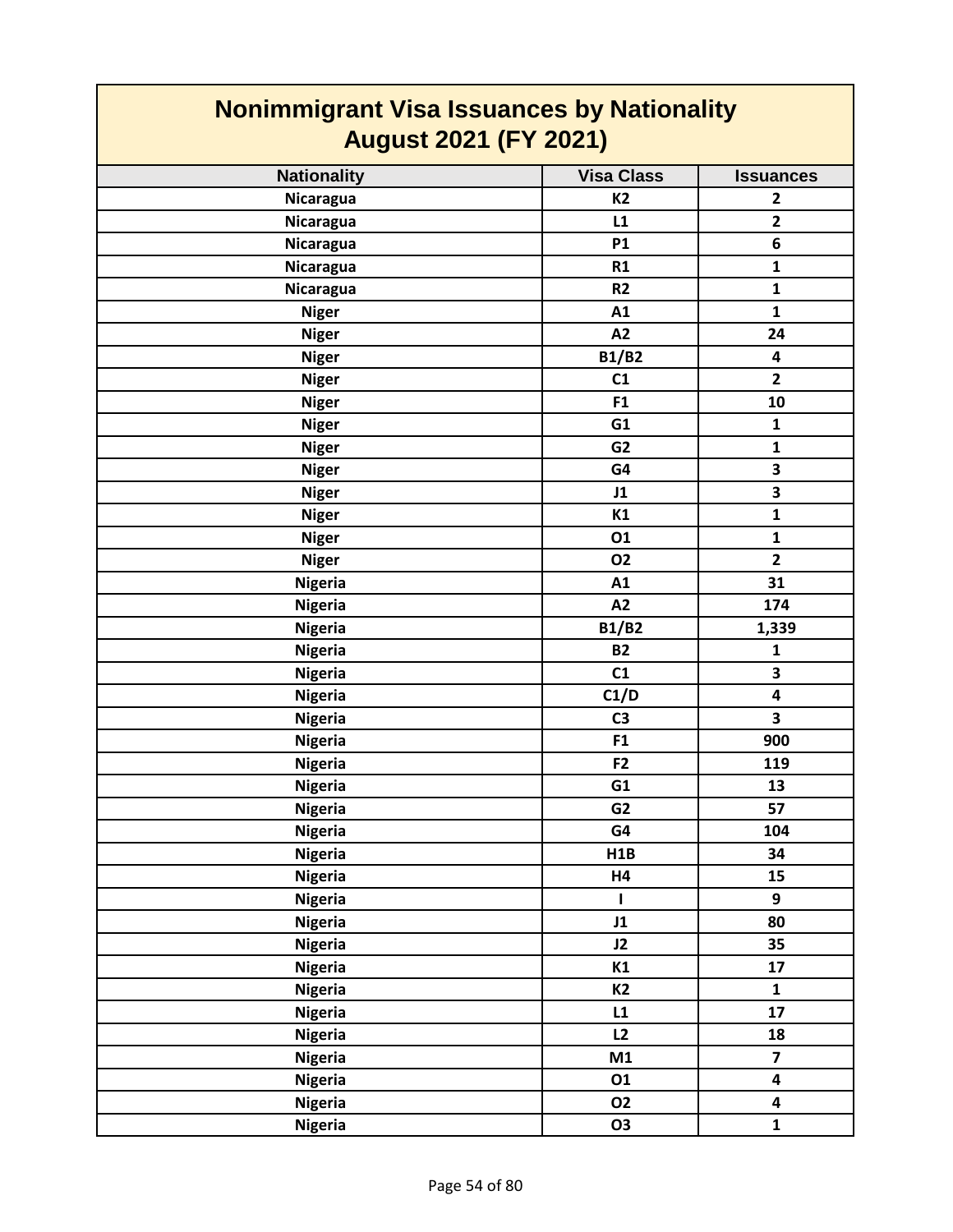| <b>Nonimmigrant Visa Issuances by Nationality</b><br><b>August 2021 (FY 2021)</b> |                   |                         |
|-----------------------------------------------------------------------------------|-------------------|-------------------------|
| <b>Nationality</b>                                                                | <b>Visa Class</b> | <b>Issuances</b>        |
| <b>Nigeria</b>                                                                    | <b>P1</b>         | $\mathbf{1}$            |
| <b>Nigeria</b>                                                                    | P <sub>3</sub>    | 6                       |
| <b>Nigeria</b>                                                                    | R1                | 22                      |
| <b>Nigeria</b>                                                                    | R <sub>2</sub>    | $\mathbf{1}$            |
| <b>Nigeria</b>                                                                    | T <sub>5</sub>    | $\mathbf{1}$            |
| <b>Nigeria</b>                                                                    | <b>TD</b>         | $\mathbf{1}$            |
| *Non- Nationality Based Issuances                                                 | <b>B1/B2</b>      | 17                      |
| *Non- Nationality Based Issuances                                                 | C1/D              | 24                      |
| *Non- Nationality Based Issuances                                                 | F <sub>1</sub>    | 13                      |
| *Non- Nationality Based Issuances                                                 | J1                | 4                       |
| *Non- Nationality Based Issuances                                                 | K1                | 4                       |
| <b>North Macedonia</b>                                                            | A1                | 3                       |
| <b>North Macedonia</b>                                                            | A2                | 5                       |
| <b>North Macedonia</b>                                                            | <b>B1/B2</b>      | 47                      |
| <b>North Macedonia</b>                                                            | C1/D              | 16                      |
| <b>North Macedonia</b>                                                            | <b>E2</b>         | $\mathbf{2}$            |
| <b>North Macedonia</b>                                                            | F <sub>1</sub>    | 12                      |
| <b>North Macedonia</b>                                                            | G4                | $\mathbf{1}$            |
| <b>North Macedonia</b>                                                            | H <sub>1</sub> B  | 3                       |
| <b>North Macedonia</b>                                                            | J1                | 20                      |
| <b>North Macedonia</b>                                                            | J2                | 3                       |
| <b>North Macedonia</b>                                                            | К1                | $\mathbf{2}$            |
| <b>North Macedonia</b>                                                            | L1                | $\overline{2}$          |
| <b>North Macedonia</b>                                                            | L2                | 3                       |
| <b>North Macedonia</b>                                                            | 01                | $\overline{2}$          |
| <b>Norway</b>                                                                     | A1                | 3                       |
| Norway                                                                            | A <sub>2</sub>    | 11                      |
| <b>Norway</b>                                                                     | <b>B1</b>         | 23                      |
| <b>Norway</b>                                                                     | <b>B1/B2</b>      | 6                       |
| <b>Norway</b>                                                                     | C1/D              | 64                      |
| <b>Norway</b>                                                                     | E2                | 12                      |
| <b>Norway</b>                                                                     | F <sub>1</sub>    | 225                     |
| <b>Norway</b>                                                                     | F <sub>2</sub>    | $\overline{\mathbf{z}}$ |
| <b>Norway</b>                                                                     | G1                | $\mathbf{2}$            |
| <b>Norway</b>                                                                     | G <sub>2</sub>    | $\mathbf{1}$            |
| <b>Norway</b>                                                                     | G4                | 4                       |
| <b>Norway</b>                                                                     | H1B               | $\mathbf{1}$            |
| <b>Norway</b>                                                                     | H4                | $\overline{2}$          |
| <b>Norway</b>                                                                     | T                 | 12                      |
| <b>Norway</b>                                                                     | J1                | 85                      |
| <b>Norway</b>                                                                     | J2                | 13                      |
| <b>Norway</b>                                                                     | K1                | 6                       |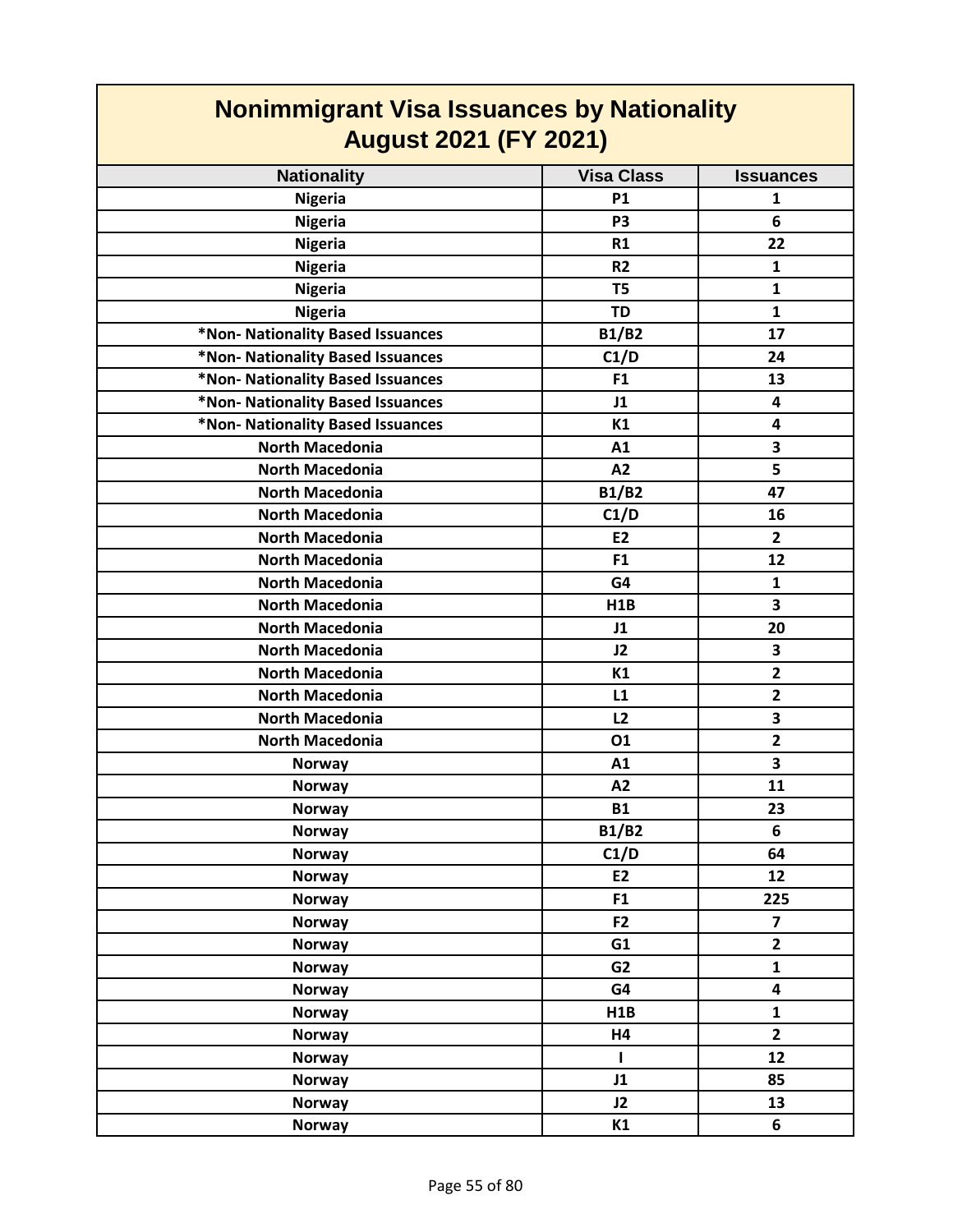| <b>Nonimmigrant Visa Issuances by Nationality</b><br><b>August 2021 (FY 2021)</b> |                   |                         |
|-----------------------------------------------------------------------------------|-------------------|-------------------------|
| <b>Nationality</b>                                                                | <b>Visa Class</b> | <b>Issuances</b>        |
| <b>Norway</b>                                                                     | L1                | 4                       |
| <b>Norway</b>                                                                     | L2                | 6                       |
| <b>Norway</b>                                                                     | M1                | 28                      |
| <b>Norway</b>                                                                     | M <sub>2</sub>    | $\overline{7}$          |
| <b>Norway</b>                                                                     | NATO <sub>2</sub> | 180                     |
| <b>Norway</b>                                                                     | NATO6             | 6                       |
| <b>Norway</b>                                                                     | 01                | 6                       |
| <b>Norway</b>                                                                     | <b>O2</b>         | 12                      |
| <b>Norway</b>                                                                     | <b>O3</b>         | $\mathbf{1}$            |
| <b>Norway</b>                                                                     | <b>P1</b>         | $\overline{2}$          |
| <b>Norway</b>                                                                     | R1                | $\overline{\mathbf{z}}$ |
| <b>Norway</b>                                                                     | R <sub>2</sub>    | 3                       |
| Oman                                                                              | A2                | 23                      |
| Oman                                                                              | A3                | $\mathbf{1}$            |
| Oman                                                                              | <b>B1/B2</b>      | 189                     |
| Oman                                                                              | <b>B2</b>         | $\overline{\mathbf{2}}$ |
| Oman                                                                              | C1/D              | 6                       |
| Oman                                                                              | F <sub>1</sub>    | 30                      |
| Oman                                                                              | F <sub>2</sub>    | $\overline{\mathbf{z}}$ |
| Oman                                                                              | H1B               | 3                       |
| Oman                                                                              | J1                | $\mathbf{1}$            |
| Oman                                                                              | J2                | 4                       |
| Oman                                                                              | L1                | $\mathbf{1}$            |
| Oman                                                                              | L2                | 6                       |
| Pakistan                                                                          | A1                | 16                      |
| Pakistan                                                                          | A2                | 104                     |
| Pakistan                                                                          | A <sub>3</sub>    | 3                       |
| Pakistan                                                                          | <b>B1</b>         | $\overline{\mathbf{3}}$ |
| Pakistan                                                                          | <b>B1/B2</b>      | 1,651                   |
| Pakistan                                                                          | C1                | $\overline{7}$          |
| Pakistan                                                                          | C1/D              | 23                      |
| Pakistan                                                                          | E1                | 4                       |
| Pakistan                                                                          | E2                | 18                      |
| Pakistan                                                                          | E3D               | $\overline{2}$          |
| Pakistan                                                                          | F <sub>1</sub>    | 393                     |
| Pakistan                                                                          | F <sub>2</sub>    | 57                      |
| Pakistan                                                                          | G1                | 8                       |
| Pakistan                                                                          | G <sub>2</sub>    | $\overline{\mathbf{3}}$ |
| Pakistan                                                                          | G4                | 41                      |
| Pakistan                                                                          | G5                | $\mathbf{1}$            |
| Pakistan                                                                          | H1B               | 72                      |
| Pakistan                                                                          | H4                | 74                      |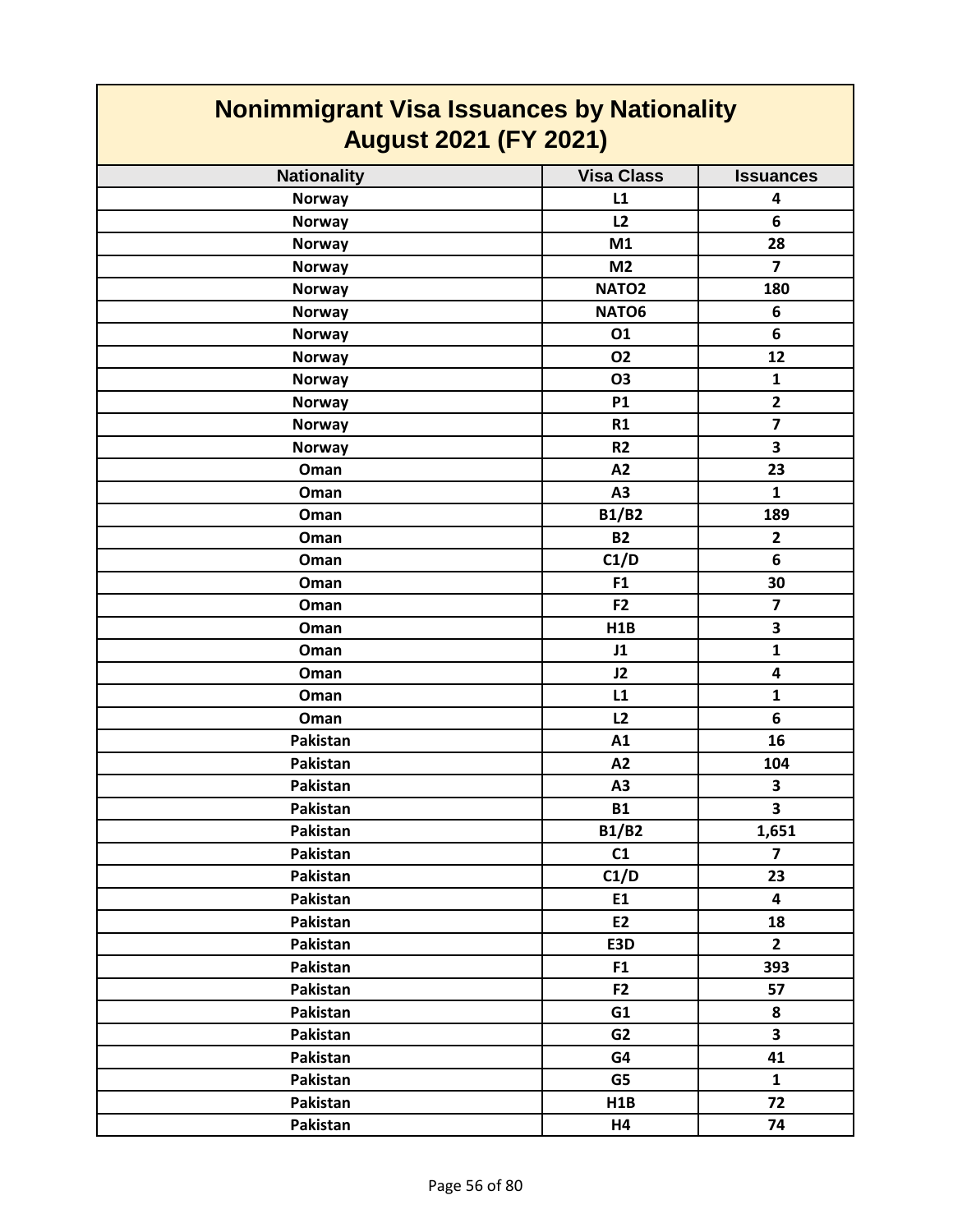| <b>Nonimmigrant Visa Issuances by Nationality</b><br><b>August 2021 (FY 2021)</b> |                   |                  |
|-----------------------------------------------------------------------------------|-------------------|------------------|
| <b>Nationality</b>                                                                | <b>Visa Class</b> | <b>Issuances</b> |
| Pakistan                                                                          |                   | 9                |
| Pakistan                                                                          | J1                | 217              |
| Pakistan                                                                          | J2                | 88               |
| Pakistan                                                                          | K1                | 33               |
| Pakistan                                                                          | <b>K2</b>         | 1                |
| Pakistan                                                                          | L1                | 22               |
| Pakistan                                                                          | L2                | 13               |
| Pakistan                                                                          | M1                | 3                |
| Pakistan                                                                          | 01                | 5                |
| Pakistan                                                                          | <b>O3</b>         | $\mathbf{1}$     |
| Pakistan                                                                          | R1                | $\mathbf{1}$     |
| Pakistan                                                                          | R <sub>2</sub>    | 3                |
| Pakistan                                                                          | <b>TD</b>         | $\overline{2}$   |
| Pakistan                                                                          | U <sub>2</sub>    | $\mathbf{1}$     |
| Pakistan                                                                          | U3                | 3                |
| Palau                                                                             | A1                | $\mathbf{1}$     |
| Palau                                                                             | A2                | $\mathbf{1}$     |
| <b>Palestinian Authority Travel Document</b>                                      | <b>B1</b>         | 13               |
| <b>Palestinian Authority Travel Document</b>                                      | <b>B1/B2</b>      | 168              |
| <b>Palestinian Authority Travel Document</b>                                      | <b>B2</b>         | $\mathbf{1}$     |
| <b>Palestinian Authority Travel Document</b>                                      | F <sub>1</sub>    | 34               |
| <b>Palestinian Authority Travel Document</b>                                      | F <sub>2</sub>    | $\overline{2}$   |
| <b>Palestinian Authority Travel Document</b>                                      | G4                | $\mathbf{1}$     |
| <b>Palestinian Authority Travel Document</b>                                      | H1B               | $\mathbf{1}$     |
| <b>Palestinian Authority Travel Document</b>                                      | H4                | $\mathbf{1}$     |
| <b>Palestinian Authority Travel Document</b>                                      | J1                | 17               |
| <b>Palestinian Authority Travel Document</b>                                      | J2                | $\overline{2}$   |
| <b>Palestinian Authority Travel Document</b>                                      | K1                | 4                |
| <b>Palestinian Authority Travel Document</b>                                      | M1                | 1                |
| <b>Palestinian Authority Travel Document</b>                                      | 01                | $\mathbf{1}$     |
| <b>Palestinian Authority Travel Document</b>                                      | <b>O3</b>         | $\mathbf{1}$     |
| <b>Palestinian Authority Travel Document</b>                                      | <b>TD</b>         | $\mathbf{1}$     |
| Panama                                                                            | A1                | $\mathbf{1}$     |
| Panama                                                                            | A2                | 37               |
| Panama                                                                            | A <sub>3</sub>    | 1                |
| Panama                                                                            | <b>B1</b>         | 5                |
| Panama                                                                            | <b>B1/B2</b>      | 1,096            |
| Panama                                                                            | C1/D              | 59               |
| Panama                                                                            | C <sub>3</sub>    | 4                |
| Panama                                                                            | E2                | $\mathbf{1}$     |
| Panama                                                                            | F <sub>1</sub>    | 119              |
| Panama                                                                            | G4                | $\mathbf{1}$     |

 $\Box$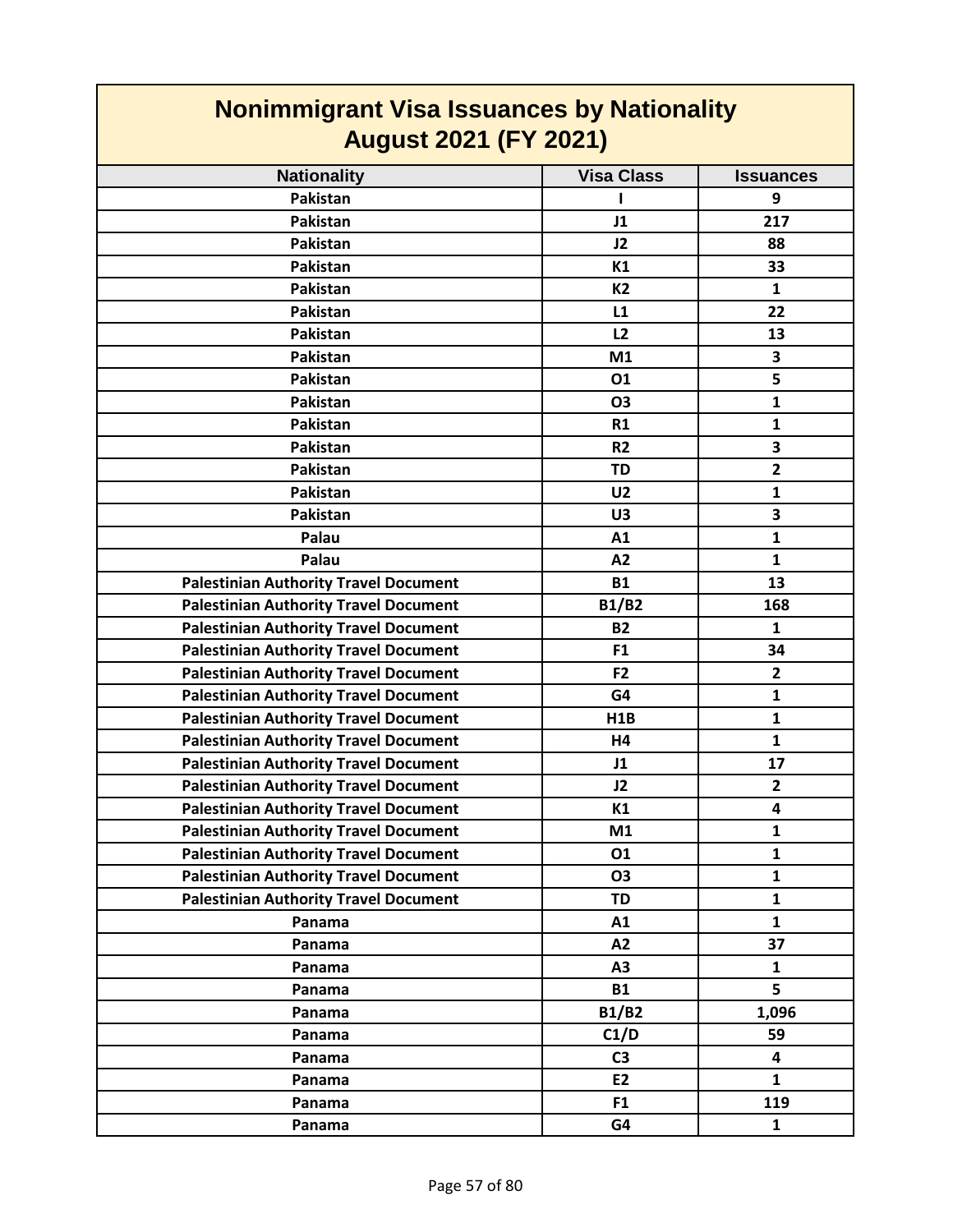| <b>Nonimmigrant Visa Issuances by Nationality</b><br><b>August 2021 (FY 2021)</b> |                   |                         |
|-----------------------------------------------------------------------------------|-------------------|-------------------------|
| <b>Nationality</b>                                                                | <b>Visa Class</b> | <b>Issuances</b>        |
| Panama                                                                            | H1B               | 5                       |
| Panama                                                                            | H2B               | 13                      |
| Panama                                                                            | H4                | 5                       |
| Panama                                                                            | L                 | $\mathbf{1}$            |
| Panama                                                                            | J1                | 25                      |
| Panama                                                                            | J2                | $\overline{2}$          |
| Panama                                                                            | K1                | 3                       |
| Panama                                                                            | <b>K2</b>         | 6                       |
| Panama                                                                            | L1                | 5                       |
| Panama                                                                            | L2                | 4                       |
| Panama                                                                            | 01                | $\overline{2}$          |
| Panama                                                                            | <b>O2</b>         | $\overline{2}$          |
| Panama                                                                            | <b>P1</b>         | 6                       |
| Panama                                                                            | P4                | 3                       |
| Papua New Guinea                                                                  | A2                | 8                       |
| Papua New Guinea                                                                  | <b>B1/B2</b>      | $\overline{2}$          |
| Papua New Guinea                                                                  | C1                | $\mathbf{1}$            |
| Papua New Guinea                                                                  | F <sub>1</sub>    | 10                      |
| Papua New Guinea                                                                  | F <sub>2</sub>    | $\overline{2}$          |
| Papua New Guinea                                                                  | G1                | 5                       |
| Papua New Guinea                                                                  | J1                | 4                       |
| Paraguay                                                                          | A1                | 1                       |
| Paraguay                                                                          | A2                | 4                       |
| Paraguay                                                                          | <b>B1/B2</b>      | 61                      |
| Paraguay                                                                          | F <sub>1</sub>    | 31                      |
| Paraguay                                                                          | G <sub>1</sub>    | $\mathbf{1}$            |
| Paraguay                                                                          | G4                | $\overline{\mathbf{4}}$ |
| Paraguay                                                                          | H1B               | $\mathbf{1}$            |
| Paraguay                                                                          | J1                | 61                      |
| Paraguay                                                                          | J2                | $\overline{2}$          |
| Paraguay                                                                          | K1                | $\mathbf{1}$            |
| Paraguay                                                                          | M1                | $\mathbf{1}$            |
| Paraguay                                                                          | <b>P1</b>         | $\mathbf{1}$            |
| Paraguay                                                                          | TD                | $\mathbf{1}$            |
| Peru                                                                              | A1                | $\overline{2}$          |
| Peru                                                                              | A2                | 28                      |
| Peru                                                                              | A3                | $\mathbf{1}$            |
| Peru                                                                              | <b>B1</b>         | 12                      |
| Peru                                                                              | <b>B1/B2</b>      | 5,193                   |
| Peru                                                                              | C1                | 3                       |
| Peru                                                                              | C1/D              | 54                      |
| Peru                                                                              | C <sub>3</sub>    | $\overline{\mathbf{3}}$ |

 $\Box$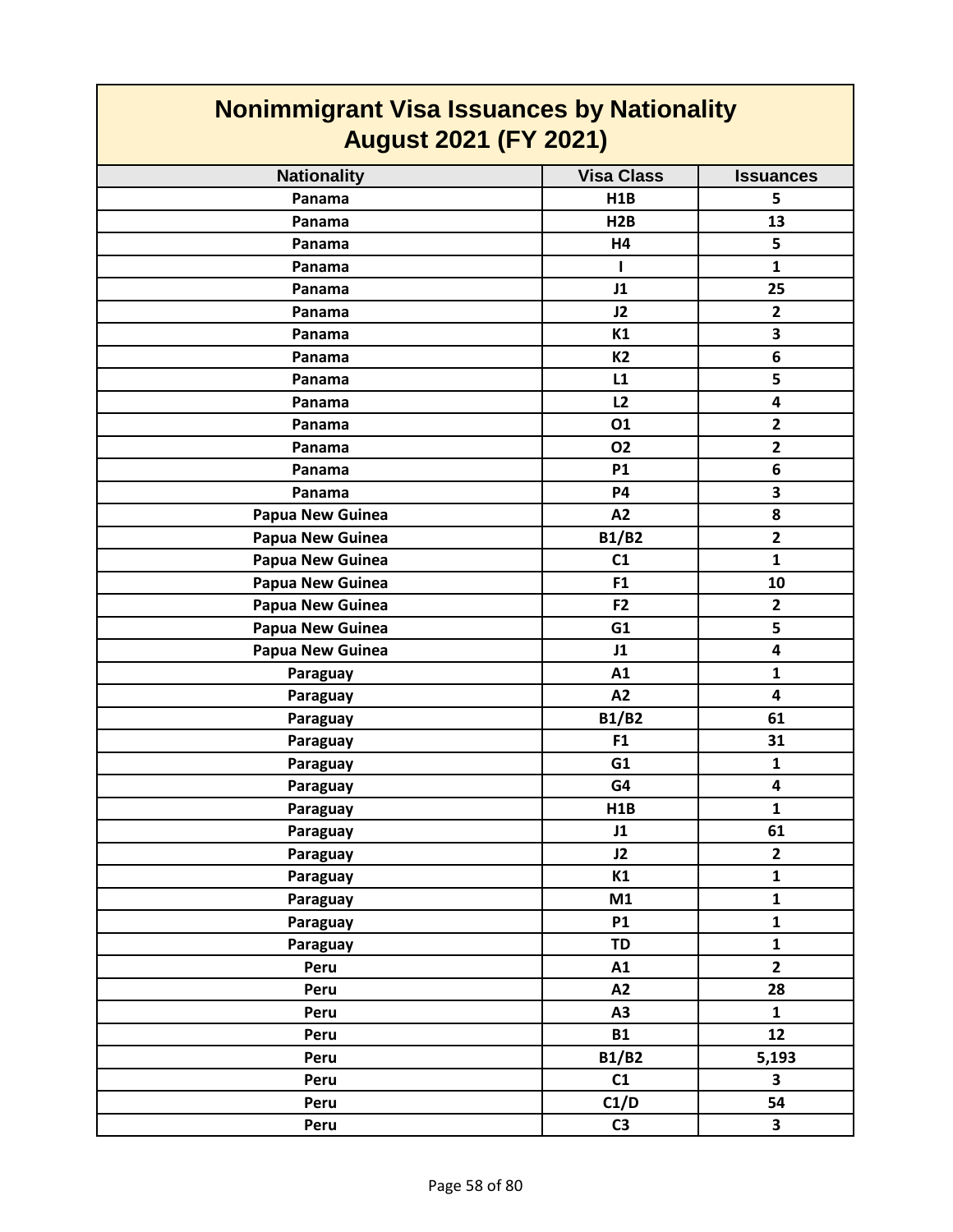| Nonimmigrant visa issuances by Nationality<br><b>August 2021 (FY 2021)</b> |                   |                         |
|----------------------------------------------------------------------------|-------------------|-------------------------|
| <b>Nationality</b>                                                         | <b>Visa Class</b> | <b>Issuances</b>        |
| Peru                                                                       | F1                | 706                     |
| Peru                                                                       | F <sub>2</sub>    | 84                      |
| Peru                                                                       | G1                | $\overline{2}$          |
| Peru                                                                       | G4                | 12                      |
| Peru                                                                       | G5                | $\mathbf{1}$            |
| Peru                                                                       | H1B               | 11                      |
| Peru                                                                       | H <sub>2</sub> A  | 30                      |
| Peru                                                                       | H4                | $\mathbf{1}$            |
| Peru                                                                       | J1                | 116                     |
| Peru                                                                       | J2                | $\overline{\mathbf{z}}$ |
| Peru                                                                       | K1                | 25                      |
| Peru                                                                       | K <sub>2</sub>    | 6                       |
| Peru                                                                       | L1                | 5                       |
| Peru                                                                       | M1                | 10                      |
| Peru                                                                       | M <sub>2</sub>    | $\mathbf{1}$            |
| Peru                                                                       | 01                | $\mathbf{2}$            |
| Peru                                                                       | O3                | $\mathbf{1}$            |
| Peru                                                                       | <b>P1</b>         | $\mathbf{1}$            |
| Peru                                                                       | <b>P4</b>         | $\mathbf{1}$            |
| Peru                                                                       | <b>TD</b>         | $\mathbf{1}$            |
| Peru                                                                       | U3                | $\mathbf{1}$            |
| <b>Philippines</b>                                                         | A1                | 4                       |
| <b>Philippines</b>                                                         | A2                | 72                      |
| <b>Philippines</b>                                                         | A3                | 17                      |
| <b>Philippines</b>                                                         | <b>B1</b>         | 189                     |
| <b>Philippines</b>                                                         | <b>B1/B2</b>      | 2,205                   |
| <b>Philippines</b>                                                         | <b>B2</b>         | $\mathbf{1}$            |
| <b>Philippines</b>                                                         | C <sub>1</sub>    | 101                     |
| <b>Philippines</b>                                                         | C1/D              | 4,006                   |
| <b>Philippines</b>                                                         | CW1               | 14                      |
| <b>Philippines</b>                                                         | CW <sub>2</sub>   | 4                       |
| <b>Philippines</b>                                                         | E1                | $\mathbf{1}$            |
| <b>Philippines</b>                                                         | F <sub>1</sub>    | 140                     |
| <b>Philippines</b>                                                         | F2                | 10                      |
| <b>Philippines</b>                                                         | G1                | 12                      |
| <b>Philippines</b>                                                         | G <sub>2</sub>    | $\overline{2}$          |
| <b>Philippines</b>                                                         | G4                | 36                      |
| <b>Philippines</b>                                                         | G5                | 5                       |
| <b>Philippines</b>                                                         | H1B               | 65                      |
| <b>Philippines</b>                                                         | H2B               | 73                      |
| <b>Philippines</b>                                                         | <b>H4</b>         | 31                      |
| <b>Philippines</b>                                                         | T                 | $\mathbf{1}$            |

 $\mathsf{I}$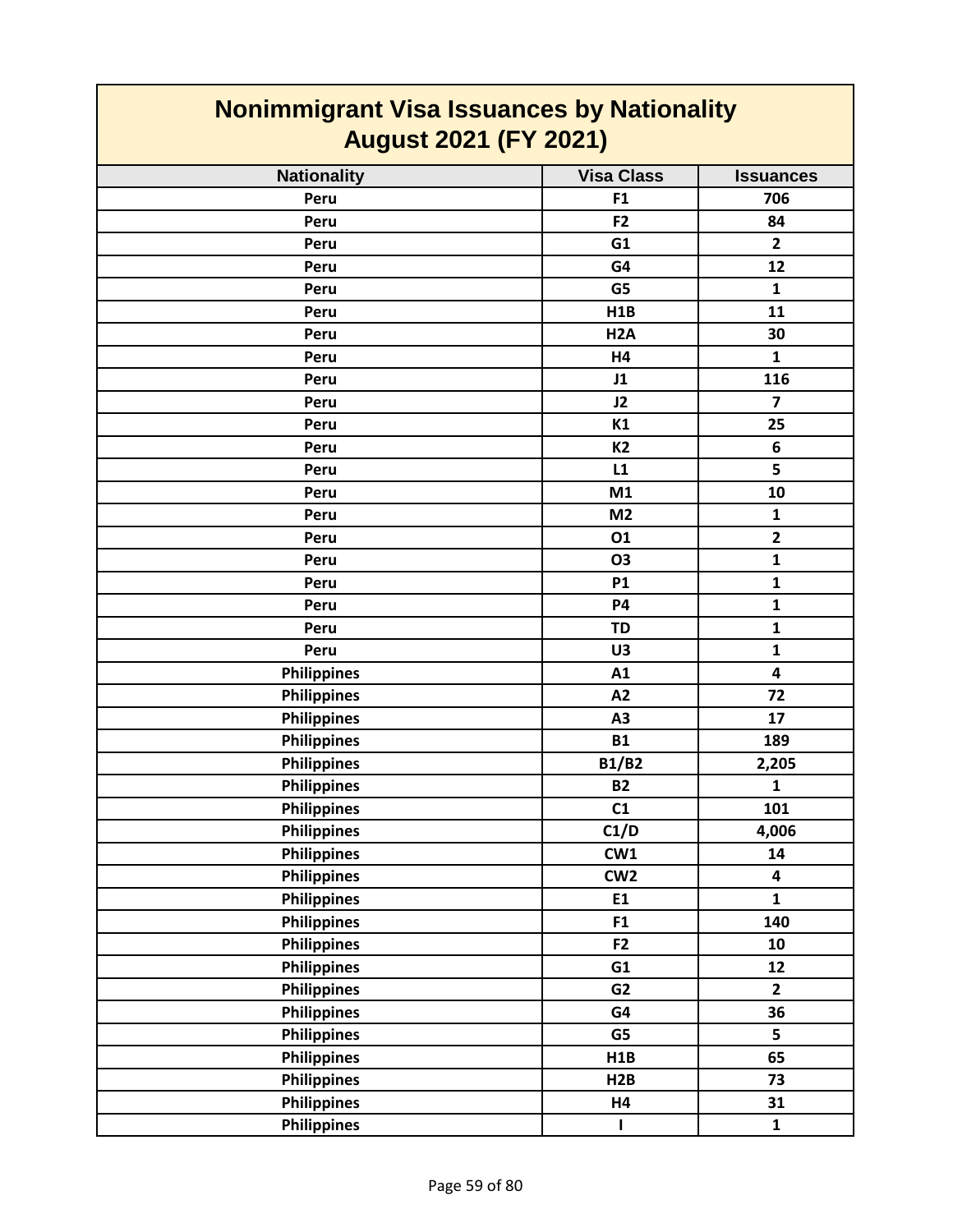| <b>Nonimmigrant Visa Issuances by Nationality</b> |                   |                         |
|---------------------------------------------------|-------------------|-------------------------|
| <b>August 2021 (FY 2021)</b>                      |                   |                         |
| <b>Nationality</b>                                | <b>Visa Class</b> | <b>Issuances</b>        |
| <b>Philippines</b>                                | J1                | 358                     |
| <b>Philippines</b>                                | J2                | 55                      |
| <b>Philippines</b>                                | K1                | 113                     |
| <b>Philippines</b>                                | K <sub>2</sub>    | 20                      |
| <b>Philippines</b>                                | L1                | 21                      |
| <b>Philippines</b>                                | L2                | 21                      |
| <b>Philippines</b>                                | M1                | 4                       |
| <b>Philippines</b>                                | 01                | 3                       |
| <b>Philippines</b>                                | <b>O3</b>         | $\mathbf{1}$            |
| <b>Philippines</b>                                | <b>P1</b>         | $\mathbf{1}$            |
| <b>Philippines</b>                                | R1                | 3                       |
| <b>Philippines</b>                                | R <sub>2</sub>    | $\overline{2}$          |
| <b>Philippines</b>                                | T <sub>3</sub>    | $\mathbf{1}$            |
| <b>Philippines</b>                                | <b>TD</b>         | $\mathbf{1}$            |
| Poland                                            | A1                | 11                      |
| Poland                                            | A2                | 47                      |
| Poland                                            | <b>B1</b>         | 13                      |
| Poland                                            | <b>B1/B2</b>      | 78                      |
| Poland                                            | C1/D              | 174                     |
| Poland                                            | E1                | 3                       |
| Poland                                            | E <sub>2</sub>    | 14                      |
| Poland                                            | F <sub>1</sub>    | 248                     |
| Poland                                            | F <sub>2</sub>    | 8                       |
| Poland                                            | G1                | 6                       |
| Poland                                            | G4                | 5                       |
| Poland                                            | H1B               | 16                      |
| Poland                                            | H4                | 8                       |
| Poland                                            | ı                 | 4                       |
| Poland                                            | J1                | 223                     |
| Poland                                            | J2                | 61                      |
| Poland                                            | K1                | $\overline{2}$          |
| Poland                                            | L1                | 58                      |
| Poland                                            | L2                | 63                      |
| Poland                                            | M1                | $\overline{\mathbf{4}}$ |
| Poland                                            | NATO <sub>2</sub> | 45                      |
| Poland                                            | NATO6             | 3                       |
| Poland                                            | 01                | 11                      |
| Poland                                            | <b>O3</b>         | 5                       |
| Poland                                            | <b>P1</b>         | $\mathbf{2}$            |
| Poland                                            | R1                | 6                       |
| Poland                                            | <b>TD</b>         | $\mathbf{1}$            |
| Portugal                                          | A1                | $\mathbf{1}$            |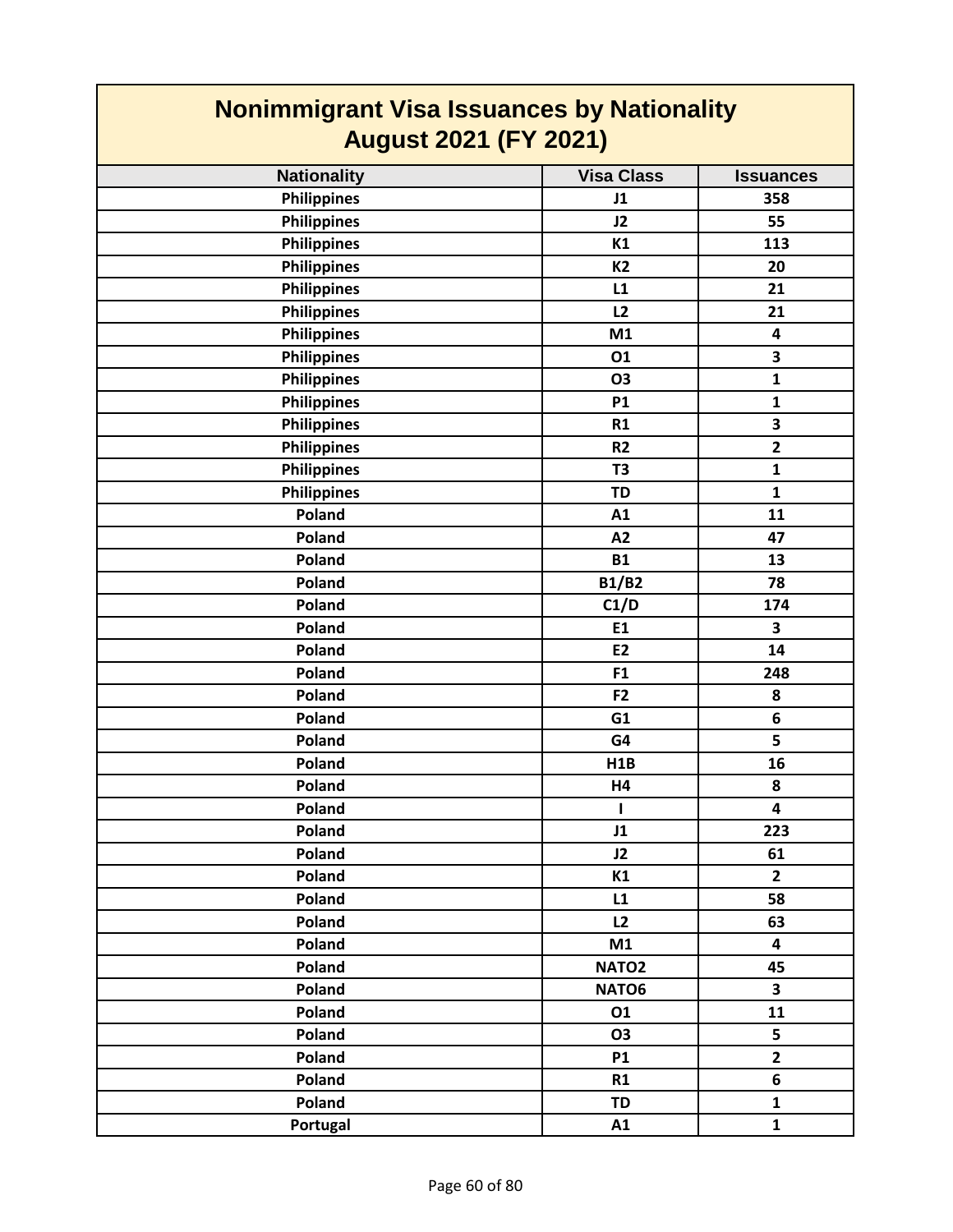| <b>Nonimmigrant Visa Issuances by Nationality</b><br><b>August 2021 (FY 2021)</b> |                   |                         |
|-----------------------------------------------------------------------------------|-------------------|-------------------------|
| <b>Nationality</b>                                                                | <b>Visa Class</b> | <b>Issuances</b>        |
| Portugal                                                                          | A2                | 8                       |
| Portugal                                                                          | A3                | $\mathbf{1}$            |
| Portugal                                                                          | <b>B1</b>         | $\mathbf{1}$            |
| Portugal                                                                          | <b>B1/B2</b>      | $\overline{\mathbf{4}}$ |
| Portugal                                                                          | C1/D              | 149                     |
| Portugal                                                                          | F <sub>1</sub>    | 167                     |
| Portugal                                                                          | F <sub>2</sub>    | 11                      |
| Portugal                                                                          | G1                | $\mathbf{1}$            |
| Portugal                                                                          | G4                | 6                       |
| Portugal                                                                          | H1B               | 10                      |
| Portugal                                                                          | H4                | 3                       |
| Portugal                                                                          | L                 | 6                       |
| Portugal                                                                          | J1                | 99                      |
| Portugal                                                                          | J2                | 12                      |
| Portugal                                                                          | K1                | 6                       |
| Portugal                                                                          | L1                | 18                      |
| Portugal                                                                          | L2                | 17                      |
| Portugal                                                                          | M1                | 4                       |
| Portugal                                                                          | NATO <sub>2</sub> | 19                      |
| Portugal                                                                          | NATO <sub>4</sub> | $\mathbf{1}$            |
| Portugal                                                                          | 01                | 6                       |
| Portugal                                                                          | <b>O2</b>         | $\mathbf{1}$            |
| Portugal                                                                          | <b>O3</b>         | $\overline{\mathbf{2}}$ |
| Portugal                                                                          | <b>P1</b>         | $\mathbf{1}$            |
| Portugal                                                                          | <b>P4</b>         | $\mathbf{1}$            |
| Qatar                                                                             | A1                | 3                       |
| Qatar                                                                             | A2                | 127                     |
| Qatar                                                                             | <b>B1/B2</b>      | 538                     |
| Qatar                                                                             | C1/D              | $\overline{\mathbf{3}}$ |
| Qatar                                                                             | F <sub>1</sub>    | 18                      |
| Qatar                                                                             | G2                | $\mathbf{1}$            |
| Qatar                                                                             | H1B               | $\mathbf{1}$            |
| Qatar                                                                             | M1                | $\mathbf{2}$            |
| Romania                                                                           | A1                | $\overline{\mathbf{3}}$ |
| Romania                                                                           | A2                | 8                       |
| Romania                                                                           | <b>B1</b>         | 35                      |
| Romania                                                                           | <b>B1/B2</b>      | 999                     |
| Romania                                                                           | <b>B2</b>         | $\mathbf{1}$            |
| Romania                                                                           | C1                | $\mathbf{1}$            |
| Romania                                                                           | C1/D              | 272                     |
| Romania                                                                           | E1                | $\mathbf{2}$            |
| Romania                                                                           | E2                | 4                       |

┑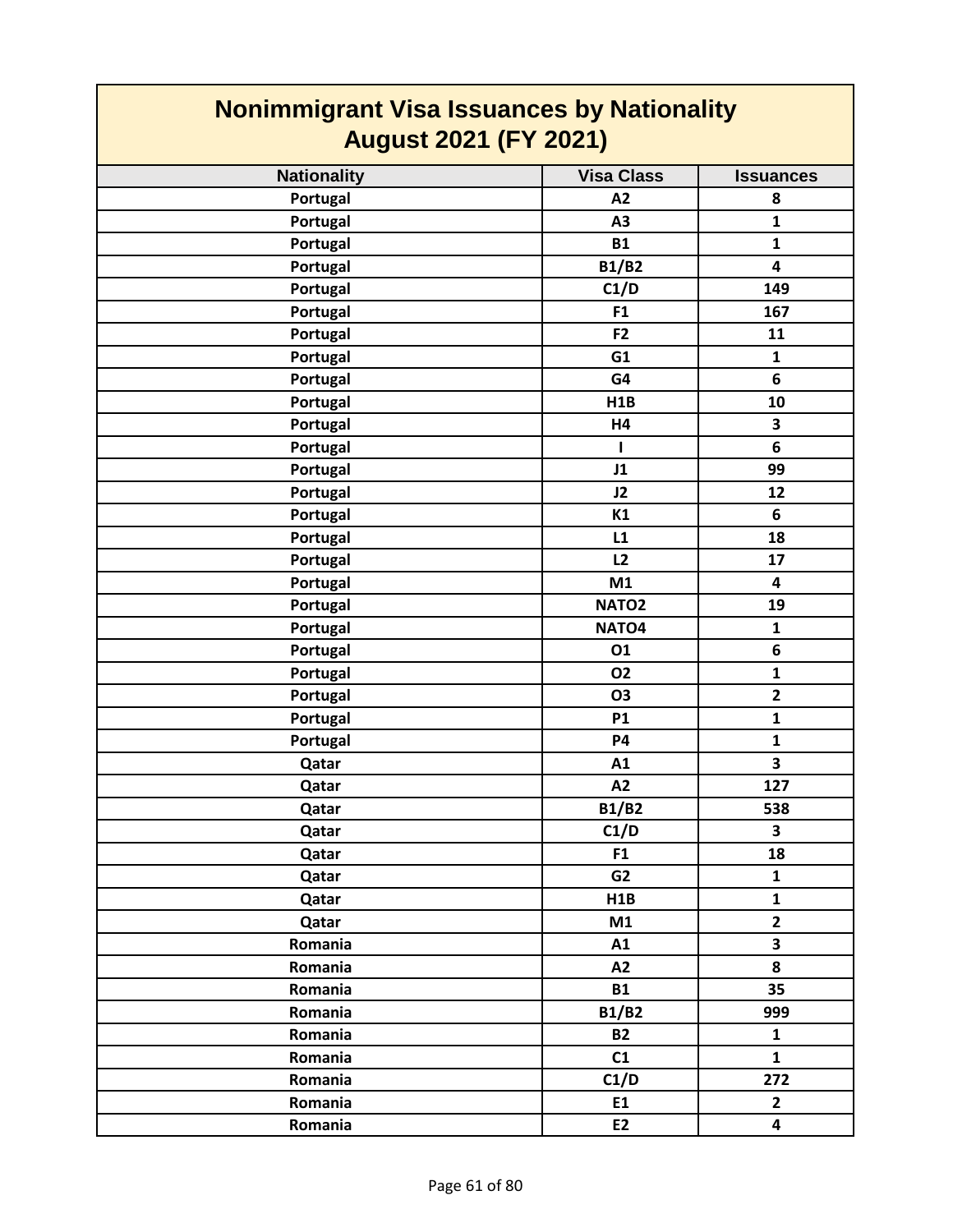| <b>Nonimmigrant Visa Issuances by Nationality</b> |                   |                         |
|---------------------------------------------------|-------------------|-------------------------|
| <b>August 2021 (FY 2021)</b>                      |                   |                         |
| <b>Nationality</b>                                | <b>Visa Class</b> | <b>Issuances</b>        |
| Romania                                           | F <sub>1</sub>    | 65                      |
| Romania                                           | F <sub>2</sub>    | 6                       |
| Romania                                           | G1                | $\mathbf{1}$            |
| Romania                                           | G <sub>2</sub>    | 17                      |
| Romania                                           | G4                | 8                       |
| Romania                                           | H1B               | 13                      |
| Romania                                           | H <sub>2</sub> A  | 38                      |
| Romania                                           | H2B               | 5                       |
| Romania                                           | H4                | 8                       |
| Romania                                           | ш                 | 4                       |
| Romania                                           | J1                | 42                      |
| Romania                                           | J2                | 8                       |
| Romania                                           | K1                | 6                       |
| Romania                                           | <b>K2</b>         | $\mathbf{1}$            |
| Romania                                           | L1                | 22                      |
| Romania                                           | L2                | 23                      |
| Romania                                           | M1                | $\overline{2}$          |
| Romania                                           | NATO <sub>2</sub> | 23                      |
| Romania                                           | 01                | 4                       |
| Romania                                           | <b>O2</b>         | 1                       |
| Romania                                           | P <sub>3</sub>    | 6                       |
| Romania                                           | R1                | 3                       |
| <b>Russia</b>                                     | A1                | $\overline{\mathbf{2}}$ |
| <b>Russia</b>                                     | A2                | 12                      |
| <b>Russia</b>                                     | <b>B1</b>         | 1                       |
| <b>Russia</b>                                     | <b>B1/B2</b>      | 295                     |
| <b>Russia</b>                                     | C1/D              | 145                     |
| Russia                                            | E2                | 3                       |
| <b>Russia</b>                                     | E3D               | $\mathbf{1}$            |
| Russia                                            | F <sub>1</sub>    | 582                     |
| <b>Russia</b>                                     | F <sub>2</sub>    | 39                      |
| <b>Russia</b>                                     | G1                | $\overline{7}$          |
| <b>Russia</b>                                     | G2                | $\mathbf{1}$            |
| <b>Russia</b>                                     | G4                | 22                      |
| <b>Russia</b>                                     | H1B               | 17                      |
| <b>Russia</b>                                     | H4                | 14                      |
| Russia                                            | $\mathbf{I}$      | 14                      |
| <b>Russia</b>                                     | J1                | 80                      |
| Russia                                            | J2                | 10                      |
| Russia                                            | K1                | 37                      |
| Russia                                            | <b>K2</b>         | 6                       |
| Russia                                            | L1                | 19                      |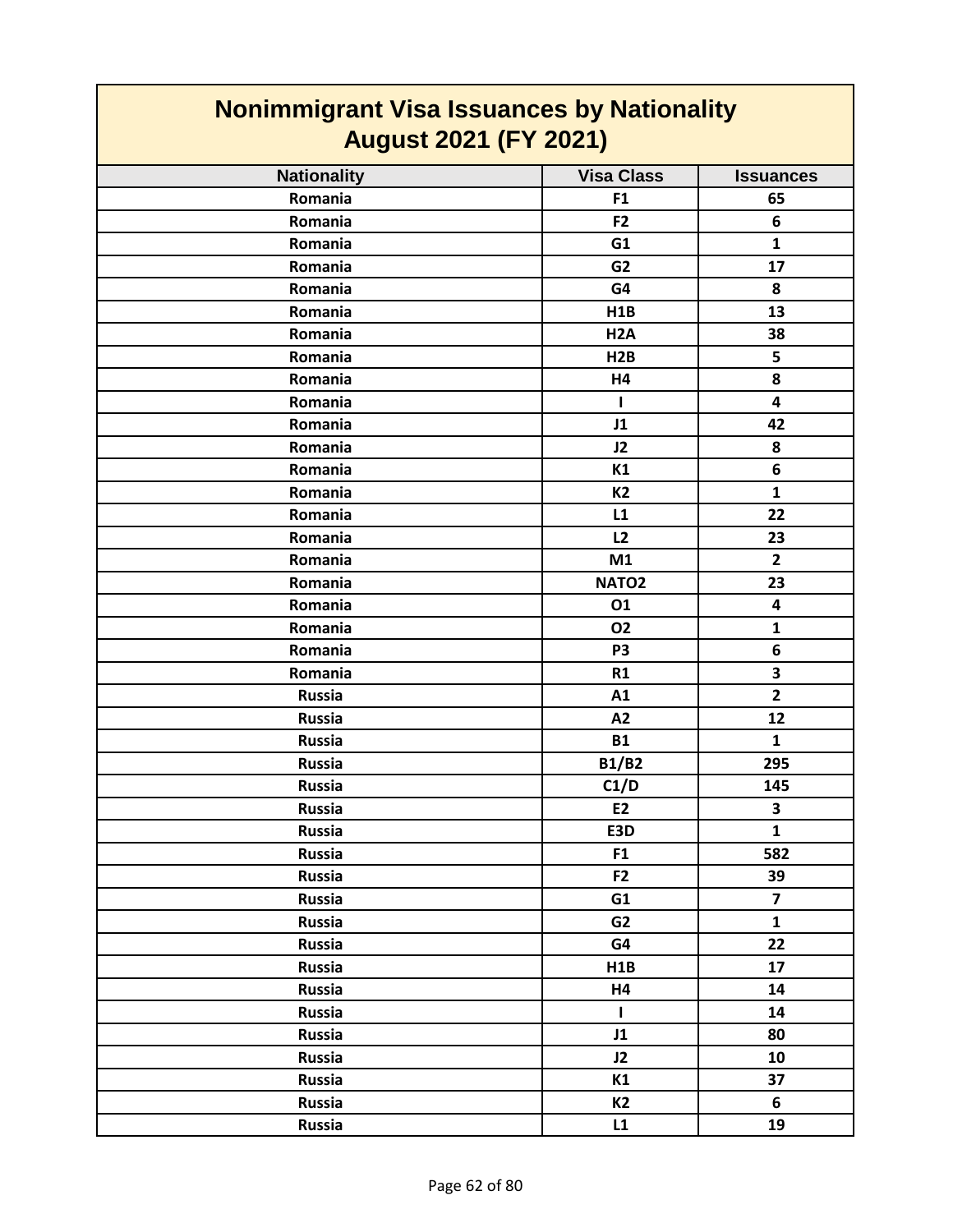| <b>Nonimmigrant Visa Issuances by Nationality</b>                                                                                                                                                                                                                                                                                                                  |  |  |
|--------------------------------------------------------------------------------------------------------------------------------------------------------------------------------------------------------------------------------------------------------------------------------------------------------------------------------------------------------------------|--|--|
| <b>August 2021 (FY 2021)</b>                                                                                                                                                                                                                                                                                                                                       |  |  |
| <b>Issuances</b>                                                                                                                                                                                                                                                                                                                                                   |  |  |
| 29                                                                                                                                                                                                                                                                                                                                                                 |  |  |
|                                                                                                                                                                                                                                                                                                                                                                    |  |  |
|                                                                                                                                                                                                                                                                                                                                                                    |  |  |
| 24                                                                                                                                                                                                                                                                                                                                                                 |  |  |
|                                                                                                                                                                                                                                                                                                                                                                    |  |  |
|                                                                                                                                                                                                                                                                                                                                                                    |  |  |
| 23                                                                                                                                                                                                                                                                                                                                                                 |  |  |
| 10                                                                                                                                                                                                                                                                                                                                                                 |  |  |
|                                                                                                                                                                                                                                                                                                                                                                    |  |  |
|                                                                                                                                                                                                                                                                                                                                                                    |  |  |
|                                                                                                                                                                                                                                                                                                                                                                    |  |  |
|                                                                                                                                                                                                                                                                                                                                                                    |  |  |
| 25                                                                                                                                                                                                                                                                                                                                                                 |  |  |
| 124                                                                                                                                                                                                                                                                                                                                                                |  |  |
| 12                                                                                                                                                                                                                                                                                                                                                                 |  |  |
|                                                                                                                                                                                                                                                                                                                                                                    |  |  |
|                                                                                                                                                                                                                                                                                                                                                                    |  |  |
| 12                                                                                                                                                                                                                                                                                                                                                                 |  |  |
|                                                                                                                                                                                                                                                                                                                                                                    |  |  |
|                                                                                                                                                                                                                                                                                                                                                                    |  |  |
|                                                                                                                                                                                                                                                                                                                                                                    |  |  |
|                                                                                                                                                                                                                                                                                                                                                                    |  |  |
| 92                                                                                                                                                                                                                                                                                                                                                                 |  |  |
|                                                                                                                                                                                                                                                                                                                                                                    |  |  |
|                                                                                                                                                                                                                                                                                                                                                                    |  |  |
|                                                                                                                                                                                                                                                                                                                                                                    |  |  |
|                                                                                                                                                                                                                                                                                                                                                                    |  |  |
|                                                                                                                                                                                                                                                                                                                                                                    |  |  |
| 174                                                                                                                                                                                                                                                                                                                                                                |  |  |
| 10                                                                                                                                                                                                                                                                                                                                                                 |  |  |
| 15                                                                                                                                                                                                                                                                                                                                                                 |  |  |
|                                                                                                                                                                                                                                                                                                                                                                    |  |  |
|                                                                                                                                                                                                                                                                                                                                                                    |  |  |
| $\overline{2}$                                                                                                                                                                                                                                                                                                                                                     |  |  |
|                                                                                                                                                                                                                                                                                                                                                                    |  |  |
|                                                                                                                                                                                                                                                                                                                                                                    |  |  |
|                                                                                                                                                                                                                                                                                                                                                                    |  |  |
|                                                                                                                                                                                                                                                                                                                                                                    |  |  |
| 27                                                                                                                                                                                                                                                                                                                                                                 |  |  |
| 96                                                                                                                                                                                                                                                                                                                                                                 |  |  |
|                                                                                                                                                                                                                                                                                                                                                                    |  |  |
|                                                                                                                                                                                                                                                                                                                                                                    |  |  |
| $\overline{7}$<br>3<br>5<br>9<br>1<br>$\mathbf{1}$<br>5<br>$\overline{2}$<br>1<br>3<br>$\mathbf{1}$<br>$\mathbf{1}$<br>$\mathbf{1}$<br>$\mathbf{1}$<br>8<br>$\mathbf{1}$<br>$\mathbf{1}$<br>$\mathbf{1}$<br>$\mathbf{1}$<br>$\mathbf{1}$<br>$\overline{2}$<br>$\mathbf{1}$<br>$\overline{\mathbf{3}}$<br>$\overline{\mathbf{z}}$<br>$\overline{2}$<br>$\mathbf{2}$ |  |  |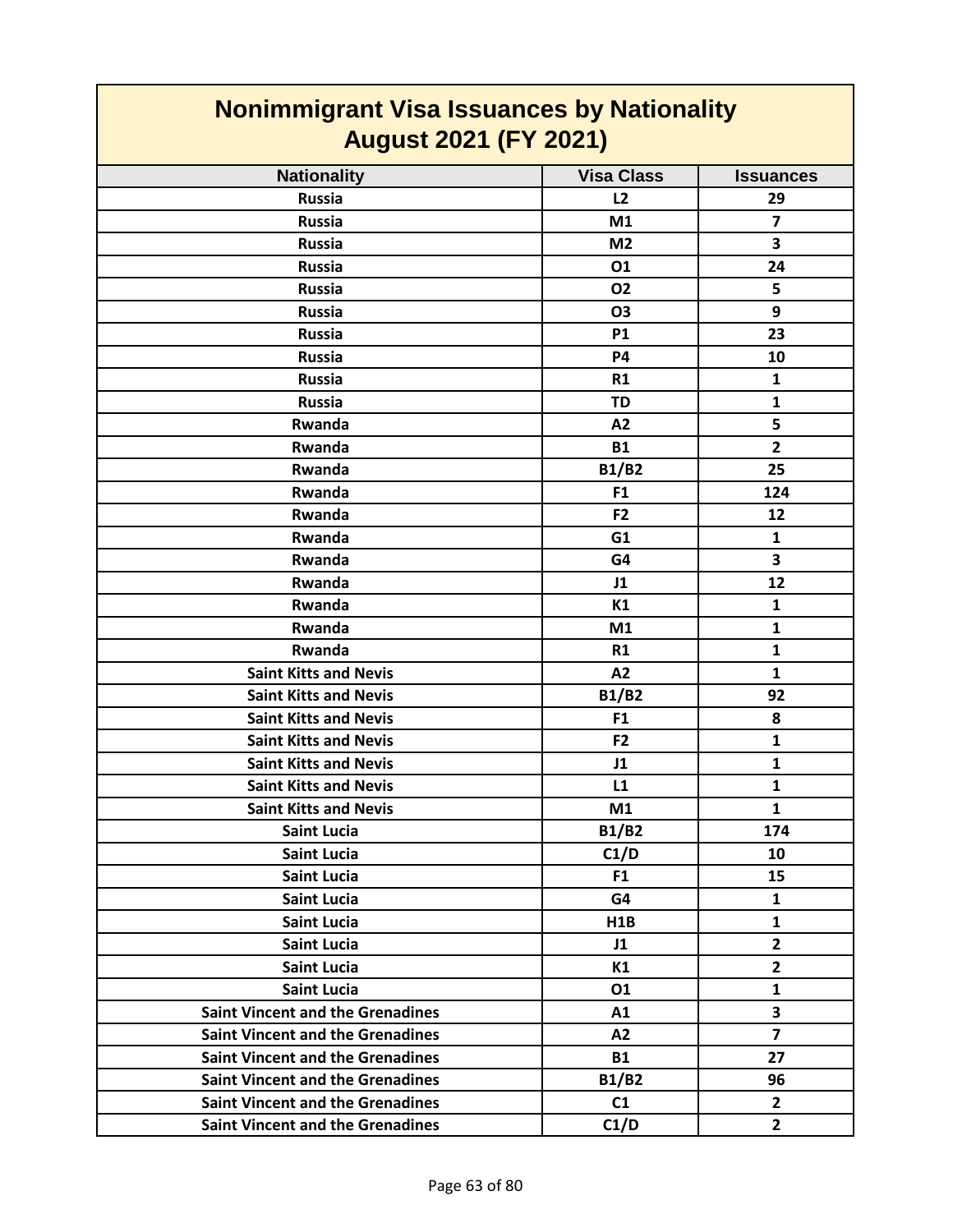| <b>August 2021 (FY 2021)</b>            |                   |                  |
|-----------------------------------------|-------------------|------------------|
| <b>Nationality</b>                      | <b>Visa Class</b> | <b>Issuances</b> |
| <b>Saint Vincent and the Grenadines</b> | F <sub>1</sub>    | 5                |
| <b>Saint Vincent and the Grenadines</b> | G1                | $\mathbf{1}$     |
| <b>Saint Vincent and the Grenadines</b> | K1                | $\mathbf{1}$     |
| Samoa                                   | <b>B1/B2</b>      | $\overline{7}$   |
| Samoa                                   | C1/D              | 10               |
| Samoa                                   | F <sub>1</sub>    | $\mathbf{1}$     |
| Samoa                                   | J1                | 4                |
| <b>San Marino</b>                       | A1                | $\mathbf{1}$     |
| <b>San Marino</b>                       | G <sub>2</sub>    | $\overline{2}$   |
| Saudi Arabia                            | A1                | 25               |
| Saudi Arabia                            | A2                | 406              |
| Saudi Arabia                            | A3                | $\overline{2}$   |
| Saudi Arabia                            | <b>B1/B2</b>      | 823              |
| Saudi Arabia                            | C <sub>3</sub>    | $\mathbf{1}$     |
| Saudi Arabia                            | D                 | 44               |
| Saudi Arabia                            | F <sub>1</sub>    | 830              |
| Saudi Arabia                            | F <sub>2</sub>    | 350              |
| Saudi Arabia                            | G1                | 17               |
| Saudi Arabia                            | G4                | 5                |
| Saudi Arabia                            | H1B               | 17               |
| Saudi Arabia                            | H4                | $\overline{7}$   |
| Saudi Arabia                            | J1                | 21               |
| Saudi Arabia                            | J2                | 19               |
| Saudi Arabia                            | K1                | 3                |
| Saudi Arabia                            | L1                | 14               |
| Saudi Arabia                            | L2                | 15               |
| Saudi Arabia                            | M1                | 31               |
| Saudi Arabia                            | M <sub>2</sub>    | $\mathbf{1}$     |
| Saudi Arabia                            | 01                | $\mathbf{2}$     |
| Saudi Arabia                            | O <sub>3</sub>    | 3                |
| Senegal                                 | A1                | 8                |
| <b>Senegal</b>                          | A2                | $\overline{7}$   |
| <b>Senegal</b>                          | <b>B1/B2</b>      | 92               |
| <b>Senegal</b>                          | C1                | 6                |
| <b>Senegal</b>                          | D                 | 45               |
| <b>Senegal</b>                          | F1                | 40               |
| <b>Senegal</b>                          | G1                | 6                |
| <b>Senegal</b>                          | G4                | 12               |
| <b>Senegal</b>                          | H1B               | $\mathbf 1$      |
| <b>Senegal</b>                          | L                 | $\overline{7}$   |
| Senegal                                 | J1                | 22               |
| Senegal                                 | K1                | 5                |

#### **Nonimmigrant Visa Issuances by Nationality August 2021 (FY 2021)**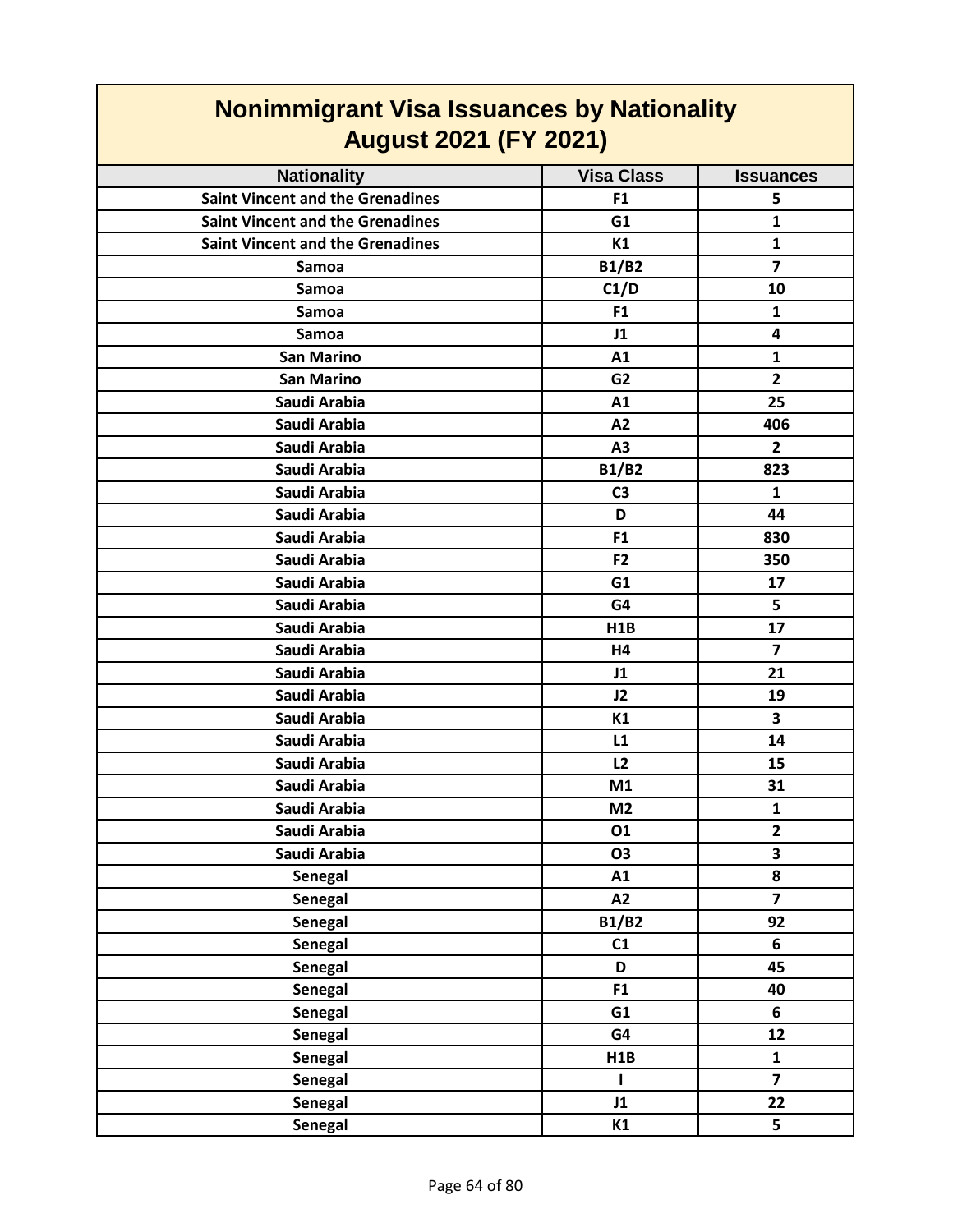| <b>Nonimmigrant Visa Issuances by Nationality</b><br><b>August 2021 (FY 2021)</b> |                   |                         |
|-----------------------------------------------------------------------------------|-------------------|-------------------------|
| <b>Nationality</b>                                                                | <b>Visa Class</b> | <b>Issuances</b>        |
| Senegal                                                                           | <b>K2</b>         | 1                       |
| Senegal                                                                           | L1                | 1                       |
| Senegal                                                                           | <b>P1</b>         | $\overline{2}$          |
| <b>Serbia</b>                                                                     | A1                | $\mathbf{1}$            |
| <b>Serbia</b>                                                                     | A2                | 1                       |
| <b>Serbia</b>                                                                     | <b>B1</b>         | 6                       |
| <b>Serbia</b>                                                                     | <b>B1/B2</b>      | 459                     |
| <b>Serbia</b>                                                                     | <b>B2</b>         | $\overline{\mathbf{4}}$ |
| <b>Serbia</b>                                                                     | C1                | $\overline{2}$          |
| <b>Serbia</b>                                                                     | C1/D              | 181                     |
| <b>Serbia</b>                                                                     | E <sub>2</sub>    | 17                      |
| <b>Serbia</b>                                                                     | F <sub>1</sub>    | 177                     |
| <b>Serbia</b>                                                                     | G4                | 3                       |
| <b>Serbia</b>                                                                     | H1B               | 11                      |
| <b>Serbia</b>                                                                     | H2B               | 14                      |
| <b>Serbia</b>                                                                     | H <sub>4</sub>    | $\overline{7}$          |
| <b>Serbia</b>                                                                     | J1                | 36                      |
| <b>Serbia</b>                                                                     | J2                | $\overline{7}$          |
| <b>Serbia</b>                                                                     | L1                | 16                      |
| <b>Serbia</b>                                                                     | L2                | 14                      |
| <b>Serbia</b>                                                                     | 01                | 9                       |
| <b>Serbia</b>                                                                     | <b>P1</b>         | 3                       |
| <b>Serbia</b>                                                                     | P <sub>3</sub>    | $\mathbf{1}$            |
| <b>Serbia</b>                                                                     | <b>P4</b>         | 3                       |
| <b>Serbia</b>                                                                     | R1                | 1                       |
| <b>Serbia</b>                                                                     | <b>TD</b>         | $\mathbf{1}$            |
| <b>Seychelles</b>                                                                 | A1                | $\overline{\mathbf{4}}$ |
| <b>Seychelles</b>                                                                 | A2                | 5                       |
| <b>Seychelles</b>                                                                 | <b>B1/B2</b>      | $\overline{2}$          |
| <b>Seychelles</b>                                                                 | C1/D              | $\mathbf{1}$            |
| <b>Seychelles</b>                                                                 | F <sub>1</sub>    | $\mathbf{1}$            |
| <b>Seychelles</b>                                                                 | G2                | 6                       |
| Sierra Leone                                                                      | A2                | $\overline{7}$          |
| Sierra Leone                                                                      | <b>B1/B2</b>      | 110                     |
| Sierra Leone                                                                      | <b>B2</b>         | 9                       |
| Sierra Leone                                                                      | C1                | $\mathbf{1}$            |
| Sierra Leone                                                                      | F1                | 13                      |
| Sierra Leone                                                                      | G1                | $\mathbf{2}$            |
| Sierra Leone                                                                      | G4                | $\mathbf{2}$            |
| Sierra Leone                                                                      | J1                | $\mathbf{1}$            |
| Sierra Leone                                                                      | J2                | $\overline{\mathbf{3}}$ |
| Sierra Leone                                                                      | K1                | 12                      |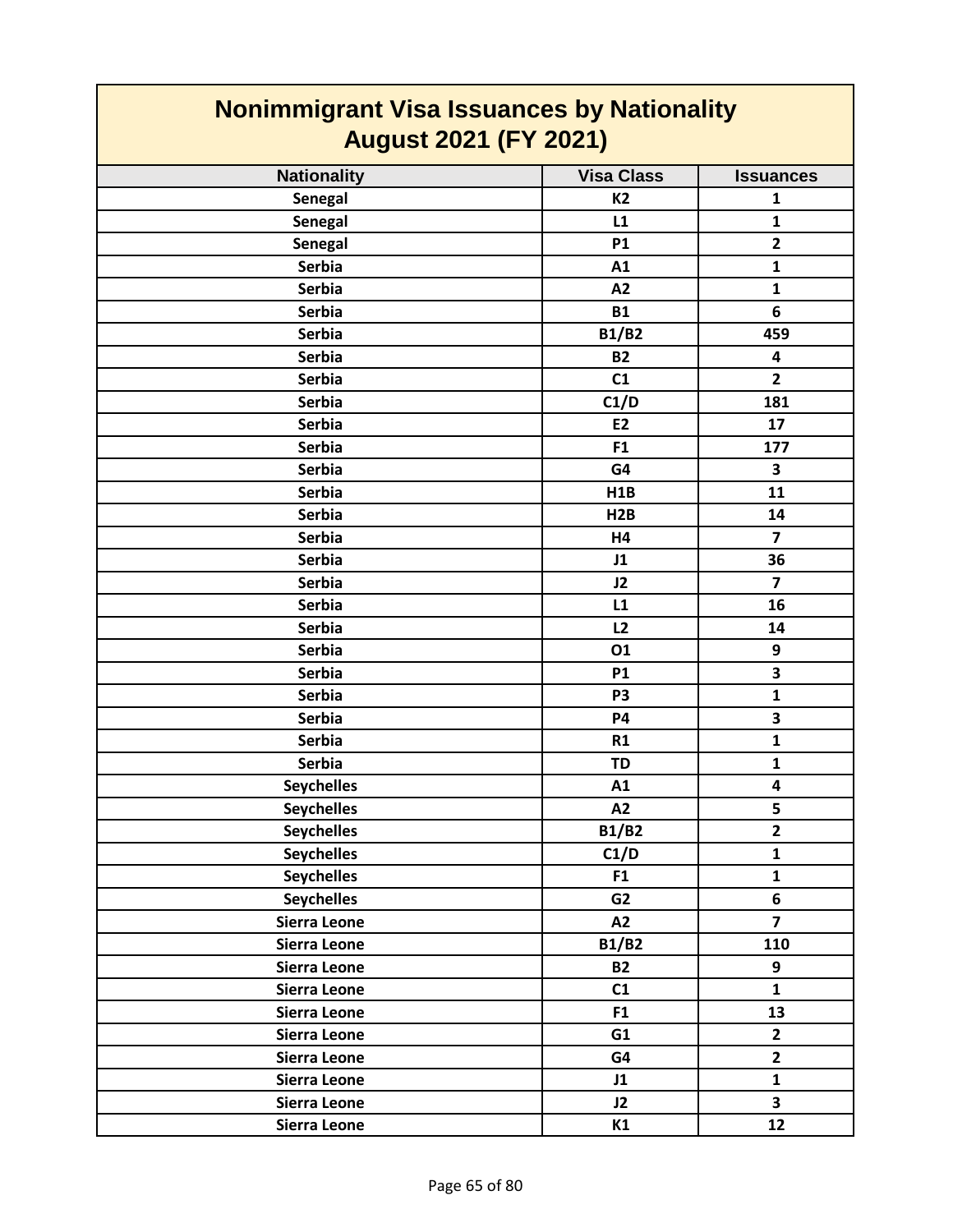| <b>Nonimmigrant Visa Issuances by Nationality</b><br><b>August 2021 (FY 2021)</b> |                   |                         |
|-----------------------------------------------------------------------------------|-------------------|-------------------------|
| <b>Nationality</b>                                                                | <b>Visa Class</b> | <b>Issuances</b>        |
| Sierra Leone                                                                      | <b>K2</b>         | 3                       |
| Sierra Leone                                                                      | L2                | $\mathbf{1}$            |
| Singapore                                                                         | A1                | $\overline{2}$          |
| Singapore                                                                         | A2                | 194                     |
| <b>Singapore</b>                                                                  | <b>B1</b>         | $\mathbf{1}$            |
| Singapore                                                                         | <b>B1/B2</b>      | 25                      |
| <b>Singapore</b>                                                                  | C1/D              | 63                      |
| Singapore                                                                         | F1                | 196                     |
| <b>Singapore</b>                                                                  | F <sub>2</sub>    | 6                       |
| Singapore                                                                         | G1                | 4                       |
| Singapore                                                                         | G <sub>2</sub>    | 15                      |
| <b>Singapore</b>                                                                  | G4                | $\mathbf{2}$            |
| <b>Singapore</b>                                                                  | H1B               | 13                      |
| Singapore                                                                         | H1B1              | 52                      |
| Singapore                                                                         | H4                | 11                      |
| Singapore                                                                         | J1                | 23                      |
| Singapore                                                                         | J2                | 12                      |
| Singapore                                                                         | K1                | 3                       |
| <b>Singapore</b>                                                                  | L1                | 14                      |
| <b>Singapore</b>                                                                  | L2                | 22                      |
| <b>Singapore</b>                                                                  | M1                | $\mathbf{1}$            |
| <b>Singapore</b>                                                                  | 01                | 3                       |
| Singapore                                                                         | <b>O2</b>         | $\overline{\mathbf{2}}$ |
| Singapore                                                                         | <b>O3</b>         | $\mathbf{1}$            |
| Singapore                                                                         | R1                | $\mathbf{1}$            |
| <b>Singapore</b>                                                                  | <b>TD</b>         | 1                       |
| Slovakia                                                                          | A1                | 4                       |
| Slovakia                                                                          | A2                | 22                      |
| Slovakia                                                                          | <b>B1/B2</b>      | 4                       |
| <b>Slovakia</b>                                                                   | C1/D              | $\overline{7}$          |
| Slovakia                                                                          | E2                | 14                      |
| <b>Slovakia</b>                                                                   | F <sub>1</sub>    | 50                      |
| <b>Slovakia</b>                                                                   | G <sub>2</sub>    | 11                      |
| <b>Slovakia</b>                                                                   | H1B               | $\mathbf{1}$            |
| Slovakia                                                                          | H2B               | $\mathbf{1}$            |
| Slovakia                                                                          | H4                | $\overline{2}$          |
| <b>Slovakia</b>                                                                   | T                 | $\mathbf{1}$            |
| Slovakia                                                                          | J1                | 25                      |
| <b>Slovakia</b>                                                                   | J2                | 5                       |
| <b>Slovakia</b>                                                                   | K1                | $\overline{\mathbf{2}}$ |
| Slovakia                                                                          | L1                | 9                       |
| <b>Slovakia</b>                                                                   | L2                | 9                       |

**The Co**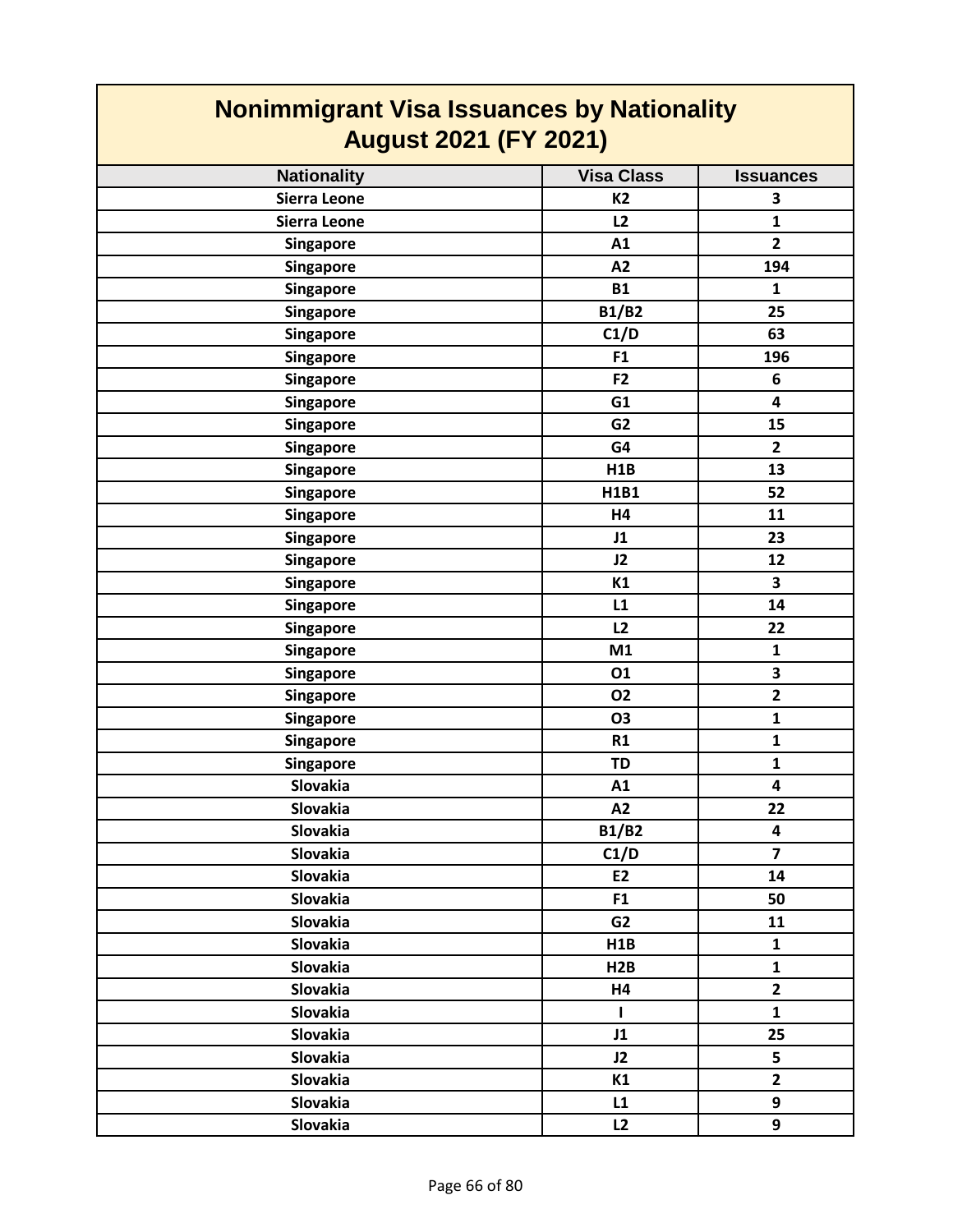| <b>Nonimmigrant Visa Issuances by Nationality</b><br><b>August 2021 (FY 2021)</b> |                   |                         |
|-----------------------------------------------------------------------------------|-------------------|-------------------------|
| <b>Nationality</b>                                                                | <b>Visa Class</b> | <b>Issuances</b>        |
| <b>Slovakia</b>                                                                   | M1                | 1                       |
| Slovakia                                                                          | 01                | $\mathbf{1}$            |
| Slovakia                                                                          | <b>P1</b>         | 5                       |
| Slovenia                                                                          | A2                | $\overline{\mathbf{2}}$ |
| Slovenia                                                                          | <b>B1/B2</b>      | 3                       |
| Slovenia                                                                          | C1/D              | 6                       |
| Slovenia                                                                          | E1                | $\mathbf{1}$            |
| Slovenia                                                                          | E <sub>2</sub>    | $\mathbf{1}$            |
| Slovenia                                                                          | F <sub>1</sub>    | 20                      |
| Slovenia                                                                          | G4                | $\mathbf{1}$            |
| Slovenia                                                                          | H1B               | 6                       |
| Slovenia                                                                          | 1                 | $\overline{2}$          |
| Slovenia                                                                          | J1                | 18                      |
| Slovenia                                                                          | J2                | 3                       |
| Slovenia                                                                          | L1                | $\overline{2}$          |
| Slovenia                                                                          | L2                | $\overline{2}$          |
| Slovenia                                                                          | NATO <sub>2</sub> | 16                      |
| Slovenia                                                                          | NATO6             | $\mathbf{1}$            |
| Slovenia                                                                          | 01                | $\mathbf{1}$            |
| Slovenia                                                                          | <b>O3</b>         | $\mathbf{1}$            |
| Somalia                                                                           | A1                | $\overline{2}$          |
| <b>Somalia</b>                                                                    | A2                | $\mathbf{1}$            |
| Somalia                                                                           | <b>B1/B2</b>      | $\overline{2}$          |
| <b>Somalia</b>                                                                    | F <sub>1</sub>    | 10                      |
| Somalia                                                                           | G4                | $\mathbf{1}$            |
| <b>South Africa</b>                                                               | A2                | $\mathbf{1}$            |
| <b>South Africa</b>                                                               | <b>B1</b>         | 18                      |
| <b>South Africa</b>                                                               | <b>B1/B2</b>      | 79                      |
| <b>South Africa</b>                                                               | C1                | $\mathbf{1}$            |
| <b>South Africa</b>                                                               | C1/D              | 102                     |
| <b>South Africa</b>                                                               | E2                | $\overline{2}$          |
| <b>South Africa</b>                                                               | F <sub>1</sub>    | 188                     |
| <b>South Africa</b>                                                               | F2                | $\overline{7}$          |
| <b>South Africa</b>                                                               | G <sub>2</sub>    | $\overline{\mathbf{3}}$ |
| <b>South Africa</b>                                                               | G4                | 18                      |
| <b>South Africa</b>                                                               | H1B               | 9                       |
| <b>South Africa</b>                                                               | H <sub>2</sub> A  | 287                     |
| <b>South Africa</b>                                                               | H2B               | 3                       |
| <b>South Africa</b>                                                               | H3                | $\mathbf{1}$            |
| <b>South Africa</b>                                                               | H4                | 11                      |
| <b>South Africa</b>                                                               | L.                | $\mathbf{1}$            |
| <b>South Africa</b>                                                               | J1                | 94                      |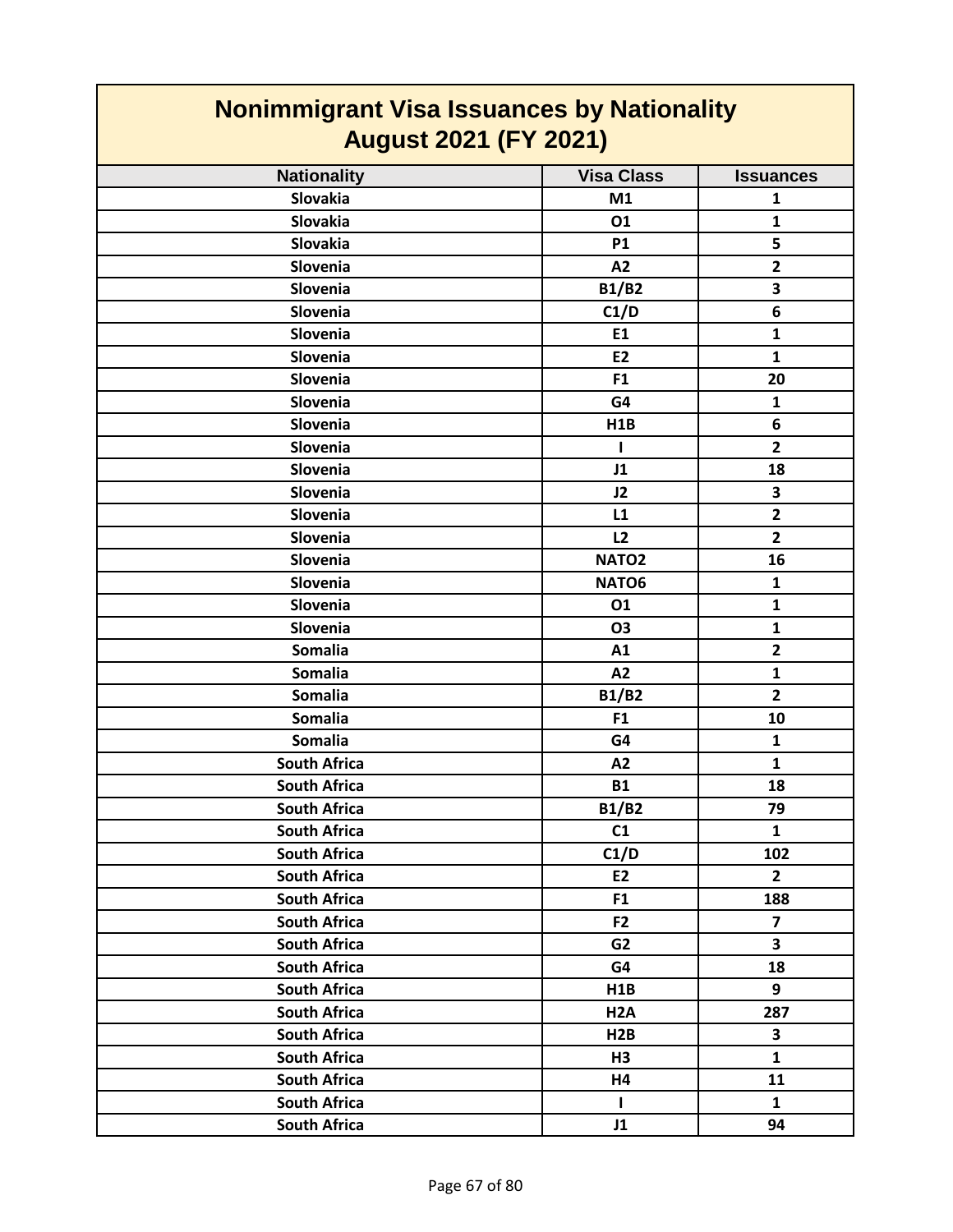| <b>Nonimmigrant Visa Issuances by Nationality</b><br><b>August 2021 (FY 2021)</b> |                   |                         |
|-----------------------------------------------------------------------------------|-------------------|-------------------------|
| <b>Nationality</b>                                                                | <b>Visa Class</b> | <b>Issuances</b>        |
| <b>South Africa</b>                                                               | J2                | 8                       |
| <b>South Africa</b>                                                               | K1                | 16                      |
| <b>South Africa</b>                                                               | <b>K2</b>         | 3                       |
| <b>South Africa</b>                                                               | L1                | 26                      |
| <b>South Africa</b>                                                               | L2                | 44                      |
| <b>South Africa</b>                                                               | M1                | 12                      |
| <b>South Africa</b>                                                               | M <sub>2</sub>    | 3                       |
| <b>South Africa</b>                                                               | NATO <sub>2</sub> | $\mathbf{1}$            |
| <b>South Africa</b>                                                               | 01                | 9                       |
| <b>South Africa</b>                                                               | 02                | $\overline{2}$          |
| <b>South Africa</b>                                                               | <b>O3</b>         | 5                       |
| <b>South Africa</b>                                                               | <b>P1</b>         | $\mathbf{1}$            |
| <b>South Africa</b>                                                               | P <sub>3</sub>    | $\overline{\mathbf{2}}$ |
| <b>South Africa</b>                                                               | R1                | $\mathbf{1}$            |
| <b>South Africa</b>                                                               | R <sub>2</sub>    | $\mathbf{1}$            |
| <b>South Sudan</b>                                                                | A1                | 6                       |
| <b>South Sudan</b>                                                                | <b>B1/B2</b>      | $\overline{7}$          |
| <b>South Sudan</b>                                                                | C1                | 3                       |
| <b>South Sudan</b>                                                                | F <sub>1</sub>    | 11                      |
| <b>South Sudan</b>                                                                | J1                | $\mathbf{1}$            |
| <b>South Sudan</b>                                                                | K1                | $\mathbf{2}$            |
| South Sudan                                                                       | R1                | $\mathbf{1}$            |
| Spain                                                                             | A1                | 10                      |
| Spain                                                                             | A2                | 31                      |
| <b>Spain</b>                                                                      | <b>B1/B2</b>      | 26                      |
| Spain                                                                             | C1/D              | 32                      |
| <b>Spain</b>                                                                      | C <sub>3</sub>    | 6                       |
| Spain                                                                             | E <sub>2</sub>    | 33                      |
| Spain                                                                             | E3D               | $\overline{\mathbf{3}}$ |
| Spain                                                                             | F1                | 1,502                   |
| Spain                                                                             | F <sub>2</sub>    | 27                      |
| Spain                                                                             | G <sub>2</sub>    | $\mathbf{1}$            |
| Spain                                                                             | G4                | 25                      |
| Spain                                                                             | H1B               | 92                      |
| Spain                                                                             | H4                | 12                      |
| Spain                                                                             | L                 | 10                      |
| Spain                                                                             | J1                | 1,657                   |
| Spain                                                                             | J2                | 166                     |
| Spain                                                                             | K1                | 45                      |
| Spain                                                                             | K <sub>2</sub>    | 6                       |
| Spain                                                                             | L1                | 60                      |
| Spain                                                                             | L2                | 81                      |

┑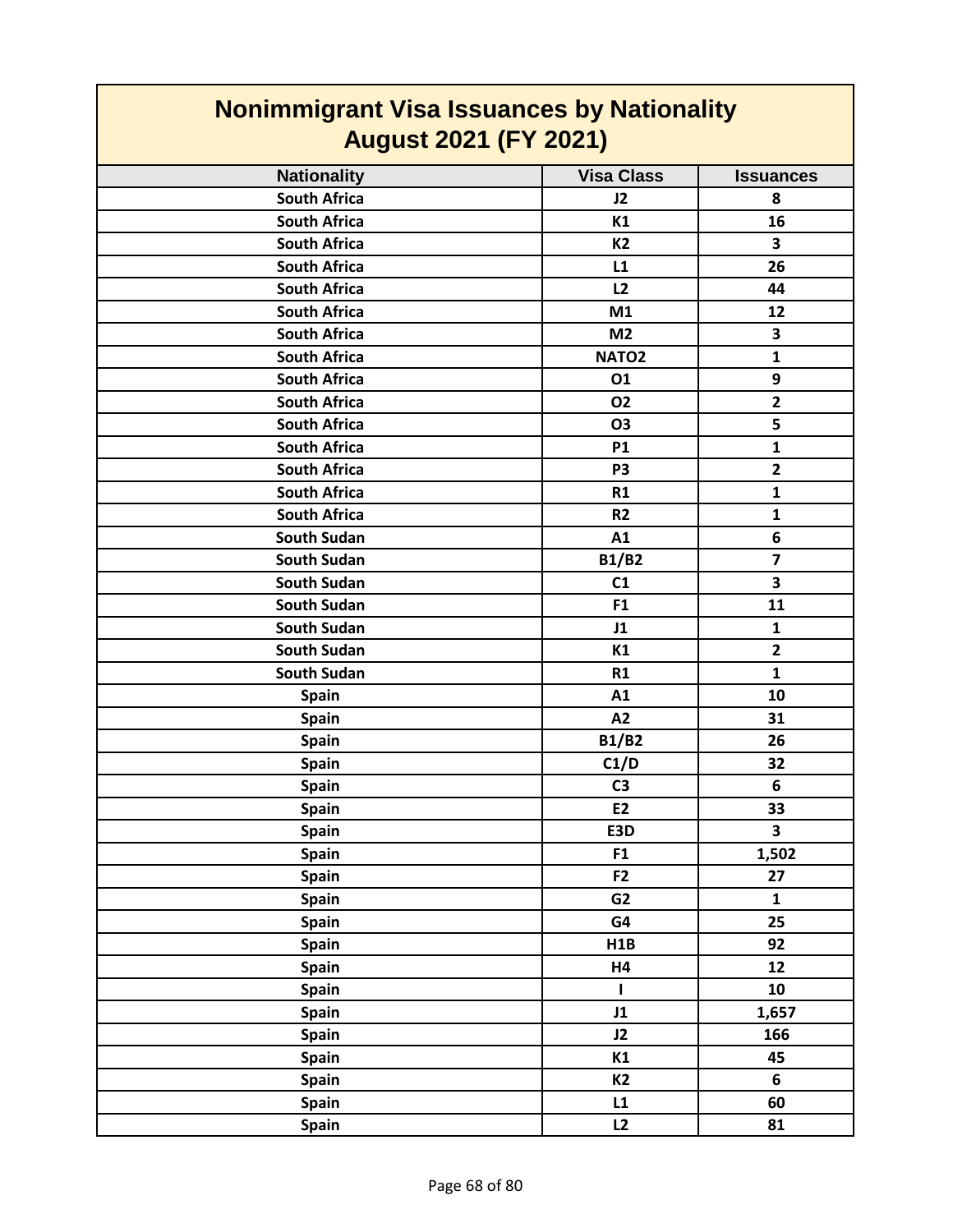| <b>Nonimmigrant Visa Issuances by Nationality</b><br><b>August 2021 (FY 2021)</b> |                   |                         |
|-----------------------------------------------------------------------------------|-------------------|-------------------------|
| <b>Nationality</b>                                                                | <b>Visa Class</b> | <b>Issuances</b>        |
| Spain                                                                             | M1                | 10                      |
| <b>Spain</b>                                                                      | NATO <sub>2</sub> | 27                      |
| <b>Spain</b>                                                                      | NATO4             | $\mathbf{1}$            |
| <b>Spain</b>                                                                      | 01                | 46                      |
| <b>Spain</b>                                                                      | <b>O2</b>         | 11                      |
| <b>Spain</b>                                                                      | <b>O3</b>         | 19                      |
| <b>Spain</b>                                                                      | <b>P1</b>         | 6                       |
| <b>Spain</b>                                                                      | P <sub>3</sub>    | 5                       |
| Spain                                                                             | Q1                | 27                      |
| <b>Spain</b>                                                                      | R1                | $\overline{2}$          |
| <b>Spain</b>                                                                      | <b>TD</b>         | 1                       |
| Sri Lanka                                                                         | A1                | $\mathbf{1}$            |
| Sri Lanka                                                                         | A2                | $\overline{2}$          |
| <b>Sri Lanka</b>                                                                  | <b>B1</b>         | 3                       |
| Sri Lanka                                                                         | <b>B1/B2</b>      | 217                     |
| Sri Lanka                                                                         | C1/D              | 33                      |
| Sri Lanka                                                                         | F <sub>1</sub>    | 103                     |
| Sri Lanka                                                                         | F <sub>2</sub>    | 10                      |
| Sri Lanka                                                                         | G1                | 9                       |
| Sri Lanka                                                                         | G <sub>2</sub>    | 9                       |
| Sri Lanka                                                                         | G4                | $\overline{2}$          |
| Sri Lanka                                                                         | H1B               | 3                       |
| Sri Lanka                                                                         | H4                | 9                       |
| Sri Lanka                                                                         | J1                | 15                      |
| Sri Lanka                                                                         | J2                | 6                       |
| Sri Lanka                                                                         | L1                | $\mathbf{1}$            |
| Sri Lanka                                                                         | M1                | $\mathbf{2}$            |
| Sri Lanka                                                                         | <b>P1</b>         | $\mathbf{1}$            |
| Sri Lanka                                                                         | P <sub>2</sub>    | $\mathbf{1}$            |
| Sri Lanka                                                                         | R1                | 6                       |
| <b>Sudan</b>                                                                      | A1                | $\overline{2}$          |
| <b>Sudan</b>                                                                      | A2                | $\overline{\mathbf{4}}$ |
| Sudan                                                                             | A3                | $\overline{\mathbf{4}}$ |
| <b>Sudan</b>                                                                      | <b>B1</b>         | $\overline{2}$          |
| Sudan                                                                             | <b>B1/B2</b>      | 62                      |
| Sudan                                                                             | <b>B2</b>         | $\mathbf{1}$            |
| <b>Sudan</b>                                                                      | D                 | 3                       |
| Sudan                                                                             | F <sub>1</sub>    | 38                      |
| Sudan                                                                             | F2                | $\mathbf{2}$            |
| <b>Sudan</b>                                                                      | G4                | $\overline{7}$          |
| <b>Sudan</b>                                                                      | H1B               | 5                       |
| <b>Sudan</b>                                                                      | H4                | 5                       |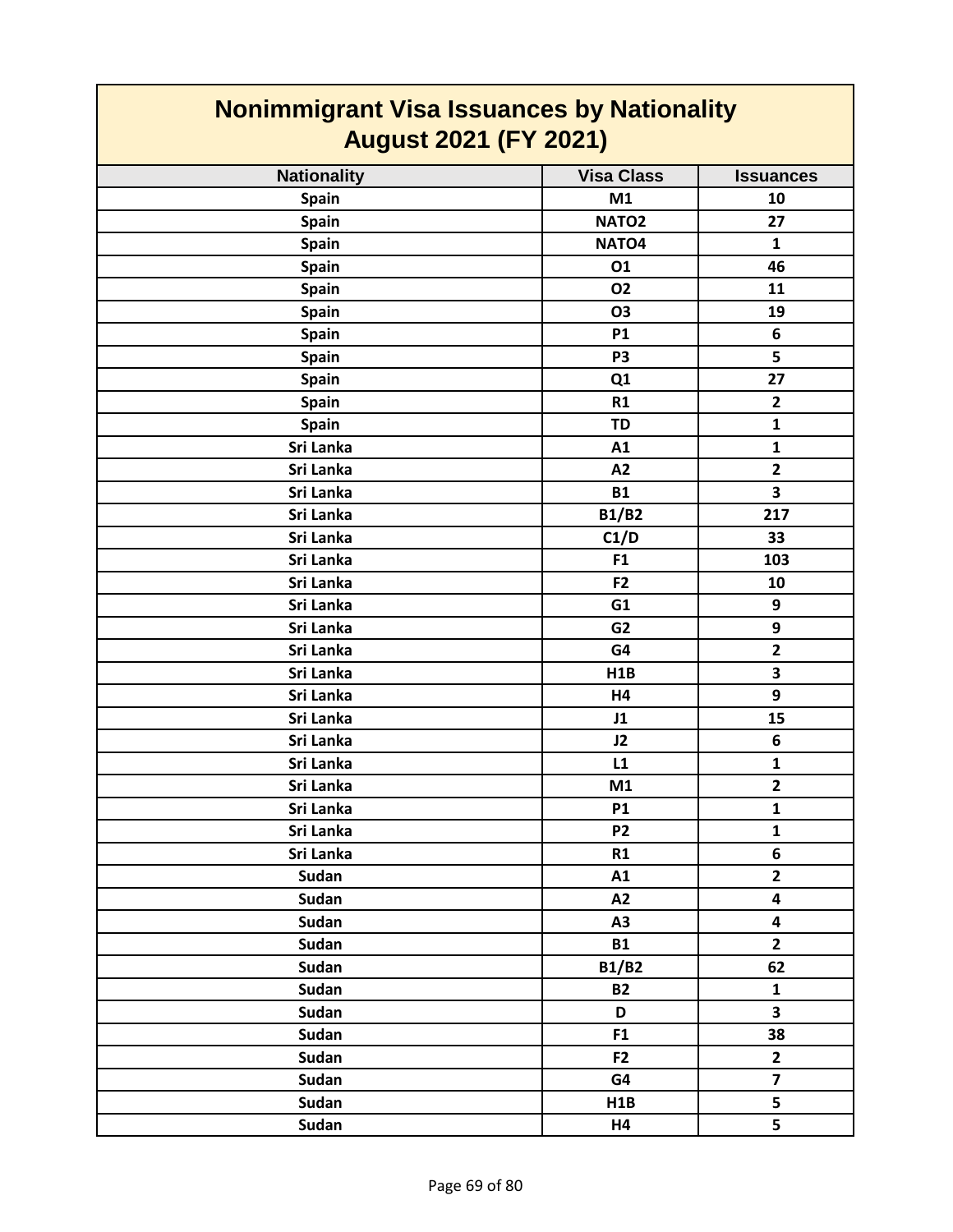| <u>NUMMUNIS AND VISA ISSUANCES BY NATIONALLY</u><br><b>August 2021 (FY 2021)</b> |                   |                         |
|----------------------------------------------------------------------------------|-------------------|-------------------------|
| <b>Nationality</b>                                                               | <b>Visa Class</b> | <b>Issuances</b>        |
| Sudan                                                                            | J1                | 7                       |
| Sudan                                                                            | J2                | 3                       |
| <b>Sudan</b>                                                                     | K1                | 4                       |
| <b>Sudan</b>                                                                     | M1                | $\mathbf{1}$            |
| <b>Suriname</b>                                                                  | A1                | $\overline{\mathbf{2}}$ |
| <b>Suriname</b>                                                                  | A2                | 4                       |
| <b>Suriname</b>                                                                  | <b>B1/B2</b>      | 68                      |
| <b>Suriname</b>                                                                  | C1/D              | 3                       |
| <b>Suriname</b>                                                                  | F1                | $\overline{\mathbf{2}}$ |
| <b>Suriname</b>                                                                  | G <sub>2</sub>    | 3                       |
| <b>Suriname</b>                                                                  | J1                | $\mathbf{1}$            |
| <b>Suriname</b>                                                                  | M1                | $\mathbf{1}$            |
| Sweden                                                                           | A2                | 86                      |
| Sweden                                                                           | A3                | $\mathbf{1}$            |
| Sweden                                                                           | <b>B1</b>         | 1                       |
| Sweden                                                                           | <b>B1/B2</b>      | 9                       |
| Sweden                                                                           | <b>B2</b>         | $\overline{\mathbf{2}}$ |
| Sweden                                                                           | C1/D              | 36                      |
| Sweden                                                                           | E2                | 28                      |
| Sweden                                                                           | F <sub>1</sub>    | 420                     |
| Sweden                                                                           | F <sub>2</sub>    | 8                       |
| Sweden                                                                           | G1                | $\overline{\mathbf{4}}$ |
| Sweden                                                                           | G <sub>2</sub>    | $\overline{2}$          |
| Sweden                                                                           | G4                | 13                      |
| Sweden                                                                           | H1B               | 9                       |
| Sweden                                                                           | H4                | 8                       |
| Sweden                                                                           |                   | 9                       |
| Sweden                                                                           | J1                | 203                     |
| Sweden                                                                           | J2                | 13                      |
| Sweden                                                                           | K1                | 10                      |
| Sweden                                                                           | L1                | 12                      |
| Sweden                                                                           | L2                | 20                      |
| Sweden                                                                           | M1                | $\overline{2}$          |
| Sweden                                                                           | 01                | 16                      |
| Sweden                                                                           | 02                | 5                       |
| Sweden                                                                           | <b>O3</b>         | $\overline{\mathbf{3}}$ |
| Sweden                                                                           | <b>P1</b>         | 26                      |
| Sweden                                                                           | <b>P4</b>         | 6                       |
| Switzerland                                                                      | A1                | 4                       |
| Switzerland                                                                      | A2                | 22                      |
| Switzerland                                                                      | <b>B1</b>         | $\overline{\mathbf{4}}$ |
| Switzerland                                                                      | <b>B1/B2</b>      | 14                      |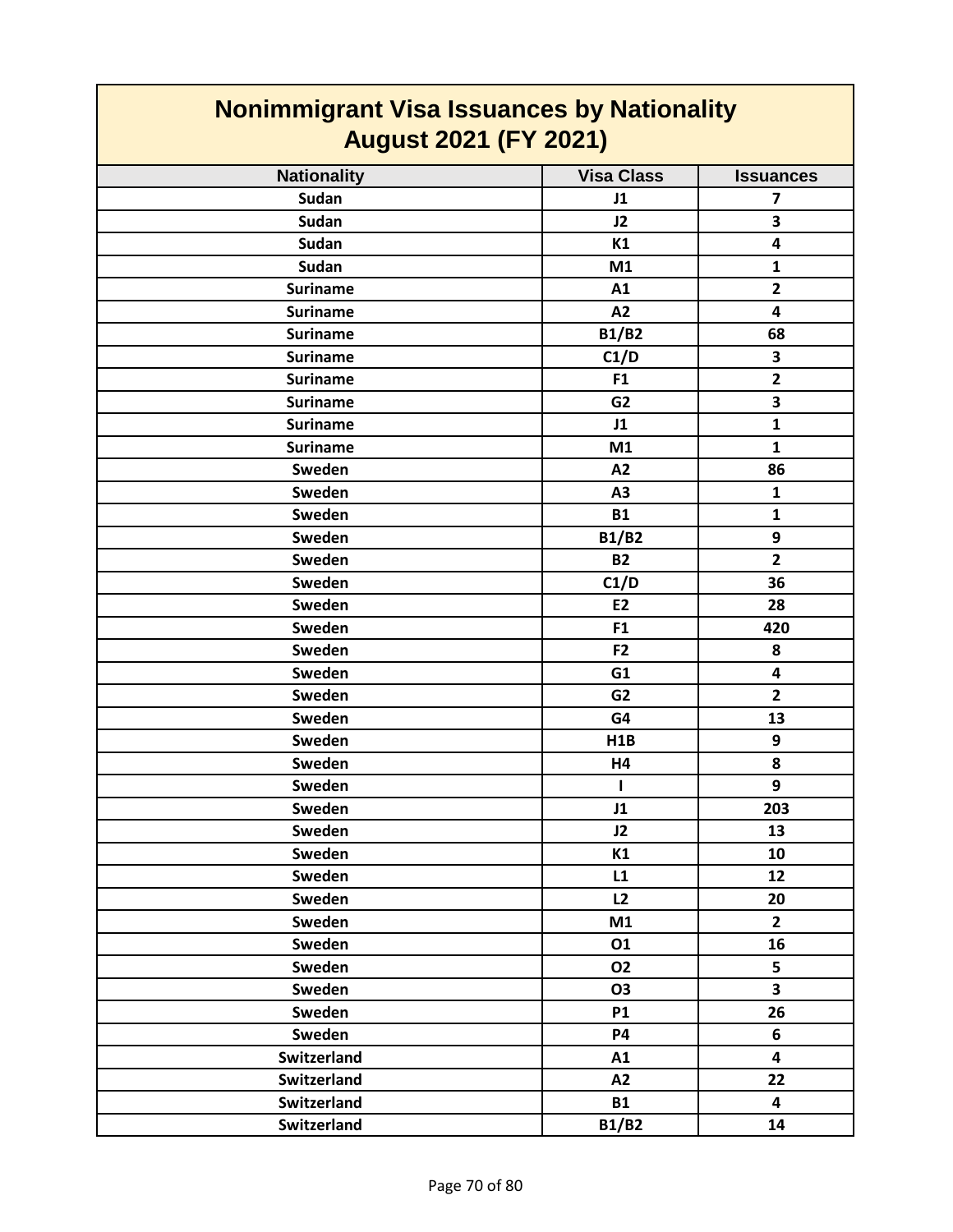| <b>Nonimmigrant Visa Issuances by Nationality</b><br><b>August 2021 (FY 2021)</b> |                   |                         |
|-----------------------------------------------------------------------------------|-------------------|-------------------------|
| <b>Nationality</b>                                                                | <b>Visa Class</b> | <b>Issuances</b>        |
| Switzerland                                                                       | <b>B2</b>         | $\mathbf{2}$            |
| Switzerland                                                                       | C1/D              | 63                      |
| Switzerland                                                                       | C <sub>3</sub>    | 4                       |
| <b>Switzerland</b>                                                                | E <sub>2</sub>    | 27                      |
| <b>Switzerland</b>                                                                | F <sub>1</sub>    | 339                     |
| Switzerland                                                                       | F <sub>2</sub>    | 3                       |
| <b>Switzerland</b>                                                                | G <sub>2</sub>    | $\mathbf{1}$            |
| <b>Switzerland</b>                                                                | G4                | 13                      |
| Switzerland                                                                       | H <sub>1</sub> B  | 12                      |
| <b>Switzerland</b>                                                                | H <sub>3</sub>    | $\mathbf{1}$            |
| Switzerland                                                                       | H4                | 9                       |
| Switzerland                                                                       |                   | 16                      |
| <b>Switzerland</b>                                                                | J1                | 161                     |
| Switzerland                                                                       | J2                | 14                      |
| Switzerland                                                                       | K1                | $\mathbf{2}$            |
| <b>Switzerland</b>                                                                | L1                | 24                      |
| <b>Switzerland</b>                                                                | L2                | 28                      |
| <b>Switzerland</b>                                                                | M1                | 13                      |
| <b>Switzerland</b>                                                                | 01                | 20                      |
| <b>Switzerland</b>                                                                | 02                | 3                       |
| Switzerland                                                                       | <b>O3</b>         | 8                       |
| Switzerland                                                                       | <b>P1</b>         | 5                       |
| <b>Switzerland</b>                                                                | <b>P4</b>         | $\mathbf{1}$            |
| <b>Switzerland</b>                                                                | R1                | $\overline{2}$          |
| <b>Syria</b>                                                                      | <b>B1</b>         | 3                       |
| <b>Syria</b>                                                                      | <b>B1/B2</b>      | 106                     |
| <b>Syria</b>                                                                      | C1/D              | $\overline{2}$          |
| Syria                                                                             | F <sub>1</sub>    | 30                      |
| <b>Syria</b>                                                                      | G1                | $\mathbf{2}$            |
| Syria                                                                             | G4                | $\overline{2}$          |
| Syria                                                                             | H1B               | $\mathbf{1}$            |
| Syria                                                                             | H4                | $\mathbf{1}$            |
| <b>Syria</b>                                                                      | Ι.                | $\mathbf{1}$            |
| Syria                                                                             | J1                | 8                       |
| Syria                                                                             | J2                | $\mathbf{1}$            |
| Syria                                                                             | K1                | 8                       |
| Tajikistan                                                                        | A1                | $\mathbf{1}$            |
| Tajikistan                                                                        | <b>B1/B2</b>      | 48                      |
| Tajikistan                                                                        | F <sub>1</sub>    | 19                      |
| Tajikistan                                                                        | F <sub>2</sub>    | $\overline{\mathbf{3}}$ |
| Tajikistan                                                                        | G1                | $\overline{\mathbf{4}}$ |
| Tajikistan                                                                        | G <sub>2</sub>    | $\mathbf{2}$            |
|                                                                                   |                   |                         |

Г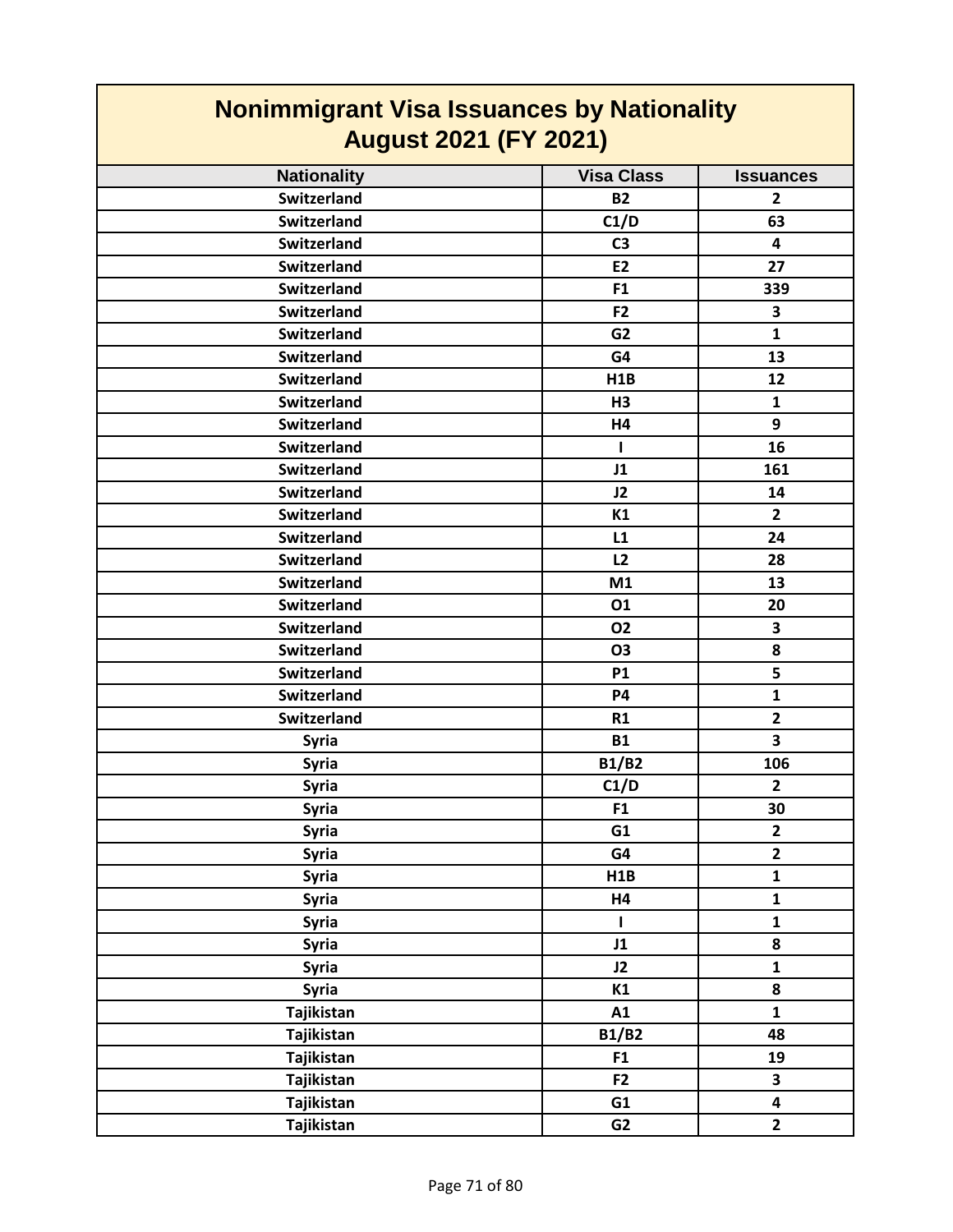| <b>Nonimmigrant Visa Issuances by Nationality</b><br><b>August 2021 (FY 2021)</b> |                   |                         |
|-----------------------------------------------------------------------------------|-------------------|-------------------------|
| <b>Nationality</b>                                                                | <b>Visa Class</b> | <b>Issuances</b>        |
| Tajikistan                                                                        | G4                | $\overline{2}$          |
| Tajikistan                                                                        | G5                | $\mathbf{1}$            |
| Tajikistan                                                                        | H1B               | $\mathbf{1}$            |
| Tajikistan                                                                        | J1                | 4                       |
| Tajikistan                                                                        | K1                | $\mathbf{1}$            |
| Tajikistan                                                                        | <b>P1</b>         | $\mathbf{1}$            |
| <b>Tanzania</b>                                                                   | A1                | 11                      |
| <b>Tanzania</b>                                                                   | A2                | 38                      |
| <b>Tanzania</b>                                                                   | <b>B1</b>         | $\mathbf{1}$            |
| <b>Tanzania</b>                                                                   | B1/B2             | 140                     |
| <b>Tanzania</b>                                                                   | C1                | $\mathbf{1}$            |
| <b>Tanzania</b>                                                                   | C1/D              | 4                       |
| <b>Tanzania</b>                                                                   | F <sub>1</sub>    | 104                     |
| <b>Tanzania</b>                                                                   | F <sub>2</sub>    | $\mathbf{1}$            |
| <b>Tanzania</b>                                                                   | G1                | $\mathbf{2}$            |
| <b>Tanzania</b>                                                                   | G <sub>2</sub>    | 5                       |
| <b>Tanzania</b>                                                                   | G4                | 13                      |
| <b>Tanzania</b>                                                                   | H <sub>1</sub> B  | $\overline{2}$          |
| <b>Tanzania</b>                                                                   | J1                | 30                      |
| <b>Tanzania</b>                                                                   | J2                | 4                       |
| <b>Tanzania</b>                                                                   | K1                | 4                       |
| <b>Tanzania</b>                                                                   | L1                | $\mathbf{1}$            |
| <b>Tanzania</b>                                                                   | M1                | 3                       |
| <b>Tanzania</b>                                                                   | 01                | $\mathbf{1}$            |
| <b>Tanzania</b>                                                                   | R1                | $\overline{2}$          |
| <b>Thailand</b>                                                                   | A1                | 5                       |
| <b>Thailand</b>                                                                   | A2                | 69                      |
| <b>Thailand</b>                                                                   | <b>B1</b>         | 23                      |
| <b>Thailand</b>                                                                   | <b>B1/B2</b>      | 1,937                   |
| <b>Thailand</b>                                                                   | C1                | $\mathbf{1}$            |
| <b>Thailand</b>                                                                   | C1/D              | 73                      |
| <b>Thailand</b>                                                                   | CW1               | $\overline{2}$          |
| <b>Thailand</b>                                                                   | E2                | 28                      |
| <b>Thailand</b>                                                                   | E3D               | $\mathbf{2}$            |
| <b>Thailand</b>                                                                   | F <sub>1</sub>    | 248                     |
| <b>Thailand</b>                                                                   | F <sub>2</sub>    | 4                       |
| <b>Thailand</b>                                                                   | G4                | $\overline{\mathbf{3}}$ |
| <b>Thailand</b>                                                                   | H1B               | $\overline{7}$          |
| <b>Thailand</b>                                                                   | H4                | 5                       |
| <b>Thailand</b>                                                                   | J1                | 161                     |
| <b>Thailand</b>                                                                   | J2                | 10                      |
| <b>Thailand</b>                                                                   | K1                | 73                      |

┓

 $\mathcal{L}(\mathcal{A})$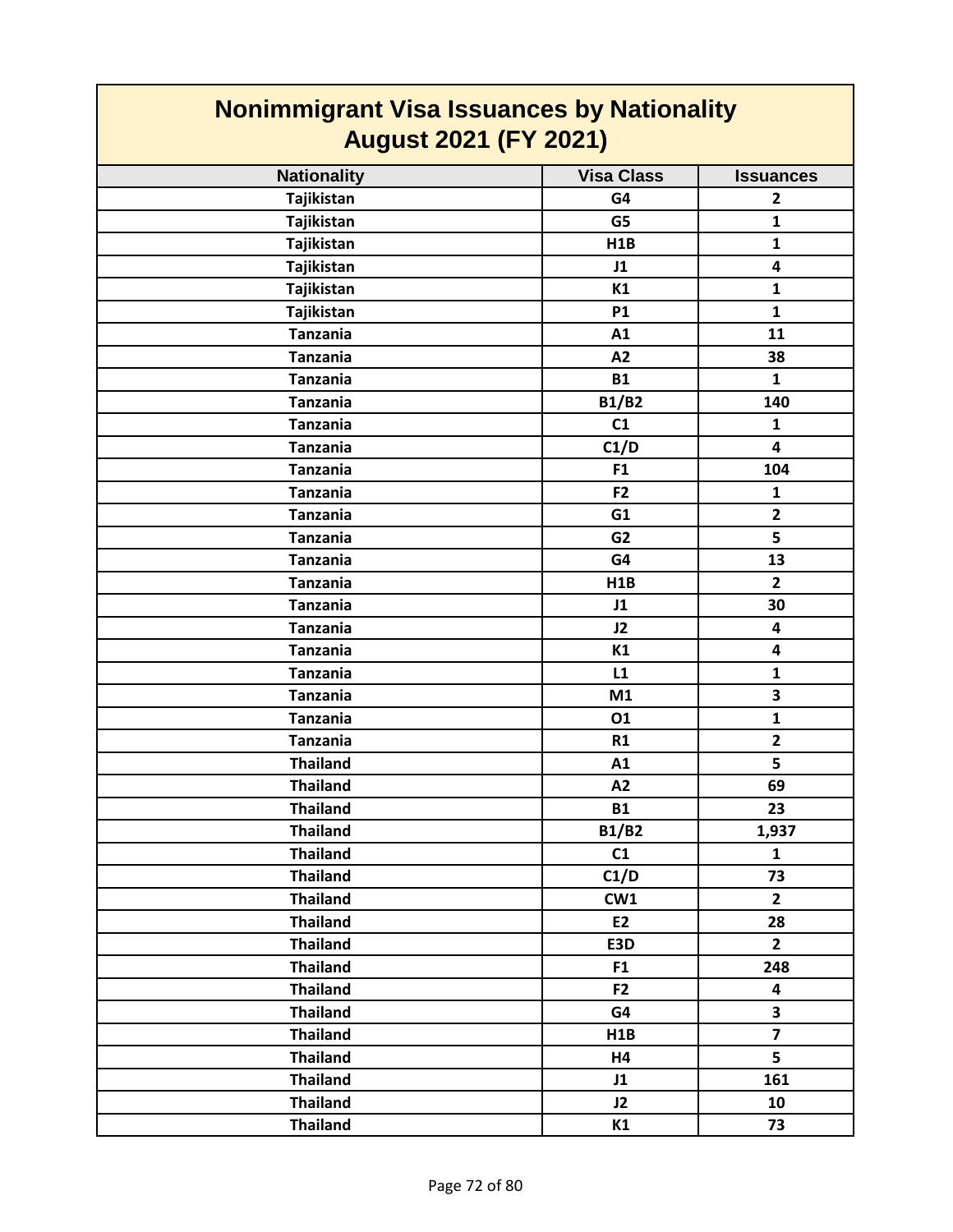| <b>Nonimmigrant Visa Issuances by Nationality</b><br><b>August 2021 (FY 2021)</b> |                   |                  |
|-----------------------------------------------------------------------------------|-------------------|------------------|
| <b>Nationality</b>                                                                | <b>Visa Class</b> | <b>Issuances</b> |
| <b>Thailand</b>                                                                   | <b>K2</b>         | 6                |
| <b>Thailand</b>                                                                   | L1                | 9                |
| <b>Thailand</b>                                                                   | L2                | 3                |
| <b>Thailand</b>                                                                   | M1                | $\overline{2}$   |
| <b>Thailand</b>                                                                   | 01                | $\overline{2}$   |
| <b>Thailand</b>                                                                   | <b>O3</b>         | 3                |
| <b>Thailand</b>                                                                   | <b>P1</b>         | $\mathbf{1}$     |
| <b>Thailand</b>                                                                   | R1                | $\mathbf{1}$     |
| <b>Thailand</b>                                                                   | <b>TD</b>         | $\overline{2}$   |
| <b>Timor-Leste</b>                                                                | A1                | $\mathbf{1}$     |
| <b>Timor-Leste</b>                                                                | A2                | $\overline{2}$   |
| <b>Timor-Leste</b>                                                                | G <sub>2</sub>    | 28               |
| <b>Togo</b>                                                                       | A1                | 1                |
| <b>Togo</b>                                                                       | A2                | 4                |
| <b>Togo</b>                                                                       | <b>B1/B2</b>      | 5                |
| <b>Togo</b>                                                                       | F <sub>1</sub>    | 4                |
| <b>Togo</b>                                                                       | G <sub>2</sub>    | $\mathbf{1}$     |
| <b>Togo</b>                                                                       | K1                | $\mathbf{1}$     |
| <b>Tonga</b>                                                                      | <b>B1/B2</b>      | 4                |
| <b>Tonga</b>                                                                      | G4                | $\overline{7}$   |
| <b>Trinidad and Tobago</b>                                                        | A1                | 3                |
| <b>Trinidad and Tobago</b>                                                        | A2                | 4                |
| <b>Trinidad and Tobago</b>                                                        | <b>B1</b>         | $\mathbf{1}$     |
| <b>Trinidad and Tobago</b>                                                        | <b>B1/B2</b>      | 874              |
| <b>Trinidad and Tobago</b>                                                        | C1                | 4                |
| <b>Trinidad and Tobago</b>                                                        | C1/D              | 14               |
| <b>Trinidad and Tobago</b>                                                        | C <sub>3</sub>    | $\mathbf{1}$     |
| <b>Trinidad and Tobago</b>                                                        | F <sub>1</sub>    | 70               |
| <b>Trinidad and Tobago</b>                                                        | G4                | 10               |
| <b>Trinidad and Tobago</b>                                                        | H1B               | 8                |
| <b>Trinidad and Tobago</b>                                                        | J1                | 6                |
| <b>Trinidad and Tobago</b>                                                        | J2                | $\mathbf{1}$     |
| <b>Trinidad and Tobago</b>                                                        | K1                | 4                |
| <b>Trinidad and Tobago</b>                                                        | <b>K2</b>         | $\mathbf{2}$     |
| <b>Trinidad and Tobago</b>                                                        | L1                | 4                |
| <b>Trinidad and Tobago</b>                                                        | L2                | 6                |
| <b>Trinidad and Tobago</b>                                                        | M1                | $\overline{2}$   |
| <b>Trinidad and Tobago</b>                                                        | 01                | $\mathbf{1}$     |
| <b>Trinidad and Tobago</b>                                                        | 02                | $\overline{2}$   |
| <b>Trinidad and Tobago</b>                                                        | <b>P1</b>         | $\mathbf{1}$     |
| <b>Trinidad and Tobago</b>                                                        | P <sub>3</sub>    | 6                |
| <b>Trinidad and Tobago</b>                                                        | R1                | $\mathbf{1}$     |

**The Company**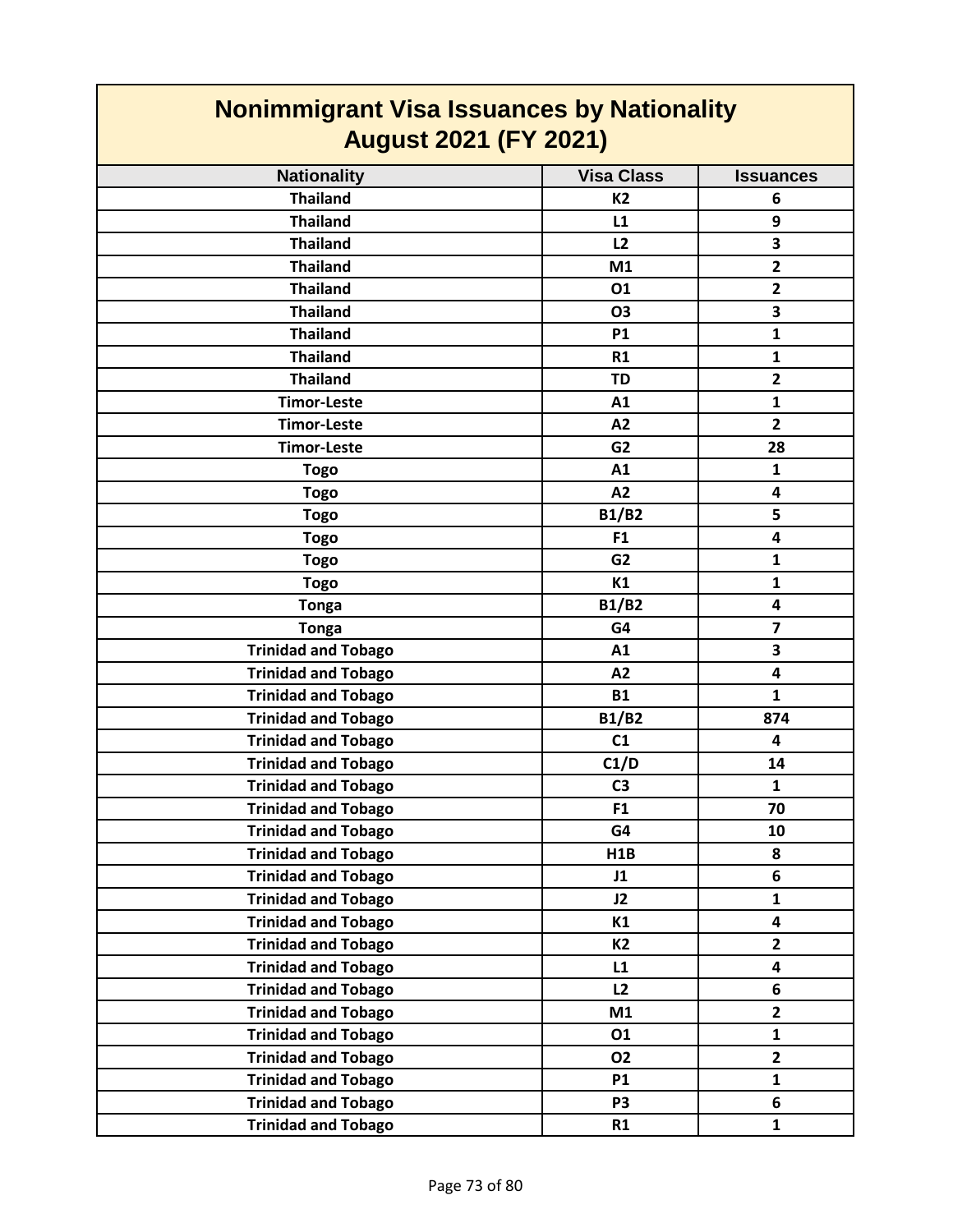| <b>Nonimmigrant Visa Issuances by Nationality</b><br><b>August 2021 (FY 2021)</b> |                   |                         |
|-----------------------------------------------------------------------------------|-------------------|-------------------------|
| <b>Nationality</b>                                                                | <b>Visa Class</b> | <b>Issuances</b>        |
| <b>Tunisia</b>                                                                    | A1                | 4                       |
| <b>Tunisia</b>                                                                    | A2                | $\overline{2}$          |
| <b>Tunisia</b>                                                                    | <b>B1/B2</b>      | 228                     |
| <b>Tunisia</b>                                                                    | C1/D              | 15                      |
| <b>Tunisia</b>                                                                    | F <sub>1</sub>    | 63                      |
| <b>Tunisia</b>                                                                    | G4                | 4                       |
| <b>Tunisia</b>                                                                    | H1B               | 6                       |
| <b>Tunisia</b>                                                                    | <b>H4</b>         | $\mathbf{1}$            |
| <b>Tunisia</b>                                                                    | J1                | 21                      |
| <b>Tunisia</b>                                                                    | J2                | 3                       |
| <b>Tunisia</b>                                                                    | K1                | 6                       |
| <b>Tunisia</b>                                                                    | L1                | 4                       |
| <b>Tunisia</b>                                                                    | L2                | $\mathbf{1}$            |
| <b>Tunisia</b>                                                                    | M1                | $\mathbf{1}$            |
| <b>Turkey</b>                                                                     | A1                | 26                      |
| <b>Turkey</b>                                                                     | A2                | 25                      |
| <b>Turkey</b>                                                                     | A3                | $\mathbf{1}$            |
| <b>Turkey</b>                                                                     | <b>B1/B2</b>      | 1,908                   |
| <b>Turkey</b>                                                                     | C1                | $\mathbf{1}$            |
| <b>Turkey</b>                                                                     | C1/D              | 398                     |
| <b>Turkey</b>                                                                     | CW1               | $\mathbf{1}$            |
| <b>Turkey</b>                                                                     | E <sub>2</sub>    | 14                      |
| <b>Turkey</b>                                                                     | F <sub>1</sub>    | 1,031                   |
| <b>Turkey</b>                                                                     | F <sub>2</sub>    | 36                      |
| <b>Turkey</b>                                                                     | G <sub>2</sub>    | 112                     |
| <b>Turkey</b>                                                                     | G4                | 6                       |
| <b>Turkey</b>                                                                     | H1B               | 156                     |
| <b>Turkey</b>                                                                     | H2B               | $\overline{\mathbf{z}}$ |
| <b>Turkey</b>                                                                     | H4                | 65                      |
| <b>Turkey</b>                                                                     | $\mathbf{I}$      | $\overline{\mathbf{3}}$ |
| <b>Turkey</b>                                                                     | J1                | 569                     |
| <b>Turkey</b>                                                                     | J2                | 162                     |
| <b>Turkey</b>                                                                     | K1                | $\overline{\mathbf{4}}$ |
| <b>Turkey</b>                                                                     | L1                | 74                      |
| <b>Turkey</b>                                                                     | L2                | 66                      |
| <b>Turkey</b>                                                                     | M1                | 5                       |
| <b>Turkey</b>                                                                     | NATO <sub>2</sub> | 6                       |
| <b>Turkey</b>                                                                     | 01                | 36                      |
| <b>Turkey</b>                                                                     | <b>O2</b>         | $\mathbf{1}$            |
| <b>Turkey</b>                                                                     | <b>O3</b>         | 11                      |
| <b>Turkey</b>                                                                     | R1                | $\overline{\mathbf{4}}$ |
| <b>Turkey</b>                                                                     | R <sub>2</sub>    | 5                       |

 $\overline{\phantom{a}}$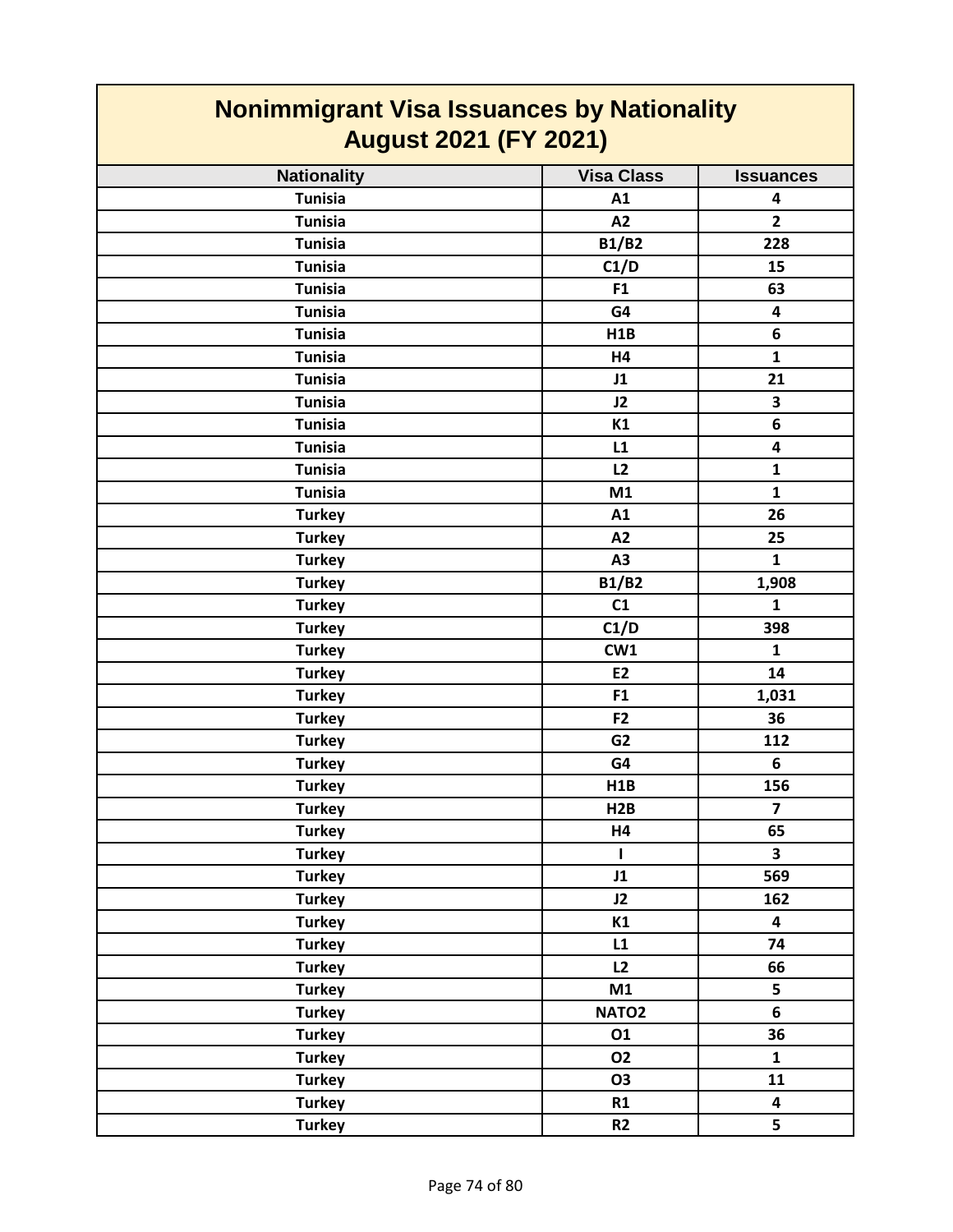| <b>Nonimmigrant Visa Issuances by Nationality</b><br><b>August 2021 (FY 2021)</b> |                  |                         |
|-----------------------------------------------------------------------------------|------------------|-------------------------|
|                                                                                   |                  |                         |
| <b>Turkey</b>                                                                     | <b>TD</b>        | 1                       |
| <b>Turkmenistan</b>                                                               | F <sub>1</sub>   | 16                      |
| <b>Turkmenistan</b>                                                               | F <sub>2</sub>   | 6                       |
| <b>Turkmenistan</b>                                                               | G4               | $\mathbf{1}$            |
| <b>Turkmenistan</b>                                                               | H4               | $\mathbf{1}$            |
| <b>Turkmenistan</b>                                                               | K1               | $\mathbf 1$             |
| <b>Turks and Caicos Islands</b>                                                   | <b>B1/B2</b>     | $\overline{\mathbf{2}}$ |
| <b>Turks and Caicos Islands</b>                                                   | F1               | $\mathbf{2}$            |
| Tuvalu                                                                            | J1               | $\mathbf{1}$            |
| Uganda                                                                            | A1               | 9                       |
| Uganda                                                                            | A2               | 17                      |
| Uganda                                                                            | A3               | $\mathbf{1}$            |
| Uganda                                                                            | <b>B1/B2</b>     | 45                      |
| Uganda                                                                            | C1               | $\overline{2}$          |
| Uganda                                                                            | D                | 5                       |
| Uganda                                                                            | F <sub>1</sub>   | 113                     |
| Uganda                                                                            | F <sub>2</sub>   | 10                      |
| Uganda                                                                            | G1               | $\mathbf{1}$            |
| Uganda                                                                            | G <sub>2</sub>   | 3                       |
| Uganda                                                                            | G4               | 31                      |
| Uganda                                                                            | H1B              | $\mathbf{1}$            |
| Uganda                                                                            | J1               | 14                      |
| Uganda                                                                            | J2               | 3                       |
| Uganda                                                                            | K1               | 8                       |
| Uganda                                                                            | <b>P1</b>        | 5                       |
| Uganda                                                                            | R1               | 3                       |
| Uganda                                                                            | R <sub>2</sub>   | 3                       |
| <b>Ukraine</b>                                                                    | A1               | 22                      |
| <b>Ukraine</b>                                                                    | A2               | 143                     |
| <b>Ukraine</b>                                                                    | <b>B1</b>        | 30                      |
| <b>Ukraine</b>                                                                    | <b>B1/B2</b>     | 381                     |
| <b>Ukraine</b>                                                                    | <b>B2</b>        | $\mathbf{1}$            |
| <b>Ukraine</b>                                                                    | C1/D             | 436                     |
| <b>Ukraine</b>                                                                    | E2               | 20                      |
| <b>Ukraine</b>                                                                    | F <sub>1</sub>   | 216                     |
| <b>Ukraine</b>                                                                    | F <sub>2</sub>   | 13                      |
| <b>Ukraine</b>                                                                    | G1               | $\overline{\mathbf{3}}$ |
| <b>Ukraine</b>                                                                    | G4               | 11                      |
| <b>Ukraine</b>                                                                    | H1B              | 21                      |
| <b>Ukraine</b>                                                                    | H <sub>2</sub> A | 18                      |
| <b>Ukraine</b>                                                                    | H2B              | $\overline{\mathbf{3}}$ |
| <b>Ukraine</b>                                                                    | H4               | 25                      |
|                                                                                   |                  |                         |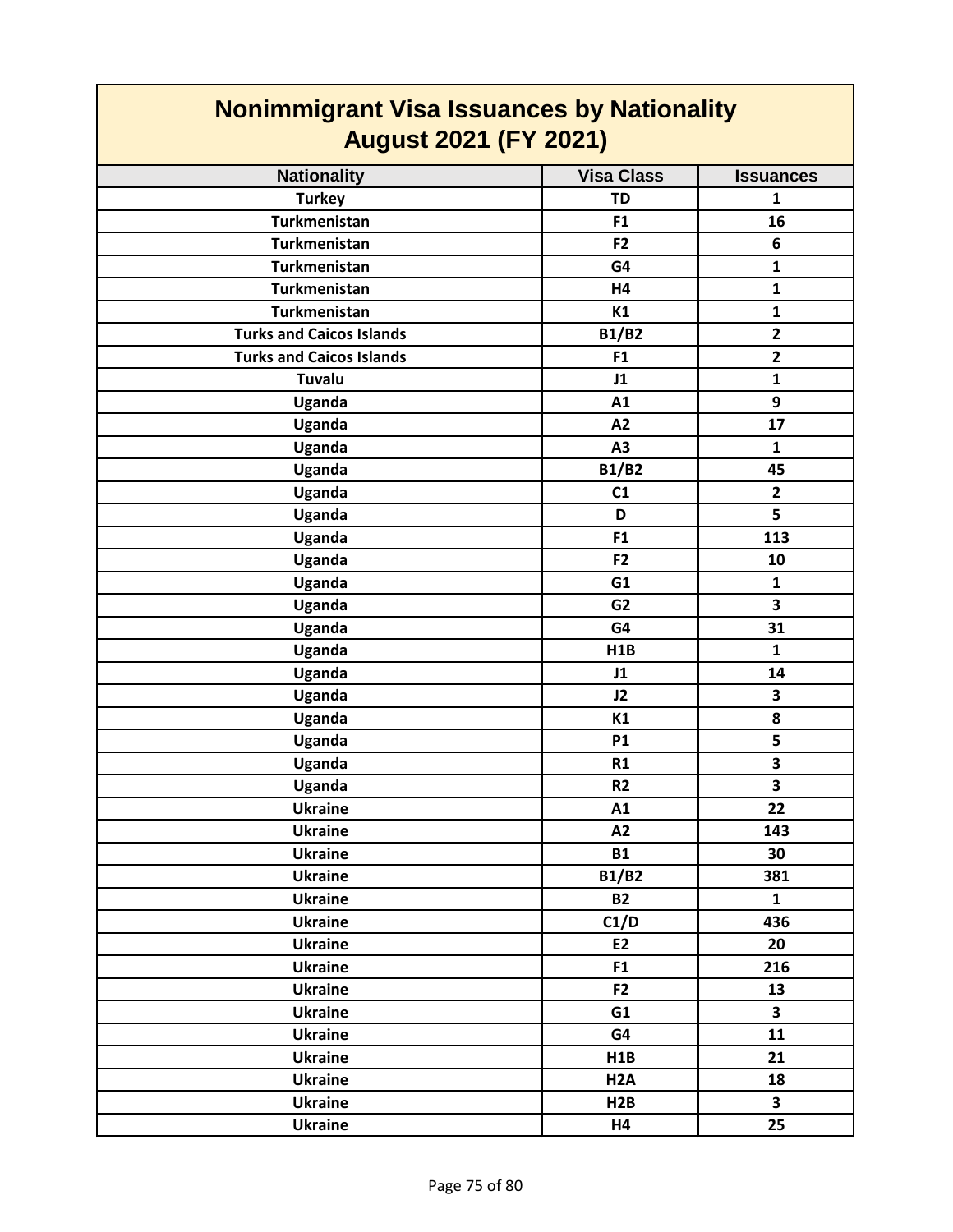| <b>Nonimmigrant Visa Issuances by Nationality</b><br><b>August 2021 (FY 2021)</b> |                   |                         |
|-----------------------------------------------------------------------------------|-------------------|-------------------------|
| <b>Nationality</b>                                                                | <b>Visa Class</b> | <b>Issuances</b>        |
| <b>Ukraine</b>                                                                    | ı                 | 13                      |
| <b>Ukraine</b>                                                                    | J1                | 55                      |
| <b>Ukraine</b>                                                                    | J2                | 24                      |
| <b>Ukraine</b>                                                                    | K1                | 50                      |
| <b>Ukraine</b>                                                                    | K2                | 16                      |
| <b>Ukraine</b>                                                                    | L1                | 46                      |
| <b>Ukraine</b>                                                                    | L2                | 48                      |
| <b>Ukraine</b>                                                                    | M1                | 3                       |
| <b>Ukraine</b>                                                                    | 01                | 17                      |
| <b>Ukraine</b>                                                                    | 02                | $\overline{2}$          |
| <b>Ukraine</b>                                                                    | <b>O3</b>         | 6                       |
| <b>Ukraine</b>                                                                    | <b>P1</b>         | 12                      |
| <b>Ukraine</b>                                                                    | P <sub>3</sub>    | 3                       |
| <b>Ukraine</b>                                                                    | <b>R1</b>         | $\overline{\mathbf{2}}$ |
| <b>Ukraine</b>                                                                    | <b>R2</b>         | $\overline{\mathbf{z}}$ |
| <b>Ukraine</b>                                                                    | <b>TD</b>         | $\mathbf{1}$            |
| <b>United Arab Emirates</b>                                                       | A1                | 10                      |
| <b>United Arab Emirates</b>                                                       | A2                | 113                     |
| <b>United Arab Emirates</b>                                                       | <b>B1/B2</b>      | 1,006                   |
| <b>United Arab Emirates</b>                                                       | D                 | 8                       |
| <b>United Arab Emirates</b>                                                       | F <sub>1</sub>    | 107                     |
| <b>United Arab Emirates</b>                                                       | F <sub>2</sub>    | 12                      |
| <b>United Arab Emirates</b>                                                       | G1                | $\overline{2}$          |
| <b>United Arab Emirates</b>                                                       | G <sub>2</sub>    | 5                       |
| <b>United Arab Emirates</b>                                                       | J1                | 5                       |
| <b>United Arab Emirates</b>                                                       | J2                | 3                       |
| <b>Uruguay</b>                                                                    | A1                | $\mathbf{1}$            |
| <b>Uruguay</b>                                                                    | A2                | 10                      |
| <b>Uruguay</b>                                                                    | <b>B1</b>         | $\mathbf{1}$            |
| <b>Uruguay</b>                                                                    | <b>B1/B2</b>      | 1,360                   |
| <b>Uruguay</b>                                                                    | C1/D              | $\boldsymbol{6}$        |
| <b>Uruguay</b>                                                                    | F1                | 15                      |
| <b>Uruguay</b>                                                                    | F <sub>2</sub>    | $\mathbf{1}$            |
| <b>Uruguay</b>                                                                    | G1                | $\mathbf{1}$            |
| <b>Uruguay</b>                                                                    | G4                | 12                      |
| <b>Uruguay</b>                                                                    | H1B               | $\mathbf{2}$            |
| <b>Uruguay</b>                                                                    | H <sub>2</sub> A  | $\mathbf{1}$            |
| <b>Uruguay</b>                                                                    | L                 | $\mathbf{1}$            |
| <b>Uruguay</b>                                                                    | J1                | 14                      |
| <b>Uruguay</b>                                                                    | J2                | 5                       |
| <b>Uruguay</b>                                                                    | K1                | $\mathbf{1}$            |
| <b>Uruguay</b>                                                                    | L1                | $\overline{2}$          |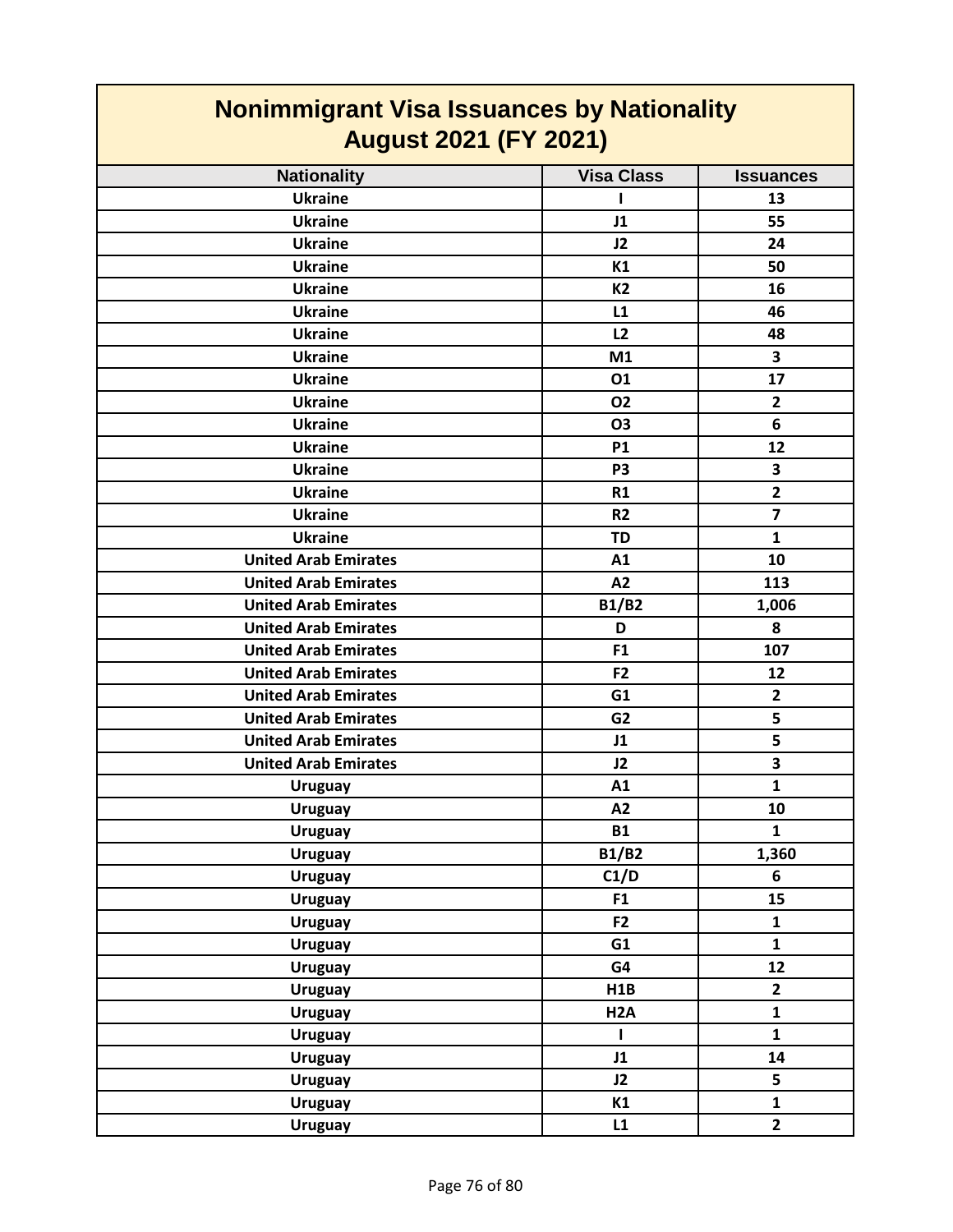| <b>Nonimmigrant Visa Issuances by Nationality</b><br><b>August 2021 (FY 2021)</b> |                   |                         |
|-----------------------------------------------------------------------------------|-------------------|-------------------------|
| <b>Nationality</b>                                                                | <b>Visa Class</b> | <b>Issuances</b>        |
| <b>Uruguay</b>                                                                    | L <sub>2</sub>    | 5                       |
| <b>Uruguay</b>                                                                    | 01                | 3                       |
| <b>Uruguay</b>                                                                    | 02                | $\mathbf{1}$            |
| <b>Uruguay</b>                                                                    | <b>O3</b>         | 3                       |
| <b>Uruguay</b>                                                                    | <b>P1</b>         | $\overline{\mathbf{2}}$ |
| <b>Uzbekistan</b>                                                                 | A1                | 3                       |
| <b>Uzbekistan</b>                                                                 | A2                | 26                      |
| <b>Uzbekistan</b>                                                                 | <b>B1</b>         | $\overline{\mathbf{4}}$ |
| <b>Uzbekistan</b>                                                                 | <b>B1/B2</b>      | 39                      |
| <b>Uzbekistan</b>                                                                 | C1/D              | 51                      |
| <b>Uzbekistan</b>                                                                 | F <sub>1</sub>    | 58                      |
| <b>Uzbekistan</b>                                                                 | F <sub>2</sub>    | 14                      |
| <b>Uzbekistan</b>                                                                 | G4                | 4                       |
| <b>Uzbekistan</b>                                                                 | <b>H1B</b>        | $\mathbf{2}$            |
| <b>Uzbekistan</b>                                                                 | <b>H4</b>         | 4                       |
| <b>Uzbekistan</b>                                                                 | J1                | 35                      |
| <b>Uzbekistan</b>                                                                 | J2                | $\overline{7}$          |
| <b>Uzbekistan</b>                                                                 | L1                | $\mathbf{1}$            |
| Uzbekistan                                                                        | L <sub>2</sub>    | 3                       |
| <b>Uzbekistan</b>                                                                 | <b>O1</b>         | 3                       |
| <b>Uzbekistan</b>                                                                 | <b>P1</b>         | $\overline{\mathbf{2}}$ |
| <b>Uzbekistan</b>                                                                 | R <sub>2</sub>    | $\mathbf{1}$            |
| Vanuatu                                                                           | F <sub>1</sub>    | $\mathbf{1}$            |
| <b>Vatican City</b>                                                               | A1                | $\mathbf{1}$            |
| <b>Vatican City</b>                                                               | A2                | 3                       |
| Venezuela                                                                         | <b>B1</b>         | $\overline{2}$          |
| Venezuela                                                                         | <b>B1/B2</b>      | 1,036                   |
| Venezuela                                                                         | C1                | $\mathbf{2}$            |
| Venezuela                                                                         | C1/D              | 32                      |
| Venezuela                                                                         | E2                | $\mathbf{1}$            |
| Venezuela                                                                         | F <sub>1</sub>    | 203                     |
| Venezuela                                                                         | F <sub>2</sub>    | 16                      |
| Venezuela                                                                         | G4                | 28                      |
| Venezuela                                                                         | H1B               | 15                      |
| Venezuela                                                                         | H4                | 10                      |
| Venezuela                                                                         | $\mathbf{I}$      | $\mathbf{1}$            |
| Venezuela                                                                         | J1                | 26                      |
| Venezuela                                                                         | J2                | $\overline{\mathbf{3}}$ |
| Venezuela                                                                         | K1                | 34                      |
| Venezuela                                                                         | <b>K2</b>         | $\overline{\mathbf{z}}$ |
| Venezuela                                                                         | L1                | 9                       |
| Venezuela                                                                         | L2                | $\overline{7}$          |

 $\mathcal{L}_{\mathcal{A}}$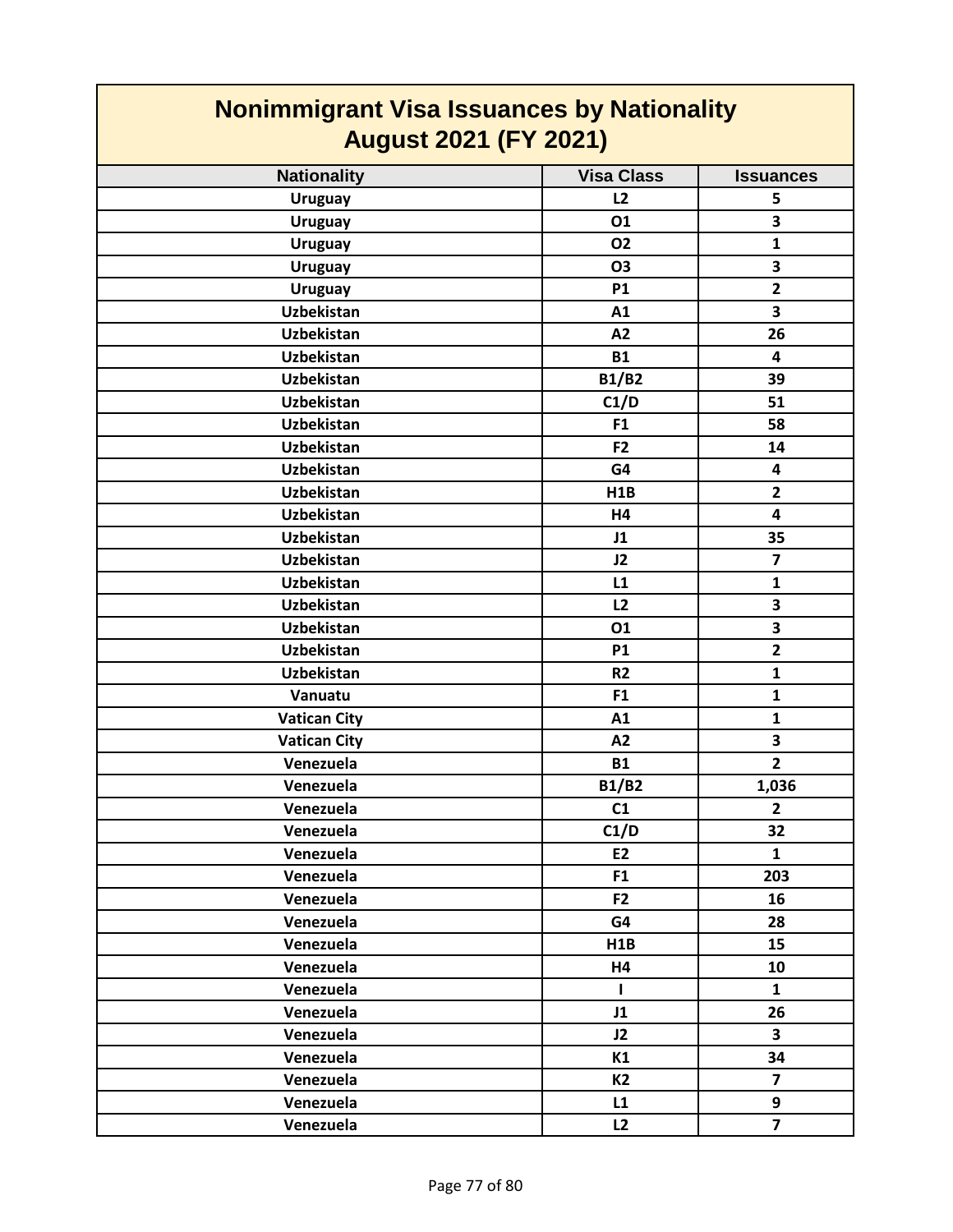| <b>Nonimmigrant Visa Issuances by Nationality</b><br><b>August 2021 (FY 2021)</b> |                   |                         |
|-----------------------------------------------------------------------------------|-------------------|-------------------------|
| <b>Nationality</b>                                                                | <b>Visa Class</b> | <b>Issuances</b>        |
| Venezuela                                                                         | M1                | 1                       |
| Venezuela                                                                         | 01                | 18                      |
| Venezuela                                                                         | 02                | 19                      |
| Venezuela                                                                         | <b>O3</b>         | 10                      |
| Venezuela                                                                         | <b>P1</b>         | 32                      |
| Venezuela                                                                         | <b>P4</b>         | 10                      |
| Venezuela                                                                         | R1                | $\overline{2}$          |
| Venezuela                                                                         | R <sub>2</sub>    | $\mathbf{1}$            |
| Venezuela                                                                         | <b>TD</b>         | $\mathbf{1}$            |
| Vietnam                                                                           | A1                | 39                      |
| Vietnam                                                                           | A2                | 10                      |
| Vietnam                                                                           | <b>B1/B2</b>      | 233                     |
| Vietnam                                                                           | <b>B2</b>         | $\mathbf{1}$            |
| Vietnam                                                                           | C1                | $\overline{\mathbf{4}}$ |
| Vietnam                                                                           | C1/D              | 41                      |
| Vietnam                                                                           | F <sub>1</sub>    | 904                     |
| Vietnam                                                                           | F <sub>2</sub>    | 10                      |
| Vietnam                                                                           | G4                | 17                      |
| Vietnam                                                                           | H1B               | $\overline{\mathbf{z}}$ |
| Vietnam                                                                           | H <sub>4</sub>    | $\overline{7}$          |
| Vietnam                                                                           | J1                | 47                      |
| Vietnam                                                                           | J2                | 8                       |
| Vietnam                                                                           | K1                | 9                       |
| Vietnam                                                                           | <b>K2</b>         | $\mathbf{1}$            |
| Vietnam                                                                           | L1                | $\mathbf{1}$            |
| Vietnam                                                                           | L2                | $\overline{2}$          |
| Vietnam                                                                           | M1                | 8                       |
| Vietnam                                                                           | 01                | $\overline{2}$          |
| Vietnam                                                                           | <b>O3</b>         | $\mathbf{1}$            |
| Vietnam                                                                           | R1                | $\mathbf{1}$            |
| Yemen                                                                             | A1                | $\mathbf{1}$            |
| Yemen                                                                             | A2                | 5                       |
| Yemen                                                                             | A3                | $\mathbf{1}$            |
| Yemen                                                                             | <b>B1</b>         | $\mathbf{1}$            |
| Yemen                                                                             | <b>B1/B2</b>      | 72                      |
| Yemen                                                                             | C1/D              | $\mathbf{1}$            |
| Yemen                                                                             | F1                | 40                      |
| Yemen                                                                             | F <sub>2</sub>    | $\overline{\mathbf{z}}$ |
| Yemen                                                                             | G1                | $\overline{\mathbf{4}}$ |
| Yemen                                                                             | G4                | 9                       |
| Yemen                                                                             | J1                | $\overline{2}$          |
| Zambia                                                                            | <b>B1/B2</b>      | 59                      |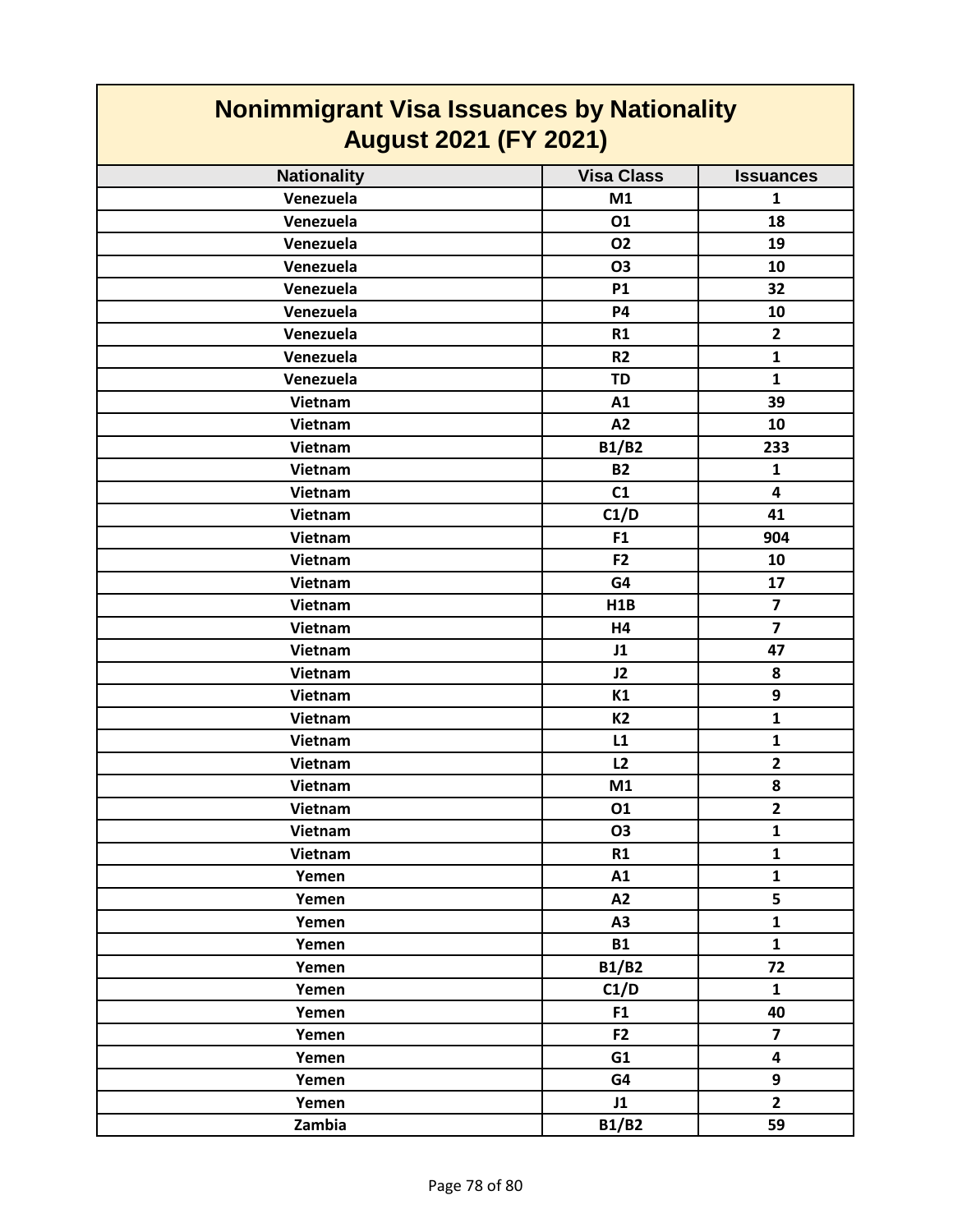| <u>11011111111191 and 110a 100aanooo by Hadonamy</u><br><b>August 2021 (FY 2021)</b> |                   |                         |
|--------------------------------------------------------------------------------------|-------------------|-------------------------|
| <b>Nationality</b>                                                                   | <b>Visa Class</b> | <b>Issuances</b>        |
| Zambia                                                                               | C1                | $\mathbf{1}$            |
| Zambia                                                                               | C1/D              | 14                      |
| Zambia                                                                               | F <sub>1</sub>    | 42                      |
| Zambia                                                                               | F <sub>2</sub>    | 4                       |
| Zambia                                                                               | G1                | 4                       |
| Zambia                                                                               | G <sub>2</sub>    | $\mathbf{1}$            |
| Zambia                                                                               | G4                | 19                      |
| Zambia                                                                               | H1B               | $\mathbf{1}$            |
| Zambia                                                                               | H4                | $\mathbf{1}$            |
| Zambia                                                                               | J1                | 6                       |
| Zambia                                                                               | K1                | 4                       |
| Zambia                                                                               | <b>K2</b>         | $\mathbf{1}$            |
| Zambia                                                                               | 01                | $\mathbf{1}$            |
| Zimbabwe                                                                             | A1                | 12                      |
| Zimbabwe                                                                             | A2                | 3                       |
| Zimbabwe                                                                             | A3                | $\overline{2}$          |
| Zimbabwe                                                                             | <b>B1</b>         | $\overline{2}$          |
| Zimbabwe                                                                             | <b>B1/B2</b>      | 140                     |
| Zimbabwe                                                                             | C1                | 54                      |
| Zimbabwe                                                                             | D                 | 113                     |
| Zimbabwe                                                                             | F1                | 191                     |
| Zimbabwe                                                                             | F <sub>2</sub>    | 9                       |
| Zimbabwe                                                                             | G1                | 6                       |
| Zimbabwe                                                                             | G <sub>2</sub>    | $\overline{2}$          |
| Zimbabwe                                                                             | G4                | 30                      |
| Zimbabwe                                                                             | H1B               | 5                       |
| Zimbabwe                                                                             | H4                | 3                       |
| Zimbabwe                                                                             | 1                 | $\mathbf{1}$            |
| Zimbabwe                                                                             | J1                | 26                      |
| Zimbabwe                                                                             | J2                | 6                       |
| Zimbabwe                                                                             | K1                | $\overline{\mathbf{3}}$ |
| Zimbabwe                                                                             | L1                | $\mathbf{2}$            |
| Zimbabwe                                                                             | L2                | $\mathbf{2}$            |
| Zimbabwe                                                                             | M1                | $\mathbf{1}$            |
| Zimbabwe                                                                             | 01                | $\mathbf{2}$            |
| Zimbabwe                                                                             | R1                | $\overline{2}$          |
| Zimbabwe                                                                             | R <sub>2</sub>    | $\overline{\mathbf{3}}$ |
| <b>GRAND TOTAL</b>                                                                   |                   | 333,506                 |

## **Nonimmigrant Visa Issuances by Nationality**

 $\mathbf l$